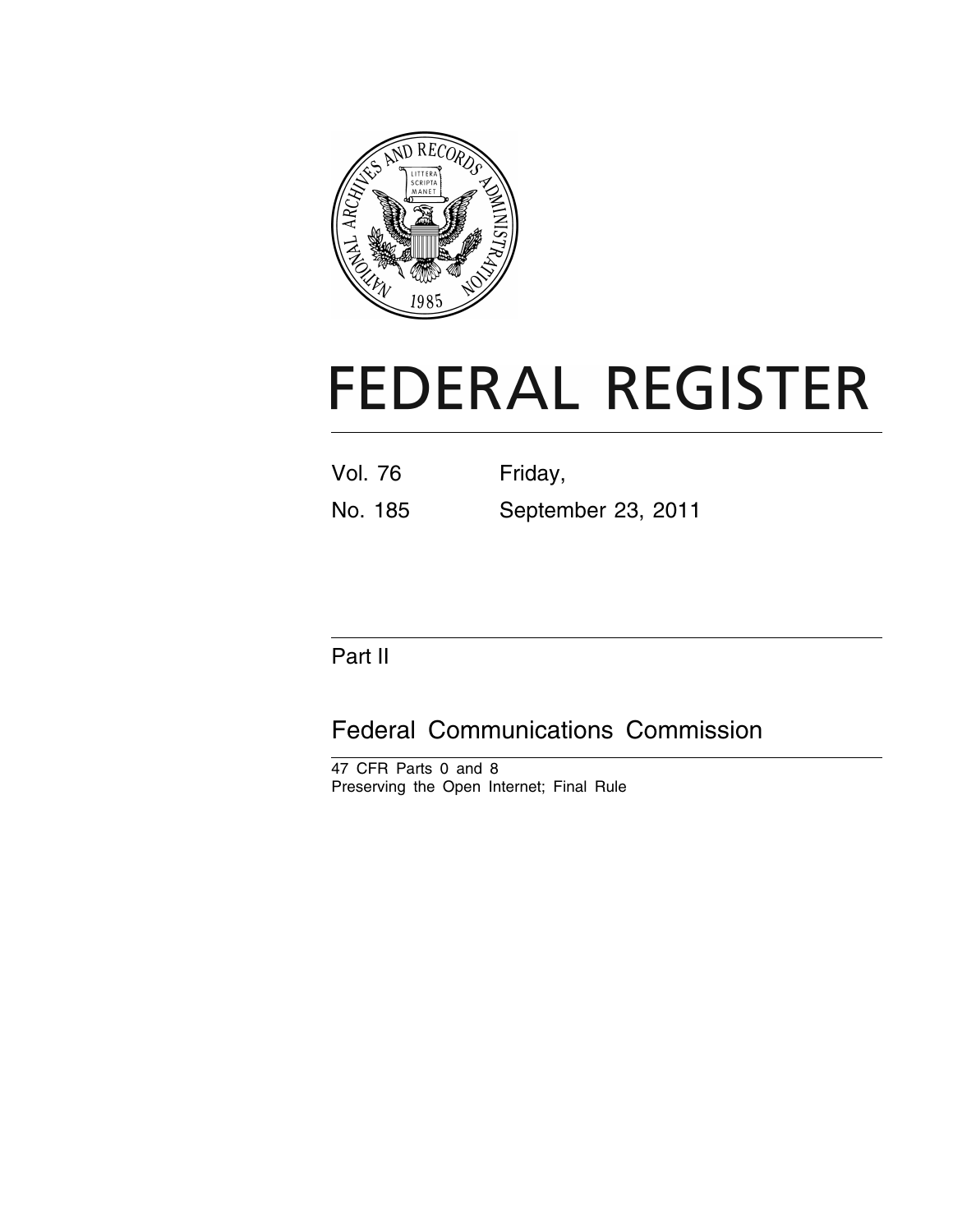#### **FEDERAL COMMUNICATIONS COMMISSION**

#### **47 CFR Parts 0 and 8**

**[GN Docket No. 09–191; WC Docket No. 07–52; FCC 10–201]** 

#### **Preserving the Open Internet**

**AGENCY:** Federal Communications Commission.

#### **ACTION:** Final rule.

**SUMMARY:** This Report and Order establishes protections for broadband service to preserve and reinforce Internet freedom and openness. The Commission adopts three basic protections that are grounded in broadly accepted Internet norms, as well as our own prior decisions. First, transparency: fixed and mobile broadband providers must disclose the network management practices, performance characteristics, and commercial terms of their broadband services. Second, no blocking: fixed broadband providers may not block lawful content, applications, services, or non-harmful devices; mobile broadband providers may not block lawful Web sites, or block applications that compete with their voice or video telephony services. Third, no unreasonable discrimination: fixed broadband providers may not unreasonably discriminate in transmitting lawful network traffic. These rules, applied with the complementary principle of reasonable network management, ensure that the freedom and openness that have enabled the Internet to flourish as an engine for creativity and commerce will continue. This framework thus provides greater certainty and predictability to consumers, innovators, investors, and broadband providers, as well as the flexibility providers need to effectively manage their networks. The framework promotes a virtuous circle of innovation and investment in which new uses of the network—including new content, applications, services, and devices lead to increased end-user demand for broadband, which drives network improvements that in turn lead to further innovative network uses.

**DATES:** *Effective Date:* These rules are effective November 20, 2011.

**FOR FURTHER INFORMATION CONTACT:** Matt Warner, (202) 418–2419 or e-mail, *matthew.warner@fcc.gov*.

**SUPPLEMENTARY INFORMATION:** This is a summary of the Commission's Report and Order (Order) in GN Docket No. 09– 191, WC Docket No. 07–52, FCC 10–201, adopted December 21, 2010 and released December 23, 2010. The

complete text of this document is available on the Commission's Web site at *http://www.fcc.gov*. It is also available for inspection and copying during normal business hours in the FCC Reference Information Center, Portals II, 445 12th Street, SW., Room CY–A257, Washington, DC 20554. This document may also be purchased from the Commission's duplicating contractor, Best Copy and Printing, Inc., 445 12th Street, SW., Room CY–B402, Washington, DC 20554, telephone (800) 378–3160 or (202) 863–2893, facsimile (202) 863–2898, or via e-mail at *http:// www.bcpiweb.com*.

#### **Synopsis of the Order**

#### **I. Preserving the Free and Open Internet**

In this Order the Commission takes an important step to preserve the Internet as an open platform for innovation, investment, job creation, economic growth, competition, and free expression. To provide greater clarity and certainty regarding the continued freedom and openness of the Internet, we adopt three basic rules that are grounded in broadly accepted Internet norms, as well as our own prior decisions:

i. *Transparency.* Fixed and mobile broadband providers must disclose the network management practices, performance characteristics, and terms and conditions of their broadband services;

ii. *No blocking.* Fixed broadband providers may not block lawful content, applications, services, or non-harmful devices; mobile broadband providers may not block lawful Web sites, or block applications that compete with their voice or video telephony services; and

iii. *No unreasonable discrimination.*  Fixed broadband providers may not unreasonably discriminate in transmitting lawful network traffic. We believe these rules, applied with the complementary principle of reasonable network management, will empower and protect consumers and innovators while helping ensure that the Internet continues to flourish, with robust private investment and rapid innovation at both the core and the edge of the network. This is consistent with the National Broadband Plan goal of broadband access that is ubiquitous and fast, promoting the global competitiveness of the United States.

In late 2009, we launched a public process to determine whether and what actions might be necessary to preserve the characteristics that have allowed the Internet to grow into an indispensable platform supporting our nation's

economy and civic life, and to foster continued investment in the physical networks that enable the Internet. Since then, more than 100,000 commenters have provided written input. Commission staff held several public workshops and convened a Technological Advisory Process with experts from industry, academia, and consumer advocacy groups to collect their views regarding key technical issues related to Internet openness.

This process has made clear that the Internet has thrived because of its freedom and openness—the absence of any gatekeeper blocking lawful uses of the network or picking winners and losers online. Consumers and innovators do not have to seek permission before they use the Internet to launch new technologies, start businesses, connect with friends, or share their views. The Internet is a level playing field. Consumers can make their own choices about what applications and services to use and are free to decide what content they want to access, create, or share with others. This openness promotes competition. It also enables a self-reinforcing cycle of investment and innovation in which new uses of the network lead to increased adoption of broadband, which drives investment and improvements in the network itself, which in turn lead to further innovative uses of the network and further investment in content, applications, services, and devices. A core goal of this Order is to foster and accelerate this cycle of investment and innovation.

The record and our economic analysis demonstrate, however, that the openness of the Internet cannot be taken for granted, and that it faces real threats. Indeed, we have seen broadband providers endanger the Internet's openness by blocking or degrading content and applications without disclosing their practices to end users and edge providers, notwithstanding the Commission's adoption of open Internet principles in 2005.1 In light of these considerations, as well as the limited choices most consumers have for broadband service, broadband

<sup>1</sup> In this Order we use ''broadband'' and ''broadband Internet access service'' interchangeably, and ''broadband provider'' and ''broadband Internet access provider'' interchangeably. ''End user'' refers to any individual or entity that uses a broadband Internet access service; we sometimes use ''subscriber'' or ''consumer'' to refer to those end users that subscribe to a particular broadband Internet access service. We use ''edge provider'' to refer to content, application, service, and device providers, because they generally operate at the edge rather than the core of the network. These terms are not mutually exclusive.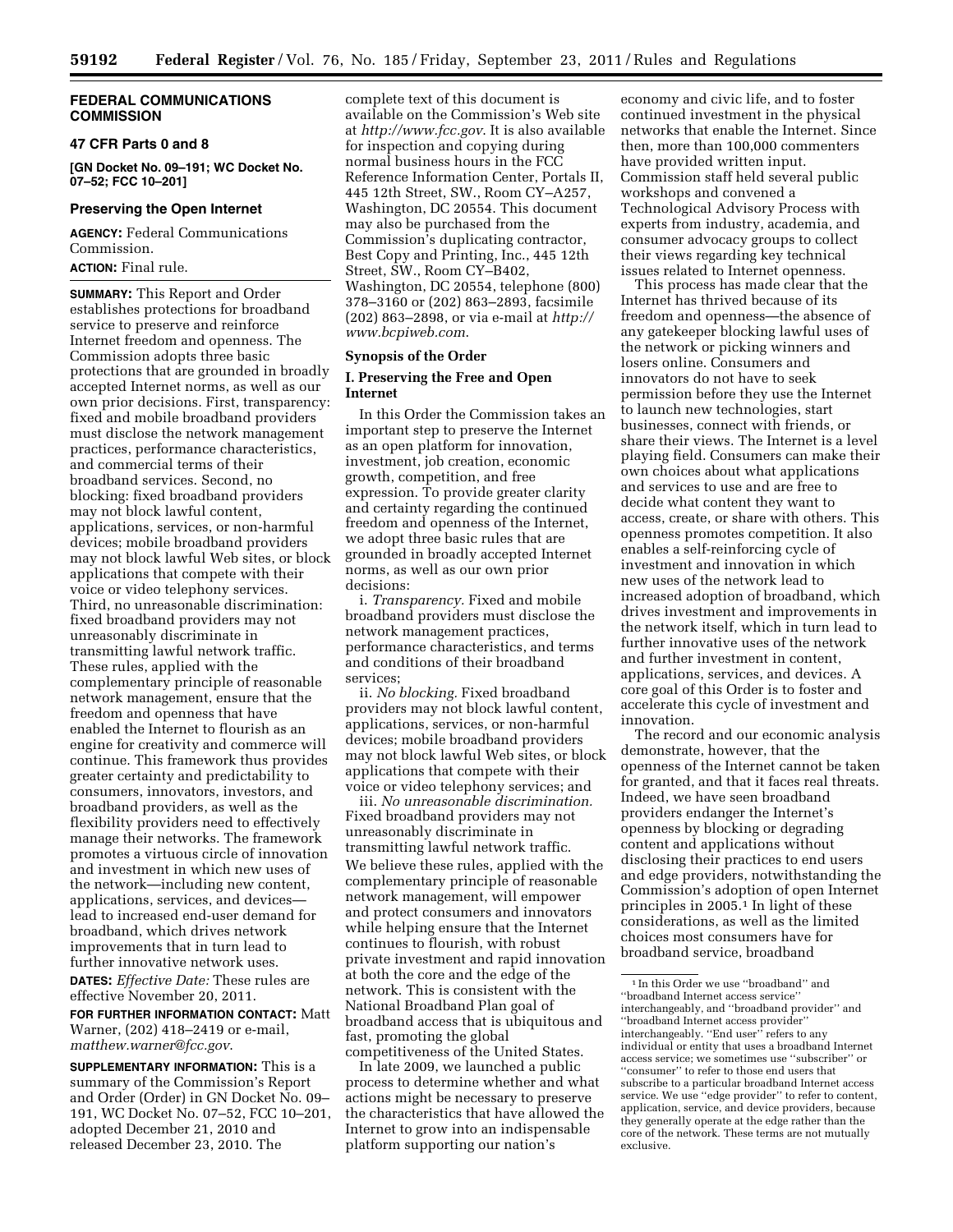providers' financial interests in telephony and pay television services that may compete with online content and services, and the economic and civic benefits of maintaining an open and competitive platform for innovation and communication, the Commission has long recognized that certain basic standards for broadband provider conduct are necessary to ensure the Internet's continued openness. The record also establishes the widespread benefits of providing greater clarity in this area—clarity that the Internet's openness will continue, that there is a forum and procedure for resolving alleged open Internet violations, and that broadband providers may reasonably manage their networks and innovate with respect to network technologies and business models. We expect the costs of compliance with our prophylactic rules to be small, as they incorporate longstanding openness principles that are generally in line with current practices and with norms endorsed by many broadband providers. Conversely, the harms of open Internet violations may be substantial, costly, and in some cases potentially irreversible.

The rules we proposed in the *Open Internet NPRM* and those we adopt in this Order follow directly from the Commission's bipartisan *Internet Policy Statement,* adopted unanimously in 2005 and made temporarily enforceable for certain broadband providers in 2005 and 2007; openness protections the Commission established in 2007 for users of certain wireless spectrum; and a notice of inquiry in 2007 that asked, among other things, whether the Commission should add a principle of nondiscrimination to the *Internet Policy Statement*. Our rules build upon these actions, first and foremost by requiring broadband providers to be transparent in their network management practices, so that end users can make informed choices and innovators can develop, market, and maintain Internet-based offerings. The rules also prevent certain forms of blocking and discrimination with respect to content, applications, services, and devices that depend on or connect to the Internet.

An open, robust, and well-functioning Internet requires that broadband providers have the flexibility to reasonably manage their networks. Network management practices are reasonable if they are appropriate and tailored to achieving a legitimate network management purpose. Transparency and end-user control are touchstones of reasonableness.

We recognize that broadband providers may offer other services over the same last-mile connections used to provide broadband service. These 'specialized services'' can benefit end users and spur investment, but they may also present risks to the open Internet. We will closely monitor specialized services and their effects on broadband service to ensure, through all available mechanisms, that they supplement but do not supplant the open Internet.

Mobile broadband is at an earlier stage in its development than fixed broadband and is evolving rapidly. For that and other reasons discussed below, we conclude that it is appropriate at this time to take measured steps in this area. Accordingly, we require mobile broadband providers to comply with the transparency rule, which includes enforceable disclosure obligations regarding device and application certification and approval processes; we prohibit providers from blocking lawful Web sites; and we prohibit providers from blocking applications that compete with providers' voice and video telephony services. We will closely monitor the development of the mobile broadband market and will adjust the framework we adopt in this Order as appropriate.

These rules are within our jurisdiction over interstate and foreign communications by wire and radio. Further, they implement specific statutory mandates in the Communications Act (''Act'') and the Telecommunications Act of 1996 (''1996 Act''), including provisions that direct the Commission to promote Internet investment and to protect and promote voice, video, and audio communications services.

The framework we adopt aims to ensure the Internet remains an open platform—one characterized by free markets and free speech—that enables consumer choice, end-user control, competition through low barriers to entry, and the freedom to innovate without permission. The framework does so by protecting openness through high-level rules, while maintaining broadband providers' and the Commission's flexibility to adapt to changes in the market and in technology as the Internet continues to evolve.

#### **II. The Need for Open Internet Protections**

In the *Open Internet NPRM* (FCC 09– 93 published at 74 FR 62638, November 30, 2009), we sought comment on the best means for preserving and promoting a free and open Internet. We noted the near-unanimous view that the Internet's openness and the transparency of its protocols have been critical to its unparalleled success.

Citing evidence of broadband providers covertly blocking or degrading Internet traffic, and concern that broadband providers have the incentive and ability to expand those practices in the near future, we sought comment on prophylactic rules designed to preserve the Internet's prevailing norms of openness. Specifically, we sought comment on whether the Commission should codify the four principles stated in the *Internet Policy Statement,* plus proposed nondiscrimination and transparency rules, all subject to reasonable network management.2

Commenters agree that the open Internet is an important platform for innovation, investment, competition, and free expression, but disagree about whether there is a need for the Commission to take action to preserve its openness. Commenters who favor Commission action emphasize the risk of harmful conduct by broadband providers, and stress that failing to act could result in irreversible damage to the Internet. Those who favor inaction contend that the Internet generally is open today and is likely to remain so, and express concern that rules aimed at preventing harms may themselves impose significant costs. In this part, we assess these conflicting views. We conclude that the benefits of ensuring Internet openness through enforceable, high-level, prophylactic rules outweigh the costs. The harms that could result from threats to openness are significant and likely irreversible, while the costs of compliance with our rules should be small, in large part because the rules appear to be consistent with current industry practices. The rules are carefully calibrated to preserve the benefits of the open Internet and increase certainty for all Internet stakeholders, with minimal burden on broadband providers.

#### *A. The Internet's Openness Promotes Innovation, Investment, Competition, Free Expression, and Other National Broadband Goals*

Like electricity and the computer, the Internet is a ''general purpose technology'' that enables new methods of production that have a major impact on the entire economy. The Internet's founders intentionally built a network that is open, in the sense that it has no gatekeepers limiting innovation and

<sup>2</sup>The *Open Internet NPRM* recast the *Internet Policy Statement* principles as rules rather than consumer entitlements, but did not change the fact that protecting and empowering end users is a central purpose of open Internet protections.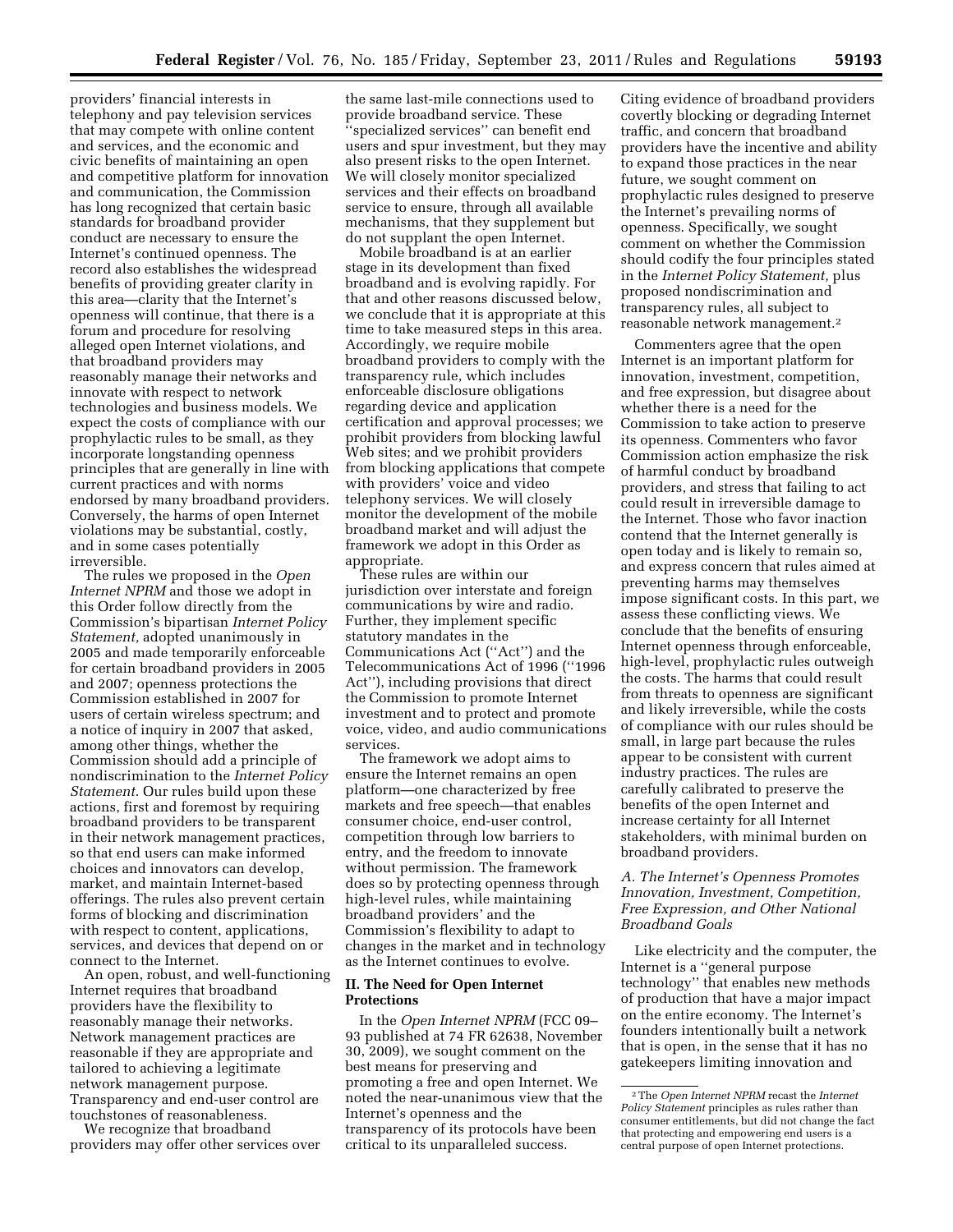communication through the network.3 Accordingly, the Internet enables an end user to access the content and applications of her choice, without requiring permission from broadband providers. This architecture enables innovators to create and offer new applications and services without needing approval from any controlling entity, be it a network provider, equipment manufacturer, industry body, or government agency. End users benefit because the Internet's openness allows new technologies to be developed and distributed by a broad range of sources, not just by the companies that operate the network. For example, Sir Tim Berners-Lee was able to invent the World Wide Web nearly two decades after engineers developed the Internet's original protocols, without needing changes to those protocols or any approval from network operators. Startups and small businesses benefit because the Internet's openness enables anyone connected to the network to reach and do business with anyone else, allowing even the smallest and most remotely located businesses to access national and global markets, and contribute to the economy through e-commerce 4 and online advertising.5 Because Internet openness enables widespread innovation and allows all end users and edge providers (rather than just the significantly smaller

4Business-to-consumer e-commerce was estimated to total \$135 billion in 2009. *See* WCB Letter 12/10/10, Attach. at 81–180, Robert D. Atkinson *et al., The Internet Economy 25 Years After.com,* Info. Tech. & Innovation Found., at 24 (March 2010), *available at http://www.itif.org/files/ 2010-25-years.pdf*.

5The advertising-supported Internet sustains about \$300 billion of U.S. GDP. *See* Google Comments at 7.

number of broadband providers) to create and determine the success or failure of content, applications, services, and devices, it maximizes commercial and non-commercial innovations that address key national challenges including improvements in health care, education, and energy efficiency that benefit our economy and civic life.

The Internet's openness is critical to these outcomes, because it enables a virtuous circle of innovation in which new uses of the network—including new content, applications, services, and devices—lead to increased end-user demand for broadband, which drives network improvements, which in turn lead to further innovative network uses. Novel, improved, or lower-cost offerings introduced by content, application, service, and device providers spur enduser demand and encourage broadband providers to expand their networks and invest in new broadband technologies.6 Streaming video and e-commerce applications, for instance, have led to major network improvements such as fiber to the premises, VDSL, and DOCSIS 3.0. These network improvements generate new opportunities for edge providers, spurring them to innovate further.7 Each round of innovation increases the value of the Internet for broadband providers, edge providers, online businesses, and consumers. Continued operation of this virtuous circle, however, depends upon low barriers to innovation and entry by edge providers, which drive end-user demand. Restricting edge providers' ability to reach end users, and limiting end users' ability to choose which edge providers to patronize, would reduce

 $^7\rm{For}$  example, the increasing availability of multimedia applications on the World Wide Web during the 1990s was one factor that helped create demand for residential broadband services. Internet service providers responded by adopting new network infrastructure, modem technologies, and network protocols, and marketed broadband to residential customers. *See, e.g.,* WCB Letter 12/13/ 10, Attach. at 250–72, Chetan Sharma, *Managing Growth and Profits in the Yottabyte Era* (2009), *http://www.chetansharma.com/yottabyteera.htm*  (Yottabyte). By the late 1990s, a residential end user could download content at speeds not achievable even on the Internet backbone during the 1980s. *See, e.g.,* WCB Letter 12/13/10, Attach. at 226–32, Susan Harris & Elise Gerich, *The NSFNET Backbone Service: Chronicling the End of an Era,*  10 ConneXions (April 1996), *available at http:// www.merit.edu/networkresearch/projecthistory/ nsfnet/nsfnet*\_*article.php*. Higher speeds and broadband's ''always on'' capability, in turn, stimulated more innovation in applications, from gaming to video streaming, which in turn encouraged broadband providers to increase network speeds. WCB Letter 12/13/10, Attach. at 233–34, Link Hoewing, *Twitter, Broadband and Innovation,* PolicyBlog, Dec. 4, 2010, *policyblog.verizon.com/BlogPost/626/ TwitterBroadbandandInnovation.aspx.* 

the rate of innovation at the edge and, in turn, the likely rate of improvements to network infrastructure. Similarly, restricting the ability of broadband providers to put the network to innovative uses may reduce the rate of improvements to network infrastructure.

Openness also is essential to the Internet's role as a platform for speech and civic engagement. An informed electorate is critical to the health of a functioning democracy, and Congress has recognized that the Internet ''offer[s] a forum for a true diversity of political discourse, unique opportunities for cultural development, and myriad avenues for intellectual activity.'' Due to the lack of gatekeeper control, the Internet has become a major source of news and information, which forms the basis for informed civic discourse. Many Americans now turn to the Internet to obtain news,8 and its openness makes it an unrivaled forum for free expression. Furthermore, local, State, and Federal government agencies are increasingly using the Internet to communicate with the public, including to provide information about and deliver essential services.

Television and radio broadcasters now provide news and other information online via their own Web sites, online aggregation Web sites such as Hulu, and social networking platforms. Local broadcasters are experimenting with new approaches to delivering original content, for example by creating neighborhood-focused Web sites; delivering news clips via online video programming aggregators, including AOL and Google's YouTube; and offering news from citizen journalists. In addition, broadcast networks license their full-length entertainment programs for downloading or streaming to edge providers such as Netflix and Apple.

<sup>3</sup>The Internet's openness is supported by an ''end-to-end'' network architecture that was formulated and debated in standard-setting organizations and foundational documents. *See, e.g.,* WCB Letter 12/10/10, Attach. at 17–29, Vinton G. Cerf & Robert E. Kahn, *A Protocol for Packet Network Interconnection,* COM–22 IEEE Transactions of Commc'ns Tech. 637–48 (1974); WCB Letter 12/10/10, Attach. at 30–39, J.H. Saltzer *et al., End to End Arguments in System Design,*  Second Int'l Conf. on Distributed Computing Systems, 509–12 (1981); WCB Letter 12/10/10, Attach. at 49–55, B. Carpenter, Internet Engineering Task Force (''IETF''), *Architectural Principles of the Internet,* RFC 1958, 1–8 (June 1996), *http:// www.ietf.org/rfc/rfc1958.txt;* Lawrence Roberts, *Multiple Computer Networks and Intercomputer Communication,* ACM Symposium on Operation System Principles (1967). Under the end-to-end principle, devices in the middle of the network are not optimized for the handling of any particular application, while devices at network endpoints perform the functions necessary to support networked applications and services. *See generally*  WCB Letter 12/10/10, Attach. at 40–48, J. Kempf & R. Austein, IETF, *The Rise of the Middle and the Future of End-to-End: Reflections on the Evolution of the Internet Architecture,* RFC 3724, 1–14 (March 2004), *ftp://ftp.rfc-editor.org/in-notes/rfc3724.txt*.

<sup>6</sup>We note that broadband providers can also be

<sup>8</sup>*See* WCB Letter 12/10/10, Attach. at 133–41, Pew Research Ctr. for People and the Press, Americans Spend More Time Following the News; Ideological News Sources: Who Watches and Why 17, 22 (Sept. 12, 2010), *people-press.org/report/652/*  (stating that ''44% of Americans say they got news through one or more Internet or mobile digital source yesterday''); WCB Letter 12/10/10, Attach. at 131–32, TVB Local Media Marketing Solutions, Local News: Local TV Stations are the Top Daily News Source, *http://www.tvb.org/planning*\_*buying/ 120562* (estimating that 61% of Americans get news from the Internet) (''*TVB*''). However, according to the Pew Project for Excellence in Journalism, the majority of news that people access online originates from legacy media. *See* Pew Project for Excellence in Journalism, The State of the News Media: An Annual Report on American Journalism (2010), *http://www.stateofthemedia.org/2010/ overview*\_*key*\_*findings.php* (''Of news sites with half a million visitors a month (or the top 199 news sites once consulting, government and information data bases are removed), 67% are from legacy media, most of them (48%) newspapers.'').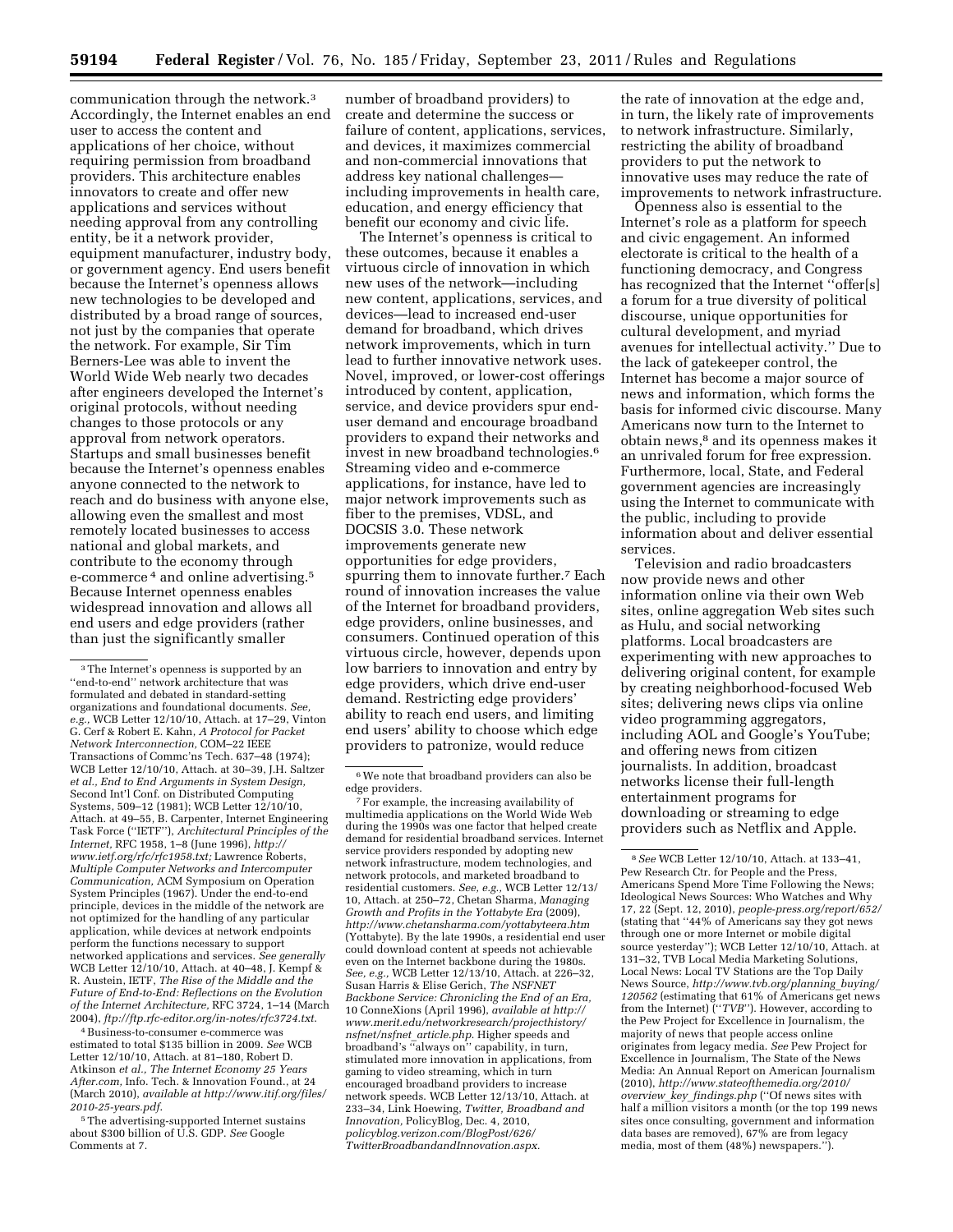Because these sites are becoming increasingly popular with the public, online distribution has a strategic value for broadcasters, and is likely to provide an increasingly important source of funding for broadcast news and entertainment programming.

Unimpeded access to Internet distribution likewise has allowed new video content creators to create and disseminate programs without first securing distribution from broadcasters and multichannel video programming distributors (MVPDs) such as cable and satellite television companies. Online viewing of video programming content is growing rapidly.9

In the *Open Internet NPRM,* the Commission sought comment on possible implications that the proposed rules might have ''on efforts to close the digital divide and encourage robust broadband adoption and participation in the Internet community by minorities and other socially and economically disadvantaged groups.'' As we noted in the *Open Internet NPRM,* according to a 2009 study, broadband adoption varies significantly across demographic groups.10 We expect that open Internet

enabled TV sets are expected to be sold in 2010, an increase of 125% from 2009); WCB Letter 12/13/10, Attach. at 291–92, Sandvine, News and Events: Press Releases, *http://www.sandvine.com/news/ pr*\_*detail.asp?ID=288* (estimating that Netflix represents more than 20% of peak downstream Internet traffic). Cisco expects online viewing to exert significant influence on future demand for broadband capacity, ranking as the top source of Internet traffic by the end of 2010 and accounting for 91% of global Internet traffic by 2014. WCB Letter 12/10/10, Attach. at 40–42, Press Release, Cisco, Annual Cisco Visual Networking Index Forecast Projects Global IP Traffic To Increase More than Fourfold by 2014 (June 10, 2010), *http:// www.cisco.com/web/MT/news/10/ news*\_*100610.html*.

10*See* Pew Internet & Am. Life Project, Home Broadband Adoption (June 2009). Approximately 14 to 24 million Americans remain without broadband access capable of meeting the requirements set forth in Section 706 of the Telecommunications Act of 1996, as amended. *Inquiry Concerning the Deployment of Advanced Telecommunications Capability to All Americans in a Reasonable and Timely Fashion, and Possible Steps to Accelerate Such Deployment Pursuant to Section 706 of the Telecommunications Act of 1996, as Amended by the Broadband Data Improvement Act et al.,* Sixth Broadband Deployment Report, 25 FCC Rcd 9556, 9557, para. 1 (2010) (*Sixth Broadband Deployment Report*).

protections will help close the digital divide by maintaining relatively low barriers to entry for underrepresented groups and allowing for the development of diverse content, applications, and services.11

For all of these reasons, there is little dispute in this proceeding that the Internet should continue as an open platform. Accordingly, we consider below whether we can be confident that the openness of the Internet will be selfperpetuating, or whether there are threats to openness that the Commission can effectively mitigate.

#### *B. Broadband Providers Have the Incentive and Ability to Limit Internet Openness*

For purposes of our analysis, we consider three types of Internet activities: providing broadband Internet access service; providing content, applications, services, and devices accessed over or connected to broadband Internet access service (''edge'' products and services); and subscribing to a broadband Internet access service that allows access to edge products and services. These activities are not mutually exclusive. For example, individuals who generate and share content such as personal blogs or Facebook pages are both end users and edge providers, and a single firm could both provide broadband Internet access service and be an edge provider, as with a broadband provider that offers online video content. Nevertheless, this basic taxonomy provides a useful model for evaluating the risk and magnitude of harms from loss of openness.

The record in this proceeding reveals that broadband providers potentially face at least three types of incentives to reduce the current openness of the Internet. *First,* broadband providers may have economic incentives to block or otherwise disadvantage specific edge providers or classes of edge providers, for example by controlling the transmission of network traffic over a

broadband connection, including the price and quality of access to end users. A broadband provider might use this power to benefit its own or affiliated offerings at the expense of unaffiliated offerings.

Today, broadband providers have incentives to interfere with the operation of third-party Internet-based services that compete with the providers' revenue-generating telephony and/or pay-television services. This situation contrasts with the first decade of the public Internet, when dial-up was the primary form of consumer Internet access. Independent companies such as America Online, CompuServe, and Prodigy provided access to the Internet over telephone companies' phone lines. As broadband has replaced dial-up, however, telephone and cable companies have become the major providers of Internet access service. Online content, applications, and services available from edge providers over broadband increasingly offer actual or potential competitive alternatives to broadband providers' own voice and video services, which generate substantial profits. Interconnected Voice-over-Internet-Protocol (VoIP) services, which include some over-thetop VoIP services,<sup>12</sup> "are increasingly being used as a substitute for traditional telephone service,'' 13 and over-the-top

13*Tel. Number Requirements for IP-Enabled Servs. Providers,* Report and Order, Declaratory Ruling, Order on Remand, and NPRM, 22 FCC Rcd 19531, 19547, para. 28 (2007); *see also* Vonage Comments at 3–4. In merger reviews and forbearance petitions, the Commission has found the record ''inconclusive regarding the extent to which various over-the-top VoIP services should be included in the relevant product market for [mass market] local services.'' *See, e.g., Verizon Commc'ns Inc. and MCI, Inc. Application for Approval of Transfer of Control,* Memorandum Opinion and Order, 20 FCC Rcd 18433, 18480, para. 89 (2005); *see also Petition of Qwest Corp. for Forbearance Pursuant to 47 U.S.C. sec. 160(c) in the Phoenix, Arizona Metropolitan Statistical Area,*  Memorandum Opinion and Order, 25 FCC Rcd 8622, 8650, para. 54 (2010) (*Qwest Phoenix Order*). In contrast to those proceedings, we are not performing a market power analysis in this Continued

<sup>9</sup>*See* Google Comments at 28; Motorola Comments at 5; MPAA Comments at 5–6; DISH Reply at 4–5; WCB Letter 12/10/10, Attach. at 22– 23, *Online Video Goes Mainstream,* eMarketer, Apr. 28, 2010, *http://www.emarketer.com/ Article.aspx?R=1007664* (estimating that 29% of Internet users younger than 25 say they watch all or most of their TV online, that as of April 2010 67% of U.S. Internet users watch online video each month, and that this figure will increase to 77% by 2014); WCB Letter 12/10/10, Attach. at 20–21, Chris Nuttall, *Web TVs bigger for manufacturers than 3D*, Financial Times, Aug. 29, 2010, *http://www.ft.com/ cms/s/2/0b34043a-9fe3-11df-8cc5- 00144feabdc0.html* (stating that 28 million Internet-

<sup>11</sup>For example, Jonathan Moore founded Rowdy Orbit IPTV, an online platform featuring original programming for minority audiences, because he was frustrated by the lack of representation of people of color in traditional media. Dec. 15, 2009 Workshop Tr. at 39–40, *video available at http:// www.openinternet.gov/workshops/speechdemocratic-engagement-and-the-openinternet.html.* The Internet's openness—and the low costs of online entry—enables businesses like Rowdy Orbit to launch without having to gain approval from traditional media gatekeepers. *Id.* We will closely monitor the effects of the open Internet rules we adopt in this Order on the digital divide and on minority and disadvantaged consumers. *See generally* ColorOfChange Comments; Dec. 15, 2009 Workshop Tr. at 52–60 (remarks of Ruth Livier, YLSE); 100 Black Men of America *et al.* Comments at 1–2; Free Press Comments at 134–36; Center for Media Justice *et al.* Comments at 7–9.

 $^{\rm 12}$  The Commission's rules define interconnected VoIP as ''a service that: (1) Enables real-time, twoway voice communications; (2) requires a broadband connection from the user's location; (3) requires Internet protocol-compatible customer premises equipment (CPE); and (4) permits users generally to receive calls that originate on the public switched telephone network and to terminate calls to the public switched telephone network.'' 47 CFR 9.3. Over-the-top VoIP services require the end user to obtain broadband transmission from a third-party provider, and providers of over-the-top VoIP can vary in terms of the extent to which they rely on their own facilities. *See SBC Commc'ns Inc. and AT&T Corp. Applications for Approval of Transfer of Control,*  WC Docket No, 05–65, Memorandum Opinion and Order, 20 FCC Rcd 18290, 18337–38, para. 86 (2005).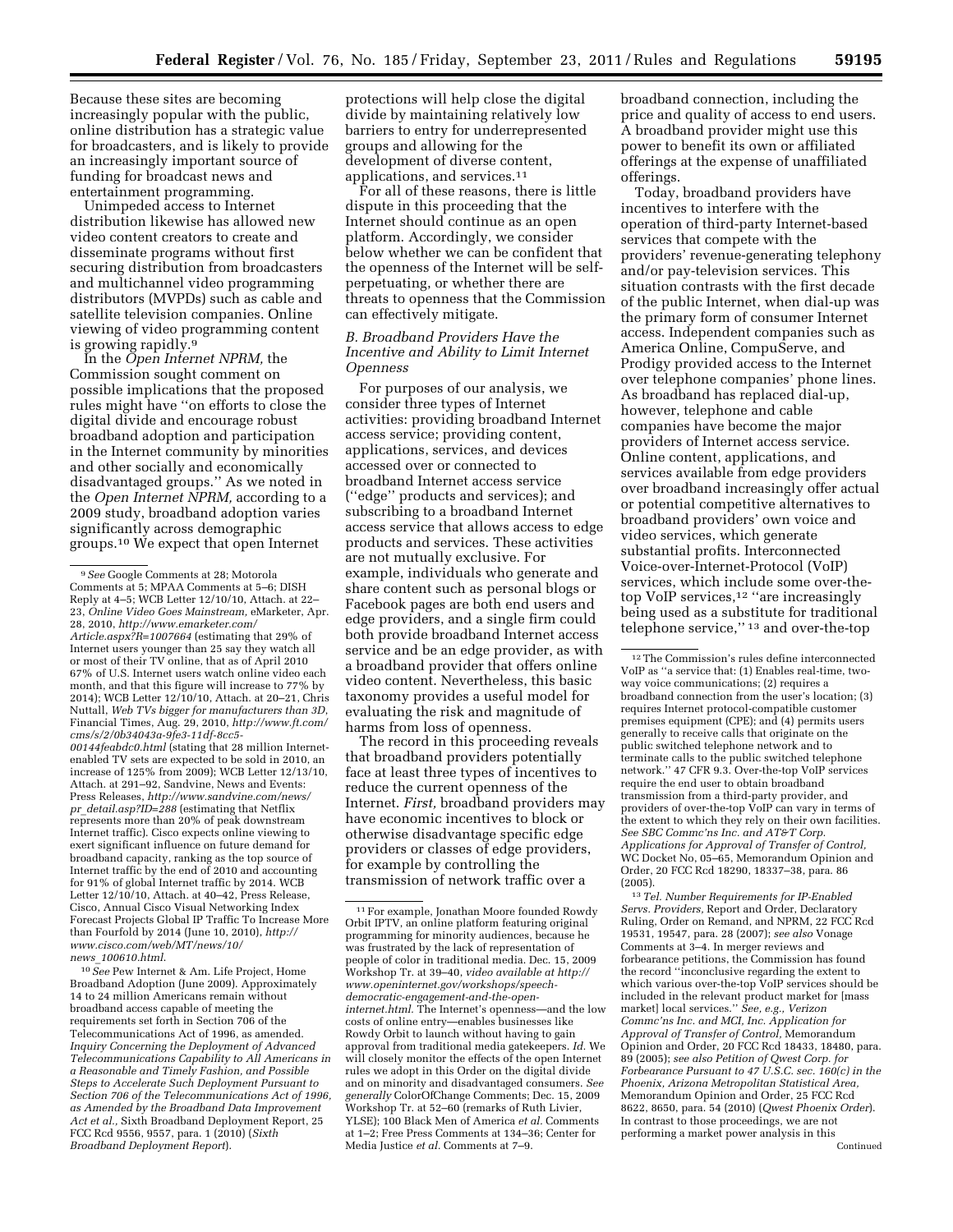VoIP services represent a significant share of voice-calling minutes, especially for international calls. Online video is rapidly growing in popularity, and MVPDs have responded to this trend by enabling their video subscribers to use the Internet to view their programming on personal computers and other Internet-enabled devices. Online video aggregators such as Netflix, Hulu, YouTube, and iTunes that are unaffiliated with traditional MVPDs continue to proliferate and innovate, offering movies and television programs (including broadcast programming) on demand, and earning revenues from advertising and/or subscriptions. Several MVPDs have stated publicly that they view these services as a potential competitive threat to their core video subscription service. Thus, online edge services appear likely to continue gaining subscribers and market significance,<sup>14</sup> which will put additional competitive pressure on broadband providers' own services. By interfering with the transmission of third parties' Internetbased services or raising the cost of online delivery for particular edge providers, telephone and cable companies can make those services less attractive to subscribers in comparison to their own offerings.

In addition, a broadband provider may act to benefit edge providers that have paid it to exclude rivals (for example, if one online video site were to contract with a broadband provider to

14*See, e.g.,* WCB Letter 12/10/10, Attach. at 5763, Ryan Fleming, *New Report Shows More People Dropping Cable TV for Web Broadcasts,* Digital Trends, Apr. 16, 2010, *available at http:// www.digitaltrends.com/computing/new-reportshows-that-more-and-more-people-are-droppingcable-tv-in-favor-of-web-broadcasts.* Congress recently recognized these developments by expanding disabilities access requirements to include advanced communications services. *See*  Twenty-First Century Communications and Video Accessibility Act, Public Law 111–260; *see also* 156 CONG. REC. 6005 (daily ed. July 26, 2010) (remarks of Rep. Waxman) (this legislation before us \* \* \* ensur[es] that Americans with disabilities can access the latest communications technology.); *id.*  at 6004 (remarks of Rep. Markey) (''[T]he bill we are considering today significantly increases accessibility for Americans with disabilities to the indispensable telecommunications \* \* \* tools of the 21st century.''); Letter from Rick Chessen, NCTA, to Marlene H. Dortch, Secretary, FCC, GN Docket No. 09–191 at 2 n.6 (filed Dec. 10, 2010).

deny a rival video site access to the broadband provider's subscribers). End users would be harmed by the inability to access desired content, and this conduct could lead to reduced innovation and fewer new services.15 Consistent with these concerns, delivery networks that are vertically integrated with content providers, including some MVPDs, have incentives to favor their own affiliated content.16 If broadband providers had historically favored their own affiliated businesses or those incumbent firms that paid for advantageous access to end users, some innovative edge providers that have today become major Internet businesses might not have been able to survive.

*Second,* broadband providers may have incentives to increase revenues by charging edge providers, who already pay for their own connections to the Internet, for access or prioritized access

15*See generally* WCB Letter 12/10/10, Attach. at 23–27, Steven C. Salop & David Scheffman, *Raising Rivals' Cost,* 73 Am. Econ. Rev. 267–71 (1983); WCB Letter 12/10/10, Attach. at 1–23, Steven C. Salop & Thomas Krattenmaker, *Anticompetitive Exclusion: Raising Rivals' Costs to Achieve Power over Price,* 96 Yale L.J. 214 (1986). *See also* Andrew I. Gavil *et al., Antitrust Law in Perspective: Cases, Concepts and Problems in Competition Policy*  1153–92 (2d ed. 2008) (describing how policies fostering competition spur innovation). To similar effect, a broadband provider may raise access fees to disfavored edge providers, reducing their ability to profit by raising their costs and limiting their ability to compete with favored edge providers.

16*See* Google Comments at 30–31; Netflix Comments at 7 n.10; Vonage Reply at 4; WCB Letter 12/10/10, Attach. at 28–78, Austan Goolsbee, *Vertical Integration and the Market for Broadcast and Cable Television Programming,* Paper for the Federal Communications Commission 31–32 (Sept. 5, 2007) (Goolsbee Study) (finding that MVPDs excluded networks that were rivals of affiliated channels for anticompetitive reasons). *Cf.* WCB Letter 12/10/10, Attach. at 85–87, David Waterman & Andrew Weiss, Vertical Integration in Cable Television 142–143 (1997) (MVPD exclusion of unaffiliated content during an earlier time period); *see also* H.R. Rep. 102–628 (2d Sess.) at 41 (1992) (''The Committee received testimony that vertically integrated companies reduce diversity in programming by threatening the viability of rival cable programming services.''). In addition to the examples of actual misconduct that we provide, the Goolsbee Study provides empirical evidence that cable providers have acted in the past on anticompetitive incentives to foreclose rivals, supporting our concern that these and other broadband providers would act on analogous incentives in the future. We thus disagree that we rely on ''speculative harms alone'' or have failed to adduce ''empirical evidence.'' Baker Statement at \* 1, \* 4 (citing AT&T Reply Exh. 2 at 45 (J. Gregory Sidak & David J. Teece, *Innovation Spillovers and the ''Dirt Road'' Fallacy: The Intellectual Bankruptcy of Banning Optional Transactions for Enhanced Delivery over the Internet,* 6 J. Competition L. & Econ. 521, 571–72 (2010)). To the contrary, the empirical evidence and the misconduct that we describe below validate the economic theories that inform our decision in this Order. Moreover, as we explain below, by comparison to the benefits of the prophylactic measures we adopt, the costs associated with these open Internet rules are likely small.

to end users. Although broadband providers have not historically imposed such fees, they have argued they should be permitted to do so. A broadband provider could force edge providers to pay inefficiently high fees because that broadband provider is typically an edge provider's only option for reaching a particular end user.17 Thus broadband providers have the ability to act as gatekeepers.18

Broadband providers would be expected to set inefficiently high fees to edge providers because they receive the benefits of those fees but are unlikely to fully account for the detrimental impact on edge providers' ability and incentive to innovate and invest, including the possibility that some edge providers might exit or decline to enter the market. The unaccounted-for harms to innovation are negative externalities,<sup>19</sup> and are likely to be particularly large because of the rapid pace of Internet innovation, and wide-ranging because of the role of the Internet as a general purpose technology. Moreover, fees for access or prioritized access could trigger an ''arms race'' within a given edge market segment. If one edge provider pays for access or prioritized access to end users, subscribers may tend to favor that provider's services, and competing edge providers may feel that they must respond by paying, too.

Fees for access or prioritization to end users could reduce the potential profit

18Also known as a ''terminating monopolist.'' *See, e.g.,* CCIA Comments at 7; Skype Comments at 10–11; Vonage Comments at 9–10; Google Reply at 8–14. A broadband provider can act as a gatekeeper even if some edge providers would have bargaining power in negotiations with broadband providers over access or prioritization fees.

19A broadband provider may hesitate to impose costs on its own subscribers, but it will typically not take into account the effect that reduced edge provider investment and innovation has on the attractiveness of the Internet to end users that rely on other broadband providers—and will therefore ignore a significant fraction of the cost of foregone innovation. *See, e.g.,* OIC Comments at 20–24. If the total number of broadband subscribers shrinks, moreover, the social costs unaccounted for by the broadband provider could also include the lost ability of the remaining end users to connect with the subscribers that departed (foregone direct network effects) and a smaller potential audience for edge providers. *See, e.g., id.* at 23. Broadband providers are also unlikely to fully account for the open Internet's power to enhance civic discourse through news and information, or for its ability to enable innovations that help address key national challenges such as education, public safety, energy efficiency, and health care. *See* ARL *et al.*  Comments at 3; Google Reply at 39; American Recovery and Reinvestment Act of 2009, Public Law 111–5, 123 Stat. 115 (2009).

proceeding, so we need not and do not here determine with specificity whether, and to what extent, particular over-the-top VoIP services constrain particular practices and/or rates of services governed by Section 201. *Cf. Qwest Phoenix Order,* 25 FCC Rcd at 8647–48, paras. 46–47 (discussing the general approach to product market definition); *id.* at 8651–52, paras. 55–56 (discussing the need for evidence that one service constrains the price of another service to include them in the same product market for purposes of a market power analysis).

<sup>17</sup>Some end users can be reached through more than one broadband connection, sometimes via the same device (*e.g.,* a smartphone that has Wi-Fi and cellular connectivity). Even so, the end user, not the edge provider, chooses which broadband provider the edge provider must rely on to reach the end user.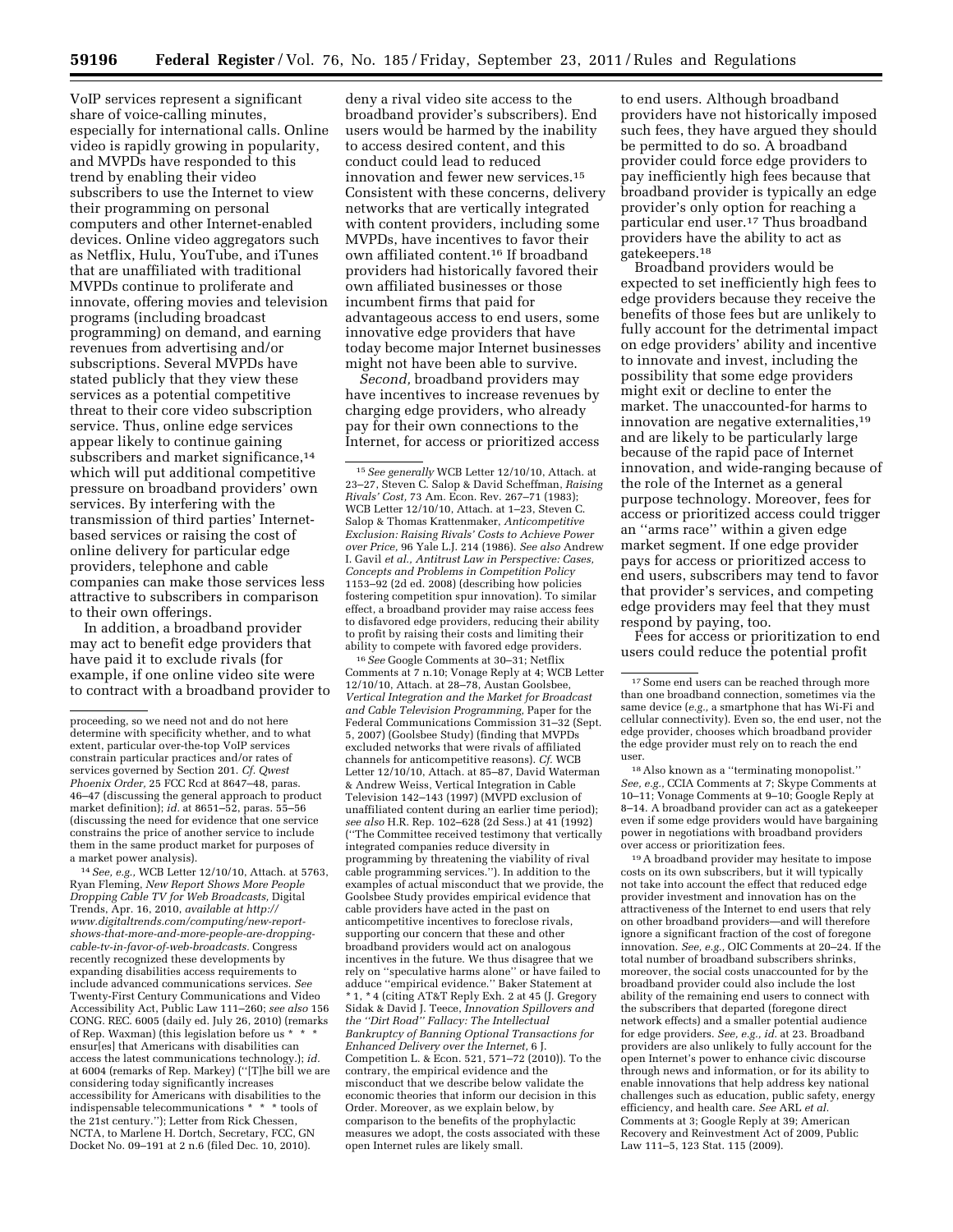that an edge provider would expect to earn from developing new offerings, and thereby reduce edge providers' incentives to invest and innovate.20 In the rapidly innovating edge sector, moreover, many new entrants are new or small ''garage entrepreneurs,'' not large and established firms. These emerging providers are particularly sensitive to barriers to innovation and entry, and may have difficulty obtaining financing if their offerings are subject to being blocked or disadvantaged by one or more of the major broadband providers. In addition, if edge providers need to negotiate access or prioritized access fees with broadband providers,21 the resulting transaction costs could further raise the costs of introducing new products and might chill entry and expansion.22

Some commenters argue that an end user's ability to switch broadband providers eliminates these problems.

21Negotiations impose direct expenses and delay. *See* Google Comments at 34. There may also be significant costs associated with the possibility that the negotiating parties would reach an impasse. *See*  ALA Comments at 2 (''The cable TV industry offers a telling example of the 'pay to play' environment where some cable companies do not offer their customers access to certain content because the company has not successfully negotiated financial compensation with the content provider.''). Edge providers may also bear costs arising from their need to monitor the extent to which they actually receive prioritized delivery.

22*See, e.g.,* Google Comments at 34–35; Shane Greenstein Notice of Ex Parte, GN Docket No. 09– 191, *Transaction Cost, Transparency, and Innovation for the Internet* at 19, *available at http://www.openinternet.gov/workshops/ innovation-investment-and-the-open-internet.html;*  van Schewick Jan. 19, 2010 *Ex Parte* Letter, Opening Statement at 7 (arguing that the low costs of innovation not only make many more applications worth pursuing, but also allow a large and diverse group of people to become innovators, which in turn increases the overall amount and quality of innovation). There are approximately 1,500 broadband providers in the United States. *See*  Wireline Competition Bureau, FCC, Internet Access Services: Status as of December 31, 2009 at 7, tbl. 13 (Dec. 2010) (FCC Internet Status Report), *available at http://www.fcc.gov/Daily*\_*Releases/ Daily*\_*Business/2010/db1208/DOC-303405A1.pdf.*  The innovative process frequently generates a large number of attempts, only a few of which turn out to be highly successful. Given the likelihood of failure, and that financing is not always readily available to support research and development, the innovation process in many sectors of the Internet's edge is likely to be highly sensitive to the upfront costs of developing and introducing new products. PIC Comments at 50 (''[I]t is unlikely that new entrants will have the ability (both financially and with regard to information) to negotiate with every ISP that serves the markets that they are interested in.'').

But many end users may have limited choice among broadband providers, as discussed below. Moreover, those that can switch broadband providers may not benefit from switching if rival broadband providers charge edge providers similarly for access and priority transmission and prioritize each edge provider's service similarly. Further, end users may not know whether charges or service levels their broadband provider is imposing on edge providers vary from those of alternative broadband providers, and even if they do have this information may find it costly to switch. For these reasons, a dissatisfied end user, observing that some edge provider services are subject to low transmission quality, might not switch broadband providers (though they may switch to a rival edge provider in the hope of improving quality).

Some commenters contend that, in the absence of open Internet rules, broadband providers that earn substantial additional revenue by assessing access or prioritization charges on edge providers could avoid increasing or could reduce the rates they charge broadband subscribers, which might increase the number of subscribers to the broadband network. Although this scenario is possible,<sup>23</sup> no broadband provider has stated in this proceeding that it actually would use any revenue from edge provider charges to offset subscriber charges. In addition, these commenters fail to account for the likely detrimental effects of access and prioritization charges on the virtuous circle of innovation described above. Less content and fewer innovative offerings make the Internet less attractive for end users than would otherwise be the case. Consequently, we are unable to conclude that the possibility of reduced subscriber

charges outweighs the risks of harm described herein.24

*Third,* if broadband providers can profitably charge edge providers for prioritized access to end users, they will have an incentive to degrade or decline to increase the quality of the service they provide to non-prioritized traffic. This would increase the gap in quality (such as latency in transmission) between prioritized access and nonprioritized access, induce more edge providers to pay for prioritized access, and allow broadband providers to charge higher prices for prioritized access. Even more damaging, broadband providers might withhold or decline to expand capacity in order to ''squeeze'' non-prioritized traffic, a strategy that would increase the likelihood of network congestion and confront edge providers with a choice between accepting low-quality transmission or paying fees for prioritized access to end users.

Moreover, if broadband providers could block specific content, applications, services, or devices, end users and edge providers would lose the control they currently have over whether other end users and edge providers can communicate with them through the Internet. Content, application, service, and device providers (and their investors) could no longer assume that the market for their offerings included all U.S. end users. And broadband providers might choose to implement undocumented practices for traffic differentiation that undermine the ability of developers to create generally usable applications without having to design to particular broadband providers' unique practices or business arrangements.25

All of the above concerns are exacerbated by broadband providers' ability to make fine-grained distinctions in their handling of network traffic as a result of increasingly sophisticated network management tools. Such tools may be used for beneficial purposes, but they also increase broadband providers' ability to act on incentives to engage in

<sup>20</sup>*See, e.g.,* ALA Comments at 3–4; ColorOfChange Comments at 3; Free Press Comments at 69; Google Comments at 34; Netflix Comments at 4; OIC Comments at 29–30; DISH Reply at 10. Such fees could also reduce an edge provider's incentive to invest in existing offerings, assuming the fees would be expected to increase to the extent improvements increased usage of the edge provider's offerings.

<sup>23</sup> Economics literature recognizes that access charges could be harmful under some circumstances and beneficial under others. *See, e.g.,*  WCB Letter 12/10/10, Attach. at 1–62, E. Glen Weyl, *A Price Theory of Multi-Sided Platforms,* 100 Am. Econ. Rev. 1642, 1642–72 (2010) (the effects of allowing broadband providers to charge terminating rates to content providers are ambiguous); *see also*  WCB Letter 12/10/10, Attach. at 180–215, John Musacchio *et al., A Two-Sided Market Analysis of Provider Investment Incentives with an Application to the Net-Neutrality Issue,* 8 Rev. of Network Econ. 22, 22–39 (2009) (noting that there are conditions under which ''a zero termination price is socially beneficial''). Moreover, the economic literature on two-sided markets is at an early stage of development. AT&T Comments, Exh. 3, Schwartz Decl. at 16; Jeffrey A. Eisenach (Eisenach) Reply at 11–12; *cf., e.g.,* WCB Letter 12/10/10, Attach. at 156–79, Mark Armstrong, *Competition in Two-Sided Markets,* 37 Rand J. of Econ. 668 (2006); WCB Letter 12/10/10, Attach. at 216–302, Jean-Charles Rochet & Jean Tirole, *Platform Competition in Two-Sided Markets,* 1 J. Eur. Econ. Ass'n 990 (2003).

<sup>24</sup> Indeed, demand for broadband Internet access service might decline even if subscriber fees fell, if the conduct of broadband providers discouraged demand by blocking end user access to preferred edge providers, slowing non-prioritized transmission, and breaking the virtuous circle of innovation.

<sup>25</sup>*See* OIC Comments at 24; Free Press Comments at 45. The transparency and reasonable network management guidelines we adopt in this Order, in particular, should reduce the likelihood of such fragmentation of the Internet.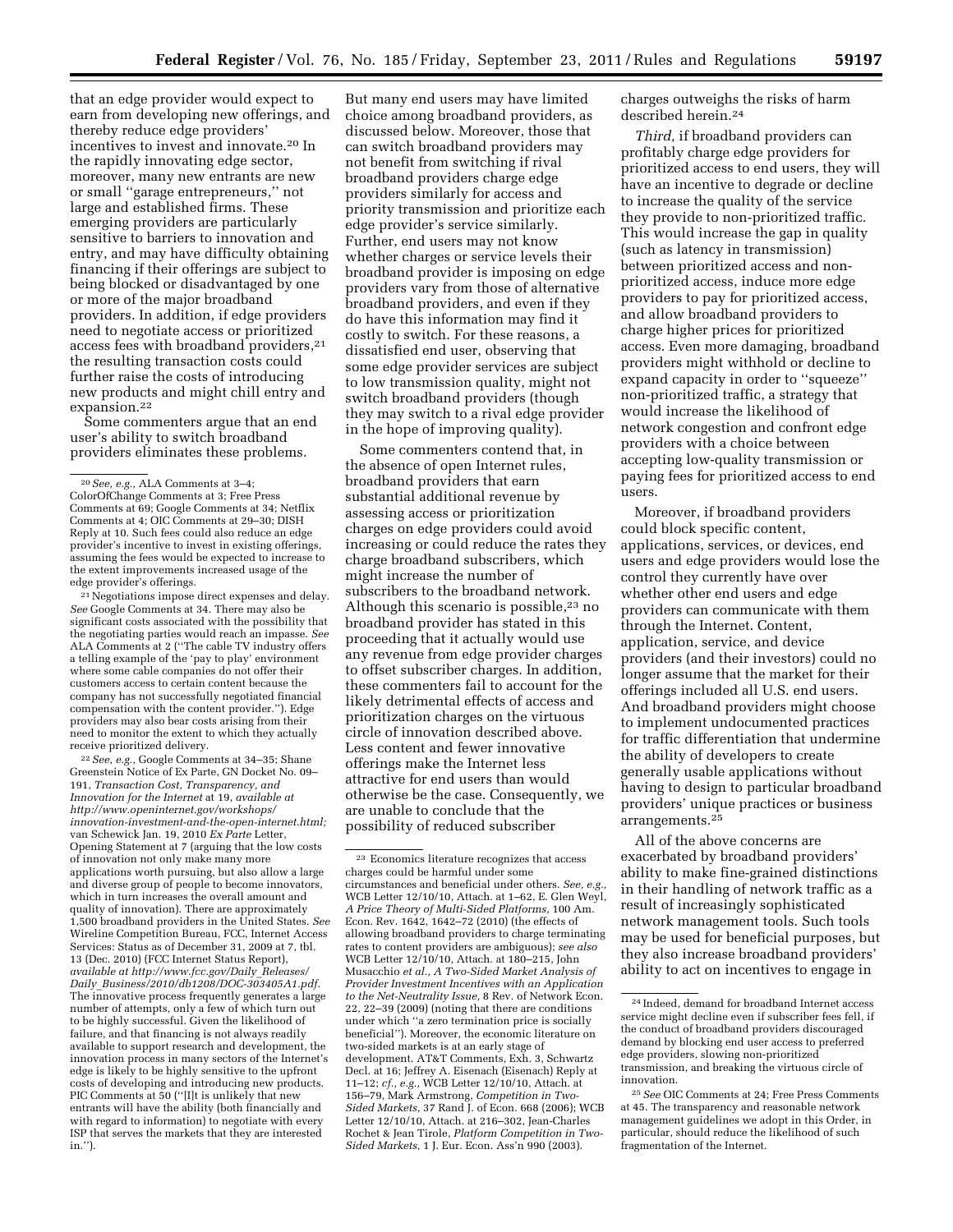network practices that would erode Internet openness.26

Although these threats to Internetenabled innovation, growth, and competition do not depend upon broadband providers having market power with respect to end users,27 most would be exacerbated by such market power. A broadband provider's incentive to favor affiliated content or the content of unaffiliated firms that pay for it to do so, its incentive to block or degrade traffic or charge edge providers for access to end users, and its incentive to squeeze non-prioritized transmission will all be greater if end users are less able to respond by switching to rival broadband providers. The risk of market power is highest in markets with few competitors, and most residential end users today have only one or two choices for wireline broadband Internet access service. As of December 2009, nearly 70 percent of households lived in census tracts where only one or two wireline or fixed wireless firms provided advertised download speeds of at least 3 Mbps and upload speeds of at least 768 Kbps 28—the closest observable benchmark to the minimum download speed of 4 Mbps and upload speed of 1 Mbps that the Commission has used to assess broadband deployment. About 20 percent of households are in census tracts with only one provider advertising at least 3 Mbps down and 768 Kbps up. For Internet service with advertised download speeds of at least 10 Mbps down and upload speeds of at least 1.5

*prod*\_*brochure0900aecd8025258e.pdf* (marketing the ability of equipment to identify VoIP, video, and other traffic types). Vendors market their offerings as enabling broadband providers to ''make only modest incremental infrastructure investments and to control operating costs.'' WCB Letter 12/13/10, Attach. at 283, Cisco.

27Because broadband providers have the ability to act as gatekeepers even in the absence of market power with respect to end users, we need not conduct a market power analysis.

28*See* FCC Internet Status Report at 7, fig. 3(a). A broadband provider's presence in a census tract does not mean it offers service to all potential customers within that tract. And the data reflect subscriptions, not network capability.

Mbps up, nearly 60 percent of households lived in census tracts served by only one wireline or fixed wireless broadband provider, while nearly 80 percent lived in census tracts served by no more than two wireline or fixed wireless broadband providers.

Including mobile broadband providers does not appreciably change these numbers.29 The roll-out of next generation mobile services is at an early stage, and the future of competition in residential broadband is unclear.30 The record does not enable us to make a predictive judgment that the future will be more competitive than the past. Although wireless providers are increasingly offering faster broadband services, we do not know, for example, how end users will value the trade-offs between the benefits of wireless service (*e.g.,* mobility) and the benefits of fixed wireline service (*e.g.,* higher download and upload speeds).31 We note that the two largest mobile broadband providers also offer wireline or fixed service; 32 this could dampen their incentive to compete aggressively with wireline (or fixed) services.<sup>33</sup>

30*See* National Broadband Plan at 40–42. A number of commenters discuss impediments to increased competition. *See, e.g.,* Ad Hoc Comments at 9; Google Comments, at 18–22; IFTA Comments at 10–11; *see also* WCB Letter 12/10/10, Attach. at 9–16, Thomas Monath *et al., Economics of Fixed Broadband Network Strategies,* 41 IEEE Comm. Mag. 132, 132–39 (Sept. 2003).

31*See* Ad Hoc Comments at 9; Google Comments at 21; Vonage Comments at 8; IPI Reply at 14; WCB Letter 12/10/10, Attach. at 56–65, Vikram Chandrasekhar & Jeffrey G. Andrews, *Femtocell Networks: A Survey,* 46 IEEE Comm. Mag., Sept. 2008, 59, at 59–60 (explaining mobile spectrum alone cannot compete with wireless connections to fixed networks). We also do not know how offers by a single wireless broadband provider for both fixed and mobile broadband services will perform in the marketplace.

32*See* OIC Comments at 71–72. Large cable companies that provide fixed broadband also have substantial ownership interests in Clear, the 4G wireless venture in which Sprint has a majority ownership interest.

33OIC Comments at 71–72; Skype Comments at 10. In cellular telephony, multimarket conduct has been found to dampen competition. *See* WCB Letter 12/10/10, Attach. at 1–24, P.M. Parker and L.H. Ro¨ller, *Collusive conduct in duopolies: Multimarket contact and cross ownership in the mobile telephone industry,* 28 Rand J. Of Econ. 304, 304– 322 (Summer 1997); WCB Letter 12/10/10, Attach. at 25–58, Meghan R. Busse, *Multimarket contact and price coordination in the cellular telephone industry,* 9 J. of Econ. & Mgmt. Strategy 287, 287– 320 (Fall 2000). Moreover, some fixed broadband providers also provide necessary inputs to some mobile providers' offerings, such as backhaul transport to wireline facilities.

In addition, customers may incur significant costs in switching broadband providers 34 because of early termination fees; 35 the inconvenience of ordering, installation, and set-up, and associated deposits or fees; possible difficulty returning the earlier broadband provider's equipment and the cost of replacing incompatible customer-owned equipment; the risk of temporarily losing service; the risk of problems learning how to use the new service; and the possible loss of a provider-specific e-mail address or Web site.

#### *C. Broadband Providers Have Acted To Limit Openness*

These dangers to Internet openness are not speculative or merely theoretical. Conduct of this type has already come before the Commission in enforcement proceedings. As early as 2005, a broadband provider that was a subsidiary of a telephone company paid \$15,000 to settle a Commission investigation into whether it had blocked Internet ports used for competitive VoIP applications. In 2008, the Commission found that Comcast disrupted certain peer-to-peer (P2P) uploads of its subscribers, without a reasonable network management justification and without disclosing its actions. Comparable practices have been observed in the provision of mobile broadband services. After entering into a contract with a company to handle online payment services, a mobile wireless provider allegedly blocked customers' attempts to use competing services to make purchases using their mobile phones. A nationwide mobile provider restricted the types of lawful applications that could be accessed over its 3G mobile wireless network.

35 Google Comments at 21–22. Of broadband end users with a choice of broadband providers, 32% said paying termination fees to their current provider was a major reason why they have not switched service. FCC, Broadband Decision: What Drives Consumers to Switch—Or Stick With—Their Broadband Internet Provider 8 (Dec. 2010) (FCC Internet Survey), *available at hraunfoss.fcc.gov/ edocs*\_*public/attachmatch/DOC-303264A1.pdf.* 

<sup>26</sup>*See* CCIA/CEA Comments at 4; Free Press Comments at 29–30, 143–46; Google Comments at 32–34; Netflix Comments at 3; OIC Comments at 14, 79–82; DISH Reply at 8–9; IPI Reply at 9; Vonage Reply at 5. For examples of network management tools, see, for example, WCB Letter 12/10/10, Attach. at 1–8, Allot Service Gateway, Pushing the DPI Envelope: An Introduction, at 2 (June 2007), *available at http://www.sysob.com/ download/AllotServiceGateway.pdf* (''Reduce the performance of applications with negative influence on revenues (*e.g.* competitive VoIP services).''); WCB Letter 12/13/10, Attach. at 289–90, Procera Networks, PLR, *http://www.proceranetworks.com/ customproperties/tag/Products-PLR.html;* WCB Letter 12/13/10, Attach. at 283–88, Cisco, *http//:www.cisco.com/en/US/prod/collateral/ ps7045/ps6129/ps6133/ps6150/* 

<sup>29</sup> In December 2009, nearly 60% of households lived in census tracts where no more than two broadband providers offered service with 3 Mbps down and 768 Kbps up, while no mobile broadband providers offered service with 10 Mbps down and 1.5 Mbps up. *Id.* at 8, fig. 3(b). Mobile broadband providers generally have offered bandwidths lower than those available from fixed providers. *See*  Yottabyte at 13–14.

<sup>34</sup>ARL *et al.* Comments at 5; Google Comments at 21–22; Netflix Comments at 5; New Jersey Rate Counsel (NJRC) Comments at 17; OIC Comments at 40, 73; PIC Comments at 23; Skype Comments at 12; OIC Reply at 20–21; Paul Misener (Amazon.com) Comments at 2; *see also* WCB Letter 12/10/10, Attach. at 59–76, Patrick Xavier & Dimitri Ypsilanti, *Switching Costs and Consumer Behavior: Implications for Telecommunications Regulation,*  10(4) Info 2008, 13, 13–29 (2008). Churn is a function of many factors. *See, e.g.,* WCB Letter 12/10/10, Attach. at 1–53, 97–153, AT&T Comments, WT Docket No. 10–133, at 51 (Aug. 2, 2010). The evidence in the record, *e.g.,* AT&T Comments at 83, is not probative as to the extent of competition among broadband providers because it does not appropriately isolate a connection between churn levels and the extent of competition.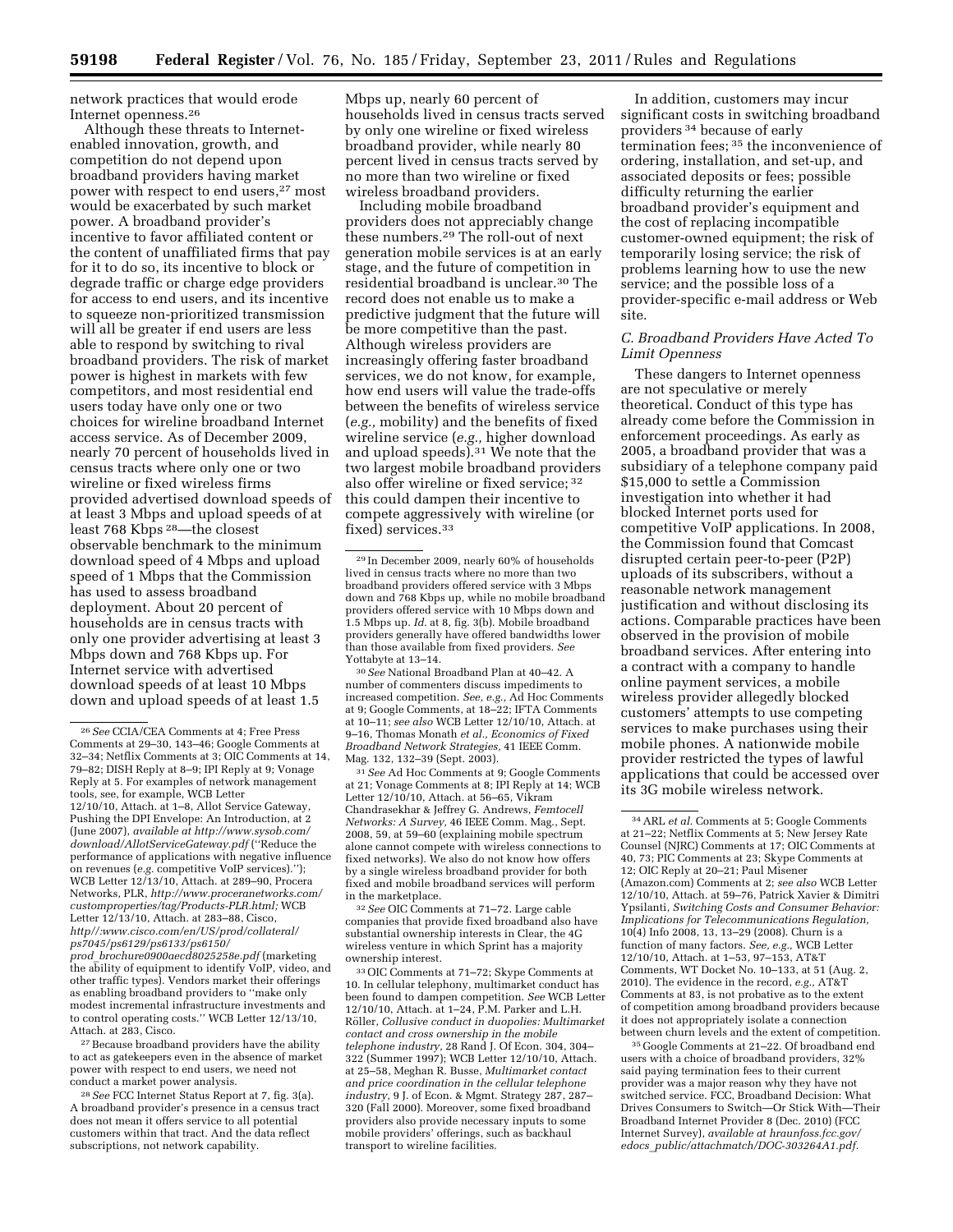There have been additional allegations of blocking, slowing, or degrading P2P traffic. We do not determine in this Order whether any of these practices violated open Internet principles, but we note that they have raised concerns among edge providers and end users, particularly regarding lack of transparency. For example, in May 2008 a major cable broadband provider acknowledged that it had managed the traffic of P2P services. In July 2009, another cable broadband provider entered into a class action settlement agreement stating that it had ''ceased P2P Network Management Practices,'' but allowing the provider to resume throttling P2P traffic.36 There is evidence that other broadband providers have engaged in similar degradation.<sup>37</sup> In addition, broadband providers' terms of service commonly reserve to the provider sweeping rights to block, degrade, or favor traffic. For example, one major cable provider reserves the right to engage, ''without limitation,'' in ''port blocking, \* \* \* traffic prioritization and protocol filtering.'' Further, a major mobile broadband provider prohibits use of its wireless service for ''downloading movies using peer-to-peer file sharing services'' and VoIP applications. And a cable modem manufacturer recently filed a formal complaint with the Commission alleging that a major broadband Internet access service provider has violated open Internet principles through overly restrictive device approval procedures.

These practices have occurred notwithstanding the Commission's adoption of open Internet principles in the *Internet Policy Statement;*  enforcement proceedings against Madison River Communications and Comcast for their interference with VoIP and P2P traffic, respectively;

<sup>37</sup> A 2008 study by the Max Planck Institute revealed significant blocking of BitTorrent applications in the United States. Comcast and Cox were both cited as examples of providers blocking traffic. *See generally* WCB Letter 12/10/10, Attach. at 75–80, Marcel Dischinger *et al*., Max Planck Institute, Detecting BitTorrent Blocking (2008), *available at broadband.mpi-sws.org/transparency/ results/08*\_*imc*\_*blocking.pdf; see also* WCB Letter 12/13/10, Attach. at 235–39, Max Planck Institute for Software Systems, Glasnost: Results from Tests for BitTorrent Traffic Blocking, broadband.mpisws.org/transparency/results; WCB Letter 12/13/10, Attach. at 298–315, Christian Kreibich *et al*., Netalyzr: Illuminating Edge Network Neutrality, Security, and Performance 15 (2010), *available at http://www.icsi.berkeley.edu/pubs/techreports/TR-10-006.pdf.* 

Commission orders that required certain broadband providers to adhere to open Internet obligations; longstanding norms of Internet openness; and statements by major broadband providers that they support and are abiding by open Internet principles.

#### *D. The Benefits of Protecting the Internet's Openness Exceed the Costs*

Widespread interference with the Internet's openness would likely slow or even break the virtuous cycle of innovation that the Internet enables, and would likely cause harms that may be irreversible or very costly to undo. For example, edge providers could make investments in reliance upon exclusive preferential arrangements with broadband providers, and network management technologies may not be easy to change.38 If the next revolutionary technology or business is not developed because broadband provider practices chill entry and innovation by edge providers, the missed opportunity may be significant, and lost innovation, investment, and competition may be impossible to restore after the fact. Moreover, because of the Internet's role as a general purpose technology, erosion of Internet openness threatens to harm innovation, investment in the core and at the edge of the network, and competition in many sectors, with a disproportionate effect on small, entering, and noncommercial edge providers that drive much of the innovation on the Internet.39 Although harmful practices are not certain to become widespread, there are powerful reasons for immediate concern, as broadband providers have interfered with the open

<sup>39</sup> See, e.g., ALA Comments at 2; IFTA Comments at 14. Even some who generally oppose open Internet rules agree that extracting access fees from entities that produce content or services without the anticipation of financial reward would have significant adverse effects. *See* WCB Letter 12/10/ 10, Attach. at 35–80, C. Scott Hemphill, *Network Neutrality and the False Promise of Zero-Price Regulation,* 25 Yale J. on Reg. 135, 161–62 (2008) (''[S]ocial production has distinctive features that make it unusually valuable, but also unusually vulnerable, to a particular form of exclusion. That mechanism of exclusion is not subject to the prohibitions of antitrust law, moreover, presenting a relatively stronger argument for regulation.''), *cited in* Prof. Tim Wu Comments at 9 n.22.

Internet in the past and have incentives and an increasing ability to do so in the future. Effective open Internet rules can prevent or reduce the risk of these harms, while helping to assure Americans unfettered access to diverse sources of news, information, and entertainment, as well as an array of technologies and devices that enhance health, education, and the environment.

By comparison to the benefits of these prophylactic measures, the costs associated with the open Internet rules adopted here are likely small. Broadband providers generally endorse openness norms—including the transparency and no blocking principles—as beneficial and in line with current and planned business practices (though they do not uniformly support rules making them enforceable).40 Even to the extent rules require some additional disclosure of broadband providers' practices, the costs of compliance should be modest. In addition, the high-level rules we adopt carefully balance preserving the open Internet against avoiding unduly burdensome regulation. Our rules against blocking and unreasonable discrimination are subject to reasonable network management, and our rules do not prevent broadband providers from offering specialized services such as facilities-based VoIP. In short, rules that reinforce the openness that has supported the growth of the Internet, and do not substantially change this highly successful status quo, should not entail significant compliance costs.

Some commenters contend that open Internet rules are likely to reduce investment in broadband deployment. We disagree. There is no evidence that prior open Internet obligations have discouraged investment; 41 and

41*See, e.g.,* Free Press Comments at 4, 23–25; Google Comments at 38–39; XO Comments at 12. In making prior investment decisions, broadband providers could not have reasonably assumed that the Commission would abstain from regulating in this area, as the Commission's decisions classifying cable modem service and wireline broadband Internet access service as information services included notices of proposed rulemaking seeking comment on whether the Commission should adopt Continued

<sup>36</sup>*See* RCN Settlement Agreement sec. 3.2. RCN denied any wrongdoing, but it acknowledges that in order to ease network congestion, it targeted specific P2P applications. *See* Letter from Jean L. Kiddo, RCN, to Marlene Dortch, Secretary, FCC, GN Docket No. 09–191, WC Docket No. 07–52, at 2–5 (filed May 7, 2010).

<sup>38</sup>As one example, Comcast's transition to a protocol-agnostic network management practice took almost nine months to complete. *See* Letter from Kathryn A. Zachem, V.P., Regulatory Affairs, Comcast Corp., to Marlene Dortch, Secretary, FCC, WC Docket No. 07–52 at 2 (filed July 10, 2008); Letter from Kathryn A. Zachem, V.P., Regulatory Affairs, Comcast Corp., to Marlene Dortch, Secretary, FCC, WC Docket No. 07–52 at Attach. B at 3, 9 (filed Sept. 19, 2008) (noting that the transition required ''lab tests, technical trials, customer feedback, vendor evaluations, and a thirdparty consulting analysis,'' as well as trials in five

<sup>40</sup>We note that many broadband providers are, or soon will be, subject to open Internet requirements in connection with grants under the Broadband Technology Opportunities Program (BTOP). The American Recovery and Reinvestment Act of 2009 required that nondiscrimination and network interconnection obligations be ''contractual conditions'' of all BTOP grants. Public Law 111–5, sec. 6001(j), 123 Stat. 115 (codified at 47 U.S.C. sec. 1305). These nondiscrimination and interconnection conditions require BTOP grantees, among other things, to adhere to the principles in the *Internet Policy Statement;* to display any network management policies in a prominent location on the service provider's Web site; and to offer interconnection where technically feasible.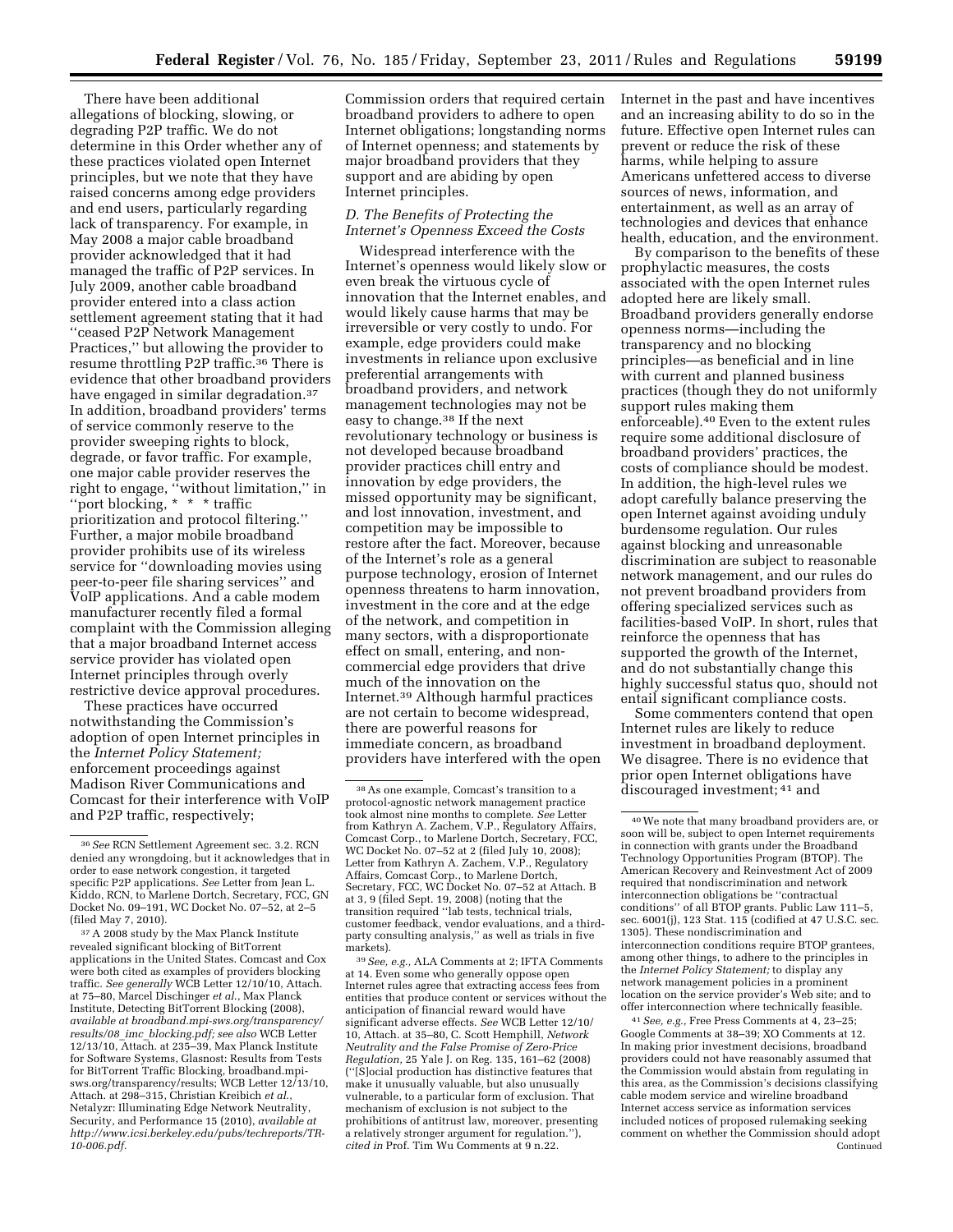numerous commenters explain that, by preserving the virtuous circle of innovation, open Internet rules will increase incentives to invest in broadband infrastructure. Moreover, if permitted to deny access, or charge edge providers for prioritized access to end users, broadband providers may have incentives to allow congestion rather than invest in expanding network capacity. And as described in Part III, below, our rules allow broadband providers sufficient flexibility to address legitimate congestion concerns and other network management considerations. Nor is there any persuasive reason to believe that in the absence of open Internet rules broadband providers would lower charges to broadband end users, or otherwise change their practices in ways that benefit innovation, investment, competition, or end users.

The magnitude and character of the risks we identify make it appropriate to adopt prophylactic rules now to preserve the openness of the Internet, rather than waiting for substantial, pervasive, and potentially irreversible harms to occur before taking any action. The Supreme Court has recognized that even if the Commission cannot ''predict with certainty'' the future course of a regulated market, it may ''plan in advance of foreseeable events, instead of waiting to react to them.'' Moreover, as the Commission found in another context, ''[e]xclusive reliance on a series of individual complaints,'' without underlying rules, ''would prevent the Commission from obtaining a clear picture of the evolving structure of the entire market, and addressing competitive concerns as they arise. \* \* \* Therefore, if the Commission exclusively relied on individual complaints, it would only become aware of specific \* \* \* problems if and when the individual complainant's interests coincided with those of the interest of the overall 'public.' ''

Finally, we note that there is currently significant uncertainty regarding the future enforcement of open Internet principles and what constitutes appropriate network management,

particularly in the wake of the court of appeals' vacatur of the *Comcast Network Management Practices Order.*  A number of commenters, including leading broadband providers, recognize the benefits of greater predictability regarding open Internet protections.42 Broadband providers benefit from increased certainty that they can reasonably manage their networks and innovate with respect to network technologies and business models. For those who communicate and innovate on the Internet, and for investors in edge technologies, there is great value in having confidence that the Internet will remain open, and that there will be a forum available to bring complaints about violations of open Internet standards.43 End users also stand to

42For example, AT&T has recognized that open Internet rules ''would reduce regulatory uncertainty, and should encourage investment and innovation in next generation broadband services and technologies.'' *See* WCB Letter 12/10/10, Attach. at 94, AT&T *Statement on Proposed FCC Rules to Preserve an Open Internet,* AT&T Public Policy Blog, Dec. 1, 2010, attpublicpolicy.com/ government-policy/att-statement-on-proposed-fccrules-to-preserve-an-open-internet. Similarly, Comcast acknowledged that our proposed rules would strike ''a workable balance between the needs of the marketplace and the certainty that carefully-crafted and limited rules can provide to ensure that Internet freedom and openness are preserved.'' *See* David L. Cohen, *FCC Proposes Rules to Preserve an Open Internet,* comcastvoices, Dec. 1, 2010, *blog.comcast.com/2010/12/fccproposes-rules-to-preserve-an-open-internet.html; see also, e.g.,* Final Brief for Intervenors NCTA and NBC Universal, Inc. at 11–13; 19–22, *Comcast Corp.*  v. *FCC,* 600 F.3d 642 (DC Cir. 2010) (No. 08–1291). In addition to broadband providers, an array of industry leaders, venture capitalists, and public interest groups have concluded that our rules will promote investment in the Internet ecosystem by removing regulatory uncertainty. *See* Free Press Comments at 10; Google Comments at 40; PIC Comments at 28; WCB Letter 12/10/10, Attach. at 91 (statement of CALinnovates.org), 96 (statement of Larry Cohen, president of the Communications Workers of America), 98 (statement of Ron Conway, founder of SV Angel), 99 (statement of Craig Newmark, founder of craigslist), 105 (statement of Dean Garfield, president and CEO of the Information Technology Industry Council), 111 (Dec. 8, 2010 letter from Jeremy Liew, Managing Director, Lightspeed Venture Partners to Julius Genachowski, FCC Chairman), 112 (Dec. 1, 2010 letter from Jed Katz, Managing Director, Javelin Venture Partners to Julius Genachowski, FCC Chairman), 127 (statement of Gary Shapiro, president and CEO of the Consumer Electronics Association), 128 (statement of Ram Shriram, founder of Sherpalo Ventures), 132 (statements of Rey Ramsey, President and CEO of TechNet, and John Chambers, Chairman and CEO of Cisco), 133 (statement of John Doerr, Kleiner Perkins Caufield & Byers); XO Reply at 6.

43For this reason, we are not persuaded that alternative approaches, such as rules that lack a formal enforcement mechanism, a transparency rule alone, or reliance entirely on technical advisory groups to resolve disputes, would adequately address the potential harms and be less burdensome than the rules we adopt here. *See, e.g.,* Verizon Comments at 130–34. In particular, we reject the notion that Commission action is unnecessary because the Department of Justice and the Federal

benefit from assurances that services on which they depend ''won't suddenly be pulled out from under them, held ransom to extra payments either from the sites or from them.'' Providing clear yet flexible rules of the road that enable the Internet to continue to flourish is the central goal of the action we take in this Order.44

#### **III. Open Internet Rules**

To preserve the Internet's openness and broadband providers' ability to manage and expand their networks, we adopt high-level rules embodying four core principles: transparency, no blocking, no unreasonable discrimination, and reasonable network management. These rules are generally consistent with, and should not require

44Contrary to the suggestion of some, neither the Department of Justice nor the FTC has concluded that the broadband market is competitive or that open Internet rules are unnecessary. *See* McDowell Statement at \*4; Baker Statement at \*3. In the submission in question, the Department observed that: (1) The wireline broadband market is highly concentrated, with most consumers served by at most two providers; (2) the prospects for additional wireline competition are dim due to the high fixed and sunk costs required to provide wireline broadband service; and (3) the extent to which mobile wireless offerings will compete with wireline offerings is unknown. *See* DOJ *Ex Parte*  Jan. 4, 2010, GN Dkt. No. 09–51, at 8, 10, 13–14. The Department specifically endorsed requiring greater transparency by broadband providers, *id.* at 25–27, and recognized that in concentrated markets, like the broadband market, it is appropriate for policymakers to limit ''business practices that thwart innovation.'' *Id.* at 11. Finally, although the Department cautioned that care must be taken to avoid stifling infrastructure investment, it expressed particular concern about price regulation, which we are not adopting. *Id.* at 28. In 2007, the FTC issued a staff report on broadband competition policy. *See* FTC, *Broadband Connectivity Competition Policy* (June 2007). Like the Department, the FTC staff did not conclude that the broadband market is competitive. To the contrary, the FTC staff made clear that it had not studied the state of competition in any specific markets. *Id.* at 8, 105, 156. With regard to the merits of open Internet rules, the FTC staff report recited arguments pro and con, *see, e.g., id.* at 82, 105, 147– 54, and called for additional study, *id.* at 7, 9–10, 157.

rules to protect consumers. *See Appropriate Framework for Broadband Access to the Internet Over Wireline Facilities et al.,* Report and Order and NPRM, 20 FCC Rcd 14853, 14929–35, paras. 146– 59 (2005); *Inquiry Concerning High-Speed Access to the Internet Over Cable & Other Facilities et al.,*  Declaratory Ruling and NPRM, 17 FCC\_ Rcd 4798, 4839–48, paras. 72–95 (2002) (seeking comment on whether the Commission should require cable operators to give unaffiliated ISPs access to broadband cable networks); *see also* AT&T Comments at 8 (''[T]he existing principles already address any blocking or degradation of traffic and thus eliminate any theoretical leverage providers may have to impose [unilateral 'tolls'].

Trade Commission (FTC) ''are well equipped to cure any market ills.'' *Id.* at 9. Our statutory responsibilities are broader than preventing antitrust violations or unfair competition. See, e.g. *News Corp. and DIRECTV Group, Inc.,* 23 FCC Rcd 3265,  $3277 - 78$ , paras. 23–25 (2008). We must, for example, promote deployment of advanced telecommunications capability, ensure that charges in connection with telecommunications services are just and reasonable, ensure the orderly development of local television broadcasting, and promote the public interest through spectrum licensing. *See* CDT Comments at 8–9; Comm'r Jon Liebowitz, FTC, *Concurring Statement of Commissioner Jon Leibowitz Regarding the Staff Report: ''Broadband Connectivity Competition Policy''* (2007), *available at http://www.ftc.gov/ speeches/leibowitz/V070000statement.pdf* (''[T]here is little agreement over whether antitrust, with its requirements for *ex post* case by case analysis, is capable of fully and in a timely fashion *resolving*  many of the concerns that have animated the net neutrality debate.'').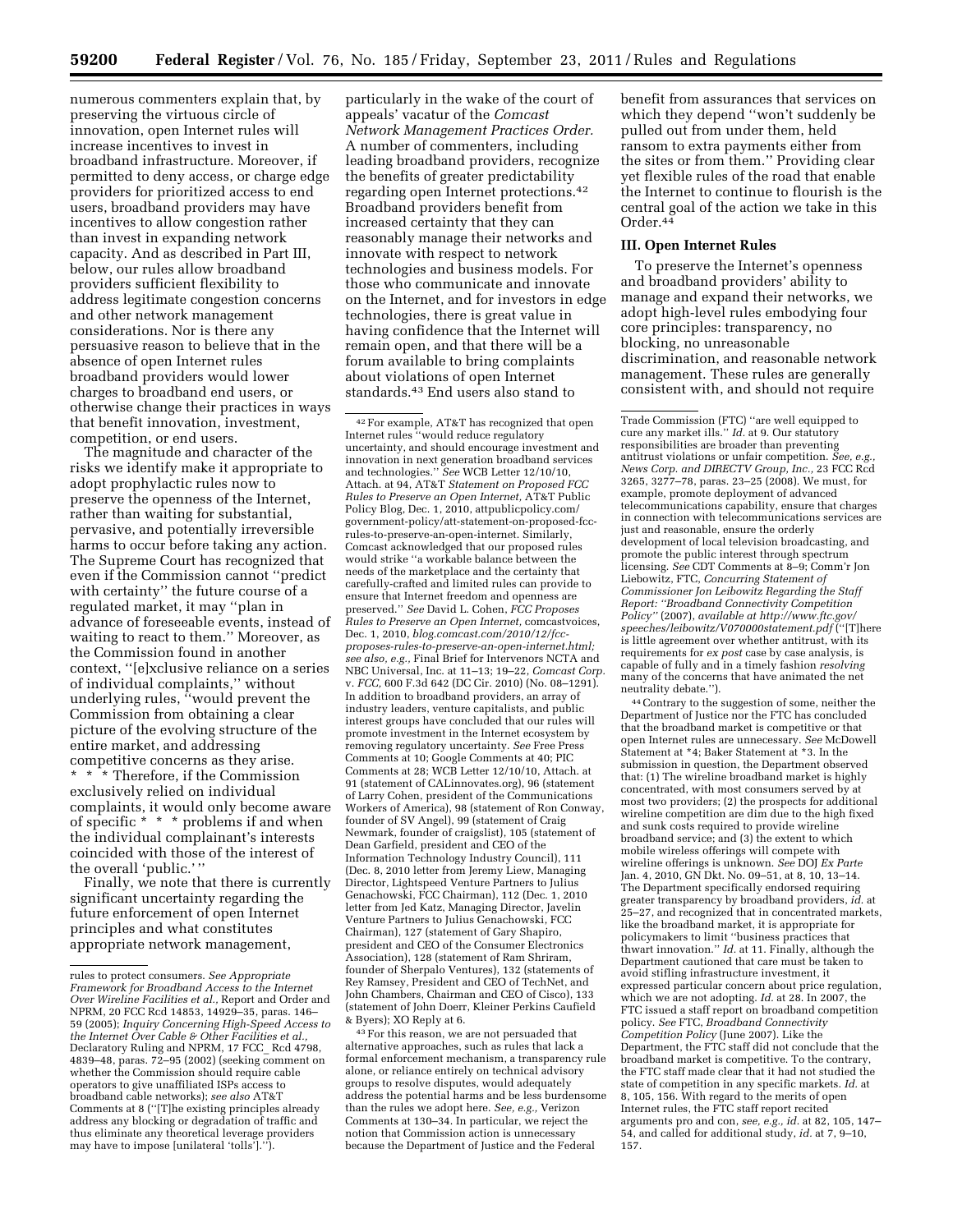significant changes to, broadband providers' current practices, and are also consistent with the common understanding of broadband Internet access service as a service that enables one to go where one wants on the Internet and communicate with anyone else online.45

#### *A. Scope of the Rules*

We find that open Internet rules should apply to ''broadband Internet access service,'' which we define as:

*A mass-market retail service by wire or radio that provides the capability to transmit data to and receive data from all or substantially all Internet endpoints, including any capabilities that are incidental to and enable the operation of the communications service, but excluding dialup Internet access service. This term also encompasses any service that the Commission finds to be providing a functional equivalent of the service described in the previous sentence, or that is used to evade the protections set forth in this Part.* 

The term ''broadband Internet access service'' includes services provided over any technology platform, including but not limited to wire, terrestrial wireless (including fixed and mobile wireless services using licensed or unlicensed spectrum), and satellite.46

''Mass market'' means a service marketed and sold on a standardized basis to residential customers, small businesses, and other end-user customers such as schools and libraries. For purposes of this definition, ''mass market'' also includes broadband Internet access services purchased with the support of the E-rate program that may be customized or individually negotiated. The term does not include enterprise service offerings, which are typically offered to larger organizations

46 In the *Open Internet NPRM,* we proposed separate definitions of the terms ''broadband Internet access,'' and ''broadband Internet access service.'' *Open Internet NPRM,* 24 FCC Rcd at 13128, App. A sec. 8.3. For purposes of these rules, we find it simpler to define just the service.

through customized or individually negotiated arrangements.

''Broadband Internet access service'' encompasses services that ''provide the capability to transmit data to and receive data from all or substantially all Internet endpoints.'' To ensure the efficacy of our rules in this dynamic market, we also treat as a ''broadband Internet access service'' any service the Commission finds to be providing a functional equivalent of the service described in the previous sentence, or that is used to evade the protections set forth in these rules.

A key factor in determining whether a service is used to evade the scope of the rules is whether the service is used as a substitute for broadband Internet access service. For example, an Internet access service that provides access to a substantial subset of Internet endpoints based on end users preference to avoid certain content, applications, or services; Internet access services that allow some uses of the Internet (such as access to the World Wide Web) but not others (such as e-mail); or a ''Best of the Web'' Internet access service that provides access to 100 top Web sites could not be used to evade the open Internet rules applicable to ''broadband Internet access service.'' Moreover, a broadband provider may not evade these rules simply by blocking end users' access to some Internet endpoints. Broadband Internet access service likely does not include services offering connectivity to one or a small number of Internet endpoints for a particular device, *e.g.,* connectivity bundled with e-readers, heart monitors, or energy consumption sensors, to the extent the service relates to the functionality of the device.47 Nor does broadband Internet access service include virtual private network services, content delivery network services, multichannel video programming services, hosting or data storage services, or Internet backbone services (if those services are separate from broadband Internet access service). These services typically are not mass market services and/or do not provide the capability to transmit data to and receive data from all or substantially all Internet endpoints.48

Although one purpose of our open Internet rules is to prevent blocking or unreasonable discrimination in

transmitting online traffic for applications and services that compete with traditional voice and video services, we determine that open Internet rules applicable to fixed broadband providers should protect all types of Internet traffic, not just voice or video Internet traffic. This reflects, among other things, our view that it is generally preferable to neither require nor encourage broadband providers to examine Internet traffic in order to discern which traffic is subject to the rules. Even if we were to limit our rules to voice or video traffic, moreover, it is unlikely that broadband providers could reliably identify such traffic in all circumstances, particularly if the voice or video traffic originated from new services using uncommon protocols.49 Indeed, limiting our rules to voice and video traffic alone could spark a costly and wasteful cat-and-mouse game in which edge providers and end users seeking to obtain the protection of our rules could disguise their traffic as protected communications.50

We recognize that there is one Internet (although it is comprised of a multitude of different networks), and that it should remain open and

50*See* IETF, Reflections on Internet Transparency, RFC 4924 at 5 (Jul. 2007) (RFC 4924) (''In practice, filtering intended to block or restrict application usage is difficult to successfully implement without customer consent, since over time developers will tend to re-engineer filtered protocols so as to avoid the filters. Thus over time, filtering is likely to result in interoperability issues or unnecessary complexity. These costs come without the benefit of effective filtering. \* \* \*''); IETF, Considerations on the Use of a Service Identifier in Packet Headers, RFC 3639 at 3 (Oct. 2003) (RFC 3639) (''Attempts by intermediate systems to impose service-based controls on communications against the perceived interests of the end parties to the communication are often circumvented. Services may be tunneled within other services, proxied by a collaborating external host (*e.g.,* an anonymous redirector), or simply run over an alternate port (*e.g.,* port 8080 vs port 80 for HTTP).''). *Cf.* RFC 3639 at 4 (''From this perspective of network and application utility, it is preferable that no action or activity be undertaken by any agency, carrier, service provider, or organization which would cause end-users and protocol designers to generally obscure service identification information from the IP packet header.''). Our rules are nationwide and do not vary by geographic area, notwithstanding potential variations across local markets for broadband Internet access service. Uniform national rules create a more predictable policy environment for broadband providers, many of which offer services in multiple geographic areas. *See, e.g.,* Level 3 Comments at 13; Charter Comments at iv. Edge providers will benefit from uniform treatment of their traffic in different localities and by different broadband providers. Broadband end users will also benefit from uniform rules, which protect them regardless of where they are located or which broadband provider they obtain service from.

<sup>45</sup>The definition of ''broadband Internet access service'' proposed in the *Open Internet NPRM*  encompassed any ''Internet Protocol data transmission between an end user and the Internet.'' *Open Internet NPRM,* 24 FCC Rcd at 13128, App. A. Some commenters argued that this definition would cover a variety of services that do not constitute broadband Internet access service as end users and broadband providers generally understand that term, but that merely offer data transmission between a discrete set of Internet endpoints (for example, virtual private networks, or videoconferencing services). *See, e.g.,* AT&T Comments at 96–100; Communications Workers of America (CWA) Comments at 10–12; Sprint Reply at 16–17; *see also* CDT Comments at 49–50 (distinguishing managed (or specialized) services from broadband Internet access service by defining the former, in part, as data transmission ''between an end user and a *limited* group of parties or endpoints'') (emphasis added).

<sup>47</sup>To the extent these services are provided by broadband providers over last-mile capacity shared with broadband Internet access service, they would be specialized services.

<sup>48</sup>We also note that our rules apply only as far as the limits of a broadband provider's control over the transmission of data to or from its broadband customers.

<sup>49</sup>This is true notwithstanding the increasing sophistication of network management tools, described above in Part II.B. *See* Arthur Callado *et al., A Survey on Internet Traffic Identification,* 11 IEEE Commnc'ns Surveys & Tutorials 37, 49 (2009).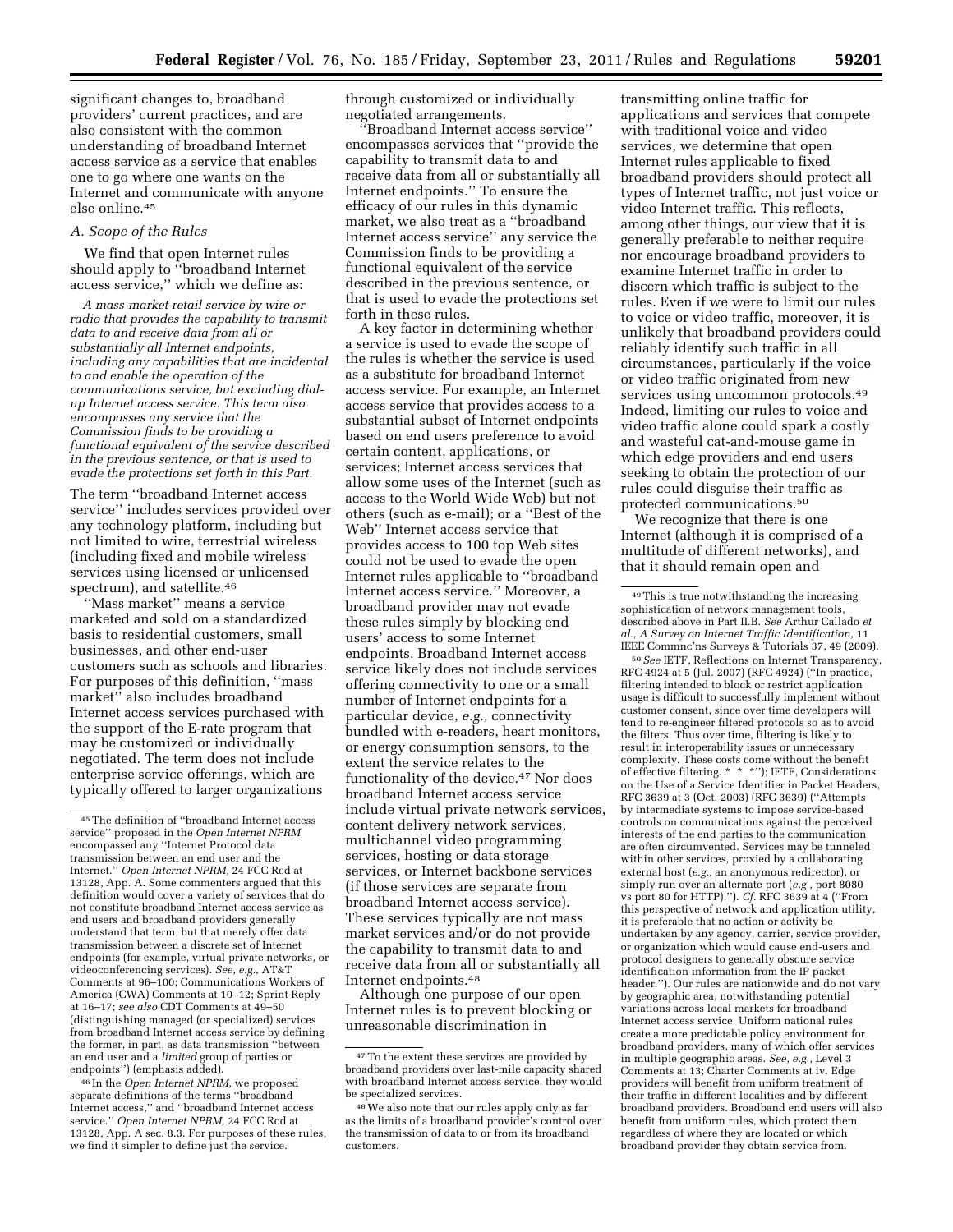interconnected regardless of the technologies and services end users rely on to access it. However, for reasons discussed in Part III.E below related to mobile broadband—including the fact that it is at an earlier stage and more rapidly evolving—we apply open Internet rules somewhat differently to mobile broadband than to fixed broadband at this time. We define ''fixed broadband Internet access service'' as a broadband Internet access service that serves end users primarily at fixed endpoints using stationary equipment, such as the modem that connects an end user's home router, computer, or other Internet access device to the network. This term encompasses fixed wireless broadband services (including services using unlicensed spectrum) and fixed satellite broadband services. We define ''mobile broadband Internet access service'' as a broadband Internet access service that serves end users primarily using mobile stations. Mobile broadband Internet access includes services that use smartphones as the primary endpoints for connection to the Internet.51 The discussion in this Part applies to both fixed and mobile broadband, unless specifically noted. Part III.E further discusses application of open Internet rules to mobile broadband.

For a number of reasons, these rules apply only to the provision of broadband Internet access service and not to edge provider activities, such as the provision of content or applications over the Internet. First, the Communications Act particularly directs us to prevent harms related to the utilization of networks and spectrum to provide communication by wire and radio. Second, these rules are an outgrowth of the Commission's *Internet Policy Statement.*52 The *Statement* was issued in 2005 when the Commission removed key regulatory protections from DSL service, and was intended to protect against the harms to the open Internet that might result from broadband providers' subsequent conduct. The Commission has always understood those principles to apply to broadband Internet access service only, as have most private-sector stakeholders.53 Thus, insofar as these

rules translate existing Commission principles into codified rules, it is appropriate to limit the application of the rules to broadband Internet access service. Third, broadband providers control access to the Internet for their subscribers and for anyone wishing to reach those subscribers.54 They are therefore capable of blocking, degrading, or favoring any Internet traffic that flows to or from a particular subscriber.

We also do not apply these rules to dial-up Internet access service because telephone service has historically provided the easy ability to switch among competing dial-up Internet access services. Moreover, the underlying dial-up Internet access service is subject to protections under Title II of the Communications Act. The Commission's interpretation of those protections has resulted in a market for dial-up Internet access that does not present the same concerns as the market for broadband Internet access. No commenters suggested extending open Internet rules to dial-up Internet access service.

Finally, we decline to apply our rules directly to coffee shops, bookstores, airlines, and other entities when they acquire Internet service from a broadband provider to enable their patrons to access the Internet from their establishments (we refer to these entities as ''premise operators'').55 These services are typically offered by the premise operator as an ancillary benefit to patrons. However, to protect end users, we include within our rules broadband Internet access services

54We thus find broadband providers distinguishable from other participants in the Internet marketplace. *See, e.g.,* Verizon Comments at 36–39 (discussing a variety of other participants in the Internet ecosystem); Verizon Reply at 36–37 (same); NCTA Comments at 47–49 (same); NCTA Reply at 22 (same).

55*See Communications Assistance for Law Enforcement Act and Broadband Access and Services,* First Report and Order and Further Notice of Proposed Rulemaking, 20 FCC Rcd 14989, 15006–07, para. 36, n.99 (2005) (*CALEA Order*). Consistent with the Commission's approach in the *CALEA Order,* ''[w]e note \* \* \* that the provider of underlying [broadband service] facilities to such an establishment would be subject to [the rules].'' *Id.* at 15007, para. 36.

provided to premise operators for purposes of making service available to their patrons.56 Although broadband providers that offer such services are subject to open Internet rules, we note that addressing traffic unwanted by a premise operator is a legitimate network management purpose.57

#### *B. Transparency*

Promoting competition throughout the Internet ecosystem is a central purpose of these rules. Effective disclosure of broadband providers' network management practices and the performance and commercial terms of their services promotes competition—as well as innovation, investment, enduser choice, and broadband adoption in at least five ways. First, disclosure ensures that end users can make informed choices regarding the purchase and use of broadband service, which promotes a more competitive market for broadband services and can thereby reduce broadband providers' incentives and ability to violate open Internet principles.58 Second, and relatedly, as end users' confidence in broadband providers' practices increases, so too should end users' adoption of broadband services leading in turn to additional investment in Internet infrastructure as contemplated by Section 706 of the 1996 Act and other provisions of the communications laws.59 Third,

57We also do not include within the rules free access to individuals' wireless networks, even if those networks are intentionally made available to others. *See* Electronic Frontier Foundation (EFF) Comments at 25–28. No commenter argued that open Internet rules should apply to individual operators of wireless networks in these circumstances.

58Broadband providers may have an incentive not to provide such information to end users, as doing so can lessen switching costs for end users. Third-party information sources such as Consumer Reports and the trade press do not routinely provide such information. *See* CDT Comments at 31; CWA Comments at 21; DISH Comments at 2; Google Comments at ii, 64–66; Level 3 Comments at 13; Sandoval Reply at 60. Economic literature in this area also confirms that policies requiring firms to disclose information generally benefit competition and consumers. *See, e.g.,* Mark Armstrong, *Interactions Between Competition and Consumer Policy,* 4 Competition Policy Int'l 97 113–16 (Spring 2008), *eprints.ucl.ac.uk/7634/1/ 7634.pdf.* 

59*See* PIC Reply at 16–18; Free Press Comments at 43–45; Ad Hoc Comments at ii; CDT Comments at 5–7; ALA Comments at 3; National Hispanic Media Coalition (NHMC) Comments at 8; National Broadband Plan at 168, 174 (lack of trust in Internet is significant factor preventing non-adopters from subscribing to broadband services);  $47 \text{ }\mathrm{\dot{U}}$ .S.C. secs.

 $^{51}\mathrm{We}$  note that Section 337(f)(1) of the Act excludes public safety services from the definition of mobile broadband Internet access service.

<sup>52</sup>When the Commission adopted the *Internet Policy Statement,* it promised to incorporate the principles into ''ongoing policymaking activities.'' *Internet Policy Statement,* 20 FCC Rcd at 14988, para. 5.

<sup>53</sup>*See, e.g., Appropriate Framework for Broadband Access to the Internet over Wireline Facilities,* Report and Order and Notice of Proposed Rulemaking, 20 FCC Rcd 14853, 14976 (2005)

<sup>(</sup>*Wireline Broadband Order*) (separate statement of Chairman Martin); *id.* at 14980 (Statement of Commissioner Copps, concurring); *id.* at 14983 (Statement of Commissioner Adelstein, concurring); Verizon June 8, 2009 Comments, GN Docket No. 09–51, at 86 (''These principles have helped to guide wireline providers' practices and to ensure that consumers' expectations for their public Internet access services are met.''). The Commission has conditioned wireline broadband provider merger approvals on the merged entity's compliance with these obligations. *See, e.g., SBC Commc'ns Inc. and AT&T Corp. Applications for Approval of Transfer of Control,* Memorandum Opinion and Order, 20 FCC Rcd 18290, 18392, para.  $211$  (2005).

<sup>56</sup>We note that the premise operator that purchases the Internet service remains the end user for purposes of our rules, however. Moreover, although not bound by our rules, we encourage premise operators to disclose relevant restrictions on broadband service they make available to their patrons.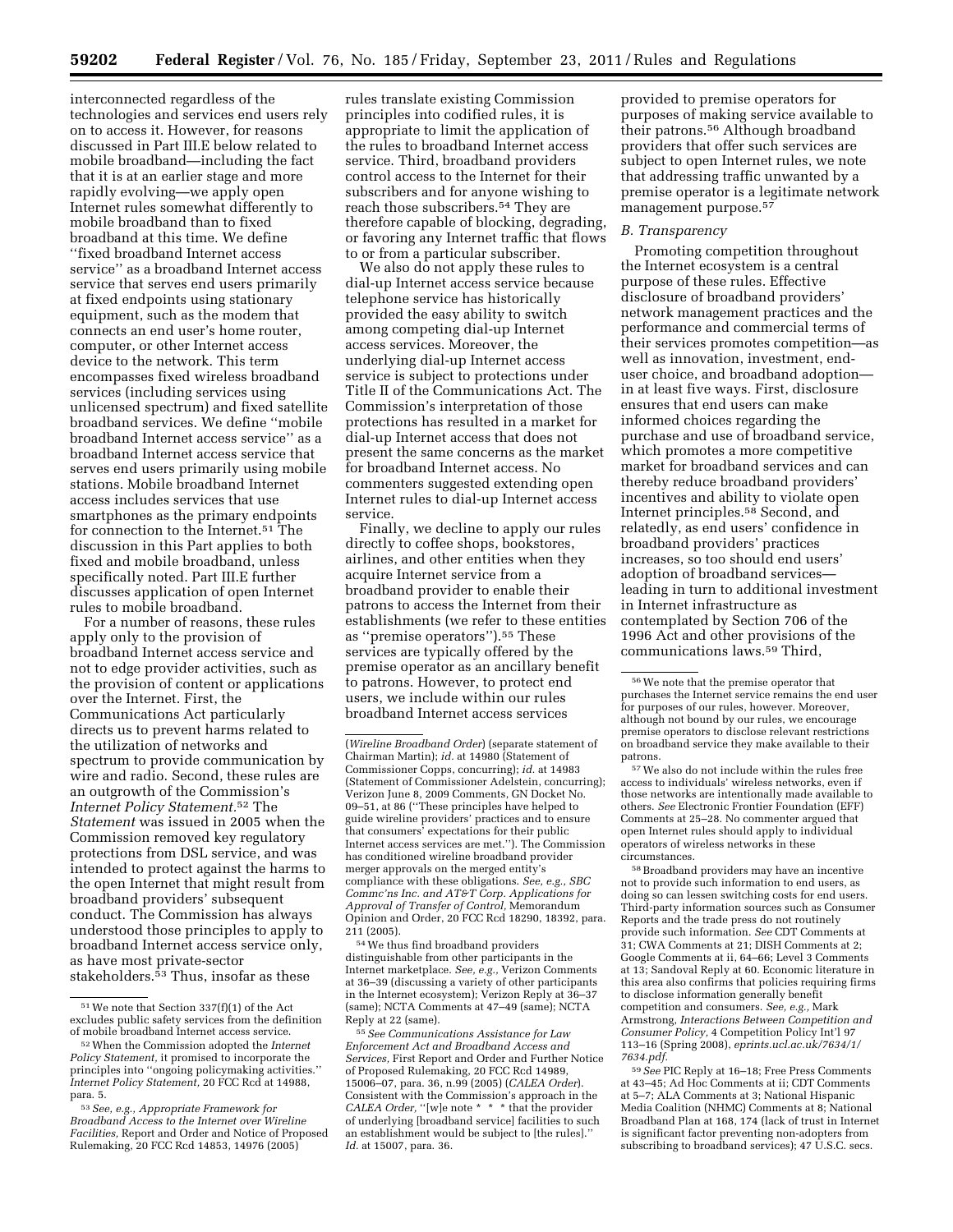disclosure supports innovation, investment, and competition by ensuring that startups and other edge providers have the technical information necessary to create and maintain online content, applications, services, and devices, and to assess the risks and benefits of embarking on new projects. Fourth, disclosure increases the likelihood that broadband providers will abide by open Internet principles, and that the Internet community will identify problematic conduct and suggest fixes.<sup>60</sup> Transparency thereby increases the chances that harmful practices will not occur in the first place and that, if they do, they will be quickly remedied, whether privately or through Commission oversight. Fifth, disclosure will enable the Commission to collect information necessary to assess, report on, and enforce the other open Internet rules. For all of these reasons, most commenters agree that informing end users, edge providers, and the Commission about the network management practices, performance, and commercial terms of broadband Internet access service is a necessary and appropriate step to help preserve an open Internet.

The *Open Internet NPRM* sought comment on what end users and edge providers need to know about broadband service, how this information should be disclosed, when disclosure should occur, and where information should be available. The resulting record supports adoption of the following rule:

*A person engaged in the provision of broadband Internet access service shall publicly disclose accurate information regarding the network management practices, performance, and commercial terms of its broadband Internet access services sufficient for consumers to make informed choices regarding use of such services and for content, application, service, and device providers to develop, market, and maintain Internet offerings.*61

60On a number of occasions, broadband providers have blocked lawful traffic without informing end users or edge providers. In addition to the Madison River and Comcast-BitTorrent incidents described above, broadband providers appear to have covertly blocked thousands of BitTorrent uploads in the United States throughout early 2008. *See* Marcel Dischinger *et al.;* Catherine Sandoval, *Disclosure, Deception, and Deep-Packet Inspection,* 78 Fordham L. Rev. 641, 666–84 (2009).

61For purposes of these rules, ''consumer'' includes any subscriber to the broadband provider's

The rule does not require public disclosure of competitively sensitive information or information that would compromise network security or undermine the efficacy of reasonable network management practices.62 For example, a broadband provider need not publicly disclose information regarding measures it employs to prevent spam practices at a level of detail that would enable a spammer to defeat those measures.

Despite broad agreement that broadband providers should disclose information sufficient to enable end users and edge providers to understand the capabilities of broadband services, commenters disagree about the appropriate level of detail required to achieve this goal. We believe that at this time the best approach is to allow flexibility in implementation of the transparency rule, while providing guidance regarding effective disclosure models. We expect that effective disclosures will likely include some or all of the following types of information, timely and prominently disclosed in plain language accessible to current and prospective end users and edge providers, the Commission, and third parties who wish to monitor network management practices for potential violations of open Internet principles: 63

#### Network Practices

• *Congestion Management:* If applicable, descriptions of congestion management practices; types of traffic

62Commenters disagree on the risks of requiring disclosure of information regarding technical, proprietary, and security-related management practices. *Compare, e.g.,* American Cable Association (ACA) Comments at 17; AFTRA *et al.*  Comments at ii, 16; Cox Comments at 11; Fiber-tothe-Home Council (FTTH) Comments at 3, 27; Libove Comments at 4; Sprint Comments at 16; T-Mobile Comments at 39, *with, e.g.,* Free Press Comments at 117–18; Free Press Reply at 17–19; Digital Education Coalition (DEC) Comments at 14; NJRC Comments at 20–21. We may subsequently require disclosure of such information to the Commission; to the extent we do, we will ensure that such information is protected consistent with existing Commission procedures for treatment of confidential information.

63 In setting forth the following categories of information subject to the transparency principle, we assume that the broadband provider has chosen to offer its services on standardized terms, although providers of ''information services'' are not obligated to do so. If the provider tailors its terms of service to meet the requirements of an individual end user, those terms must at a minimum be disclosed to the end user in accordance with the transparency principle.

subject to practices; purposes served by practices; practices' effects on end users' experience; criteria used in practices, such as indicators of congestion that trigger a practice, and the typical frequency of congestion; usage limits and the consequences of exceeding them; and references to engineering standards, where appropriate.64

• *Application-Specific Behavior:* If applicable, whether and why the provider blocks or rate-controls specific protocols or protocol ports, modifies protocol fields in ways not prescribed by the protocol standard, or otherwise inhibits or favors certain applications or classes of applications.

• *Device Attachment Rules:* If applicable, any restrictions on the types of devices and any approval procedures for devices to connect to the network. (For further discussion of required disclosures regarding device and application approval procedures for mobile broadband providers, see *infra.*)

• *Security:* If applicable, practices used to ensure end-user security or security of the network, including types of triggering conditions that cause a mechanism to be invoked (but excluding information that could reasonably be used to circumvent network security).

#### Performance Characteristics

• *Service Description:* A general description of the service, including the service technology, expected and actual access speed and latency, and the suitability of the service for real-time applications.

• *Impact of Specialized Services:* If applicable, what specialized services, if any, are offered to end users, and whether and how any specialized services may affect the last-mile capacity available for, and the performance of, broadband Internet access service.

#### Commercial Terms

• *Pricing:* For example, monthly prices, usage-based fees, and fees for early termination or additional network services.

• *Privacy Policies:* For example, whether network management practices entail inspection of network traffic, and

<sup>151, 230, 254, 1302.</sup> A recent FCC survey found that among non-broadband end users, 46% believed that the Internet is dangerous for kids, and 57% believed that it was too easy for personal information to be stolen online. John B. Horrigan, FCC Survey: Broadband Adoption & Use in America 17 (Mar. 2010), *available at http://www.fcc.gov/ DiversityFAC/032410/consumer-surveyhorrigan.pdf.* 

broadband Internet access service, and ''person'' includes any ''individual, group of individuals, corporation, partnership, association, unit of government or legal entity, however organized,'' *cf.* 47 CFR 54.8(a)(6). We also expect broadband providers to disclose information about the impact of ''specialized services,'' if any, on last-mile capacity available for, and the performance of, broadband Internet access service.

 $^{64}\mathrm{We}$  note that the description of congestion management practices provided by Comcast in the wake of the Comcast-BitTorrent incident likely satisfies the transparency rule with respect to congestion management practices. *See* Comcast, Network Management Update, *http:// www.comcast.net/terms/network/update;* Comcast, Comcast Corporation Description of Planned Network Management Practices to be Deployed Following the Termination of Current Practices, *downloads.comcast.net/docs/ Attachment*\_*B*\_*Future*\_*Practices.pdf.*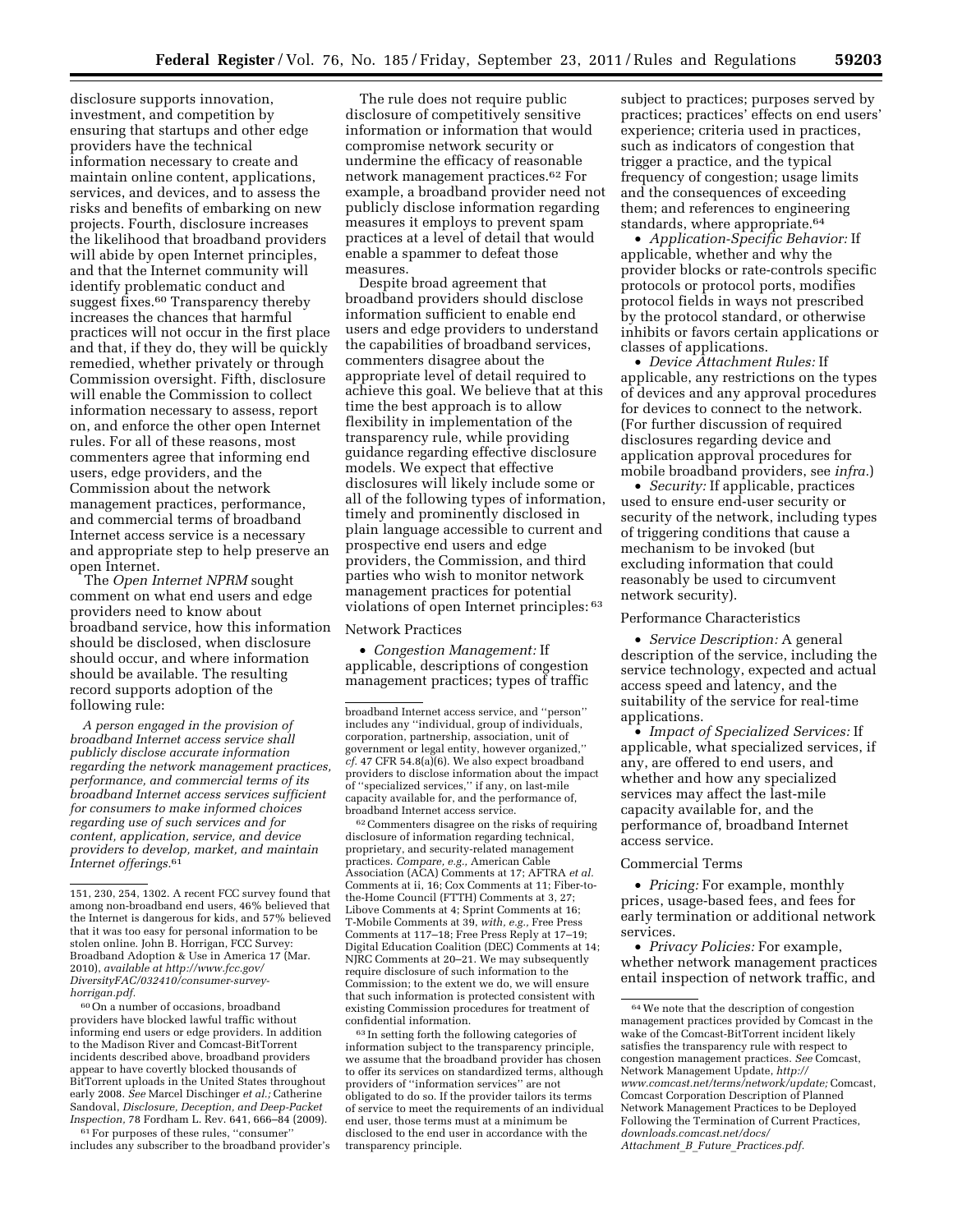whether traffic information is stored, provided to third parties, or used by the carrier for non-network management purposes.

• *Redress Options:* Practices for resolving end-user and edge provider complaints and questions. We emphasize that this list is not necessarily exhaustive, nor is it a safe harbor—there may be additional information, not included above, that should be disclosed for a particular broadband service to comply with the rule in light of relevant circumstances. Broadband providers should examine their network management practices and current disclosures to determine what additional information, if any, should be disclosed to comply with the rule.

In the *Open Internet NPRM,* we proposed that broadband providers publicly disclose their practices on their Web sites and in promotional materials. Most commenters agree that a provider's Web site is a natural place for end users and edge providers to find disclosures, and several contend that a broadband provider's only obligation should be to post its practices on its Web site. Others assert that disclosures should also be displayed prominently at the point-ofsale, in bill inserts, and in the service contract. We agree that broadband providers must, at a minimum, prominently display or provide links to disclosures on a publicly available, easily accessible Web site that is available to current and prospective end users and edge providers as well as to the Commission, and must disclose relevant information at the point of sale. Current end users must be able to easily identify which disclosures apply to their service offering. Broadband providers' online disclosures shall be considered disclosed to the Commission for purposes of monitoring and enforcement. We may require additional disclosures directly to the Commission.

We anticipate that broadband providers may be able to satisfy the transparency rule through a single disclosure, and therefore do not at this time require multiple disclosures targeted at different audiences.<sup>65</sup> We also decline to adopt a specific format for disclosures, and instead require that disclosure be sufficiently clear and accessible to meet the requirements of the rule.66 We will, however, continue

to monitor compliance with this rule, and may require adherence to a particular set of best practices in the future.<sup>67</sup>

Although some commenters assert that a disclosure rule will impose significant burdens on broadband providers, no commenter cites any particular source of increased costs, or attempts to estimate costs of compliance. For a number of reasons, we believe that the costs of the disclosure rule we adopt in this Order are outweighed by the benefits of empowering end users and edge providers to make informed choices and of facilitating the enforcement of the other open Internet rules. First, we require only that providers post disclosures on their Web sites and provide disclosure at the point of sale, not that they bear the cost of printing and distributing bill inserts or other paper documents to all existing customers.68 Second, although we may subsequently determine that it is appropriate to require that specific information be disclosed in particular ways, the transparency rule we adopt in this Order gives broadband providers some flexibility to determine what information to disclose and how to disclose it. We also expressly exclude from the rule competitively sensitive information, information that would compromise network security, and

NJRC Comments at 19; IFTA Comments at 16. Other commenters, however, argue against the imposition of a standard format as inflexible and difficult to implement. *See, e.g.,* Cox Comments at 10; National Telecommunications Cooperative Association (NTCA) Comments at 9; Qwest Comments at 11. The approach we adopt is similar to the approach adopted in the Commission's *Truth-in-Billing Proceeding,* where we set out basic guidelines. *Truth-in-Billing and Billing Format,* First Report and Order and Further NPRM, 14 FCC Rcd 7492, 7495–96, paras. 3–5 (1999).

67We may address this issue as part of a separate, ongoing proceeding regarding transparency for communications services more generally. *Consumer Information and Disclosure,* Notice of Inquiry, FCC 09–68 (rel. Aug. 28, 2010). Relatedly, the Commission has begun an effort, in partnership with broadband providers, to measure the actual speed and performance of broadband service, and we expect that the data generated by this effort will inform Commission efforts regarding disclosure. *See Comment Sought on Residential Fixed Broadband Services Testing and Measurement Solution, Pleading Cycle Established,* Public Notice, 25 FCC Rcd 3836 (2010) (SamKnows project); *Comment Sought on Measurement of Mobile Broadband Network Performance and Coverage,*  Public Notice, 25 FCC Rcd 7069 (2010) (same).

68 In a separate proceeding, the Commission has determined that the costs of making disclosure materials available on a service provider's Web site are outweighed by the public benefits where the disclosure requirement applies only to entities already using the Internet for other purposes. *See Standardized and Enhanced Disclosure Requirements for Television Broadcast Licensee Public Interest Obligations,* Report and Order, 23 FCC Rcd 1274, 1277–78, paras. 7–10 (2008).

information that would undermine the efficacy of reasonable network management practices. Third, as discussed below, by setting the effective date of these rules as November 20, 2011, we give broadband providers adequate time to develop cost effective methods of compliance.

A key purpose of the transparency rule is to enable third-party experts such as independent engineers and consumer watchdogs to monitor and evaluate network management practices, in order to surface concerns regarding potential open Internet violations. We also note the existence of free software tools that enable Internet end users and edge providers to monitor and detect blocking and discrimination by broadband providers.69 Although current tools cannot detect all instances of blocking or discrimination and cannot substitute for disclosure of network management policies, such tools may help supplement the transparency rule we adopt in this Order.70

Although transparency is essential for preserving Internet openness, we disagree with commenters that suggest it is alone sufficient to prevent open Internet violations. The record does not convince us that a transparency requirement by itself will adequately constrain problematic conduct, and we therefore adopt two additional rules, as discussed below.

#### *C. No Blocking and No Unreasonable Discrimination*

#### 1. No Blocking

The freedom to send and receive lawful content and to use and provide applications and services without fear of blocking is essential to the Internet's openness and to competition in adjacent markets such as voice communications and video and audio programming. Similarly, the ability to connect and use

70For an example of a public-private partnership that could encourage the development of new tools to assess network management practices, see FCC Open Internet Apps Challenge, *http:// www.openinternet.gov/challenge.* 

<sup>65</sup>But we expect that broadband providers will make disclosures in a manner accessible by people with disabilities.

 $\rm ^{66}Some$  commenters advocate for a standard disclosure format. *See, e.g.,* Adam Candeub *et al.*  Reply at 7; Level 3 Comments at 13; Sprint Comments at 17. Others support a plain language requirement. *See, e.g.,* NATOA Comments at 7;

<sup>69</sup>*See* Sandoval Comments at 4–5. For example, the Max Planck Institute analyzed data collected by the *Glasnost* tool from thousands of end user, and found that broadband providers were discriminating against application-specific traffic. *See* WCB Letter 12/13/10, Attach. at 235–39, Max Planck Institute for Software Systems, Glasnost: Results from Tests for BitTorrent Traffic Blocking, broadband.mpi-sws.org/transparency/results. *Netalyzr* is a National Science Foundation-funded project that tests a wide range of network characteristics. *See* International Computer Science Institute, Netalyzer, netalyzr.icsi.berkeley.edu. Similar tools are being developed for mobile broadband services. *See, e.g.,* WindRider, Mobile Network Neutrality Monitoring System, *http:// www.cs.northwestern.edu/*∼*ict992/mobile.htm.*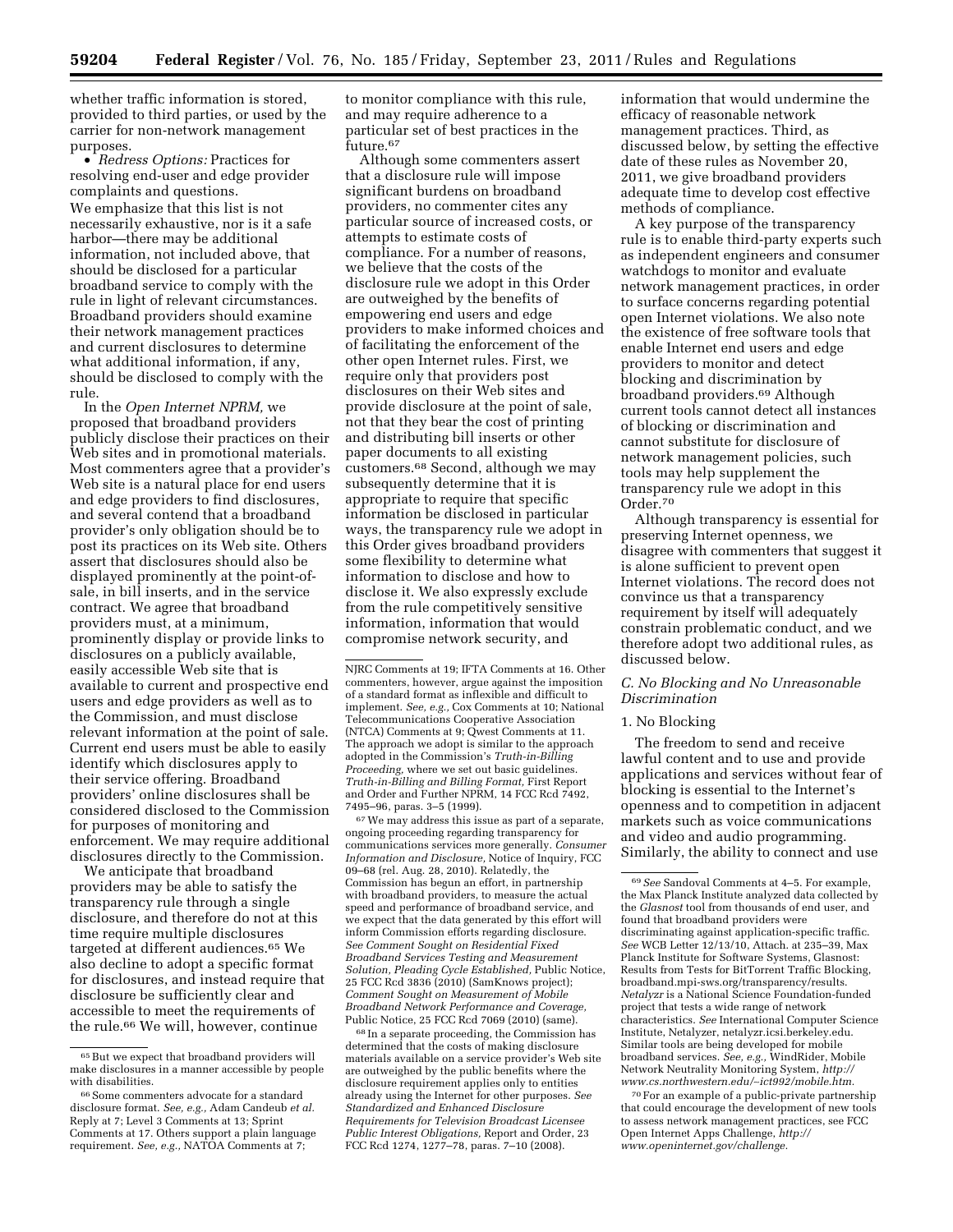any lawful devices that do not harm the network helps ensure that end users can enjoy the competition and innovation that result when device manufacturers can depend on networks' openness.71 Moreover, the no-blocking principle has been broadly accepted since its inclusion in the Commission's *Internet Policy Statement.* Major broadband providers represent that they currently operate consistent with this principle and are committed to continuing to do so.72

In the *Open Internet NPRM,* the Commission proposed codifying the original three *Internet Policy Statement*  principles that addressed blocking of content, applications and services, and devices. After consideration of the record, we consolidate the proposed rules into a single rule for fixed broadband providers: 73

*A person engaged in the provision of fixed broadband Internet access service, insofar as such person is so engaged, shall not block lawful content, applications, services, or nonharmful devices, subject to reasonable network management.* 

The phrase ''content, applications, services'' refers to all traffic transmitted to or from end users of a broadband Internet access service, including traffic that may not fit cleanly into any of these categories.74 The rule protects only

72As Qwest states, ''Qwest and virtually all major broadband providers have supported the FCC Internet Policy Principles and voluntarily abide by those principles as good policy.'' Qwest PN Comments at 2–3, 5; *see also, e.g.,* Comcast Comments at 27; Clearwire Comments at 1; Margaret Boles, *AT&T on Comcast* v. *FCC Decision,*  AT&T Pub. Pol'y Blog (Apr. 6, 2010), *attpublicpolicy.com/broadband-policy/attstatement-on-comcast-v-fcc-decision*.

73As described below, we adopt a tailored version of this rule for mobile broadband providers.

74*See* William Lehr *et al.* Comments at 27 (''While the proposed rules of the FCC appear to make a clear distinction between applications and services on the one hand (rule 3) and content (rule 1), we believe that there will be some activities that do not fit cleanly into these two categories''); PIC Comments at 39; RFC 4924 at 5. For this reason the rule may prohibit the blocking of a port or particular protocol used by an application, without blocking the application completely, unless such practice is reasonable network management. *See*  Distributed Computing Industry Ass'n (DCIA) Comments at 7 (discussing work-arounds by P2P companies facing port blocking or other practices); Sandvine Reply at 3; RFC 4924. The rule also is

transmissions of lawful content, and does not prevent or restrict a broadband provider from refusing to transmit unlawful material such as child pornography.75

We also note that the rule entitles end users to both connect and use any lawful device of their choice, provided such device does not harm the network.76 A broadband provider may require that devices conform to widely accepted and publicly-available standards applicable to its services.77

We make clear that the no-blocking rule bars broadband providers from impairing or degrading particular content, applications, services, or nonharmful devices so as to render them effectively unusable (subject to reasonable network management).78 Such a prohibition is consistent with the observation of a number of commenters that degrading traffic can have the same effects as outright blocking, and that such an approach is consistent with the traditional interpretation of the Internet Policy Statement. The Commission has recognized that in some circumstances the distinction between blocking and degrading (such as by delaying) traffic is merely ''semantic.''

Some concerns have been expressed that broadband providers may seek to

76We note that MVPDs, pursuant to Section 629 and the Commission's implementing regulations, are already subject to similar requirements that give end users the right to attach devices to an MVPD system provided that the attached equipment does not cause electronic or physical harm or assist in the unauthorized receipt of service. *See Implementation of Section 304 of the Telecommunications Act of 1996, Commercial Availability of Navigation Devices,* Report and Order, 13 FCC Rcd 14775 (1998); 47 U.S.C.. 549; 47 CFR 76.1201–03. Nothing in this Order is intended to alter those existing rules.

77For example, a DOCSIS-based broadband provider is not required to support a DSL modem. *See* ACA Comments at 13–14; *see also* Satellite Broadband Commenters Comments at 8–9 (noting that an antenna and associated modem must comply with equipment and protocol standards set by satellite companies, but that ''consumers can [then] attach \* \* \* any personal computer or wireless router they wish'').

78We do not find it appropriate to interpret our rule to impose a blanket prohibition on degradation of traffic more generally. Congestion ordinarily results in degradation of traffic, and such an interpretation could effectively prohibit broadband providers from permitting congestion to occur on their networks. Although we expect broadband providers to continue to expand the capacity of their networks—and we believe our rules help ensure that they continue to have incentives to do so—we recognize that some network congestion may be unavoidable. *See, e.g.,* AT&T Comments at 65; TWC Comments at 16–18; Internet Freedom Coalition Reply at 5.

charge edge providers simply for delivering traffic to or carrying traffic from the broadband provider's end-user customers. To the extent that a content, application, or service provider could avoid being blocked only by paying a fee, charging such a fee would not be permissible under these rules.79

#### 2. No Unreasonable Discrimination

Based on our findings that fixed broadband providers have incentives and the ability to discriminate in their handling of network traffic in ways that can harm innovation, investment, competition, end users, and free expression, we adopt the following rule:

*A person engaged in the provision of fixed broadband Internet access service, insofar as such person is so engaged, shall not unreasonably discriminate in transmitting lawful network traffic over a consumer's broadband Internet access service. Reasonable network management shall not constitute unreasonable discrimination.* 

The rule strikes an appropriate balance between restricting harmful conduct and permitting beneficial forms of differential treatment. As the rule specifically provides, and as discussed below, discrimination by a broadband provider that constitutes ''reasonable network management'' is ''reasonable'' discrimination.80 We provide further guidance regarding distinguishing reasonable from unreasonable discrimination:

*Transparency.* Differential treatment of traffic is more likely to be reasonable the more transparent to the end user that treatment is. The Commission has previously found broadband provider practices to violate open Internet principles in part because they were not disclosed to end users. Transparency is particularly important with respect to the discriminatory treatment of traffic as it is often difficult for end users to determine the causes of slow or poor performance of content, applications, services, or devices.

*End-User Control.* Maximizing enduser control is a policy goal Congress

80We also make clear that open Internet protections coexist with other legal and regulatory frameworks. Except as otherwise described in this Order, we do not address the possible application of the no unreasonable discrimination rule to particular circumstances, despite the requests of certain commenters. *See, e.g.,* AT&T Comments at 64–77, 108–12; PAETEC Comments at 13; *see also*  AT&T Comments at 56 (arguing that some existing agreements could be at odds with limitations on pay for priority arrangements). Rather, we find it more appropriate to address the application of our rule in the context of an appropriate Commission proceeding with the benefit of a more comprehensive record.

<sup>71</sup>The Commission has long protected end users' rights to attach lawful devices that do not harm communications networks. *See, e.g., Use of the Carterfone Device in Message Toll Telephone Service,* 13 FCC 2d 420, 424 (1968); *Amendment of Section 64.702 of the Commission's Rules and Regulations (Second Computer Inquiry),* Final Decision, 77 FCC 2d 384, 388 (1980); *see also*  Michael T. Hoeker, *From Carterfone to the iPhone: Consumer Choice in the Wireless Telecommunications Marketplace,* 17 CommLaw Conspectus 187, 192 (2008); Kevin Werbach, *The Federal Computer Commission,* 84 N.C. L. Rev. 1, 21 (2005).

neutral with respect to where in the protocol stack or in the network blocking could occur.

<sup>75</sup>The ''no blocking'' rule does not impose any independent legal obligation on broadband Internet access service providers to be the arbiter of what is lawful. *See, e.g.,* WISPA Comments at 12–13.

<sup>79</sup>We do not intend our rules to affect existing arrangements for network interconnection, including existing paid peering arrangements.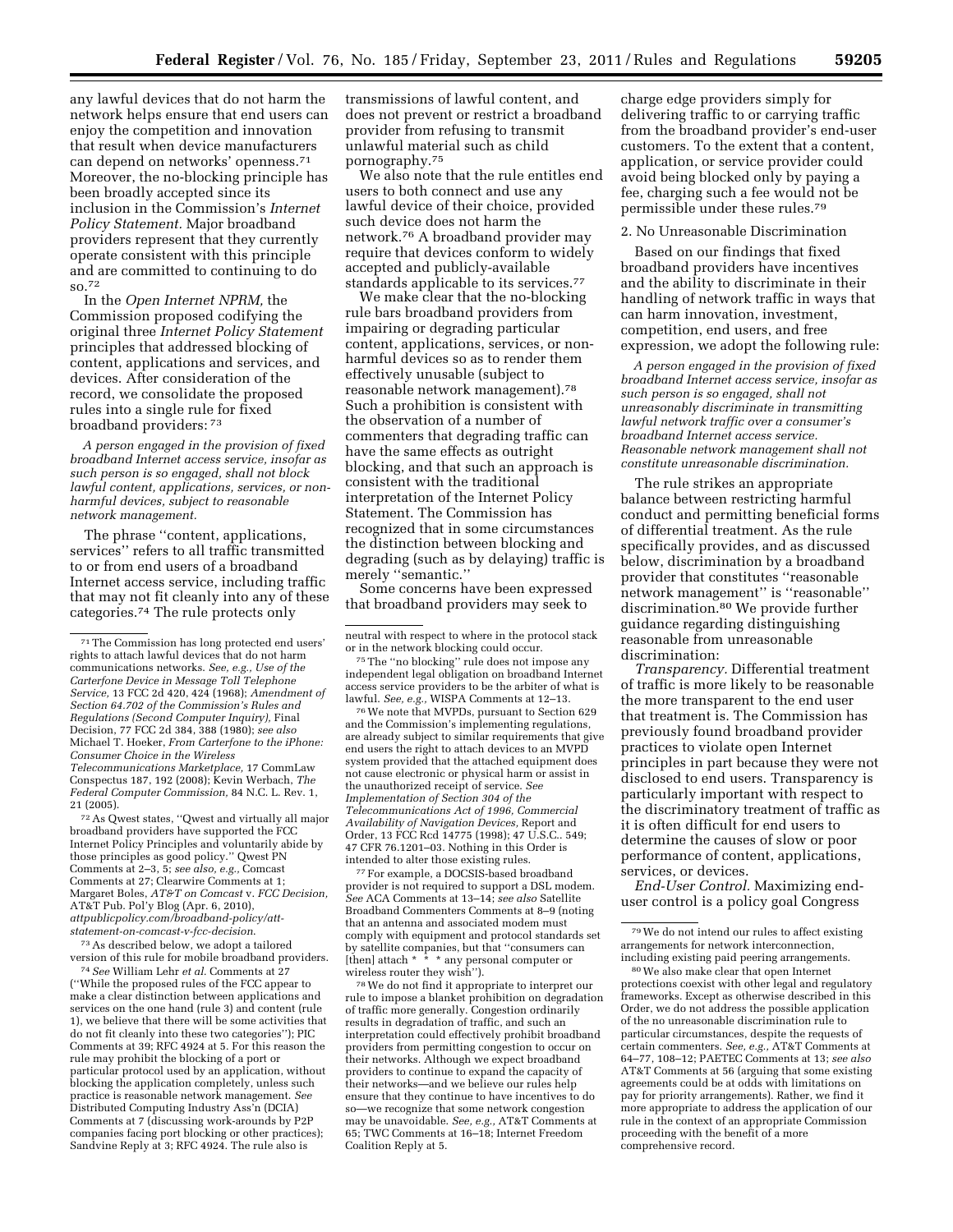recognized in Section 230(b) of the Communications Act, and end-user choice and control are touchstones in evaluating the reasonableness of discrimination.81 As one commenter observes, ''letting users choose how they want to use the network enables them to use the Internet in a way that creates more value for them (and for society) than if network providers made this choice,'' and ''is an important part of the mechanism that produces innovation under uncertainty.'' Thus, enabling end users to choose among different broadband offerings based on such factors as assured data rates and reliability, or to select quality-of-service enhancements on their own connections for traffic of their choosing, would be unlikely to violate the no unreasonable discrimination rule, provided the broadband provider's offerings were fully disclosed and were not harmful to competition or end users.82 We recognize that there is not a binary distinction between end-user controlled and broadband-provider controlled practices, but rather a spectrum of practices ranging from more end-user controlled to more broadband providercontrolled.83 And we do not suggest that practices controlled entirely by broadband providers are by definition unreasonable.

Some commenters suggest that open Internet protections would prohibit broadband providers from offering their subscribers different tiers of service or from charging their subscribers based on bandwidth consumed. We are, of course, always concerned about anticonsumer or anticompetitive practices, and we remain so here. However,

83 We note that default settings set by broadband providers would likely be considered more broadband provider-controlled than end-user controlled. *See generally* Jason Scott Johnston, *Strategic Bargaining and the Economic Theory of Contract Default Rules,* 100 Yale L.J. 615 (1990); Daniel Kahneman *et al., Anomalies: The Endowment Effect, Loss Aversion, and Status Quo Bias,* 5 J. Econ. Persp. 193, 197–99 (1991).

prohibiting tiered or usage-based pricing and requiring all subscribers to pay the same amount for broadband service, regardless of the performance or usage of the service, would force lighter end users of the network to subsidize heavier end users. It would also foreclose practices that may appropriately align incentives to encourage efficient use of networks. The framework we adopt in this Order does not prevent broadband providers from asking subscribers who use the network less to pay less, and subscribers who use the network more to pay more.

*Use-Agnostic Discrimination.*  Differential treatment of traffic that does not discriminate among specific uses of the network or classes of uses is likely reasonable. For example, during periods of congestion a broadband provider could provide more bandwidth to subscribers that have used the network less over some preceding period of time than to heavier users. Use-agnostic discrimination (sometimes referred to as application-agnostic discrimination) is consistent with Internet openness because it does not interfere with end users' choices about which content, applications, services, or devices to use. Nor does it distort competition among edge providers.

*Standard Practices.* The conformity or lack of conformity of a practice with best practices and technical standards adopted by open, broadly representative, and independent Internet engineering, governance initiatives, or standards-setting organizations is another factor to be considered in evaluating reasonableness. Recognizing the important role of such groups is consistent with Congress's intent that our rules in the Internet area should not ''fetter[ ]'' the free market with unnecessary regulation,<sup>84</sup> and is consistent with broadband providers' historic reliance on such groups.85 We make clear, however, that we are not delegating authority to interpret or implement our rules to outside bodies.

In evaluating unreasonable discrimination, the types of practices we would be concerned about include, but are not limited to, discrimination that

harms an actual or potential competitor to the broadband provider (such as by degrading VoIP applications or services when the broadband provider offers telephone service), that harms end users (such as by inhibiting end users from accessing the content, applications, services, or devices of their choice), or that impairs free expression (such as by slowing traffic from a particular blog because the broadband provider disagrees with the blogger's message).

For a number of reasons, including those discussed above in Part II.B, a commercial arrangement between a broadband provider and a third party to directly or indirectly favor some traffic over other traffic in the broadband Internet access service connection to a subscriber of the broadband provider (*i.e.,* ''pay for priority'') would raise significant cause for concern.<sup>86</sup> First, pay for priority would represent a significant departure from historical and current practice. Since the beginning of the Internet, Internet access providers have typically not charged particular content or application providers fees to reach the providers' retail service end users or struck pay-for-priority deals, and the record does not contain evidence that U.S. broadband providers currently engage in such arrangements. Second this departure from longstanding norms could cause great harm to innovation and investment in and on the Internet. As discussed above, pay-for-priority arrangements could raise barriers to entry on the Internet by requiring fees from edge providers, as well as transaction costs arising from the need to reach agreements with one or more broadband providers to access a critical mass of potential end users. Fees imposed on edge providers may be excessive because few edge providers have the ability to bargain for lesser fees, and because no broadband provider internalizes the full costs of reduced innovation and the exit of edge providers from the market. Third, payfor-priority arrangements may particularly harm non-commercial end users, including individual bloggers, libraries, schools, advocacy organizations, and other speakers, especially those who communicate through video or other content sensitive

<sup>81</sup> ''The rapidly developing array of Internet and other interactive computer services \* \* \* offer[] users a great degree of control over the information that they receive, as well as *the potential for even greater control in the future* as technology develops.'' 47 U.S.C. 230(a)(1)–(2) (emphasis added).

<sup>82</sup> In these types of arrangements ''[t]he broadband provider does not get any particular leverage, because the ability to select which traffic gets priority lies with individual subscribers. Meanwhile, an entity providing content, applications, or services does not need to worry about striking up relationships with various broadband providers to obtain top treatment. All it needs to worry about is building relationships with users and explaining to those users whether and how they may want to select the particular content, application, or service for priority treatment.'' CDT Comments at 27; *see also* Amazon Comments at 2– 3; SureWest Comments at 32–33.

<sup>84</sup> 47 U.S.C. 230(b)(2).

<sup>85</sup>Broadband providers' practices historically have relied on the efforts of such groups, which follow open processes conducive to broad participation. *See, e.g.,* William Lehr *et al.*  Comments at 24; Comcast Comments at 53–59; FTTH Comments at 12; Internet Society (ISOC) Comments at 1–2; OIC Comments at 50–52; Comcast Reply at 5–7. Moreover, Internet community governance groups develop and encourage widespread implementation of best practices, supporting an environment that facilitates innovation.

<sup>86</sup>The *Open Internet NPRM* proposed a flat ban on discrimination and interpreted that requirement to prohibit broadband providers from ''charg[ing] a content, application, or service provider for enhanced or prioritized access to the subscribers of the broadband Internet access service provider.'' *Open Internet NPRM,* 24 FCC Rcd at 13104–05, paras. 104, 106. In the context of a ''no unreasonable discrimination'' rule that leaves interpretation to a case-by-case process, we instead adopt the approach to pay for priority described in this paragraph.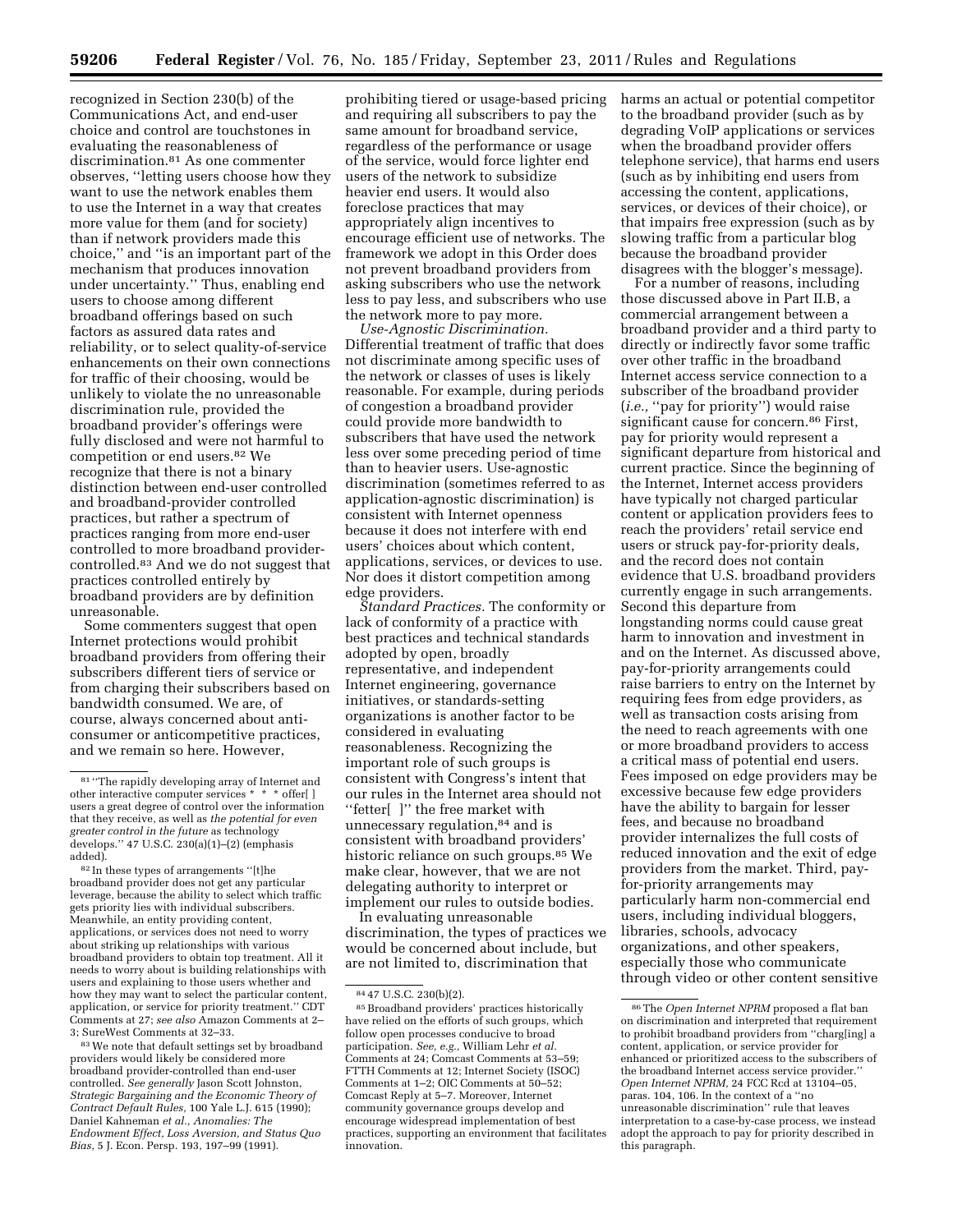to network congestion. Even open Internet skeptics acknowledge that pay for priority may disadvantage noncommercial uses of the network, which are typically less able to pay for priority, and for which the Internet is a uniquely important platform. Fourth, broadband providers that sought to offer pay-forpriority services would have an incentive to limit the quality of service provided to non-prioritized traffic. In light of each of these concerns, as a general matter, it is unlikely that pay for priority would satisfy the ''no unreasonable discrimination'' standard. The practice of a broadband Internet access service provider prioritizing its own content, applications, or services, or those of its affiliates, would raise the same significant concerns and would be subject to the same standards and considerations in evaluating reasonableness as third-party pay-forpriority arrangements.87

Because we agree with the diverse group of commenters who argue that any nondiscrimination rule should prohibit only unreasonable discrimination, we decline to adopt the more rigid nondiscrimination rule proposed in the *Open Internet NPRM.* A strict nondiscrimination rule would be in tension with our recognition that some forms of discrimination, including end-user controlled discrimination, can be beneficial. The rule we adopt provides broadband providers' sufficient flexibility to develop service offerings and pricing plans, and to effectively and reasonably manage their networks. We disagree with commenters who argue that a standard based on ''reasonableness'' or

''unreasonableness'' is too vague to give broadband providers fair notice of what is expected of them. This is not so. ''Reasonableness'' is a well-established standard for regulatee conduct.88 As other commenters have pointed out, the term ''reasonable'' is ''both administrable and indispensable to the sound administration of the nation's telecommunications laws.''89

We also reject the argument that only ''anticompetitive'' discrimination yielding ''substantial consumer harm'' should be prohibited by our rules. We are persuaded those proposed limiting terms are unduly narrow and could allow discriminatory conduct that is contrary to the public interest. The

88As recently as 1995, Congress adopted the venerable ''reasonableness'' standard when it recodified provisions of the Interstate Commerce Act. ICC Termination Act of 1995, Public Law 104– 88, sec. 106(a) (now codified at 49 U.S.C. 15501).

89AT&T Reply at 33–34 (''And no one has seriously suggested that Section 202 should itself be amended to remove the 'unreasonable' qualifier on the ground that the qualifier is too 'murky' or 'complex.' Seventy-five years of experience have shown that qualifier to be both administrable and indispensable to the sound administration of the nation's telecommunications laws.''); *see also*  Comcast Reply at 26 (''[T]he Commission should embrace the strong guidance against an overbroad rule and, instead, develop a standard based on 'unreasonable and anticompetitive discrimination.' ''); Sprint Reply at 23 (''The unreasonable discrimination standard contained in Section 202(a) of the Act contains the very flexibility the Commission needs to distinguish desirable from improper discrimination.''); *Thomas*  v. *Chicago Park District,* 534 U.S. 316, 324 (2002) (holding that denial of a permit ''when the intended use would present an unreasonable danger to the health and safety of park users or Park District employees'' is a standard that is ''reasonably specific and objective, and do[es] not leave the decision 'to the whim of the administrator' '') (citation omitted); *Cameron* v. *Johnson,* 390 U.S. 611, 615-16 (1968) (stating that "unreasonably" a widely used and well understood word, and clearly so when juxtaposed with 'obstruct' and 'interfere' '').

broad purposes of this rule—to encourage competition and remove impediments to infrastructure investment while protecting consumer choice, free expression, end-user control, and the ability to innovate without permission—cannot be achieved by preventing only those practices that are demonstrably anticompetitive or harmful to consumers. Rather, the rule rests on the general proposition that broadband providers should not pick winners and losers on the Internet—even for reasons that may be independent of providers' competitive interests or that may not immediately or demonstrably cause substantial consumer harm.90

We disagree with commenters who argue that a rule against unreasonable discrimination violates Section 3(51) of the Communications Act for those broadband providers that are telecommunications carriers but do not provide their broadband Internet access service as a telecommunications service.<sup>91</sup> Section 3(51) provides that a ''telecommunications carrier shall be treated as a common carrier under this Act only to the extent that it is engaged in providing telecommunications services." <sup>92</sup> This limitation is not relevant to the Commission's actions here.93 The hallmark of common

91*See, e.g.,* AT&T Comments at 209–11; Verizon Comments at 93–95; CTIA PN Reply at 20–21. We do not read the Supreme Court's decision in *FCC*  v. *Midwest Video Corp.* as addressing rules like the rules we adopt in this Order. 440 U.S. 689 (1979). There, the Court held that obligations on cable providers to ''hold out dedicated channels on a first-come, nondiscriminatory basis \* \* \* relegated cable systems, *pro tanto,* to common-carrier status.'' *Id.* at 700–01. None of the rules adopted in this Order requires a broadband provider to ''hold out'' any capacity for the exclusive use of third parties or make a public offering of its service.

92 47 U.S.C. 153(51). Section 332(c)(2) contains a restriction similar to that of sec. 3(51): ''A person engaged in the provision of a service that is a private mobile service shall not, insofar as such person is so engaged, be treated as a common carrier for any purpose under this Act.'' *Id.* sec. 332(c)(2). Because we are not imposing any common carrier obligations on any broadband provider, including providers of ''private mobile service'' as defined in Section 332(d)(3), our requirements do not violate the limitation in Section 332(c)(2).

93Courts have acknowledged that the Commission is entitled to deference in interpreting the definition of ''common carrier.'' *See AT&T* v. *FCC,* 572 F.2d 17, 24 (2d Cir. 1978) (citing *Red Lion Broad. Co.* v. *FCC,* 395 U.S. 367, 381 (1969)). In adopting the rule against unreasonable

Continued

<sup>87</sup>We reject arguments that our approach to payfor-priority arrangements is inconsistent with allowing content-delivery networks (CDNs). *See, e.g.,* Cisco Comments at 11–12; TWC Comments at 21–22, 65, 89–90; AT&T Reply at 49–53; Bright House Reply at 9. CDN services are designed to reduce the capacity requirements and costs of the CDN's edge provider clients by hosting the content for those clients closer to end users. Unlike broadband providers, third-party CDN providers do not control the last-mile connection to the end user. And CDNs that do not deploy within an edge provider's network may still reach an end user via the user's broadband connection. *See* CDT Comments at 25 n.84; George Ou Comments (Preserving the Open and Competitive Bandwidth Market) at 3; *see also* Cisco Comments at 11; FTTH Comments at 23–24. Moreover, CDNs typically provide a benefit to the sender and recipient of traffic without causing harm to third-party traffic. Though we note disagreement regarding the impact of CDNs on other traffic, the record does not demonstrate that the use of CDNs has any material adverse effect on broadband end users' experience of traffic that is not delivered via a CDN. *Compare*  Letter from S. Derek Turner, Free Press, to Chairman Genachowski *et al.,* FCC, GN Docket No. 09–191, WC Docket No. 07–52, at 1–2 (filed July 29, 2010) *with* Letter from Richard Bennett, ITIF, to Chairman Genachowski *et al.,* FCC, GN Docket No. 09–191, WC Docket No. 07–52, Attach. at 12 (filed Aug. 9, 2010). Indeed, the same benefits derived from using CDNs can be achieved if an edge provider's own servers happen to be located in close proximity to end users. Everything on the Internet that is accessible to an end user is not, and cannot be, in equal proximity from that end user. *See* John Staurulakis Inc. Comments at 5; Bret T. Swanson Reply at 4. Finally, CDN providers unaffiliated with broadband providers generally do not compete with edge providers and thus generally lack economic incentives (or the ability) to discriminate against edge providers. *See* Akamai Comments at 12; NASUCA Reply at 7; NCTA Reply at 25. We likewise reject proposals to limit our rules to actions taken at or below the ''network layer.'' *See, e.g.,* Google Comments at 24–26; Vonage Reply at 2; CDT Reply at 18; Prof. Scott Jordan (Jordan) Comments at 3; *see also* Scott Jordan, *A Layered Network Approach to Net Neutrality,* Int'l J. of Commc'n 427, 432–33 (2007) (describing the OSI layers model and the actions of routers at and below the network layer) *attached to* Letter from Scott Jordan, Professor, University of California–Irvine, to

Office of the Secretary, FCC, GN Docket No. 09–191, WC Docket No. 07–52 (filed Mar. 22, 2010). We are not persuaded that the proposed limitation is necessary or appropriate in this context.

<sup>90</sup>For example, slowing BitTorrent packets might only affect a few end users, but it would harm BitTorrent. More significantly, it would raise concerns among other end users and edge providers that their traffic could be slowed for any reason or no reason at all—which could in turn reduce incentives to innovate and invest, and change the fundamental nature of the Internet as an open platform.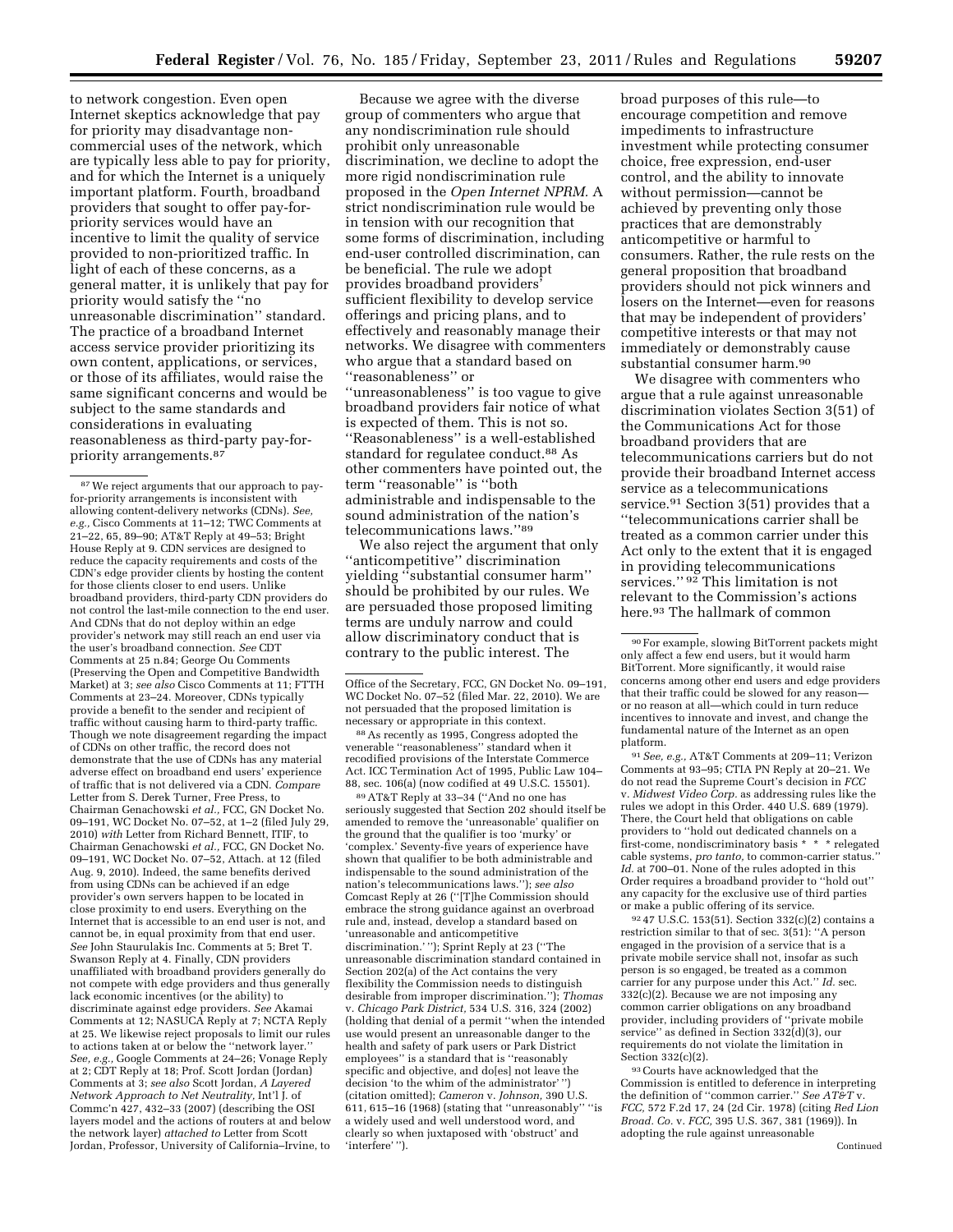carriage is an ''undertak[ing] to carry for all people indifferently.'' 94 An entity ''will not be a common carrier where its practice is to make individualized decisions, in particular cases, whether and on what terms to deal'' with potential customers.95 The customers at issue here are the end users who subscribe to broadband Internet access services.96 With respect to those customers, a broadband provider may make individualized decisions. A broadband provider that chooses not to offer its broadband Internet access service on a common carriage basis can, for instance, decide on a case-by-case basis whether to serve a particular end user, what connection speed(s) to offer, and at what price. The open Internet rules become effective only *after* such a provider has voluntarily entered into a mutually satisfactory arrangement with the end user, which may be tailored to that user. Even then, as discussed above, the allowance for reasonable disparities permits customized service features

94*Nat'l Ass'n of Reg. Util. Comm'rs* v. *FCC,* 525 F.2d 630, 641 (DC Cir. 1976) (*NARUC I*) (quoting *Semon* v. *Royal Indemnity Co.,* 279 F.2d 737, 739 (5th Cir. 1960) and other cases); *see also* Verizon Comments at 93 ('' '[T]he primary sine qua non of common carrier status is a quasi-public character, which arises out of the undertaking 'to carry for all people indifferently \* \* \*.' '' (quoting *Nat'l Ass'n of Reg. Util. Comm'rs* v. *FCC,* 533 F.2d 601, 608 (DC Cir. 1976) (*NARUC II*)). *But see* CTIA Reply at 57 (suggesting that nondiscrimination is the *sine qua non* of common carrier regulation referred to in *NARUC II*).

95*NARUC I,* 525 F.2d at 641 (citing *Semon,* 279 F.2d at 739–40). Commenters assert that any obligation that is similar to an obligation that appears in Title II of the Act is a ''common carrier'' obligation. *See, e.g.,* AT&T Comments at 210–11. We disagree. Just because an obligation appears within Title II does not mean that the imposition of that obligation or a similar one results in ''treating'' an entity as a common carrier. For the meaning of common carriage treatment, which is not defined in the Act, we look to caselaw as discussed in the text.

96Even if edge providers were considered ''customers'' of the broadband provider, the broadband provider would not be a common carrier with regard to the role it plays in transmitting edge providers' traffic. Our rules permit broadband providers to engage in reasonable network management and, under certain circumstances, block traffic and devices, engage in reasonable discrimination, and prioritize traffic at subscribers' request. Blocking or deprioritizing certain traffic is far from ''undertak[ing] to carry for all [edge providers] indifferently.'' *See NARUC I,* 525 F.2d at 641.

such as those that enhance end user control over what Internet content is received. This flexibility to customize service arrangements for a particular customer is the hallmark of private carriage, which is the antithesis of common carriage.97

#### *D. Reasonable Network Management*

Since at least 2005, when the Commission adopted the *Internet Policy Statement,* we have recognized that a flourishing and open Internet requires robust, well-functioning broadband networks, and accordingly that open Internet protections require broadband providers to be able to reasonably manage their networks. The open Internet rules we adopt in this Order expressly provide for and define ''reasonable network management'' in order to provide greater clarity to broadband providers, network equipment providers, and Internet end users and edge providers regarding the types of network management practices that are consistent with open Internet protections.

In the *Open Internet NPRM,* the Commission proposed that open Internet rules be subject to reasonable network management, consisting of ''reasonable practices employed by a provider of broadband Internet access service to: (1) Reduce or mitigate the effects of congestion on its network or to address quality-of-service concerns; (2) address traffic that is unwanted by users or harmful; (3) prevent the transfer of unlawful content; or (4) prevent the unlawful transfer of content.'' The proposed definition also stated that reasonable network management consists of ''other reasonable network management practices.''

Upon reviewing the record, we conclude that the definition of

reasonable network management should provide greater clarity regarding the standard used to gauge reasonableness, expressly account for technological differences among networks that may affect reasonable network management, and omit elements that do not relate directly to network management functions and are therefore better handled elsewhere in the rules—for example, measures to prevent the transfer of unlawful content. We therefore adopt the following definition of reasonable network management:

*A network management practice is reasonable if it is appropriate and tailored to achieving a legitimate network management purpose, taking into account the particular network architecture and technology of the broadband Internet access service.* 

Legitimate network management purposes include: ensuring network security and integrity, including by addressing traffic that is harmful to the network; addressing traffic that is unwanted by end users (including by premise operators), such as by providing services or capabilities consistent with an end user's choices regarding parental controls or security capabilities; and reducing or mitigating the effects of congestion on the network. The term ''particular network architecture and technology'' refers to the differences across access platforms such as cable, DSL, satellite, and fixed wireless.

As proposed in the *Open Internet NPRM,* we will further develop the scope of reasonable network management on a case-by-case basis, as complaints about broadband providers' actual practices arise. The novelty of Internet access and traffic management questions, the complex nature of the Internet, and a general policy of restraint in setting policy for Internet access service providers weigh in favor of a case-by-case approach.

In taking this approach, we recognize the need to balance clarity with flexibility.98 We discuss below certain

discrimination, we rely, in part, on our authority under section 706, which is not part of the Communications Act. Congress enacted section 706 as part of the Telecommunications Act of 1996 and more recently codified the provision in Chapter 12 of Title 47, at 47 U.S.C. 1302. The seven titles that comprise the Communications Act appear in Chapter 5 of Title 47. Consequently, even if the rule against unreasonable discrimination were interpreted to require common carriage in a particular case, that result would not run afoul of Section 3(51) because a network operator would be treated as a common carrier pursuant to Section 706, not ''under'' the Communications Act.

<sup>97</sup>*See Sw. Bell Tel. Co.* v. *FCC,* 19 F.3d 1475, 1481 (DC Cir. 1994) (''If the carrier chooses its clients on an individual basis and determines in each particular case whether and on what terms to serve and there is no specific regulatory compulsion to serve all indifferently, the entity is a private carrier for that particular service and the Commission is not at liberty to subject the entity to regulation as a common carrier.'') (internal quotation marks omitted). Although promoting competition throughout the Internet ecosystem is a central purpose of these rules, we decline to adopt as a rule the *Internet Policy Statement* principle regarding consumers' entitlement to competition. We agree with those commenters that argue that the principle is too vague to be reduced to a rule and that the proposed rule as stated failed to provide any meaningful guidance regarding what conduct is and is not permissible. *See, e.g.,* Verizon Comments at 4, 53; TPPF Comments at 7. A rule barring broadband providers from depriving end users of their entitlement to competition does not appear to be a viable method of promoting competition. We also do not wish to duplicate competitive analyses carried out by the Department of Justice, the FTC, or the Commission's merger review process.

 $^{98}\!\!$  Some parties contend that there will be uncertainty associated with open Internet rules, subject to reasonable network management, which will limit provider flexibility, stifle innovation, and slow providers' response time in managing their networks. *See, e.g.,* ADTRAN Comments at 11–13; Barbara Esbin (Esbin) Comments at 7. For example, some parties express concern that that the definition proposed in the *Open Internet NPRM*  provided insufficient guidance regarding what standard will be used to determine whether a given practice is ''reasonable.'' *See, e.g.,* ADTRAN Comments at 13; AT&T Comments at 13; CDT Comments at 38; PIC Comments at 35–36, 39; Texas PUC Comments at 6–7; Verizon Reply at 8, 75, 78. Others contend that although clarity is needed, the Commission should not list categories of activities considered reasonable. *See, e.g.,* Free Press Comments at 82, 85–86. We seek to balance these interests through general rules designed to give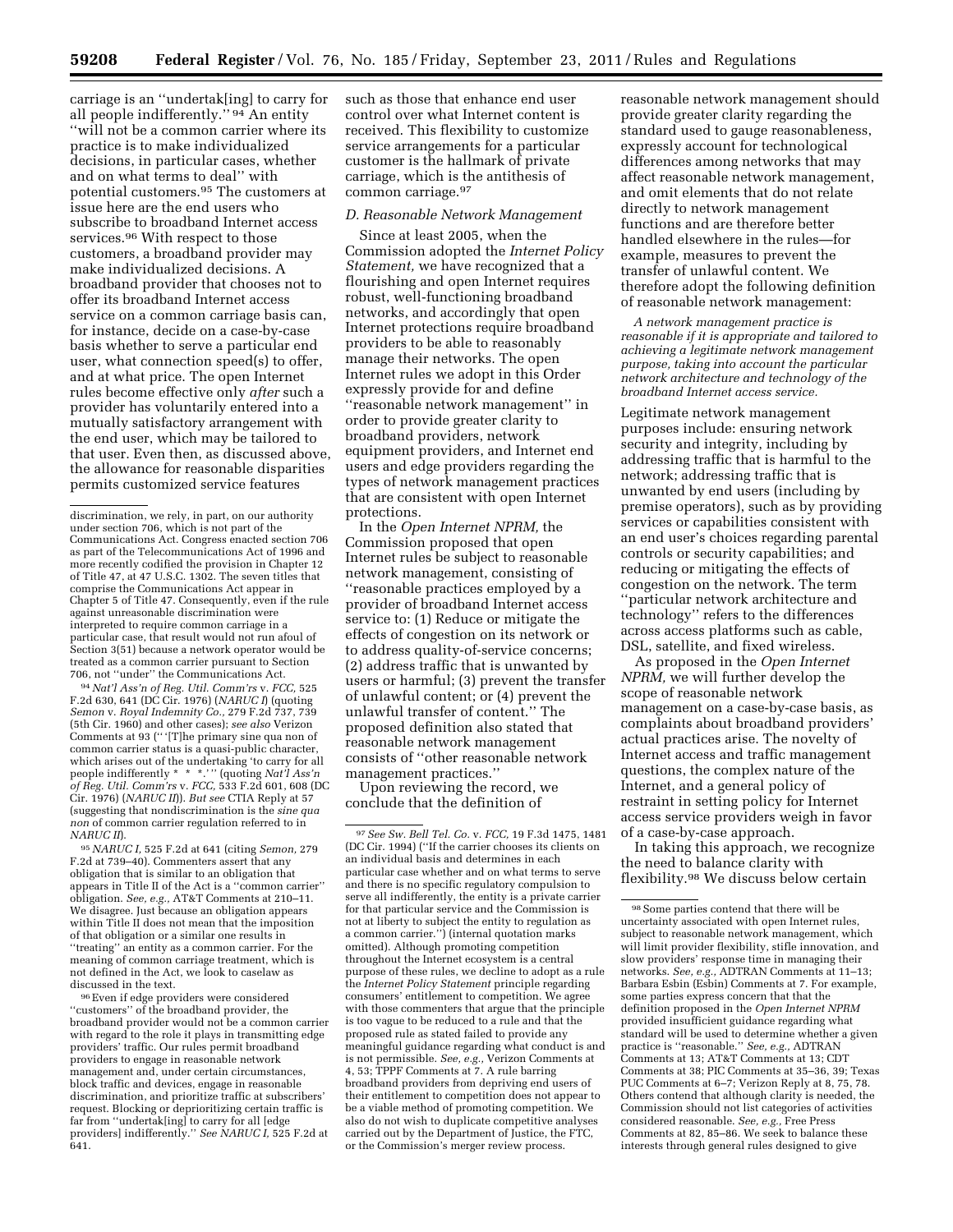principles and considerations that will inform the Commission's case-by-case analysis. Further, although broadband providers are not required to seek permission from the Commission before deploying a network management practice, they or others are free to do so, for example by seeking a declaratory ruling.99

We reject proposals to define reasonable network management practices more expansively or more narrowly than stated above. We agree with commenters that the Commission should not adopt the ''narrowly or carefully tailored'' standard discussed in the *Comcast Network Management Practices Order.*100 We find that this standard is unnecessarily restrictive and may overly constrain network engineering decisions. Moreover, the ''narrowly tailored'' language could be read to import strict scrutiny doctrine from constitutional law, which we are not persuaded would be helpful here. Broadband providers may employ network management practices that are appropriate and tailored to the network management purpose they seek to achieve, but they need not necessarily employ the most narrowly tailored practice theoretically available to them.

We also acknowledge that reasonable network management practices may differ across platforms. For example, practices needed to manage congestion on a fixed satellite network may be inappropriate for a fiber-to-the-home network. We also recognize the unique network management challenges facing broadband providers that use unlicensed spectrum to deliver service to end users. Unlicensed spectrum is shared among multiple users and technologies and no single user can control or assure access to the spectrum. We believe the concept of reasonable network management is sufficiently flexible to afford such providers the

100*See Comcast Network Management Practices Order,* 23 FCC Rcd at 13055–56, para. 47 (stating that, to be considered ''reasonable'' a network management practice ''should further a critically important interest and be narrowly or carefully tailored to serve that interest''); *see also* AT&T Comments at 186–87 (arguing that the *Comcast*  standard is too narrow); Level 3 Comments at 14; PAETEC Comments at 17–18. *But see* Free Press Comments at 91–92 (stating that the Commission should not retreat from the fundamental framework of the *Comcast* standard). A ''reasonableness'' standard also has the advantage of being administrable and familiar.

latitude they need to effectively manage their networks.101

The principles guiding case-by-case evaluations of network management practices are much the same as those that guide assessments of ''no unreasonable discrimination,'' and include transparency, end-user control, and use- (or application-) agnostic treatment. We also offer guidance in the specific context of the legitimate network management purposes listed above.

*Network Security or Integrity and Traffic Unwanted by End Users.*  Broadband providers may implement reasonable practices to ensure network security and integrity, including by addressing traffic that is harmful to the network.102 Many commenters strongly support allowing broadband providers to implement such network management practices. Some commenters, however, express concern that providers might implement anticompetitive or otherwise problematic practices in the name of protecting network security. We make clear that, for the singling out of any specific application for blocking or degradation based on harm to the network to be a reasonable network management practice, a broadband provider should be prepared to provide a substantive explanation for concluding that the particular traffic is harmful to the network, such as traffic that constitutes a denial-of-service attack on specific network infrastructure elements or exploits a particular security vulnerability.

Broadband providers also may implement reasonable practices to address traffic that a particular end user chooses not to receive. Thus, for example, a broadband provider could provide services or capabilities consistent with an end user's choices regarding parental controls, or allow

102 In the context of broadband Internet access service, techniques to ensure network security and integrity are designed to protect the access network and the Internet against actions by malicious or compromised end systems. Examples include spam, botnets, and distributed denial of service attacks. Unwanted traffic includes worms, malware, and viruses that exploit end-user system vulnerabilities; denial of service attacks; and spam. *See* IETF, Report from the IAB workshop on Unwanted Traffic March 9–10, 2006, RFC 4948, at 31 (Aug. 2007), *available at http://www.rfc-editor.org/rfc/ rfc4948.txt.* 

end users to choose a service that provides access to the Internet but not to pornographic Web sites. Likewise, a broadband provider serving a premise operator could restrict traffic unwanted by that entity, though such restrictions should be disclosed. Our rule will not impose liability on a broadband provider where such liability is prohibited by Section  $230(c)(2)$  of the Act.103

We note that, in some cases, mechanisms that reduce or eliminate some forms of harmful or unwanted traffic may also interfere with legitimate network traffic. Such mechanisms must be appropriate and tailored to the threat; should be evaluated periodically as to their continued necessity; and should allow end users to opt-in or opt-out if possible.104 Disclosures of network management practices used to address network security or traffic a particular end user does not want to receive should clearly state the objective of the mechanism and, if applicable, how an end user can opt in or out of the practice.

*Network Congestion.* Numerous commenters support permitting the use of reasonable network management practices to address the effects of congestion, and we agree that congestion management may be a legitimate network management purpose. For example, broadband providers may need to take reasonable steps to ensure that heavy users do not crowd out others. What constitutes congestion and what measures are reasonable to address it may vary depending on the technology platform for a particular broadband Internet access service. For example, if cable modem subscribers in a particular neighborhood are experiencing congestion, it may be reasonable for a broadband provider to temporarily limit

104For example, a network provider might be able to assess a network endpoint's posture—see IETF, Network Endpoint Assessment (NEA): Overview and Requirements, RFC 5209 (Jun. 2008); Internet Engineering Task Force, PA–TNC: A Posture Attribute (PA) Protocol Compatible with Trusted Network Connect (TNC), RFC 5792 (Mar. 2010) and tailor port blocking accordingly. With the posture assessment, an end user might then opt out of the network management mechanism by upgrading the operating system or installing a suitable firewall.

providers sufficient flexibility to implement necessary network management practices, coupled with guidance regarding certain principles and considerations that will inform the Commission's case-by-case analysis.

<sup>99</sup>*See* 47 CFR 1.2 (providing for ''a declaratory ruling terminating a controversy or removing uncertainty'').

<sup>101</sup>*See* Appendix A, sec. 8.11. We recognize that the standards for fourth-generation (4G) wireless networks include the capability to prioritize particular types of traffic, and that other broadband Internet access services may incorporate similar features. Whether particular uses of these technologies constitute reasonable network management will depend on whether they are appropriate and tailored to achieving a legitimate network management purpose.

<sup>103</sup>*See* 47 U.S.C. 230(c)(2) (no provider of an interactive computer service shall be held liable on account of ''(A) any action voluntarily taken in good faith to restrict access to or availability of material that the provider or user considers to be obscene, lewd, lascivious, filthy, excessively violent, harassing, or otherwise objectionable, whether or not such material is constitutionally protected; or (B) any action taken to enable or make available to information content providers or others the technical means to restrict access to material described in [subparagraph (A)]'').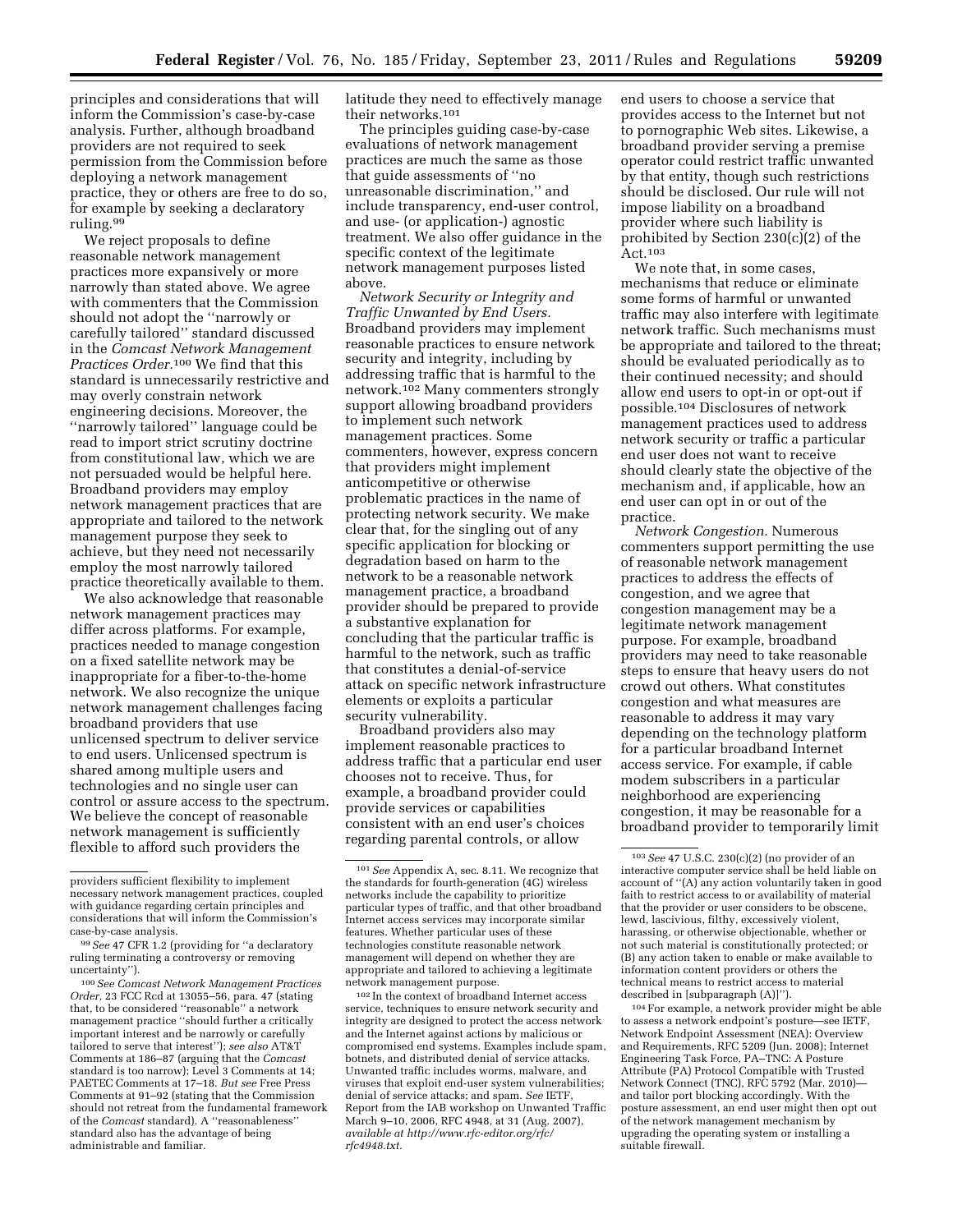the bandwidth available to individual end users in that neighborhood who are using a substantially disproportionate amount of bandwidth.

We emphasize that reasonable network management practices are not limited to the categories described here, and that broadband providers may take other reasonable steps to maintain the proper functioning of their networks, consistent with the definition of reasonable network management we adopt. As we stated in the *Open Internet NPRM,* ''we do not presume to know now everything that providers may need to do to provide robust, safe, and secure Internet access to their subscribers, much less everything they may need to do as technologies and usage patterns change in the future.'' Broadband providers should have flexibility to experiment, innovate, and reasonably manage their networks.

#### *E. Mobile Broadband*

There is one Internet, which should remain open for consumers and innovators alike, although it may be accessed through different technologies and services. The record demonstrates the importance of freedom and openness for mobile broadband networks, and the rationales for adopting high-level open Internet rules, discussed above, are for the most part as applicable to mobile broadband as they are to fixed broadband. Consumer choice, freedom of expression, end-user control, competition, and the freedom to innovate without permission are as important when end users are accessing the Internet via mobile broadband as via fixed. And there have been instances of mobile providers blocking certain thirdparty applications, particularly applications that compete with the provider's own offerings; relatedly, concerns have been raised about inadequate transparency regarding network management practices. We also note that some mobile broadband providers affirmatively state they do not oppose the application of openness rules to mobile broadband.

However, as explained in the *Open Internet NPRM* and subsequent Public Notice, mobile broadband presents special considerations that suggest differences in how and when open Internet protections should apply. Mobile broadband is an earlier-stage platform than fixed broadband, and it is rapidly evolving. For most of the history of the Internet, access has been predominantly through fixed platforms—first dial-up, then cable modem and DSL services. As of a few years ago, most consumers used their mobile phones primarily to make phone

calls and send text messages, and most mobile providers offered Internet access only via ''walled gardens'' or stripped down Web sites. Today, however, mobile broadband is an important Internet access platform that is helping drive broadband adoption, and data usage is growing rapidly. The mobile ecosystem is experiencing very rapid innovation and change, including an expanding array of smartphones, aircard modems, and other devices that enable Internet access; the emergence and rapid growth of dedicated-purpose mobile devices like e-readers; the development of mobile application (''app'') stores and hundreds of thousands of mobile apps; and the evolution of new business models for mobile broadband providers, including usage-based pricing.

Moreover, most consumers have more choices for mobile broadband than for fixed (particularly fixed wireline) broadband.105 Mobile broadband speeds, capacity, and penetration are typically much lower than for fixed broadband, though some providers have begun offering 4G service that will enable offerings with higher speeds and capacity and lower latency than previous generations of mobile service.<sup>106</sup> In addition, existing mobile networks present operational constraints that fixed broadband networks do not typically encounter. This puts greater pressure on the concept of ''reasonable network management'' for mobile providers, and creates additional challenges in applying a broader set of rules to mobile at this time. Further, we recognize that there have been meaningful recent moves toward openness in and on mobile broadband networks, including the introduction of third-party devices and applications on a number of mobile broadband networks, and more open

106Some fixed broadband providers contend that current mobile broadband offerings directly compete with their offerings. *See* Letter from Michael D. Saperstein, Jr., Director of Regulatory Affairs, Frontier Communications, to Marlene Dortch, Secretary, FCC, GN Docket No. 09–191 (filed Dec. 15, 2010) (discussing entry of wireless service into the broadband market and its effect on wireline broadband subscribership) and Attach. at 1 (citing reports that LTE is ''a very practical and encouraging substitution for DSL, particularly when you look at rural markets''); Letter from Malena F. Barzilai, Federal Government Affairs, Windstream Communications, Inc., to Marlene Dortch, Secretary, FCC, GN Docket No. 09–191 (filed Dec. 15, 2010). As part of our ongoing monitoring, we will track such competition and any impact these rules may have on it.

mobile devices. In addition, we anticipate soon seeing the effects on the market of the openness conditions we imposed on mobile providers that operate on upper 700 MHz C Block (''C Block'') spectrum,107 which includes Verizon Wireless, one of the largest mobile wireless carriers in the U.S.

In light of these considerations, we conclude it is appropriate to take measured steps at this time to protect the openness of the Internet when accessed through mobile broadband. We apply certain of the open Internet rules, requiring compliance with the transparency rule and a basic noblocking rule.108

1. Application of Openness Principles to Mobile Broadband

#### a. Transparency

The wide array of commenters who support a disclosure requirement generally agree that all broadband providers, including mobile broadband providers, should be required to disclose their network management practices. Although some mobile broadband providers argue that the dynamic nature of mobile network management makes meaningful disclosure difficult, we conclude that end users need a clear understanding of network management practices, performance, and commercial terms, regardless of the broadband platform they use to access the Internet. Although a number of mobile broadband

108We note that section 332(a) requires us, ''[i]n taking actions to manage the spectrum to be made available for use by the private mobile service,'' to consider various factors, including whether our actions will ''improve the efficiency of spectrum use and reduce the regulatory burden,'' and ''encourage competition.'' 47 U.S.C. 332(a)(2), (3). To the extent section 332(a) applies to our actions in this Order, we note that we have considered these factors.

<sup>105</sup>*Compare* National Broadband Plan at 37 (Exh. 4–A) *with* 39–40 (Exh. 4–E). However, in many areas of the country, particularly in rural areas, there are fewer options for mobile broadband. *See Fourteenth Wireless Competition Report* at para. 355, tbl. 39 & chart 48. This may result in some consumers having fewer options for mobile broadband than for fixed.

<sup>107</sup>The first network using spectrum subject to these rules has recently started offering service. *See*  Press Release, Verizon Wireless, Blazingly Fast: Verizon Wireless Launches The World's Largest 4G LTE Wireless Network On Sunday, Dec. 5 (Dec. 5, 2010), *available at news.vzw.com/news/2010/12/ pr2010-12-03.html.* Specifically, licensees subject to the rule must provide an open platform for thirdparty applications and devices. *See 700 MHz Second Report and Order,* 22 FCC Rcd 15289; 47 CFR 27.16. The rules we adopt in this Order are independent of those open platform requirements. We expect our observations of how the 700 MHz open platform rules affect the mobile broadband sector to inform our ongoing analysis of the application of openness rules to mobile broadband generally. *700 MHz Second Report and Order,* 22 FCC Rcd at 15364–65, 15374, paras. 205, 229. A number of commenters support the Commission's waiting to determine whether to apply openness rules to mobile wireless until the effects of the C Block openness requirement can be observed. *See, e.g.,* AT&T PN Reply, at 32–37; Cricket PN Reply at 11. We also note that some providers tout openness as a competitive advantage. *See, e.g.,*  Clearwire Comments at 7; Verizon Reply at 47–52.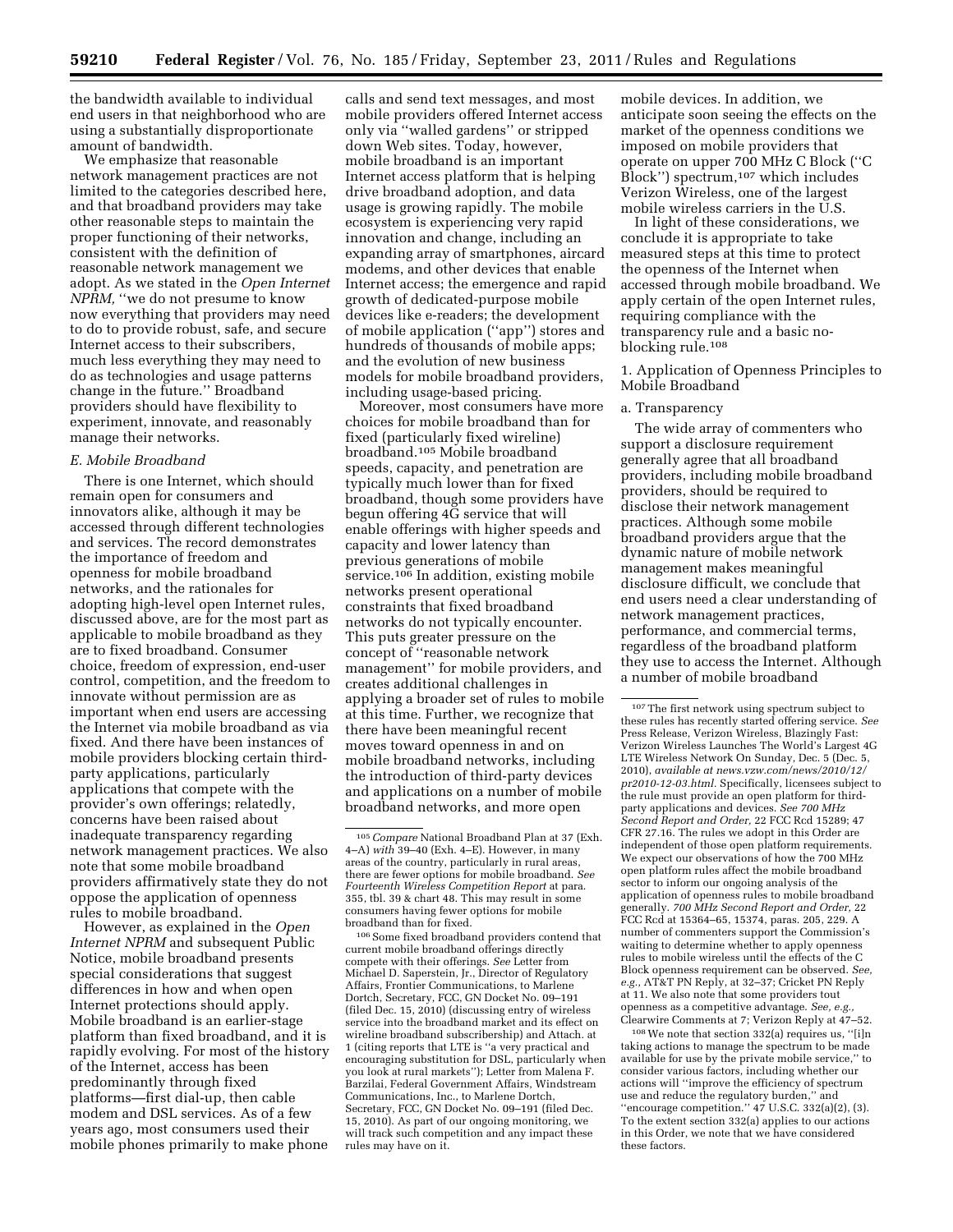providers have adopted voluntary codes of conduct regarding disclosure, we believe that a uniform rule applicable to all mobile broadband providers will best preserve Internet openness by ensuring that end users have sufficient information to make informed choices regarding use of the network; and that content, application, service, and device providers have the information needed to develop, market, and maintain Internet offerings. The transparency rule will also aid the Commission in monitoring the evolution of mobile broadband and adjusting, as appropriate, the framework adopted in this Order.

Therefore, as stated above, we require mobile broadband providers to follow the same transparency rule applicable to fixed broadband providers. Further, although we do not require mobile broadband providers to allow thirdparty devices or all third-party applications on their networks, we nonetheless require mobile broadband providers to disclose their third-party device and application certification procedures, if any; to clearly explain their criteria for any restrictions on use of their network; and to expeditiously inform device and application providers of any decisions to deny access to the network or of a failure to approve their particular devices or applications. With respect to the types of disclosures required to satisfy the rule, we direct mobile broadband providers to the discussion in Part III.B, above. Additionally, mobile broadband providers should follow the guidance the Commission provided to licensees of the upper 700 MHz C Block spectrum regarding compliance with their disclosure obligations, particularly regarding disclosure to third-party application developers and device manufacturers of criteria and approval procedures (to the extent applicable).109 For example, these disclosures include, to the extent applicable, establishing a transparent and efficient approval process for third parties, as set forth in Section 27.16(d).<sup>110</sup>

110*See* 47 CFR 27.16(d) (''Access requests. (1) Licensees shall establish and publish clear and reasonable procedures for parties to seek approval

#### b. No Blocking

We adopt a no blocking rule that guarantees end users' access to the Web and protects against mobile broadband providers' blocking applications that compete with their other primary service offering—voice and video telephony—while ensuring that mobile broadband providers can engage in reasonable network management:

A person engaged in the provision of mobile broadband Internet access service, insofar as such person is so engaged, shall not block consumers from accessing lawful Web sites, subject to reasonable network management; nor shall such person block applications that compete with the provider's voice or video telephony services, subject to reasonable network management.

We understand a ''provider's voice or video telephony services'' to include a voice or video telephony service provided by any entity in which the provider has an attributable interest.111 We emphasize that the rule protects any and all applications that compete with a mobile broadband provider's voice or video telephony services. Further, degrading a particular Web site or an application that competes with the provider's voice or video telephony services so as to render the Web site or application effectively unusable would be considered tantamount to blocking (subject to reasonable network management).

End users expect to be able to access any lawful Web site through their broadband service, whether fixed or mobile. Web browsing continues to generate the largest amount of mobile data traffic, and applications and services are increasingly being provisioned and used entirely through the Web, without requiring a standalone application to be downloaded to a device. Given that the mobile Web is well-developed relative to other mobile applications and services, and enjoys similar expectations of openness that

characterize Web use through fixed broadband, we find it appropriate to act here. We also recognize that accessing a Web site typically does not present the same network management issues that downloading and running an app on a device may present. At this time, a prohibition on blocking access to lawful Web sites (including any related traffic transmitted or received by any plug-in, scripting language, or other browser extension) appropriately balances protection for the ability of end users to access content, applications, and services through the Web and assurance that mobile broadband providers can effectively manage their mobile broadband networks.

Situations have arisen in which mobile wireless providers have blocked third-party applications that arguably compete with their telephony offerings.112 This type of blocking confirms that mobile broadband providers may have strong incentives to limit Internet openness when confronted with third-party applications that compete with their telephony services. Some commenters express concern that wireless providers could favor their own applications over the applications of unaffiliated developers, under the guise of reasonable network management. A number of commenters assert that blocking or hindering the delivery of services that compete with those offered by the mobile broadband provider, such as over-the-top VoIP, should be prohibited. According to Skype, for example, there is ''a consensus that at a minimum, a 'no blocking' rule should apply to voice and video applications that compete with broadband network operators' own service offerings.'' Clearwire argues that the Commission should restrict only practices that appear to have an element of anticompetitive intent. Although some commenters support a broader noblocking rule, we believe that a targeted prophylactic rule is appropriate at this

<sup>109</sup> *700 MHz Second Report and Order,* 22 FCC Rcd at 15371–72, para. 224 (''[A] C Block licensee must publish [for example, by posting on the provider's Web site] standards no later than the time at which it makes such standards available to any preferred vendors (*i.e.,* vendors with whom the provider has a relationship to design products for the provider's network). We also require the C Block licensee to provide to potential customers notice of the customers' rights to request the attachment of a device or application to the licensee's network, and notice of the licensee's process for customers to make such requests, including the relevant network criteria.'').

to use devices or applications on the licensees' networks. A licensee must also provide to potential customers notice of the customers' rights to request the attachment of a device or application to the licensee's network, and notice of the licensee's process for customers to make such requests, including the relevant network criteria. (2) If a licensee determines that a request for access would violate its technical standards or regulatory requirements, the licensee shall expeditiously provide a written response to the requester specifying the basis for denying access and providing an opportunity for the requester to modify its request to satisfy the licensee's concerns.'').

<sup>&</sup>lt;sup>111</sup> For the purposes of these rules, an attributable interest includes equity ownership interest in or *de facto* control of, or by, the entity that provides the voice or video telephony service. An attributable interest also includes any exclusive arrangement for such voice or video telephony service, including *de facto* exclusive arrangements.

<sup>112</sup> *See, e.g.,* Letter from James W. Cicconi, AT&T Services, Inc., to Ruth Milkman, Chief, Wireless Telecommunications Bureau, FCC, RM–11361, RM– 11497 at 6–8 (filed Aug. 21, 2009); DISH PN Reply at 7 (''VoIP operators such as Skype have faced significant difficulty in gaining access across wireless Internet connections.''). Mobile providers blocking VoIP services is an issue not only in the United States, but worldwide. In Europe, the Body of European Regulators for Electronic Communications reported, among other issues, a number of cases of blocking or charging extra for VoIP services by certain European mobile operators. *See* European Commission, Information Society and Media Directorate-General Report on the Public Consultation on ''The Open Internet and Net Neutrality in Europe'' 2, (Nov. 9, 2010), *ec.europa.eu/information*\_*society/policy/ecomm/ library/public*\_*consult/net*\_*neutrality/index*\_*en.htm.*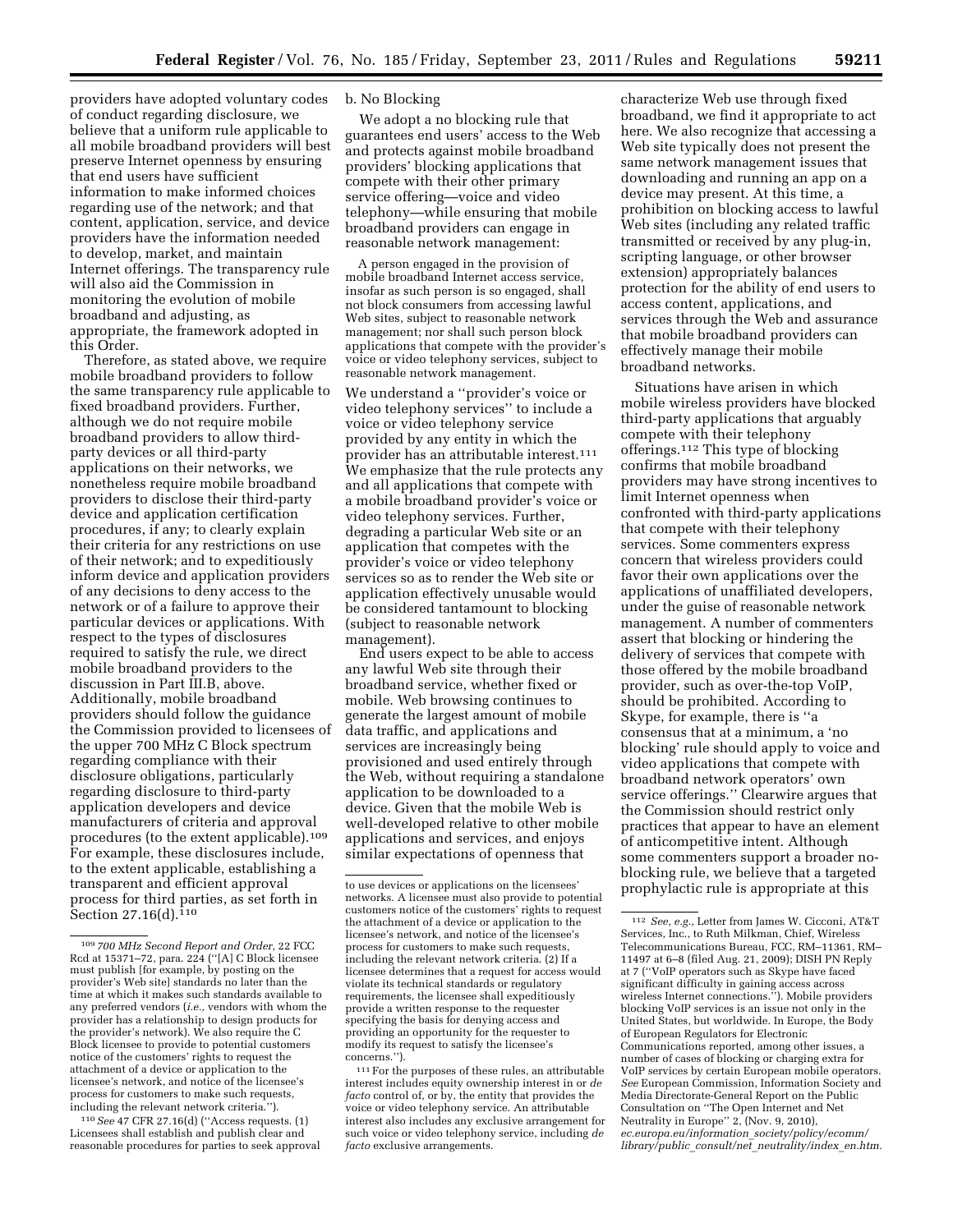time,<sup>113</sup> and necessary to deter this type of behavior in the future.

The prohibition on blocking applications that compete with a broadband provider's voice or video telephony services does not apply to a broadband provider's operation of application stores or their functional equivalent. In operating app stores, broadband providers compete directly with other types of entities, including device manufacturers and operating system developers,<sup>114</sup> and we do not intend to limit mobile broadband providers' flexibility to curate their app stores similar to app store operators that are not subject to these rules.

As indicated in Part III.D above, the reasonable network management definition takes into account the particular network architecture and technology of the broadband Internet access service. Thus, in determining whether a network management practice is reasonable, the Commission will consider technical, operational, and other differences between wireless and other broadband Internet access platforms, including differences relating to efficient use of spectrum. We anticipate that conditions in mobile broadband networks may necessitate network management practices that would not be necessary in most fixed networks, but conclude that our definition of reasonable network management is flexible enough to accommodate such differences.

114For example, app stores are operated by manufacturers and operating system developers such as Nokia, Apple, RIM, Google, Microsoft, and third parties such as GetJar. *See also* AT&T PN Comments at 63–66 (emphasizing the competitiveness of the market for mobile apps, including the variety of sources from which consumers may obtain applications); T-Mobile PN Comments at 21 (''The competitive wireless marketplace will continue to discipline app store owners \* \* \* that exclude third-party apps from their app stores entirely, eliminating the need for Commission action.''). We note, however, that for a few devices, such as Apple's iPhone, there may be fewer options for accessing and distributing apps.

#### 2. Ongoing Monitoring

Although some commenters support applying the no unreasonable discrimination rule to mobile broadband,115 for the reasons discussed above, we decline to do so, preferring at this time to put in place basic openness protections and monitor the development of the mobile broadband marketplace. We emphasize that our decision to proceed incrementally with respect to mobile broadband at this time should not suggest that we implicitly approve of any provider behavior that runs counter to general open Internet principles. Beyond those practices expressly prohibited by our rules, other conduct by mobile broadband providers, particularly conduct that would violate our rules for fixed broadband, may not necessarily be consistent with Internet openness and the public interest.

We are taking measured steps to protect openness for mobile broadband at this time in part because we want to better understand how the mobile broadband market is developing before determining whether adjustments to this framework are necessary. To that end, we will closely monitor developments in the mobile broadband market, with a particular focus on the following issues: (1) The effects of these rules, the C Block conditions, and market developments related to the openness of the Internet as accessed through mobile broadband; (2) any conduct by mobile broadband providers that harms innovation, investment, competition, end users, free expression or the achievement of national broadband goals; (3) the extent to which differences between fixed and mobile rules affect fixed and mobile broadband markets, including competition among fixed and mobile broadband providers; and (4) the extent to which differences between fixed and mobile rules affect end users for whom mobile broadband is their only or primary Internet access platform.116 We will investigate and evaluate concerns as they arise. We also will adjust our rules as appropriate. To aid the Commission in these tasks, we will create an Open Internet Advisory

Committee, as discussed below, with a mandate that includes monitoring and regularly reporting on the state of Internet openness for mobile broadband.

Further, we reaffirm our commitment to enforcing the open platform requirements applicable to upper 700 MHz C Block licensees. The first networks using this spectrum are now becoming operational.

#### *F. Other Laws and Considerations*

Open Internet rules are not intended to expand or contract broadband providers' rights or obligations with respect to other laws or safety and security considerations, including the needs of emergency communications and law enforcement, public safety, and national security authorities. Similarly, open Internet rules protect only *lawful*  content, and are not intended to inhibit efforts by broadband providers to address unlawful transfers of content. For example, there should be no doubt that broadband providers can prioritize communications from emergency responders, or block transfers of child pornography. To make clear that open Internet protections can and must coexist with these other legal frameworks, we adopt the following clarifying provisions:

*Nothing in this part supersedes any obligation or authorization a provider of broadband Internet access service may have to address the needs of emergency communications or law enforcement, public safety, or national security authorities, consistent with or as permitted by applicable law, or limits the provider's ability to do so*.

*Nothing in this part prohibits reasonable efforts by a provider of broadband Internet access service to address copyright infringement or other unlawful activity*.

1. Emergency Communications and Safety and Security Authorities

Commenters are broadly supportive of our proposal to state that open Internet rules do not supersede any obligation a broadband provider may have—or limit its ability—to address the needs of emergency communications or law enforcement, public safety, or homeland or national security authorities (together, ''safety and security authorities''). Broadband providers have obligations under statutes such as the Communications Assistance for Law Enforcement Act, the Foreign Intelligence Surveillance Act, and the Electronic Communications Privacy Act that could in some circumstances intersect with open Internet protections, and most commenters recognize the benefits of clarifying that these obligations are not inconsistent with open Internet rules. Likewise, in connection with an emergency, there

<sup>113</sup>*See* Letter from Jonathan Spalter, Chairman, Mobile Future, to Marlene H. Dortch, Secretary, FCC, GN Docket Nos. 09–191 & 10–127, at 3 n.16 (filed Dec. 13, 2010) (supporting tailored prohibition on blocking applications), *citing* AT&T Comments at 65; T–Mobile Comments, Declaration of Grant Castle at 4. The no blocking rule that we adopt for mobile broadband involves distinct treatment of applications that compete with the provider's voice and video telephony services, whereas we have adopted a broader traffic-based approach for fixed broadband. We acknowledge that this rule for mobile broadband may lead in some limited measure to the traffic-identification difficulties discussed with respect to fixed broadband. We find, however, that the reasons for taking our cautious approach to mobile broadband outweigh this concern, particularly in light of our intent to monitor developments involving mobile broadband, including this and other aspects of the practical implementation of our rules.

<sup>115</sup>*See, e.g,* Free Press Comments at 125–26; OIC Comments at 36–39. *See also, e.g.,* Leap Comments at 17–22; Sprint Reply at 24–26. A number of commenters suggest that openness rules should be applied identically to all broadband platforms. *See, e.g.,* CenturyLink Comments at 22–23; Comcast Comments at 32; DISH Network PN Comments at 17; NCTA PN Comments at 11; Qwest PN Comments at 12–19; SureWest PN Comments at 18– 20; TWC PN Comments at 33–35; Vonage PN Comments at 10–18; Windstream PN Comments at 6–19.

<sup>116</sup>We note that mobile broadband is the only or primary broadband Internet access platform used by many Americans.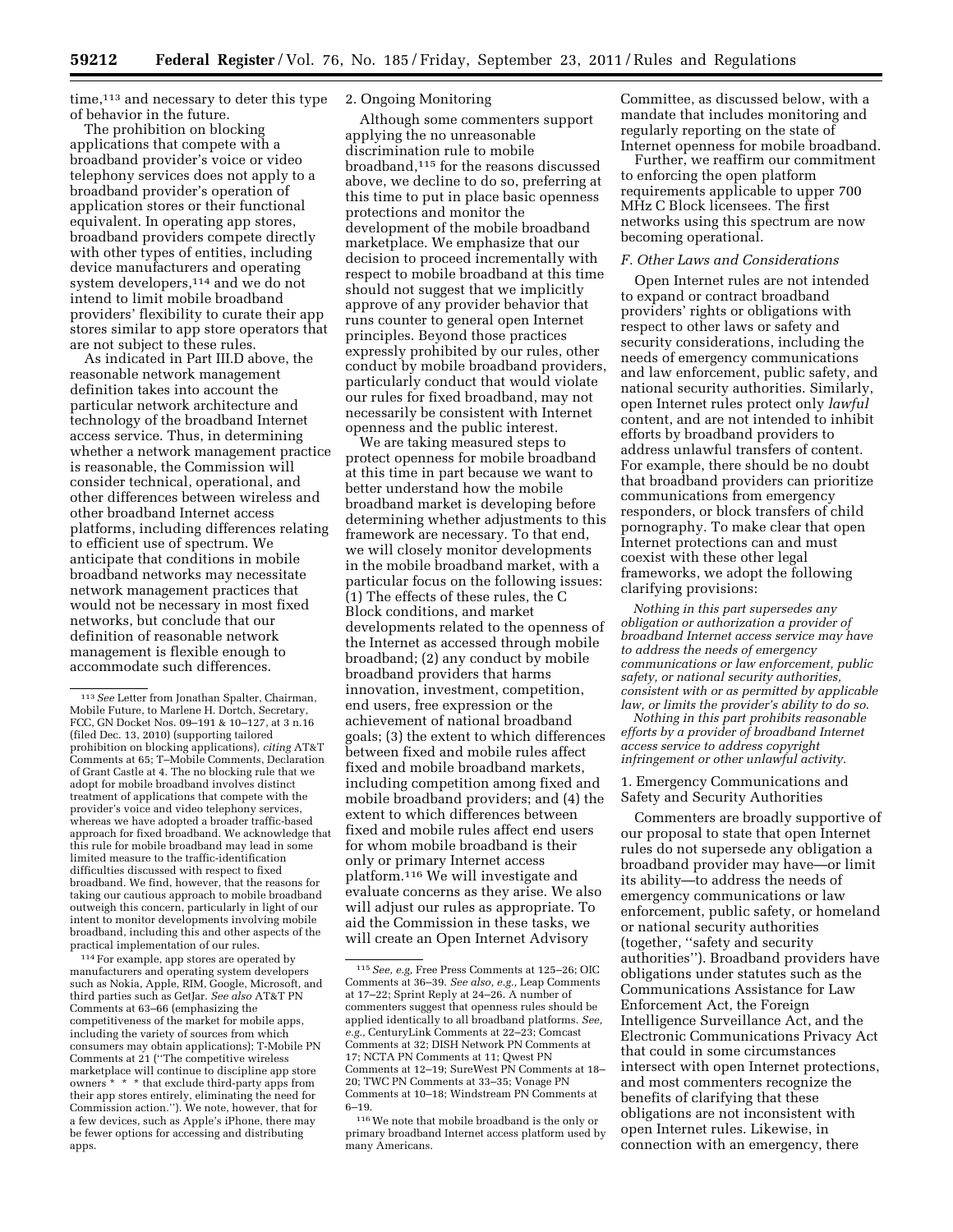may be Federal, state, Tribal, and local public safety entities; homeland security personnel; and other authorities that need guaranteed or prioritized access to the Internet in order to coordinate disaster relief and other emergency response efforts, or for other emergency communications. In the *Open Internet NPRM* we proposed to address the needs of law enforcement in one rule and the needs of emergency communications and public safety, national, and homeland security authorities in a separate rule. We are persuaded by the record that these rules should be combined, as the interests at issue are substantially similar.117 We also agree that the rule should focus on the needs of ''law enforcement \* \* \* authorities'' rather than the needs of ''law enforcement.'' The purpose of the safety and security provision is first to ensure that open Internet rules do not restrict broadband providers in addressing the needs of law enforcement authorities, and second to ensure that broadband providers do not use the safety and security provision without the imprimatur of a law enforcement authority, as a loophole to the rules. As such, application of the safety and security rule should be tied to invocation by relevant authorities rather than to a broadband provider's independent notion of law enforcement.

Some commenters urge us to limit the scope of the safety and security rule, or argue that it is unnecessary because other statutes give broadband providers the ability and responsibility to assist law enforcement. Several commenters urge the Commission to revise its proposal to clarify that broadband providers may not take any voluntary steps that would be inconsistent with open Internet principles, beyond those steps required by law. They argue, for example, that a broad exception for voluntary efforts could swallow open Internet rules by allowing broadband providers to cloak discriminatory practices under the guise of protecting safety and security.<sup>118</sup>

We agree with commenters that the safety and security rule should be tailored to avoid the possibility of broadband providers using their discretion to mask improper practices. But it would be a mistake to limit the rule to situations in which broadband providers have an obligation to assist

safety and security personnel. For example, such a limitation would prevent broadband providers from implementing the Cellular Priority Access Service (also known as the Wireless Priority Service (WPS)), which allows for but does not legally require the prioritization of public safety communications on wireless networks. We do not think it necessary or advisable to provide for pre-deployment review by the Commission, particularly because time may be of the essence in meeting safety and security needs.<sup>119</sup>

#### 2. Transfers of Unlawful Content and Unlawful Transfers of Content

In the *NPRM,* we proposed to treat as reasonable network management ''reasonable practices to \* \* \* prevent the transfer of unlawful content; or \* \* \* prevent the unlawful transfer of content.'' For reasons explained above we decline to include these practices within the scope of ''reasonable network management.'' However, we conclude that a clear statement that open Internet rules do not prohibit broadband providers from making reasonable efforts to address the transfer of unlawful content or unlawful transfers of content is helpful to ensure that open Internet rules are not used as a shield to enable unlawful activity or to deter prompt action against such activity. For example, open Internet rules should not be invoked to protect copyright infringement, which has adverse consequences for the economy, nor should they protect child pornography. We emphasize that open Internet rules do not alter copyright laws and are not intended to prohibit or discourage voluntary practices undertaken to address or mitigate the occurrence of copyright infringement.120

120*See, e.g.,* Stanford University—DMCA Complaint Resolution Center; User Generated Content Principles, *http://www.ugcprinciples.com*  (cited in Letter from Linda Kinney, MPAA, to Marlene H. Dortch, Secretary, FCC, GN Docket Nos. 09–191, 10–137, WC Docket No. 07–52 at 1 (filed Nov. 29, 2010)). Open Internet rules are not intended to affect the legal status of cooperative efforts by broadband Internet access service providers and other service providers that are designed to curtail infringement in response to information provided by rights holders in a manner that is timely, effective, and accommodates the legitimate interests of providers, rights holders, and end users.

#### *G. Specialized Services*

In the *Open Internet NPRM,* the Commission recognized that broadband providers offer services that share capacity with broadband Internet access service over providers' last-mile facilities, and may develop and offer other such services in the future. These ''specialized services,'' such as some broadband providers' existing facilitiesbased VoIP and Internet Protocol-video offerings, differ from broadband Internet access service and may drive additional private investment in broadband networks and provide end users valued services, supplementing the benefits of the open Internet. At the same time, specialized services may raise concerns regarding bypassing open Internet protections, supplanting the open Internet, and enabling anticompetitive conduct. For example, open Internet protections may be weakened if broadband providers offer specialized services that are substantially similar to, but do not meet the definition of, broadband Internet access service, and if consumer protections do not apply to such services. In addition, broadband providers may constrict or fail to continue expanding network capacity allocated to broadband Internet access service to provide more capacity for specialized services. If this occurs, and particularly to the extent specialized services grow as substitutes for the delivery of content, applications, and services over broadband Internet access service, the Internet may wither as an open platform for competition, innovation, and free expression. These concerns may be exacerbated by consumers' limited choices for broadband providers, which may leave some end users unable to effectively exercise their preferences for broadband Internet access service (or content, applications, or services available through broadband Internet access service) over specialized services.

We agree with the many commenters who advocate that the Commission exercise its authority to closely monitor and proceed incrementally with respect to specialized services, rather than adopting policies specific to such services at this time. We will carefully observe market developments to verify that specialized services promote investment, innovation, competition, and end-user benefits without undermining or threatening the open Internet.121 We note also that our rules

<sup>117</sup>*See* PIC Comments at 42–44. We intend the term ''national security authorities'' to include homeland security authorities.

<sup>118</sup>*See* EFF Comments at 20–22. EFF would require a pre-deployment waiver from the Commission if the needs of law enforcement would require broadband providers to act inconsistently with open Internet rules. *Id.* at 22.

<sup>119</sup>The National Emergency Number Association (NENA) would encourage or require network managers to provide public safety users with advance notice of changes in network management that could affect emergency services. *See* NENA Comments at 5–6. Although we do not adopt such a requirement, we encourage broadband providers to be mindful of the potential impact on emergency services when implementing network management policies, and to coordinate major changes with providers of emergency services when appropriate.

<sup>121</sup>Our decision not to adopt rules regarding specialized services at this time involves an issue distinct from the regulatory classification of services such as VoIP and IPTV under the Continued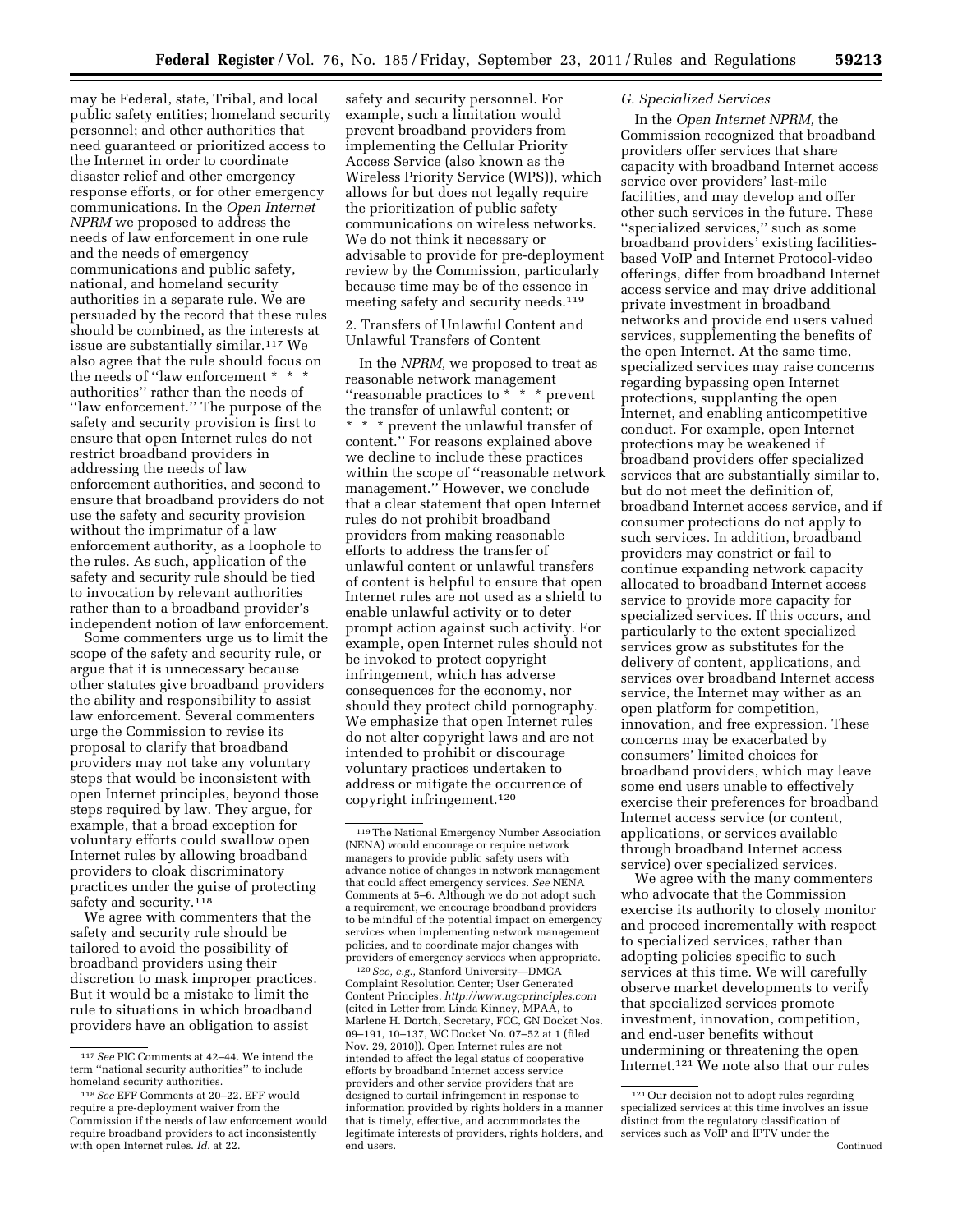define broadband Internet access service to encompass ''any service that the Commission finds to be providing a functional equivalent of [broadband Internet access service], or that is used to evade the protections set forth in these rules.'' 122

We will closely monitor the robustness and affordability of broadband Internet access services, with a particular focus on any signs that specialized services are in any way retarding the growth of or constricting capacity available for broadband Internet access service. We fully expect that broadband providers will increase capacity offered for broadband Internet access service if they expand network capacity to accommodate specialized services. We would be concerned if capacity for broadband Internet access service did not keep pace. We also expect broadband providers to disclose information about specialized services' impact, if any, on last-mile capacity available for, and the performance of, broadband Internet access service. We may consider additional disclosure requirements in this area in our related proceeding regarding consumer transparency and disclosure. We would also be concerned by any marketing, advertising, or other messaging by broadband providers suggesting that one or more specialized services, taken alone or together, and not provided in accordance with our open Internet rules, is ''Internet'' service or a substitute for broadband Internet access service. Finally, we will monitor the potential for anticompetitive or otherwise harmful effects from specialized services, including from any arrangements a broadband provider may seek to enter into with third parties to offer such services. The Open Internet Advisory Committee will aid us in monitoring these issues.

#### **IV. The Commission's Authority To Adopt Open Internet Rules**

Congress created the Commission ''[f]or the purpose of regulating interstate and foreign commerce in communication by wire and radio so as to make available, so far as possible, to

all people of the United States \* \* \* a rapid, efficient, Nation-wide, and worldwide wire and radio communication service with adequate facilities at reasonable charges, for the purpose of the national defense, [and] for the purpose of promoting safety of life and property through the use of wire and radio communication.'' Section 2 of the Communications Act grants the Commission jurisdiction over ''all interstate and foreign communication by wire or radio.'' As the Supreme Court explained in the radio context, Congress charged the Commission with ''regulating a field of enterprise the dominant characteristic of which was the rapid pace of its unfolding'' and therefore intended to give the Commission sufficiently ''broad'' authority to address new issues that arise with respect to ''fluid and dynamic'' communications technologies.123 Broadband Internet access services are clearly within the Commission's subject matter jurisdiction and historically have been supervised by the Commission. Furthermore, as explained below, our adoption of basic rules of the road for broadband providers implements specific statutory mandates in the Communications Act and the Telecommunications Act of 1996.

Congress has demonstrated its awareness of the importance of the Internet and advanced services to modern interstate communications. In Section 230 of the Act, for example, Congress announced ''the policy of the United States'' concerning the Internet, which includes ''promot[ing] the continued development of the Internet'' and ''encourag[ing] the development of technologies which maximize user control over what information is received by individuals, families, and schools who use the Internet,'' while also ''preserv[ing] the vibrant and competitive free market that presently exists for the Internet and other interactive computer services'' and avoiding unnecessary regulation. Other statements of congressional policy further confirm the Commission's statutory authority. In Section 254 of the Act, for example, Congress charged the

Commission with designing a Federal universal program that has as one of several objectives making ''[a]ccess to advanced telecommunications and information services'' available ''in all regions of the Nation,'' and particularly to schools, libraries, and health care providers. To the same end, in Section 706 of the 1996 Act, Congress instructed the Commission to ''encourage the deployment on a reasonable and timely basis of advanced telecommunications capability to all Americans (including, in particular, elementary and secondary schools and classrooms)'' and, if it finds that advanced telecommunications capability is not being deployed to all Americans ''on a reasonable and timely basis,'' to ''take immediate action to accelerate deployment of such capability.'' This mandate provides the Commission both ''authority'' and ''discretion'' ''to settle on the best regulatory or deregulatory approach to broadband.'' As the legislative history of the 1996 Act confirms, Congress believed that the laws it drafted would compel the Commission to protect and promote the Internet, while allowing the agency sufficient flexibility to decide how to do so.124 As explained in detail below, Congress did not limit its instructions to the Commission to one Section of the communications laws. Rather, it expressed its instructions in multiple Sections which, viewed as a whole, provide broad authority to promote competition, investment, transparency, and an open Internet through the rules we adopt in this Order.

#### *A. Section 706 of the 1996 Act Provides Authority for the Open Internet Rules*

As noted, Section 706 of the 1996 Act directs the Commission (along with state commissions) to take actions that encourage the deployment of ''advanced telecommunications capability.'' ''[A]dvanced telecommunications capability,'' as defined in the statute, includes broadband Internet access.125

125 47 U.S.C. 1302(d)(1) (defining ''advanced telecommunications capability'' as ''high-speed, switched, broadband telecommunications capability that enables users to originate and receive high-quality voice, data, graphics, and video telecommunications using any technology''). *See National Broadband Plan for our Future,* Notice of Inquiry, 24 FCC Rcd 4342, 4309, App. para. 13 (2009) (''advanced telecommunications capability'' includes broadband Internet access); *Inquiry Concerning the Deployment of Advanced Telecomms. Capability to All Americans in a* 

Communications Act, a subject we do not address in this Order. Likewise, the Commission's actions here do not affect any existing obligation to provide interconnection, unbundled network elements, or special access or other wholesale access under Sections 201, 251, 256, and 271 of the Act. 47

<sup>&</sup>lt;sup>122</sup> Some commenters, including Internet engineering experts and analysts, emphasize the importance of distinguishing between the open Internet and specialized services and state that ''this distinction must continue as a most appropriate and constructive basis for pursuing your policy goals.'' Various Advocates for the Open Internet PN Reply at 3; *see also id.* at 2.

<sup>123</sup>*Nat'l Broad. Co., Inc.* v. *United States,* 319 U.S. 190, 219–20 (1943) (Congress did not ''attempt[] an itemized catalogue of the specific manifestations of the general problems'' that it entrusted to the Commission); *see also FCC* v. *Pottsville Broad. Co.,* 309 U.S. 134, 137, 138 (1940) (the Commission's statutory responsibilities and authority amount to ''a unified and comprehensive regulatory system'' for the communications industry that allows a single agency to ''maintain, through appropriate administrative control, a grip on the dynamic aspects'' of that ever-changing industry).

<sup>124</sup>S. Rep. No. 104–23, at 51 (1995) (''The goal is to accelerate deployment of an advanced capability that will enable subscribers in all parts of the United States to send and receive information in all its forms—voice, data, graphics, and video—over a high-speed switched, interactive, broadband, transmission capability.'').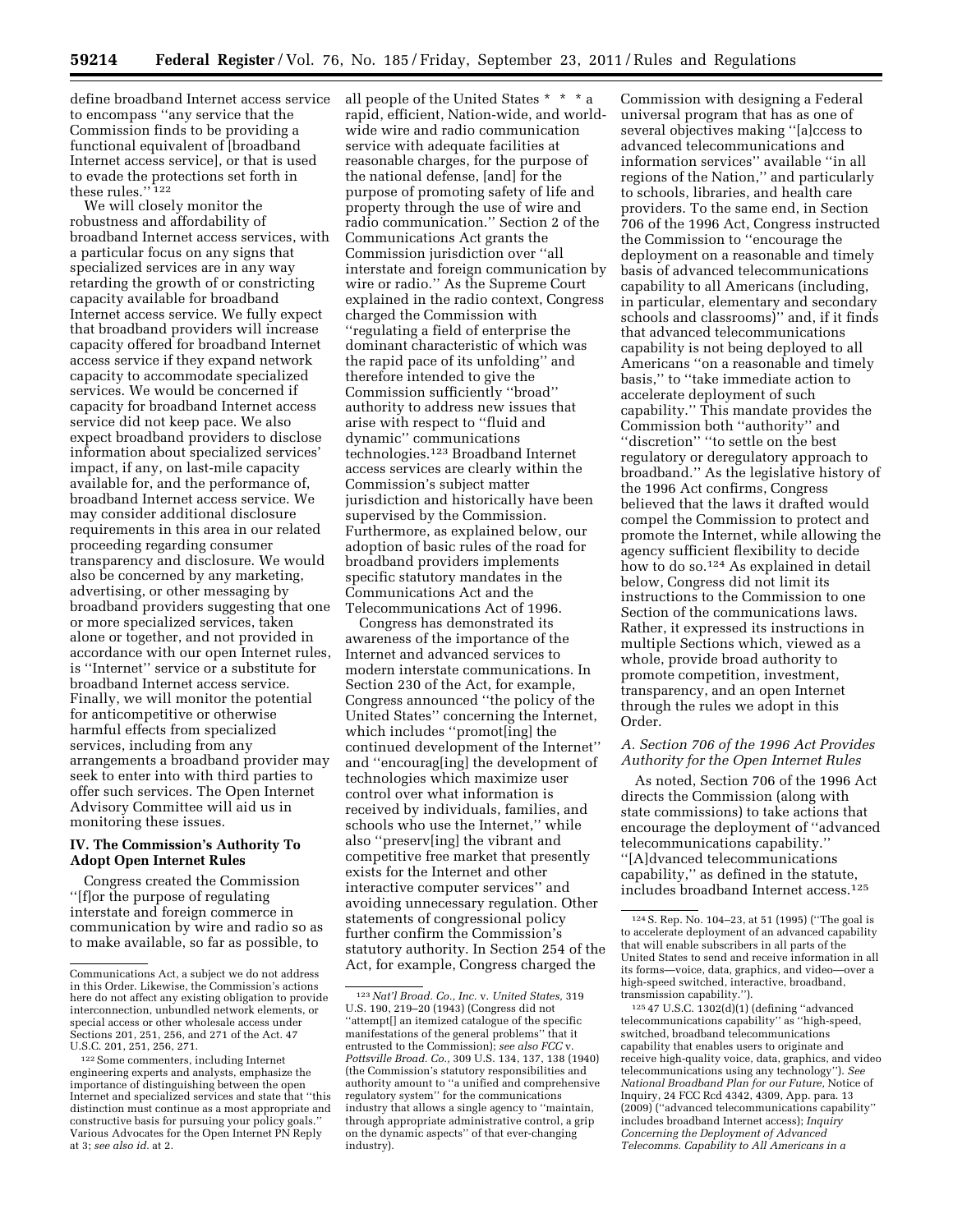Under Section 706(a), the Commission must encourage the deployment of such capability by ''utilizing, in a manner consistent with the public interest, convenience, and necessity,'' various tools including ''measures that promote competition in the local telecommunications market, or other regulating methods that remove barriers to infrastructure investment.'' For the reasons stated in Parts II.A, II.D and III.B, above, our open Internet rules will have precisely that effect.

In *Comcast,* the DC Circuit identified Section 706(a) as a provision that ''at least arguably  $* * * \text{delegate}[s]$ regulatory authority to the Commission,'' and in fact ''contain[s] a direct mandate—the Commission 'shall encourage.'"<sup>126</sup> The court, however, regarded the Commission as ''bound by'' a prior order that, in the court of appeals' understanding, had held that Section 706(a) is not a grant of authority. In the *Advanced Services Order,* to which the court referred, the Commission held that Section 706(a) did not permit it to encourage advanced services deployment through the mechanism of forbearance without complying with the specific requirements for forbearance set forth in Section 10 of the Communications Act. The issue presented in the 1998 proceeding was whether the Commission could rely on the broad terms of Section 706(a) to trump those specific requirements. In the *Advanced Services Order,* the Commission ruled that it could not do so, noting that it

126*See Comcast,* 600 F.3d at 658; *see also* 47 U.S.C. 1302(a) (''The Commission \* \* \* shall encourage the deployment on a reasonable and timely basis of advanced telecommunications capability to all Americans \* \* \* by utilizing \* \* \* price cap regulation, regulatory forbearance, measures that promote competition in the local telecommunications market, or other regulating methods that remove barriers to infrastructure investment.''). Because Section 706 contains a ''direct mandate,'' we reject the argument pressed by some commenters (*see, e.g.,* AT&T Comments at 217–18; Verizon Comments at 100–01; Qwest Comments at 58–59; Letter from Rick Chessen, Senior Vice President, Law and Regulatory Policy, NCTA, to Marlene H. Dortch, Secretary, FCC, GN Docket Nos. 09–191 & 10–127, WC Docket No. 07– 52, at 7 (filed Dec. 10, 2010) (NCTA Dec. 10, 2010 *Ex Parte* Letter)) that Section 706 confers no substantive authority.

would be ''unreasonable'' to conclude that Congress intended Section 706(a) to ''allow the Commission to eviscerate [specified] forbearance exclusions after having expressly singled out [those exclusions] for different treatment in Section 10.'' The Commission accordingly concluded that Section 706(a) did not give it independent authority—in other words, authority over and above what it otherwise possessed 127—to forbear from applying other provisions of the Act. The Commission's holding thus honored the interpretive canon that ''[a] specific provision \* \* \* controls one[ ] of more general application.''

While disavowing a reading of Section 706(a) that would allow the agency to trump specific mandates of the Communications Act, the Commission nonetheless affirmed in the *Advanced Services Order* that Section 706(a) ''gives this Commission an affirmative obligation to encourage the deployment of advanced services'' using its existing rulemaking, forbearance and adjudicatory powers, and stressed that ''this obligation has substance.'' The *Advanced Services Order* is, therefore, consistent with our present understanding that Section 706(a) authorizes the Commission (along with state commissions) to take actions, within their subject matter jurisdiction and not inconsistent with other provisions of law, that encourage the deployment of advanced telecommunications capability by any of the means listed in the provision.<sup>128</sup>

In directing the Commission to ''encourage the deployment on a reasonable and timely basis of advanced telecommunications capability to all Americans \* \* \* by utilizing \* price cap regulation, regulatory forbearance, measures that promote competition in the local telecommunications market, or other regulating methods that remove barriers to infrastructure investment,'' Congress necessarily invested the Commission with the statutory authority to carry out those acts. Indeed, the relevant Senate Report explained that the provisions of Section 706 are ''intended to ensure that one of the primary objectives of the

[1996 Act]—to accelerate deployment of advanced telecommunications capability—is achieved,'' and stressed that these provisions are ''a necessary fail-safe'' to guarantee that Congress's objective is reached. It would be odd indeed to characterize Section 706(a) as a ''fail-safe'' that ''ensures'' the Commission's ability to promote advanced services if it conferred no actual authority. Here, under our reading, Section 706(a) authorizes the Commission to address practices, such as blocking VoIP communications, degrading or raising the cost of online video, or denying end users material information about their broadband service, that have the potential to stifle overall investment in Internet infrastructure and limit competition in telecommunications markets.

This reading of Section 706(a) obviates the concern of some commenters that our jurisdiction under the provision could be ''limitless'' or ''unbounded.'' To the contrary, our Section 706(a) authority is limited in three critical respects. First, our mandate under Section 706(a) must be read consistently with Sections 1 and 2 of the Act, which define the Commission's subject matter jurisdiction over ''interstate and foreign commerce in communication by wire and radio.'' 129 As a result, our authority under Section 706(a) does not, in our view, extend beyond our subject matter jurisdiction under the Communications Act. Second, the Commission's actions

*Reasonable and Timely Fashion,* 14 FCC Rcd 2398, 2400, para. 1 (Section 706 addresses ''the deployment of broadband capability''), 2406 para. 20 (same). Even when broadband Internet access is provided as an ''information service'' rather than a ''telecommunications service,'' *see Nat'l Cable & Telecomm. Ass'n* v. *Brand X Internet Servs.,* 545 U.S. 967, 977–78 (2005), it involves ''telecommunications.'' 47 U.S.C. 153(24). Given Section 706's explicit focus on deployment of broadband access to voice, data, and video communications, it is not important that the statute does not use the exact phrase ''Internet network management.''

<sup>127</sup>Consistent with longstanding Supreme Court precedent, we have understood this authority to include our ancillary jurisdiction to further congressional policy. *See, e.g., Amendment of Section 64.702 of the Commission's Rules and Regulations (Second Computer Inquiry),* Final Decision, 77 FCC 2d 384, 474 (1980), *aff'd, Computer & Commc'ns Indus. Ass'n.* v. *FCC,* 693 F.2d 198, 211–14 (DC Cir. 1982) (*CCIA*).

<sup>128</sup>To the extent the *Advanced Services Order*  can be construed as having read Section 706(a) differently, we reject that reading of the statute for the reasons discussed in the text.

<sup>129</sup> 47 U.S.C. 151, 152. The Commission historically has recognized that services carrying Internet traffic are jurisdictionally mixed, but generally subject to Federal regulation. *See, e.g., Nat'l Ass'n of Regulatory Util. Comm'rs Petition for Clarification or Declaratory Ruling that No FCC Order or Rule Limits State Authority to Collect Broadband Data,* Memorandum Opinion and Order, 25 FCC Rcd 5051, 5054, paras. 8–9 & n. 24 (2010). Where, as here, ''it is not possible to separate the interstate and intrastate aspects of the service,'' the Commission may preempt state regulation where ''Federal regulation is necessary to further a valid Federal regulatory objective, *i.e.,* state regulation would conflict with Federal regulatory policies.'' *Minn. Pub. Utils. Comm'n* v. *FCC,* 483 F.3d 570, 578 (8th Cir. 2007); *see also La. Pub. Serv. Comm'n* v. *FCC,* 476 U.S. 355, 375 n. 4 (1986). Except to the extent a state requirement conflicts on its face with a Commission decision herein, the Commission will evaluate preemption in light of the fact-specific nature of the relevant inquiry, on a case-by-case basis. We recognize, for example, that states play a vital role in protecting end users from fraud, enforcing fair business practices, and responding to consumer inquiries and complaints. *See, e.g., Vonage Order,* 19 FCC Rcd at 22404–05, para. 1. We have no intention of impairing states' or local governments' ability to carry out these duties unless we find that specific measures conflict with Federal law or policy. In determining whether state or local regulations frustrate Federal policies, we will, among other things, be guided by the overarching congressional policies described in Section 230 of the Act and Section 706 of the 1996 Act. 47 U.S.C. 230, 1302.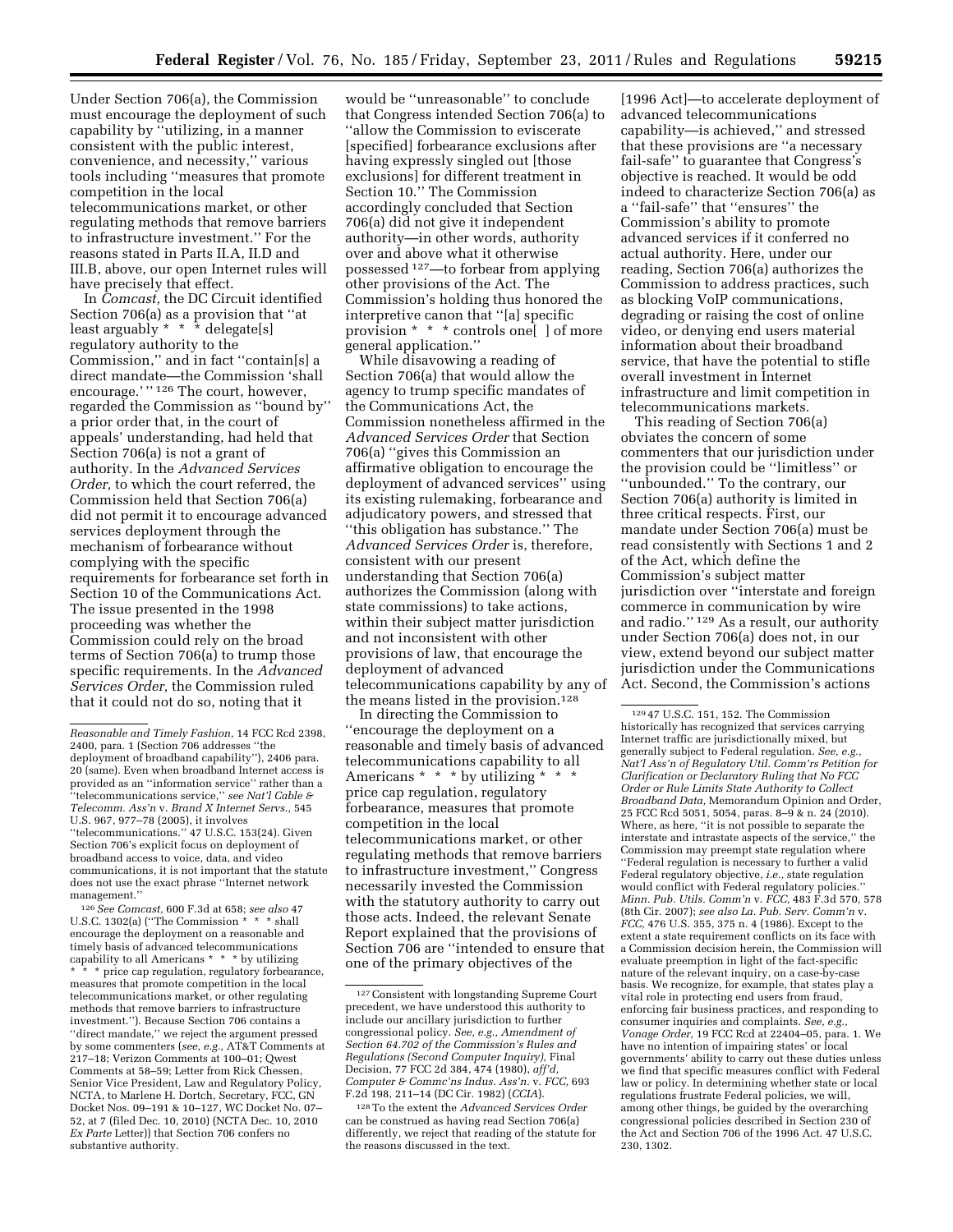under Section 706(a) must ''encourage the deployment on a reasonable and timely basis of advanced telecommunications capability to all Americans.'' Third, the activity undertaken to encourage such deployment must ''utilize[e], in a manner consistent with the public interest, convenience, and necessity,'' one (or more) of various specified methods. These include: ''price cap regulation, regulatory forbearance, measures that promote competition in the local telecommunications market, or other regulating methods that remove barriers to infrastructure investment.'' Actions that do not fall within those categories are not authorized by Section 706(a). Thus, as the DC Circuit has noted, while the statutory authority granted by Section 706(a) is broad, it is 'not unfettered."<sup>130</sup>

Section 706(a) accordingly provides the Commission a specific delegation of legislative authority to promote the deployment of advanced services, including by means of the open Internet rules adopted in this Order. Our understanding of Section 706(a) is, moreover, harmonious with other statutory provisions that confer a broad mandate on the Commission. Section 706(a)'s directive to ''encourage the deployment [of advanced telecommunications capability] on a reasonable and timely basis'' using the methods specified in the statute is, for example, no broader than other provisions of the Commission's authorizing statutes that command the agency to ensure ''just'' and ''reasonable'' rates and practices, or to regulate services in the ''public interest.'' Indeed, our authority under Section 706(a) is generally consistent with—albeit narrower than—the understanding of ancillary jurisdiction under which this Commission operated for decades before the *Comcast*  decision.131 The similarities between the two in fact explain why the

131 In *Comcast,* the court stated that '' '[t]he Commission \* \* \* may exercise ancillary jurisdiction only when two conditions are satisfied: (1) The Commission's general jurisdictional grant under Title I [of the Communications Act] covers the regulated subject and (2) the regulations are reasonably ancillary to the Commission's effective performance of its statutorily mandated responsibilities.' '' 600 F.3d at 646 (quoting *Am. Library Ass'n* v. *FCC,* 406 F.3d 689, 691–92 (DC Cir. 2005)) (alterations in original). The court further ruled that the second prong of this test requires the Commission to rely on specific delegations of statutory authority. 600 F.3d at 644, 654.

Commission has not heretofore had occasion to describe Section 706(a) in this way: In the particular proceedings prior to *Comcast,* setting out the understanding of Section 706(a) that we articulate in this Order would not meaningfully have increased the authority that we understood the Commission already to possess.132

Section 706(b) of the 1996 Act provides additional authority to take actions such as enforcing open Internet principles. It directs the Commission to undertake annual inquiries concerning the availability of advanced telecommunications capability to all Americans and requires that, if the Commission finds that such capability is not being deployed in a reasonable and timely fashion, it ''*shall take immediate action* to accelerate deployment of such capability by removing barriers to infrastructure investment and by promoting

132 Ignoring that Section 706(a) expressly contemplates the use of ''regulating methods'' such as price regulation, some commenters read prior Commission orders as suggesting that Section 706 authorizes only deregulatory actions. *See* AT&T Comments at 216 (citing *Petition for Declaratory Ruling that pulver.com's Free World Dialup is Neither Telecomm. Nor A Telecomms. Serv.,*  Memorandum Opinion and Order, 19 FCC Rcd 3307, 3319, para. 19 n. 69 (2004) (*Pulver Order*)); Esbin Comments at 52 (citing *Inquiry Concerning High-Speed Access to the Internet Over Cable and Other Facilities et al.,* Declaratory Ruling and Notice of Proposed Rulemaking, 17 FCC Rcd 4798, 4801, 4826, 4840, paras. 4, 47, 73, (2002) (*Cable Modem Declaratory Ruling*) and *Appropriate Framework for Broadband Access to the Internet Over Wireline Facilities et al.,* Report and Order and Notice of Proposed Rulemaking, 20 FCC Rcd 14853, 14894 para. 77 (2005) (*Wireline Broadband Report and Order*)). They are mistaken. The *Pulver Order*  stated only that Section 706 did not contemplate the application of ''economic and entry/exit regulation *inherent in Title II''* to information service Internet applications. *Pulver Order,* 19 FCC Rcd at 3379, para. 19 n. 69 (emphasis added). The open Internet rules that we adopt in this Order do not regulate Internet applications, much less impose Title II (*i.e.,* common carrier) regulation on such applications. Moreover, at the same time the Commission determined in the *Cable Modem Declaratory Ruling* and the *Wireline Broadband Report and Order* that cable modem service and wireline broadband services (such as DSL) could be provided as information services not subject to Title II, it proposed new regulations under other sources of authority including Section 706. *See Cable Modem Declaratory Ruling,* 17 FCC Rcd at 4840, para. 73; *Wireline Broadband Report and Order,* 20 FCC Rcd at 14929–30, 14987, para. 146. On the same day the Commission adopted the *Wireline Broadband Report and Order,* it also adopted the *Internet Policy Statement,* which rested in part on Section 706. 20 FCC Rcd 14986, para. 2 (2005). Our prior orders therefore do not construe Section 706 as exclusively deregulatory. And to the extent that any prior order does suggest such a construction, we now reject it. *See Ad Hoc Telecomms. Users Comm.,* 572 F.3d at 908 (Section 706 ''direct[s] the FCC to make the major policy decisions and to select *the mix of regulatory and deregulatory tools*  the Commission deems most appropriate in the public interest to facilitate broadband deployment and competition'') (emphasis added).

competition in the telecommunications market.'' In July 2010, the Commission ''conclude[d] that broadband deployment to *all* Americans is not reasonable and timely'' and noted that ''[a]s a consequence of that conclusion,'' Section 706(b) was triggered. Section 706(b) therefore provides express authority for the pro-investment, procompetition rules we adopt in this Order.

#### *B. Authority To Promote Competition and Investment in, and Protect End Users of, Voice, Video, and Audio Services*

The Commission also has authority under the Communications Act to adopt the open Internet rules in order to promote competition and investment in voice, video, and audio services. Furthermore, for the reasons stated in Part II, above, even if statutory provisions related to voice, video, and audio communications were the *only*  sources of authority for the open Internet rules (which is not the case), it would not be sound policy to attempt to implement rules concerning only voice, video, or audio transmissions over the Internet.133

1. The Commission Has Authority To Adopt Open Internet Rules To Further Its Responsibilities Under Title II of the Act

Section 201 of the Act delegates to the Commission ''express and expansive authority'' to ensure that the ''charges [and] practices \* \* \* in connection with'' telecommunications services are ''just and reasonable.'' As described in Part II.B, interconnected VoIP services, which include some over-the-top VoIP services, ''are increasingly being used as a substitute for traditional telephone service.''134 Over-the-top services therefore do, or will, contribute to the marketplace discipline of voice telecommunications services regulated under Section 201.135 Furthermore,

134*Tel. No. Requirements for IP–Enabled Servs. Providers,* Report and Order, Declaratory Ruling, Order on Remand, and NPRM, 22 FCC Rcd 19531, 19547, para. 28 (2007). By definition, interconnected VoIP services allow calls to and from traditional phone networks.

135*See* NCTA Dec. 10, 2010 *Ex Parte* Letter (arguing that the Commission could exercise authority ancillary to several provisions of Title II of the Act, including Sections 201 and 202, ''to ensure that common carrier services continue to be

<sup>130</sup>*Ad Hoc Telecomms. Users Comm.,* 572 F.3d at 906–07 (''The general and generous phrasing of sec. 706 means that the FCC possesses significant albeit not unfettered, authority and discretion to settle on the best regulatory or deregulatory approach to broadband.'').

<sup>133</sup>Many broadband providers offer their service on a common carriage basis under Title II of the Act. See Framework for Broadband Internet Serv. Notice of Inquiry, 25 FCC Rcd 7866, 7875, para. 21 (2010). With respect to these providers, the rules we adopt in this Order are additionally supported on that basis. With the possible exception of transparency requirements, however, the open Internet rules are unlikely to create substantial new duties for these providers in practice.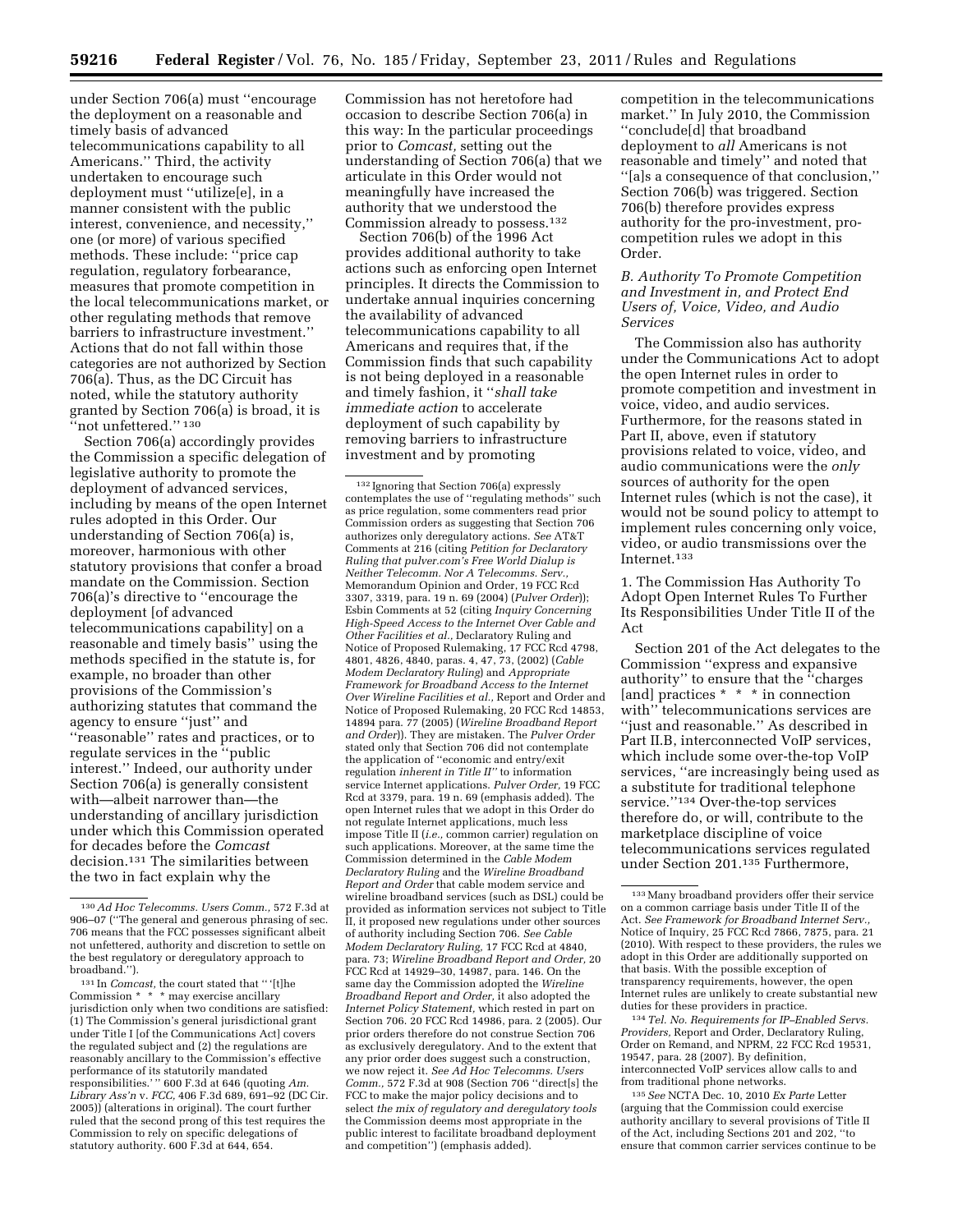companies that provide both voice communications and broadband Internet access services (for example, telephone companies that are broadband providers) have the incentive and ability to block, degrade, or otherwise disadvantage the services of their online voice competitors. Because the Commission may enlist market forces to fulfill its Section 201 responsibilities, we possess authority to prevent these

anticompetitive practices through open Internet rules.136

Section 251(a)(1) of the Act imposes a duty on all telecommunications carriers ''to interconnect directly or indirectly with the facilities of other telecommunications carriers.'' Many over-the-top VoIP services allow end users to receive calls from and/or place calls to traditional phone networks operated by telecommunications carriers. The Commission has not determined whether any such VoIP providers are telecommunications carriers. To the extent that VoIP services are information services (rather than telecommunications services), any blocking or degrading of a call from a traditional telephone customer to a customer of a VoIP provider, or viceversa, would deny the traditional telephone customer the intended benefits of telecommunications interconnection under Section 251(a)(1). Over-the-top VoIP customers account for a growing share of telephone usage. If calls to and from these VoIP customers were not delivered efficiently and reliably by broadband providers, all users of the public switched telephone network would be limited in their ability to communicate, and Congress's goal of ''efficient, Nation-wide, and world-wide'' communications across interconnected networks would be frustrated. To the extent that VoIP services are telecommunications services, a broadband provider's interference with traffic exchanged between a provider of VoIP telecommunications services and another telecommunications carrier would interfere with interconnection between two telecommunications carriers under Section 251(a)(1).137

137*See also* 47 U.S.C. 256(b)(1) (directing the Commission to ''establish procedures for  $^\star$  ' oversight of coordinated network planning by telecommunications carriers and other providers of telecommunications service for the effective and efficient interconnection of public telecommunications networks used to provide telecommunications service''); *Comcast,* 600 F.3d at 659 (acknowledging Section 256's objective, while adding that Section 256 does not "'expand[] \* any authority that the Commission' otherwise has under law'') (quoting 47 U.S.C. 256(c)).

2. The Commission Has Authority To Adopt Open Internet Rules To Further Its Responsibilities Under Titles III and VI of the Act

''The Commission has been charged with broad responsibilities for the orderly development of an appropriate system of local television broadcasting,'' 138 which arise from the Commission's more general public interest obligation to ''ensure the larger and more effective use of radio.'' 139 Similarly, the Commission has broad jurisdiction to oversee MVPD services, including direct-broadcast satellite (DBS).140 Consistent with these mandates, our jurisdiction over video and audio services under Titles III and VI of the Communications Act provides additional authority for open Internet rules.

First, such rules are necessary to the effective performance of our Title III responsibilities to ensure the ''orderly development \* \* \* of local television broadcasting'' 141 and the ''more effective use of radio."<sup>142</sup> As discussed in Parts II.A and II.B, Internet video distribution is increasingly important to all video programming services, including local television broadcast service. Radio stations also are providing audio and video content on the Internet. At the same time,

139*Nat'l Broad. Co.,* 319 U.S. at 216 (public interest to be served is the ''larger and more effective use of radio'') (citation and internal quotation marks omitted).

140*See* 47 U.S.C. 303(v); *see also N.Y. State Comm'n on Cable Television* v. *FCC,* 749 F.2d 804, 807–12 (DC Cir. 1984) (upholding the Commission's exercise of ancillary authority over satellite master antenna television service); 47 U.S.C. 548 (discussed below).

141*Sw. Cable,* 392 U.S. at 177; *see* 47 U.S.C. 303(f) & (h) (establishing Commission's authority to allocate broadcasting zones or areas and to promulgate regulations ''as it may deem necessary'' to prevent interference among stations) (cited in *Sw. Cable,* 392 U.S. at 173–74).

offered on just and reasonable terms and conditions'' and to ''facilitate consumer access to broadband-based alternatives to common carrier services such as Voice over Internet Protocol''); Vonage Comments at 11–12 (''The Commission's proposed regulations would help preserve the competitive balance between providers electing to operate under Title II and those operating under Title I.''); Google Comments at 45–46 (''The widespread use of VoIP and related services as cheaper and more feature-rich alternatives to Title II services has significant effects on traditional telephone providers' practices and pricing, as well [as] on network interconnection between Title II and IP networks that consumers use to reach each other, going to the heart of the Commission's Title II responsibilities.'') (footnotes and citations omitted); Letter from Devendra T. Kumar, Counsel to Skype Communications S.A.R.L., to Marlene H. Dortch, Secretary, FCC, GN Docket No. 09–191, WC Docket No. 07–52 (filed Nov. 30, 2010) (arguing that the Commission has authority ancillary to Section 201 to protect international VoIP calling);  $XO$ Comments at 20 (noting the impact of, *inter alia,*  VoIP on the Commission's ''traditional framework'' for regulating voice services under Title II); Letter from Alan Inouye *et al.,* on behalf of ALA, ARL and EDUCAUSE, to Chairman Julius Genachowski *et al.,*  GN Docket No. 09–191, WC Docket No. 07–52 at 4– 5 (filed Dec. 13, 2010) (citing examples of how libraries and higher education institutions are using broadband services, including VoIP, to replace traditional common carrier services). In previous orders, the Commission has embraced the use of VoIP to avoid or constrain high international calling rates. *See Universal Serv. Contribution Methodology et al.,* Report and Order and Notice of Proposed Rulemaking, 21 FCC Rcd 7518, 7546, para. 55 & n.187 (2006) (''[I]nterconnected VoIP service is often marketed as an economical way to make interstate and international calls, as a lower-cost substitute for wireline toll service.''), *rev'd in part sub nom. Vonage Holdings Corp.* v. *FCC,* 489 F.3d 1232 (DC Cir. 2007); *Reporting Requirements for U.S. Providers of Int'l Telecomms. Servs.,* Notice of Proposed Rulemaking, 19 FCC Rcd 6460, 6470, para. 22 (2004) (''Improvements in the packetswitched transmission technology underlying the Internet now allow providers of VoIP to offer international voice transmission of reasonable quality at a price lower than current IMTS rates.'') (footnote omitted); *Int'l Settlements Policy Reform,*  Notice of Proposed Rulemaking, 17 FCC Rcd 19954, 19964, para. 13 (2002) (''This ability to engage in least-cost routing, as well as alternative, nontraditional services such as IP Telephony or Voice-Over-IP, in conjunction with the benchmarks policy have created a market dynamic that is pressuring international settlement rates downward.''). In addition, NCTA has explained that, ''[b]y enabling consumers to make informed choices regarding broadband Internet access service,'' the Commission could conclude that transparency requirements ''would help promote the competitiveness of VoIP and other broadband-based communications services'' and ''thereby facilitate the operation of market forces to discipline the charges and other practices of common carriers, in fulfillment of the Commission's obligations under Sections 201 and 202'' of the Act. NCTA Dec. 10, 2010 *Ex Parte* Letter at 2–3.

<sup>136</sup>We reject the argument asserted by some commenters (*see, e.g.,* AT&T Comments at 218–19; Verizon Comments at 98–99) that the various grants of rulemaking authority in the Act, including the express grant of rulemaking authority in Section 201(b) itself, do not authorize the promulgation of rules pursuant to Section 201(b). *See AT&T Corp.*  v. *Iowa Utils. Bd.,* 525 U.S. 366, 378 (1999) (''We think that the grant in sec. 201(b) means what it says: The FCC has rulemaking authority to carry out the 'provisions of this Act.' '').

<sup>138</sup>*See United States* v. *Sw. Cable Co.,* 392 U.S. 157, 177 (1968); *see also id.* at 174 (''[T]hese obligations require for their satisfaction the creation of a system of local broadcasting stations, such that 'all communities of appreciable size (will) have at least one television station as an outlet for local self-expression.' ''); 47 U.S.C. 307(b) (Commission shall "make such distribution of licenses, \* \* among the several States and communities as to provide a fair, efficient, and equitable distribution of radio service to each of the same''), 303(f) & (h) (authorizing the Commission to allocate broadcasting zones or areas and to promulgate regulations ''as it may deem necessary'' to prevent interference among stations) (cited in *Sw. Cable,*  392 U.S. at 173–74).

<sup>142</sup>*Nat'l Broad. Co.,* 319 U.S. at 216; *see also* 47 U.S.C. 303(g) (establishing Commission's duty to ''generally encourage the larger and more effective use of radio in the public interest''), 307(b) (''[T]he Commission shall make such distribution of licenses \* \* \* among the several States and communities as to provide a fair, efficient, and equitable distribution of radio service to each of the same.'').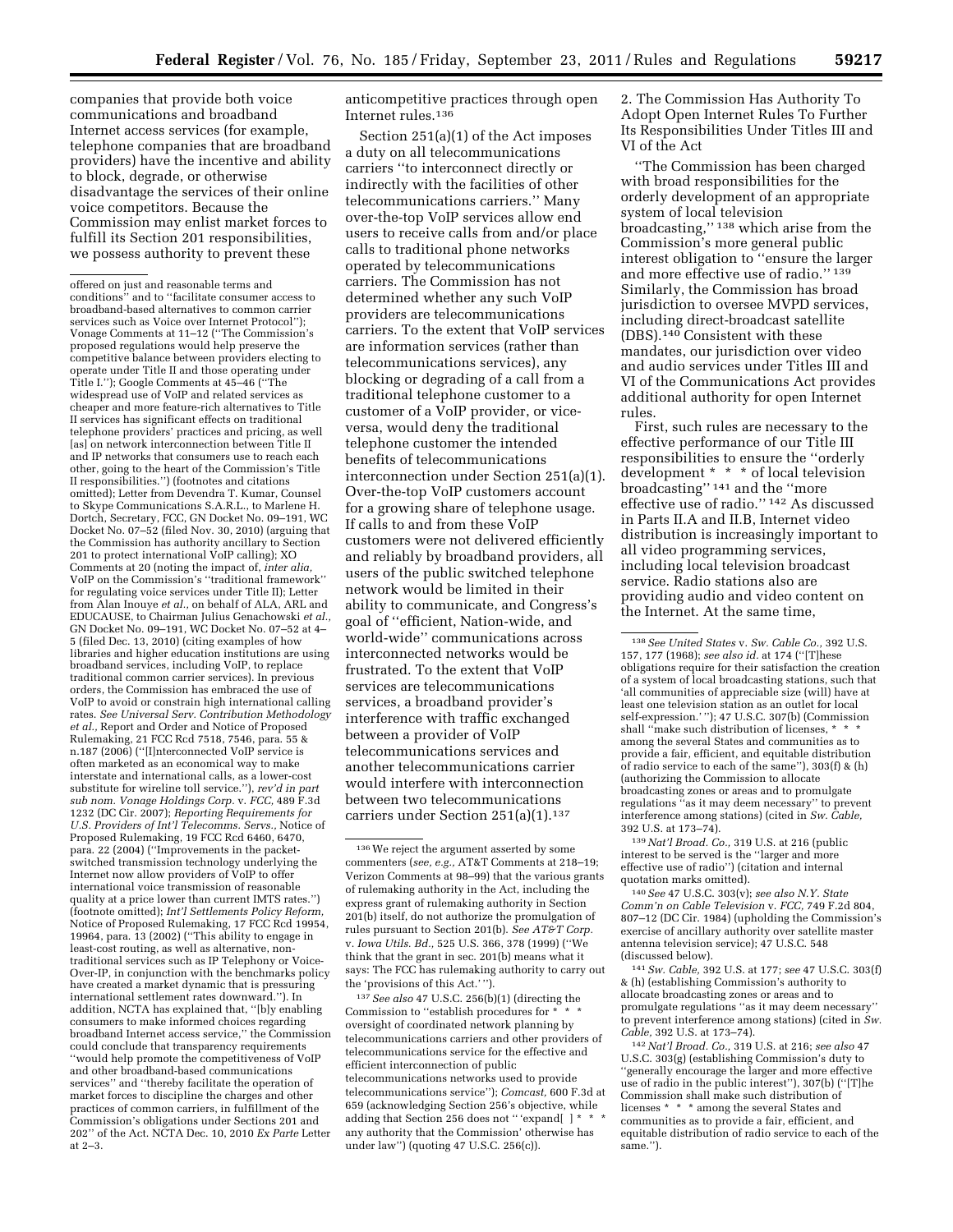broadband providers—many of which are also MVPDs—have the incentive and ability to engage in self-interested practices that may include blocking or degrading the quality of online programming content, including broadcast content, or charging unreasonable additional fees for faster delivery of such content. Absent the rules we adopt in this Order, such practices jeopardize broadcasters' ability to offer news (including local news) and other programming over the Internet, and, in turn, threaten to impair their ability to offer high-quality broadcast content.143

The Commission likewise has authority under Title VI of the Act to adopt open Internet rules that protect competition in the provision of MVPD services. A cable or telephone company's interference with the online transmission of programming by DBS operators or stand-alone online video programming aggregators that may function as competitive alternatives to traditional MVPDs 144 would frustrate Congress's stated goals in enacting Section 628 of the Act, which include promoting ''competition and diversity in the multichannel video programming market''; ''increase[ing] the availability of satellite cable programming and satellite broadcast programming to persons in rural and other areas not currently able to receive such programming''; and ''spur[ring] the development of communications technologies.'' 145

144The issue whether online-only video programming aggregators are themselves MVPDs under the Communications Act and our regulations has been raised in pending program access complaint proceedings. *See, e.g., VDC Corp.* v. *Turner Network Sales, Inc.,* Program Access Complaint (Jan. 18, 2007); *Sky Angel U.S., LLC* v. *Discovery Commc'ns LLC,* Program Access Complaint (Mar. 24, 2010). Nothing in this Order should be read to state or imply any determination on this issue.

145 47 U*.*S.C. sec. 548(a). The Act defines ''video programming'' as ''programming provided by, or generally considered comparable to programming provided by, a television broadcast station.'' 47 U.S.C. sec. 522(20). Although the Commission stated nearly a decade ago that video '' 'streamed' over the Internet'' had ''not yet achieved television

When Congress enacted Section 628 in 1992, it was specifically concerned about the incentive and ability of cable operators to use their control of video programming to impede competition from the then-nascent DBS industry.146 Since that time, the Internet has opened a new competitive arena in which MVPDs that offer broadband service have the opportunity and incentive to impede DBS providers and other competing MVPDs—and the statute reaches this analogous arena as well. Section 628(b) prohibits cable operators from engaging in ''unfair or deceptive acts or practices the purpose or effect of which is to prevent or hinder significantly the ability of an MVPD to deliver satellite cable programming or satellite broadcast programming to consumers.'' An ''unfair method of competition or unfair act or practice'' under Section 628(b) includes acts that can be anticompetitive.147 Thus, Section 628(b) proscribes practices by cable operators that (i) can impede competition, and (ii) have the purpose

146*See* Cable Act of 1992, Public Law 102–385, sec. 2(a)(5), 106 Stat. 1460, 1461 (''Vertically integrated program suppliers \* \* \* have the incentive and ability to favor their affiliated cable operators over nonaffiliated cable operators and programming distributors using other technologies.''); H.R. Rep. No. 102–862, at 93 (1992) (Conf. Rep.), *reprinted in* 1992 U.S.C.C.A.N. 1231, 1275 (''In adopting rules under this section, the conferees expect the Commission to address and resolve the problems of unreasonable cable industry practices, including restricting the availability of programming and charging discriminatory prices to non-cable technologies.''); S. Rep. No. 102–92, at 26 (1991), *reprinted in* 1992 U.S.C.C.A.N. 1133, 1159 (''[C]able programmers may simply refuse to sell to potential competitors. Small cable operators, satellite dish owners, and wireless cable operators complain that they are denied access to, or charged more for, programming than large, vertically integrated cable operators.'').

147*Review of the Commission's Program Access Rules and Examination of Programming Tying Arrangements,* First Report and Order, 25 FCC Rcd 746, 779, para. 48 & n. 190 (2010) (citing *Exclusive Contracts for Provision of Video Serv. in Multiple Dwelling Units and Other Real Estate Devs.,* Report and Order and Further Notice of Proposed Rulemaking, 22 FCC Rcd 20235, 20255, para. 43, *aff'd, NCTA,* 567 F.3d 659); *see also NTCA,* 567 F.3d at 664–65 (referring to ''unfair dealing'' and ''anticompetitive practices'').

or effect of preventing or significantly hindering other MVPDs from providing consumers their satellite-delivered programming (*i.e.,* programming transmitted to MVPDs via satellite for retransmission to subscribers).148 Section 628(c)(1), in turn, directs the Commission to adopt rules proscribing unfair practices by cable operators and their affiliated satellite cable programming vendors. Section 628(j) provides that telephone companies offering video programming services are subject to the same rules as cable operators.

The open Internet rules directly further our mandate under Section 628. Cable operators, telephone companies, and DBS operators alike are seeking to keep and win customers by expanding their MVPD offerings to include online access to their programming.149 For example, in providing its MVPD service, DISH (one of the nation's two DBS providers) relies significantly on online dissemination of programming, including video-on-demand and other programming, that competes with similar offerings by cable operators.<sup>150</sup>

149 DISH Reply at 4–5 (''Pay-TV services continue to evolve at a rapid pace and providers increasingly are integrating their vast offerings of linear channels with online content,'' while ''consumers are adopting online video services as a complement to traditional, linear pay-TV services'' and ''specifically desire Internet video as a complement \* \* \* [MVPDs'] traditional TV offerings.") (footnotes and citations omitted). We find unpersuasive the contention that this Order fails to ''grapple with the implications of the market forces that are driving MVPDs \* \* \* to add Internet connectivity to their multichannel video offerings.'' McDowell Statement at \*24 (footnote omitted). Our analysis takes account of these developments, which are discussed at length in Part II.A, above.

150 *Id.* at 5–8 & n. 20 (discussing ''DishOnline service,'' which ''allows DISH to offer over 3,000 movies and TV shows through its 'DishOnline' Internet video service,'' and noting that ''the success of DishOnline is critically dependent on broadband access provided and controlled by DISH's competitors in the MVPD market''); DISH PN Comments at 2–3; DISH Network, Watch Live TV Online OR Recorded Programs with DishOnline, *http://www.dish-systems.com/products/ dish*\_*online.php* ('' 'DISHOnline.com integrates DISH Network's expansive TV programming lineup with the vast amount of online video content, adding another dimension to our 'pay once, take your TV everywhere' product platform.' ''). Much of the regular subscription programming that DISH offers online is satellite-delivered programming. *See*  DISH Network, Watch Live TV Online OR Recorded

<sup>143</sup>NCTA has noted that ''[t]he Commission could decide that, based on the growing importance of broadcast programming distributed over broadband networks to both television viewers and the business of broadcasting itself, ensuring that broadcast video content made available over broadband networks is not subject to unreasonable discrimination or anticompetitive treatment is necessary to preserve and strengthen the system of local broadcasting.'' NCTA Dec. 10, 2010 *Ex Parte*  Letter at 3; see also id. ("Facilitating the availability of broadcast content on the Internet may also help to foster more efficient and intensive use of spectrum, thereby supporting the Commission's duty in Section 303(g) to 'generally encourage the larger and more effective use of radio in the public interest.' '') (quoting 47 U.S.C. 303(g)).

quality'' and therefore did not constitute ''video programming'' at that time, *see Cable Modem Declaratory Ruling,* 17 FCC Rcd at 4834, para. 63 n.236, intervening improvements in streaming technology and broadband availability enable such programming to be ''comparable to programming provided by \* \* \* a television broadcast station,'' 47 U.S.C. sec. 522(20). This finding is consistent with our prediction more than five years ago that ''[a]s video compression technology improves, data transfer rates increase, and media adapters that link TV to a broadband connection become more widely used, \* \* \* video over the Internet will proliferate and improve in quality.'' *Ann. Assessment of the Status of Competition in the Mkt. for the Delivery of Video Programming,* Notice of Inquiry, 19 FCC Rcd 10909, 10932, para. 74 (2004) (citation omitted).

<sup>148</sup>*See* 47 U.S.C. 548(b); *NCTA,* 567 F.3d at 664. In *NCTA,* the court held that the Commission reasonably concluded that the ''broad and sweeping terms'' of Section 628(b) authorized it to ban exclusive agreements between cable operators and building owners that prevented other MVPDs from providing their programming to residents of those buildings. The court observed that ''the words Congress chose [in Section 628(b)] focus not on practices that prevent MVPDs from *obtaining*  satellite cable or satellite broadcast programming, but on practices that prevent them from 'providing' that programming 'to subscribers or consumers.' *NCTA,* 567 F.3d at 664 (emphasis in original).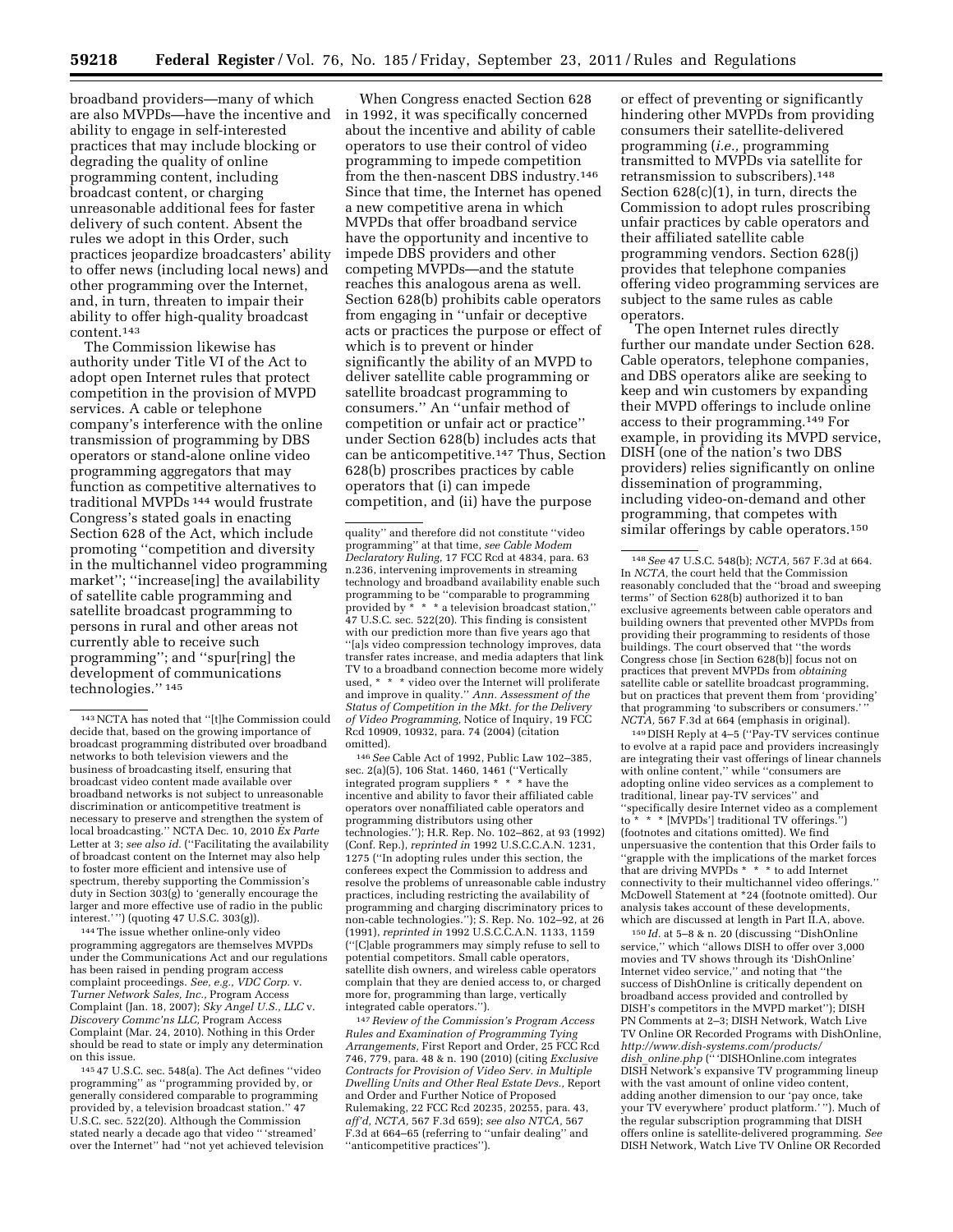As DISH explains, ''[a]s more and more video consumption moves online, the competitive viability of stand-alone MVPDs depends on their ability to offer an online video experience of the same quality as the online video offerings of integrated broadband providers.'' The open Internet rules will prevent practices by cable operators and telephone companies, in their role as broadband providers, that have the purpose or effect of significantly hindering (or altogether preventing) delivery of video programming protected under Section 628(b).151 The Commission therefore is authorized to adopt open Internet rules under Section 628(b), (c)(1), and (j).<sup>152</sup>

Similarly, open Internet rules enable us to carry out our responsibilities under Section 616(a) of the Act, which confers additional express statutory authority to combat discriminatory network management practices by broadband providers. Section 616(a) directs the Commission to adopt regulations governing program carriage agreements ''and related practices'' between cable operators or other MVPDs and video programming vendors.153 The program carriage regulations must include provisions that prevent MVPDs from ''unreasonably restrain[ing] the ability of an unaffiliated video programming vendor to compete fairly

 $^{151}\,$  Notwithstanding suggestions to the contrary, the Commission is not required to wait until anticompetitive harms are realized before acting. Rather, the Commission may exercise its ancillary jurisdiction to ''plan in advance of foreseeable events, instead of waiting to react to them.'' *Sw. Cable,* 392 U.S. at 176–77 (citation and internal quotation marks omitted); *see also Star Wireless, LLC* v. *FCC,* 522 F.3d at 475.

152*See Open Internet NRPM,* 24 FCC Rcd at 13099, para. 85 (discussing role of the Internet in fostering video programming competition and the Commission's authority to regulate video services).

153An MVPD is ''a person such as, but not limited to, a cable operator, a multichannel multipoint distribution service, a direct broadcast satellite service, or a television receive-only satellite program distributor, who makes available for purchase, by subscribers or customers, multiple channels of video programming.'' 47 U.S.C. 522(13). A ''video programming vendor'' is any ''person engaged in the production, creation, or wholesale distribution of video programming for sale.'' 47 U.S.C*.* 536(b). A number of video programming vendors make their programming available online. *See, e.g.,* Hulu.com, *http://www.hulu.com/about*; Biography Channel, *http://www.biography.com;*  Hallmark Channel, *http:// www.hallmarkchannel.com.* 

by discriminating in video programming distribution,'' on the basis of a vendor's affiliation or lack of affiliation with the MVPD, in the selection, terms, or conditions of carriage of the vendor's programming.154 MVPD practices that discriminatorily impede competing video programming vendors' online delivery of programming to consumers affect the vendors' ability to ''compete fairly'' for viewers, just as surely as MVPDs' discriminatory selection of video programming for carriage on cable systems has this effect. We find that discriminatory practices by MVPDs in their capacity as broadband providers, such as blocking or charging fees for termination of online video programming to end users, are ''related'' to program carriage agreements and within our mandate to adopt regulations under Section 616(a).155

#### *C. Authority To Protect the Public Interest Through Spectrum Licensing*

Open Internet rules for wireless services are further supported by our authority, under Title III of the Communications Act, to protect the public interest through spectrum licensing. Congress has entrusted the Commission with ''maintain[ing] the control of the United States over all the channels of radio transmission.'' Licensees hold Commission-granted authorizations to use that spectrum subject to conditions the Commission imposes on that use.156 In considering whether to grant a license to use spectrum, therefore, the Commission must ''determine \* \* \* whether the public interest, convenience, and necessity will be served by the granting of such application.'' 157 Likewise, when identifying classes of licenses to be awarded by auction and the

154 47 U.S.C. 536(a)(1)–(3); *see also* 47 CFR 76.1301 (implementing regulations to address practices specified in Section 616(a)(1)–(3)).

155The Act does not define ''related practices'' as that phrase is used in Section 616(a). Because the term is neither explicitly defined in the statute nor susceptible of only one meaning, we construe it, consistent with dictionary definitions, to cover practices that are ''akin'' or ''connected'' to those specifically identified in Section 616(a)(1)–(3). *See Black's Law Dictionary* 1158 (5th ed. 1979); *Webster's Third New Int'l Dictionary* 1916 (1993). The argument that Section 616(a) has no application to Internet access service overlooks that the statute expressly covers these ''related practices.''

156 47 U.S.C. 304, 316(a)(1). We thus disagree with commenters who suggest in general that there is nothing in Title III to support the imposition of open Internet rules. *See, e.g.,* EFF Comments at 6 n. 13.

157 47 U.S.C. 309(a); *see also* 47 U.S.C. 307(a) (''The Commission, if public convenience, interest, or necessity will be served thereby, subject to the limitations of this [Act], shall grant to any applicant therefor a station license provided for by this [Act].'').

characteristics of those licenses, the Commission ''shall include safeguards to protect the public interest'' and must seek to promote a number of goals, including ''the development and rapid deployment of new technologies, products, and services.'' Even after licenses are awarded, the Commission may change the license terms ''if in the judgment of the Commission such action will promote the public interest, convenience, and necessity.'' The Commission may exercise this authority on a license-by-license basis or through a rulemaking, even if the affected licenses were awarded at auction.

The Commission previously has required wireless licensees to comply with open Internet principles, as appropriate in the particular situation before it. In 2007, when it modified the service rules for the 700 MHz band, the Commission took ''a measured step to encourage additional innovation and consumer choice at this critical stage in the evolution of wireless broadband services.'' Specifically, the Commission required C block licensees ''to allow customers, device manufacturers, thirdparty application developers, and others to use or develop the devices and applications of their choosing in C Block networks, so long as they meet all applicable regulatory requirements and comply with reasonable conditions related to management of the wireless network (*i.e.,* do not cause harm to the network).'' The open Internet conditions we adopt in this Order likewise are necessary to advance the public interest in innovation and investment.158

AT&T contends that the Commission cannot apply ''neutrality'' regulations to wireless broadband services outside the upper 700 MHz C Block spectrum because any such regulations ''would unlawfully rescind critical rulings in the Commission's *700 MHz Second Report and Order* on which providers relied in making multi-billion dollar investments,'' 159 and that adopting these regulations more broadly to all mobile providers would violate the Administrative Procedure Act. We disagree. As explained above, the Commission retains the statutory authority to impose new requirements on existing licenses beyond those that were in place at the time of grant, whether the licenses were assigned by

Programs with DishOnline, *http://www.dishsystems.com/products/dish*\_*online.php* (noting that customers can watch content from cable programmers such as the Discovery Channel and MTV). Thus, we reject NCTA's argument that ''[t]here is no basis for asserting that any cable operator or common carrier's practices with respect to Internet-delivered video could \* \* \* 'prevent or significantly hinder' an MVPD from providing satellite cable programming.'' NCTA Dec. 10, 2010 *Ex Parte* Letter at 5.

<sup>158</sup> In addition, the use of mobile VoIP applications is likely to constrain prices for CMRS voice services, similar to what we described earlier with regard to VoIP and traditional phone services.

<sup>159</sup>AT&T PN Reply at 32. AT&T asserts that winners of non-C-Block licenses paid a premium for licenses not subject to the open platform requirements that applied to the upper 700 MHz C Block licenses. *Id.* at 33–34.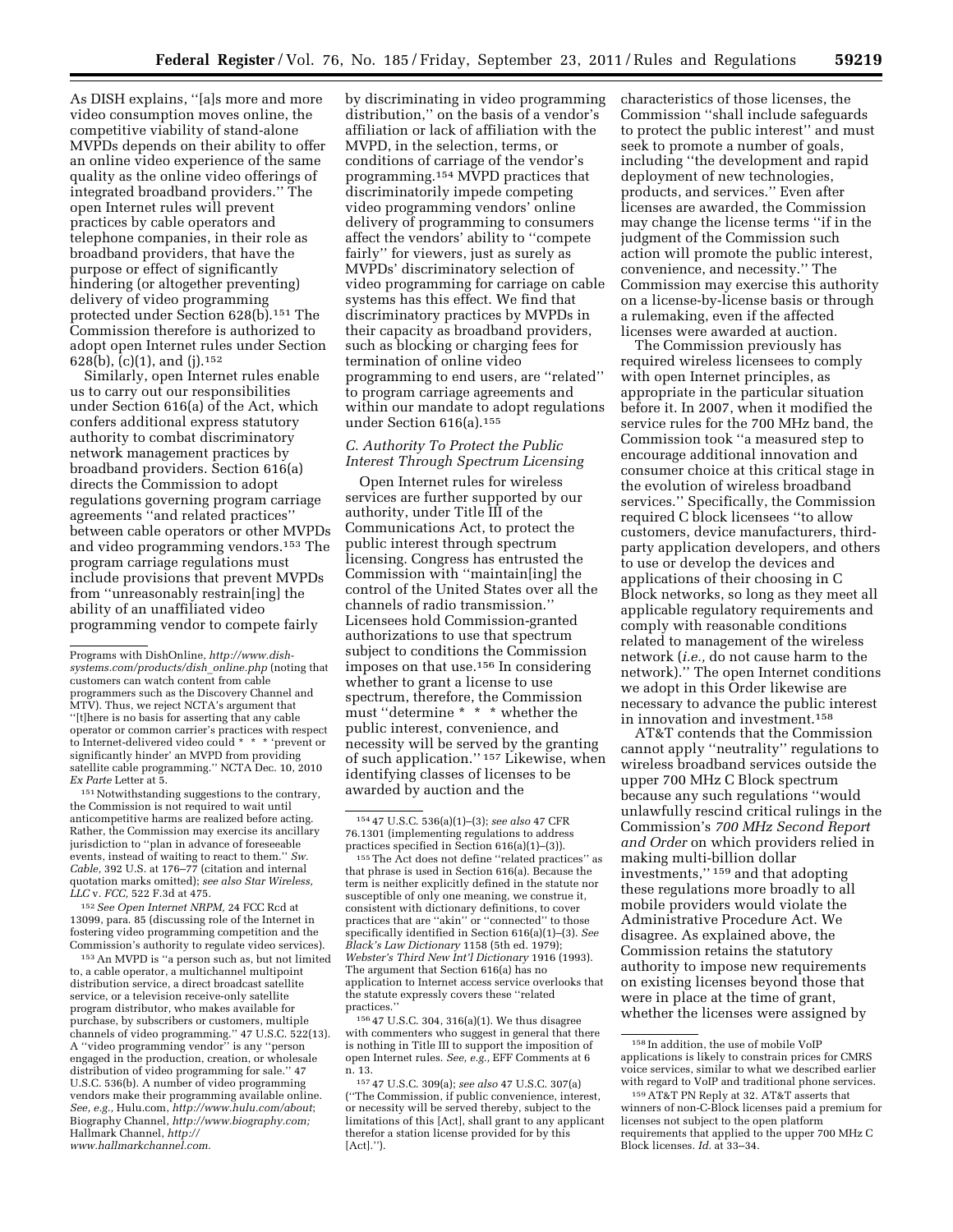auction or by other means.160 In this case, parties were made well aware that the agency might extend openness requirements beyond the C Block, diminishing any reliance interest they might assert.161 To the extent that AT&T argues that application of openness principles reduced auction bids on the C Block spectrum, we find that the reasons for the price differences between the C Block and other 700 MHz spectrum blocks are far more complex. A number of factors, including unique auction dynamics and significant differences between the C Block spectrum and other blocks of 700 MHz spectrum contributed to these price differences. In balancing the public interest factors we are required to consider, we have determined that adopting a targeted set of rules that apply to all mobile broadband providers is necessary at this time.

#### *D. Authority To Collect Information To Enable the Commission To Perform Its Reporting Obligations to Congress*

Additional sections of the Communications Act provide authority for our transparency requirement in particular. Section 4(k) provides for an annual report to Congress that ''shall contain \* \* \* such information and data collected by the Commission as may be considered of value in the determination of questions connected with the regulation of interstate \* \* wire and radio communication'' and provide ''recommendations to Congress as to additional legislation which the Commission deems necessary or desirable.'' 162 The Commission has

161*See generally 700 MHz Second Report and Order,* 22 FCC Rcd at 15358–65. In the *700 MHz Second Report and Order,* the Commission stated that its decision to limit open-platform requirements to the C Block was based on the record before it ''at this time,'' *id.* at 15361, and noted that openness issues in the wireless industry were being considered more broadly in other proceedings. *Id.* at 15363. The public notice setting procedures for the 2008 auction advised bidders that the rules governing auctioned licenses would be subject to ''pending and future proceedings'' before the Commission. *See Auction of 700 MHz Band Licenses Scheduled for January 24, 2008,*  Public Notice, 22 FCC Rcd 18141, 18156, para. 42 (2007).

162 47 U.S.C. 154(k). In a similar vein, Section 257 of the Act directs the Commission to report to Congress every three years on ''market entry barriers'' that the Commission recommends be eliminated, including ''barriers for entrepreneurs and other small businesses in the provision and ownership of telecommunications services and information services.'' 47 U.S.C. 257(a) & (c); *see* 

previously relied on Section 4(k), among other provisions, as a basis for its authority to gather information.163 The *Comcast* court, moreover, ''readily accept[ed]'' that ''certain assertions of Commission authority could be 'reasonably ancillary' to the Commission's statutory responsibility to issue a report to Congress. For example, the Commission might impose disclosure requirements on regulated entities in order to gather data needed for such a report.'' 164 We adopt such disclosure requirements here.

Finally, the Commission has broad authority under Section 218 of the Act to obtain ''full and complete information'' from common carriers and their affiliates. To the extent broadband providers are affiliated with communications common carriers, Section 218 allows the Commission to require the provision of information such as that covered by the transparency rule we adopt in this Order.165 We believe that these disclosure requirements will assist us in carrying out our reporting obligations to Congress.

#### *E. Constitutional Issues*

Some commenters contend that open Internet rules violate the First Amendment and amount to an

163*See, e.g., New Part 4 of the Commission's Rules Concerning Disruptions to Commc'ns,* Report and Order and Further Notice of Proposed Rulemaking, 19 FCC Rcd 16830, 16837, paras. 1, 12 (2004) (extending Commission's reporting requirements for communications disruptions to certain providers of non-wireline communications, in part based on Section 4(k)); *DTV Consumer Educ. Initiative,* Report & Order, 23 FCC Rcd 4134, 4147, paras.  $1, 2, 28$  (2008) (requiring various entities, including broadcasters, to submit quarterly reports to the Commission detailing their consumer education efforts related to the DTV transition, in part based on section 4(k)); *Review of the Commission's Broad. Cable and Equal Emp't Opportunity Rules and Policies,* Second Report and Order and Third Notice of Proposed Rulemaking, 17 FCC Rcd 24018, 24077, paras. 5, 195 (2002) (promulgating recordkeeping and reporting requirements for broadcast licensees and other regulated entities to show compliance with equal opportunities hiring rules, in part based on section  $4(k)$ ).

164 600 F.3d at 659. All, or nearly all, providers of broadband Internet access service are regulated by the Commission insofar as they operate under certificates to provide common carriage service, or under licenses to use radio spectrum.

165*Cf. US West, Inc.* v. *FCC,* 778 F.2d 23, 26–27 (DC Cir. 1985) (acknowledging Commission's authority under Section 218 to impose reporting requirements on holding companies that owned local telephone companies).

unconstitutional taking under the Fifth Amendment. We examine these constitutional arguments below, and find them unfounded.

#### 1. First Amendment

Several broadband providers argue that open Internet rules are inconsistent with the free speech guarantee of the First Amendment. These commenters generally contend that because broadband providers distribute their own and third-party content to customers, they are speakers entitled to First Amendment protections. Therefore, they argue, rules that prevent broadband providers from favoring the transmission of some content over other content violate their free speech rights. Other commenters contend that none of the proposed rules implicate the First Amendment, because providing broadband service is conduct that is not correctly understood as speech.

In arguing that broadband service is protected by the First Amendment, AT&T compares its provision of broadband service to the operation of a cable television system, and points out that the Supreme Court has determined that cable programmers and cable operators engage in speech protected by the First Amendment. The analogy is inapt. When the Supreme Court held in *Turner I* that cable operators were protected by the First Amendment, the critical factor that made cable operators ''speakers'' was their production of programming and their exercise of ''editorial discretion over which programs and stations to include'' (and thus which to exclude).

Unlike cable television operators, broadband providers typically are best described not as ''speakers,'' but rather as conduits for speech. The broadband Internet access service at issue here does not involve an exercise of editorial discretion that is comparable to cable companies' choice of which stations or programs to include in their service. In this proceeding broadband providers have not, for instance, shown that they market their services as benefiting from an editorial presence.166 To the contrary, Internet end users expect that they can obtain access to all or substantially all content that is available on the Internet, without the editorial

<sup>160</sup>The Commission may act by rulemaking to modify or impose rules applicable to all licensees or licensees in a particular class; in order to modify specific licenses held by particular licensees, however, the Commission generally is required to follow the modification procedure set forth in 47 U.S.C. 316. *See Comm. for Effective Cellular Rules*  v. *FCC,* 53 F.3d 1309, 1319–20 (DC Cir. 1995).

*also Comcast,* 600 F.3d at 659; NCTA Dec. 10, 2010 *Ex Parte* Letter at 3 (''[S]ection 257's reporting mandate provides a basis for the Commission to require providers of broadband Internet access service to disclose the terms and conditions of service in order to assess whether such terms hamper small business entry and, if so, whether any legislation may be required to address the problem.'') (footnote omitted).

<sup>166</sup>*See, e.g.,* AT&T, AT&T U-verse, *http:// www.att-services.net/att-u-verse.html* (AT&T Uverse: ''Customers can get the information they want, when they want it''); Verizon, FiOS Internet, *http://www22.verizon.com/Residential/ FiOSInternet/Overview.htm and Verizon,* High Speed Internet, *http://www22.verizon.com/ Residential/HighSpeedInternet* (Verizon FiOS and High Speed Internet: ''Internet, plus all the free extras'').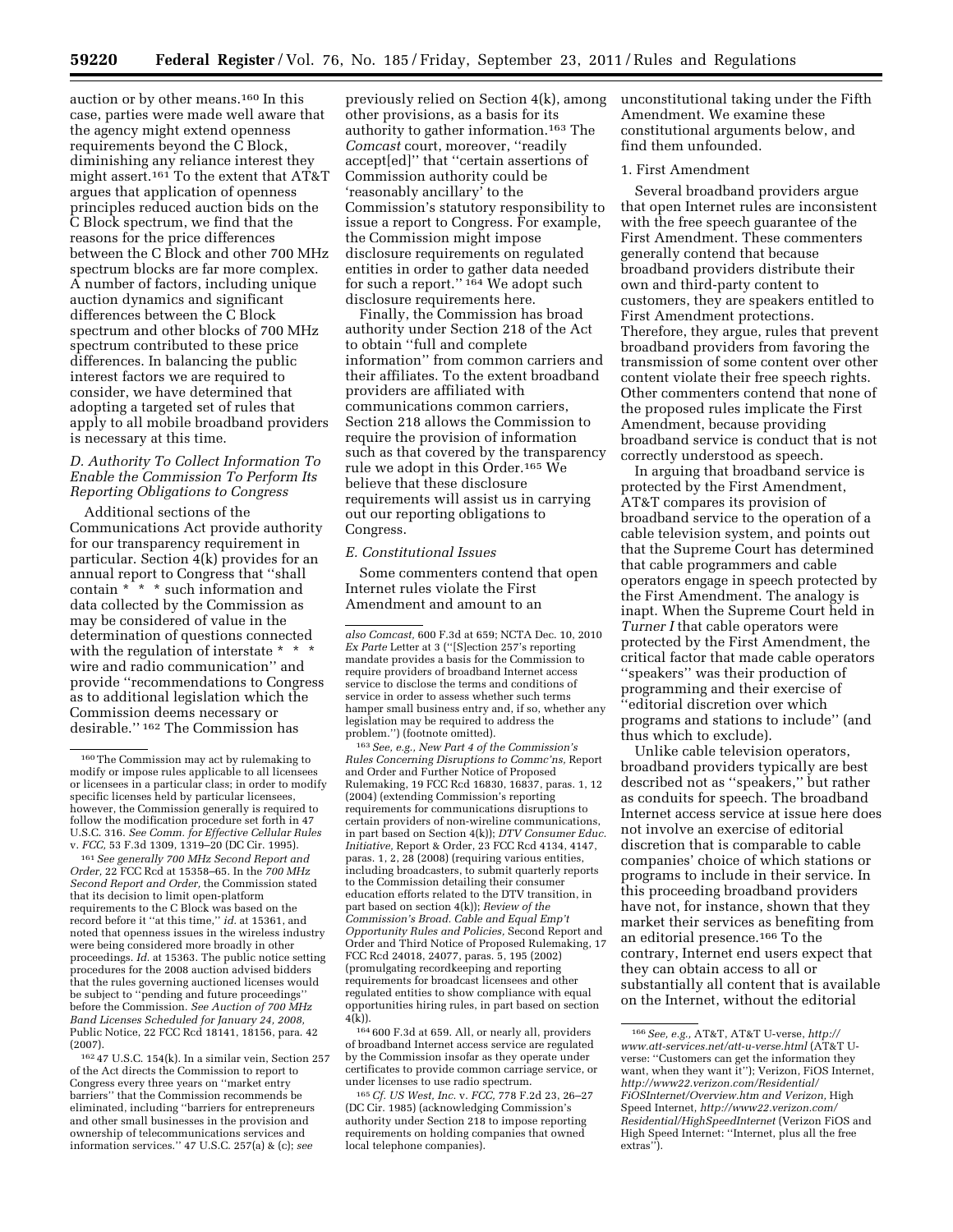intervention of their broadband provider.167

Consistent with that understanding, broadband providers maintain that they qualify for statutory immunity from liability for copyright violations or the distribution of offensive material precisely because they lack control over what end users transmit and receive.168 In addition, when defending themselves against subpoenas in litigation involving alleged copyright violations, broadband providers typically take the position that they are simply conduits of information provided by others.169

To be sure, broadband providers engage in network management practices designed to protect their Internet services against spam and malicious content, but that practice bears little resemblance to an editor's choosing which programs, among a range of programs, to carry.170 Furthermore, this Order does not limit

<sup>168</sup> *See* 17 U.S.C. 512(a) (a "service provider shall not be liable \* \* \* for infringement of copyright by reason of the provider's transmitting, routing, or providing connections for'' material distributed by others on its network);  $47 \text{ U.S.C. } 230(c)(1)$  ("[N]o] provider or user of an interactive computer service shall be treated as the publisher or speaker of any information provided by another information content provider''); *see also Recording Indus. Ass'n of Am., Inc.* v. *Verizon Internet Servs., Inc.,* 351 F.3d 1229, 1234 (DC Cir. 2003) (discussing in context of subpoena issued to Verizon under the Digital Millennium Copyright Act Section 512(a)'s ''four safe harbors, each of which immunizes ISPs from liability from copyright infringement''), *cert. denied,* 543 U.S. 924 (2004). For example ''Verizon.net, the home page for Verizon Internet customers, contains a notice explicitly claiming copyright over the contents of the page. In contrast, the terms of service of Verizon Internet access explicitly disclaim any affiliation with content transmitted over the network.'' PK Reply at 22.

169*See, e.g., Charter Commc'ns, Inc., Subpoena Enforcement Matter,* 393 F.3d 771, 777 (8th Cir. 2005) (subpoenas served on Charter were not authorized because ''Charter's function'' as a broadband provider ''was limited to acting as a conduit for the allegedly copyright protected material'' at issue); *Verizon Internet Servs.,* 351 F.3d at 1237 (accepting Verizon's argument that Federal copyright law ''does not authorize the issuance of a subpoena to an ISP acting as a mere conduit for the transmission of information sent by others'').

170We recognize that in two cases, Federal district courts have concluded that the provision of broadband service is ''speech'' protected by the First Amendment. In *Itasca,* the district court reasoned that broadband providers were analogous to cable and satellite television companies, which are protected by the First Amendment. *Ill. Bell Tel. Co.* v. *Vill. of Itasca,* 503 F. Supp. 2d 928, 947–49 (N.D. Ill. 2007). And in *Broward County,* the district court determined that the transmission function provided by broadband service could not be separated from the content of the speech being transmitted. *Comcast Cablevision of Broward Cnty., Inc.* v. *Broward Cnty.,* 124 F. Supp. 2d 685, 691– 92 (S.D. Fla. 2000). For the reasons stated, we disagree with the reasoning of those decisions.

broadband providers' ability to modify their own Web pages, or transmit any lawful message that they wish, just like any other speaker. Broadband providers are also free under this Order to offer a wide range of ''edited'' services. If, for example, a broadband provider wanted to offer a service limited to ''family friendly'' materials to end users who desire only such content, it could do so under the rules we promulgate in this Order.

AT&T and NCTA argue that open Internet rules interfere with the speech rights of content and application providers to the extent they are prevented from paying broadband providers for higher quality service. Purchasing a higher quality of termination service for one's own Internet traffic, though, is not speech just as providing the underlying transmission service is not. Telephone common carriers, for instance, transmit users' speech for hire, but no court has ever suggested that regulation of common carriage arrangements triggers First Amendment scrutiny.

Even if open Internet rules did implicate expressive activity, they would not violate the First Amendment. Because the rules are based on the characteristics of broadband Internet access service, independent of content or viewpoint, they would be subject to intermediate First Amendment scrutiny.<sup>171</sup> The regulations in this Order are triggered by a broadband provider offering broadband Internet access, not by the message of any provider. Indeed, the point of open Internet rules is to protect traffic regardless of its content. Verizon's argument that such regulation is presumptively suspect because it makes speaker-based distinctions likewise lacks merit: Our action is based on the transmission service provided by broadband providers rather than on what providers have to say. In any event, speaker-based distinctions are permissible so long as they are

'justified by some special characteristic of' the particular medium being regulated''—here the ability of broadband providers to favor or disfavor Internet traffic to the detriment of innovation, investment, competition, public discourse, and end users.

Under intermediate scrutiny, a content-neutral regulation will be sustained if ''it furthers an important or substantial government interest \* \* \*

unrelated to the suppression of free expression,'' and if ''the means chosen'' to achieve that interest ''do not burden substantially more speech than is necessary.'' The government interests underlying this Order—preserving an open Internet to encourage competition and remove impediments to infrastructure investment while enabling consumer choice, end-user control, free expression, and the freedom to innovate without permission—ensure the public's access to a multiplicity of information sources and maximize the Internet's potential to further the public interest. As a result, these interests satisfy the intermediatescrutiny standard.<sup>172</sup> Indeed, the interest in keeping the Internet open to a wide range of information sources is an important free speech interest in its own right. As *Turner I* affirmed, ''assuring that the public has access to a multiplicity of information sources is a governmental purpose of the highest order, for it promotes values central to the First Amendment.'' 173 This Order protects the speech interests of all Internet speakers.

Time Warner and Verizon contend that the government lacks important or substantial interests because the harms from prohibited practices supposedly are speculative. This ignores actual instances of harmful practices by broadband providers, as discussed in Part II.B. In any event, the Commission is not required to stay its hand until substantial harms already have occurred. On the contrary, the Commission's predictive judgments as to the development of a problem and likely injury to the public interest are entitled to great deference.

In sum, the rules we adopt are narrowly tailored to advance the important government interests at stake.

173 512 U.S. at 663. The *Turner I* Court continued: ''Indeed, it has long been a basic tenet of national communications policy that the widest possible dissemination of information from diverse and antagonistic sources is essential to the welfare of the public.'' *Id.* (internal quotation marks omitted). *See also FCC* v. *Nat'l Citizens Comm. for Broad.,*  436 U.S. 775, 795 (1978) (*NCCB*) (quoting *Associated Press* v. *United States,* 326 U.S. 1, 20 (1945)).

<sup>167</sup>*See* Verizon Comments at 117 (''[B]roadband providers today provide traditional Internet access services that offer subscribers access to *all lawful content* and have strong economic incentives to continue to do so.'') (emphasis added).

<sup>171</sup>*See Turner I,* 512 U.S. at 642. Regulations generally are content neutral if justified without reference to content or viewpoint. *Id.* at 643; *BellSouth Corp.* v. *FCC,* 144 F.3d 58, 69 (DC Cir. 1998); *Time Warner Entm't Co., L.P.* v. *FCC,* 93 F.3d 957, 966–67 (DC Cir. 1996).

 $^{\rm 172}$  These interests are consistent with the Communications Act's charge to the Commission to make available a ''rapid and efficient'' national communications infrastructure, 47 U.S.C. 151; to promote, consistent with a ''vibrant and competitive free market,'' ''the continued development of the Internet and other interactive computer services''; and to ''encourage the development of technologies which maximize user control over what information is received,'' 47 U.S.C. 230(b)(1)–(3). Indeed, AT&T concedes that ''[t]here is little doubt that preservation of an open and free Internet is an 'important or substantial government interest.' '' AT&T Comments at 237 (quoting *Turner I,* 512 U.S. at 662).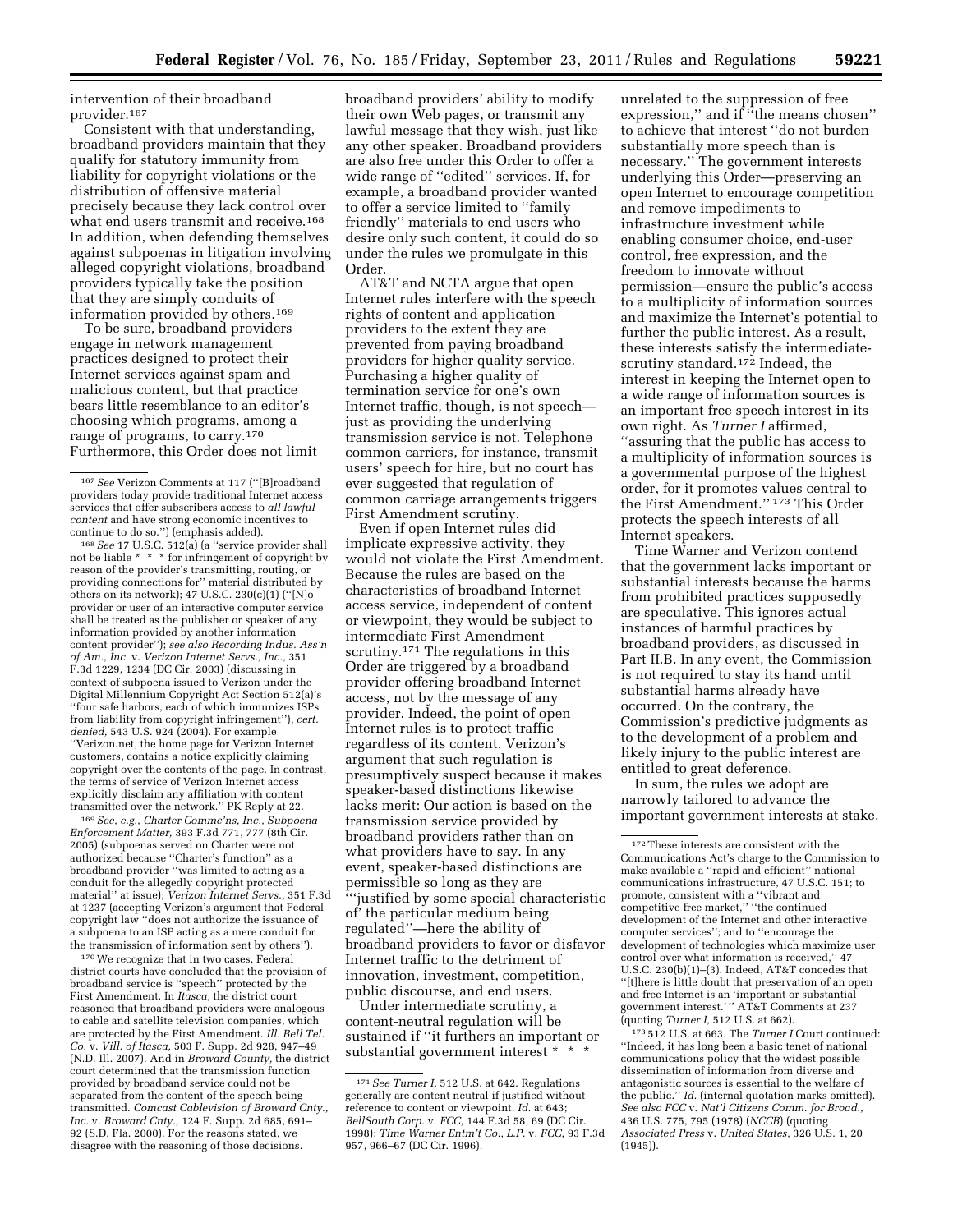The rules apply only to that portion of the end user's link to the Internet over which the end user's broadband provider has control. They forbid only those actions that could unfairly impede the public's use of this important resource. Broadband providers are left with ample opportunities to transmit their own content, to maintain their own Web sites, and to engage in reasonable network management. In addition, they can offer edited services to their end users. The rules are narrowly tailored because they address the problem at hand, and go no farther.<sup>174</sup>

#### 2. Fifth Amendment Takings

Contrary to the claims of some broadband providers, open Internet rules pose no issue under the Fifth Amendment's Takings Clause. Our rules do not compel new services or limit broadband providers' flexibility in setting prices for their broadband Internet access services, but simply require transparency and prevent broadband providers—when they *voluntarily* carry Internet traffic—from blocking or unreasonably discriminating in their treatment of that traffic. Moreover, this Order involves setting policies for communications networks, an activity that has been one of this Commission's central duties since it was established in 1934.

Absent compelled permanent physical occupations of property,175 takings analysis involves ''essentially ad hoc, factual inquiries'' regarding such

175 Verizon contends that ''[t]o the extent the proposed rules would prohibit the owner of a broadband network from setting the terms on which other providers can occupy its property, the rule would give those providers the equivalent of a permanent easement on the network—a form of physical occupation.'' Verizon Comments at 119 (citing *Loretto* v. *Teleprompter Manhattan CATV Corp.,* 458 U.S. 419, 430 (1982)). Not so. Such transmissions are neither ''occupations'' nor ''permanent.'' *See Loretto,* 458 U.S. at 435 n.12; *see also Cablevision Sys. Corp.* v. *FCC,* 570 F.3d 83, 98 (2d Cir. 2009) (upholding Commission's finding that a must-carry obligation did not constitute a physical occupation because ''the transmission of WRNN's signal does not involve a physical occupation of Cablevision's equipment or property''). In addition, to the extent broadband providers voluntarily allow any customer to transmit or receive information, the imposition of reasonable non-discrimination requirements would not be a taking under *Loretto. See Hilton Washington Corp.* v. *District of Columbia,* 777 F.2d 47 (DC Cir. 1985); *Yee* v. *City of Escondido,* 503 U.S. 519, 531 (1992).

factors as the degree of interference with ''investment-backed expectations,'' the ''economic impact of the regulation'' and ''the character of the government action.'' In this regard, takings law makes clear that property owners cannot, as a general matter, expect that existing legal requirements regarding their property will remain entirely unchanged. As discussed in Part II, the history of broadband Internet access services offers no basis for reasonable reliance on a policy regime in which providers are free to conceal or discriminate without limit, and the rules we adopt in this Order should not impose substantial new costs on broadband providers.176 Accordingly, our Order does not raise constitutional concerns under regulatory takings analysis.

#### **V. Enforcement**

Prompt and effective enforcement of the rules adopted in this Order is crucial to preserving an open Internet and providing clear guidance to stakeholders. We anticipate that many of the disputes that will arise regarding alleged open Internet violations particularly those centered on engineering-focused questions—will be resolvable by the parties without Commission involvement. We thus encourage parties to endeavor to resolve disputes through direct negotiation focused on relevant technical issues, and to consult with independent technical bodies. Many commenters endorse this approach.<sup>177</sup>

Should issues develop that are not resolved through private processes, the Commission will provide backstop mechanisms to address such disputes.178 In the *Open Internet NPRM,*  the Commission proposed to enforce open Internet rules through case-by-case adjudication, a proposal that met with almost universal support among commenters. The Commission also sought comment on whether it should adopt complaint procedures specifically

177*See, e.g.,* Bright House Networks Comments at 10; CCIA Comments at 2, 34; Google-Verizon Joint Comments at 4 (''A robust role for technical and industry groups should be encouraged to address any challenges or problems that may arise and to help guide the practices of all players. \* \* \*''); WISPA Comments at 14–16; DISH Network Reply at 24–26; Qwest Reply at 32.

<sup>178</sup> Providers and other parties may also seek guidance from the Commission on questions about the application of the open Internet rules in particular contexts, for instance by requesting a declaratory ruling. *See* 47 CFR 1.2.

governing alleged violations of open Internet rules, and whether any of the Commission's existing rules provide a suitable model.

#### *A. Informal Complaints*

Many commenters urge the Commission to adopt informal complaint procedures that equip end users and edge providers with a simple and cost-effective option for calling attention to open Internet rule violations. We agree that end users, edge providers, and others should have an efficient vehicle to bring potential open Internet violations to the Commission, and indeed, such a vehicle is already available. Parties may submit complaints to the Commission pursuant to Section 1.41 of the Commission's rules. Unlike formal complaints, no filing fee is required. We recommend that end users and edge providers submit any complaints through the Commission's Web site, at *http:// esupport.fcc.gov/complaints.htm.* The Consumer and Governmental Affairs Bureau will also make available resources explaining these rules and facilitating the filing of informal complaints. Although individual informal complaints will not typically result in written Commission orders, the Enforcement Bureau will examine trends or patterns in complaints to identify potential targets for investigation and enforcement action.179

#### *B. Formal Complaints*

Many commenters propose that the Commission adopt formal complaint procedures to address open Internet disputes. We agree that such procedures should be available in the event an open Internet dispute cannot be resolved through other means. Formal complaint processes permit anyone—including individual end users and edge providers—to file a claim alleging that another party has violated a statute or rule, and asking the Commission to rule on the dispute. A number of commenters suggest that existing Commission procedural rules could readily be utilized to govern open Internet complaints.

We conclude that adopting a set of procedures based on our Part 76 cable access complaint rules will best suit the needs of open Internet disputes that may arise.180 Although similar to the

<sup>174</sup>AT&T contends (AT&T Comments at 219–20) that our rules would conflict with prohibitions contained in Section 326 of the Act against ''censorship'' of ''radio communications'' or interference with ''the right of free speech by means of radio communication.'' 47 U.S.C. 326. For the same reasons that our rules do not violate the First Amendment, they do not violate Section 326's statutory prohibition.

<sup>176</sup>This history likewise refutes the assertion that prior Commission decisions ''engendered serious reliance interests'' that would be unsettled by our adoption of open Internet rules. Baker Statement at \*11 n.41 (citation and internal quotation marks omitted).

<sup>179</sup>As with our other complaint rules, the availability of complaint procedures does not bar the Commission from initiating separate and independent enforcement proceedings for potential violations. *See* 47 CFR 0.111(a)(16).

<sup>180</sup>The Commission is authorized to resolve formal complaints—and adopt procedural rules governing the process—pursuant to Sections 4(i)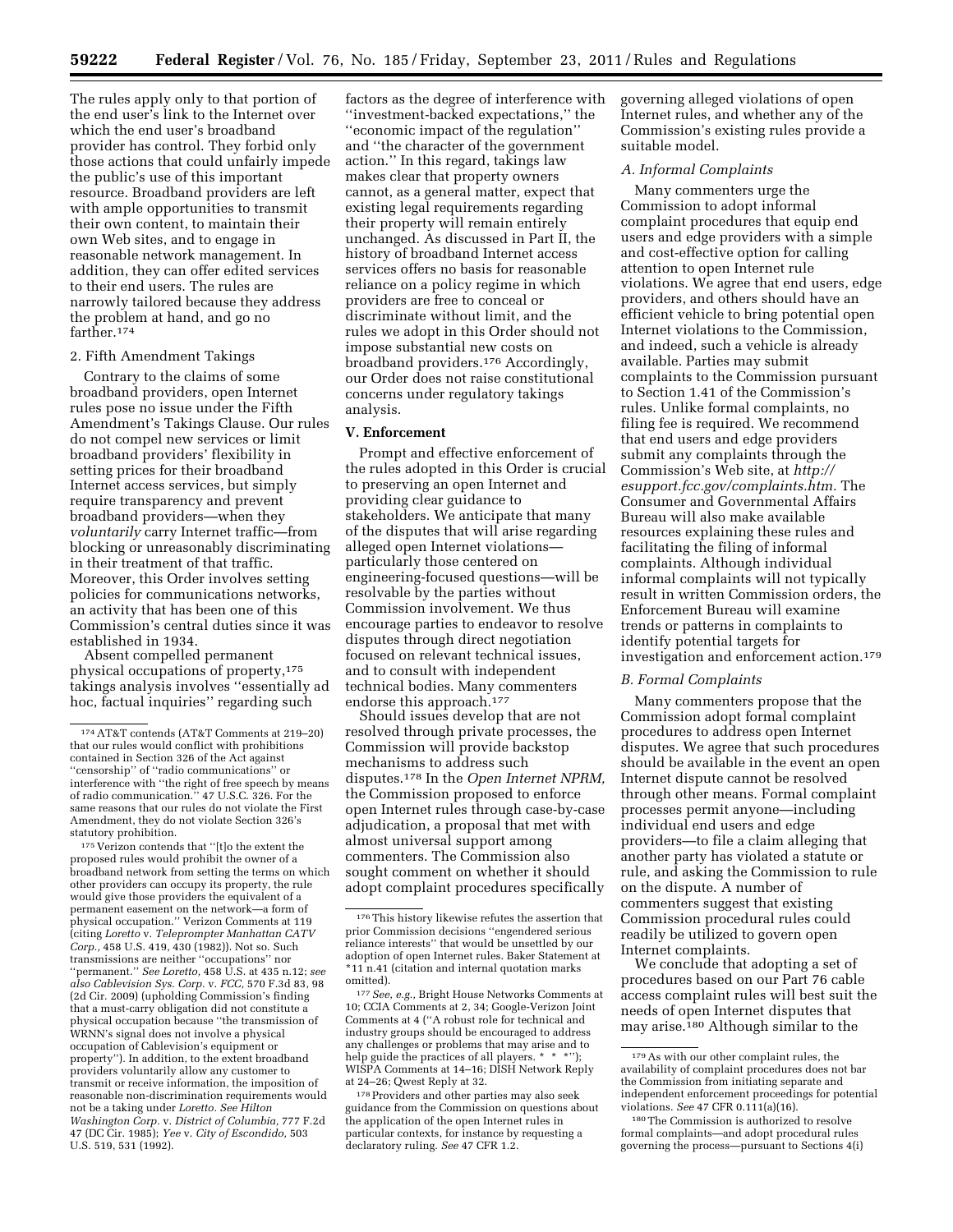complaint rules under Section 208, we find that the part 76 rules are more streamlined and thus preferable.181

Under the rules we adopt in this Order, any person may file a formal complaint. Before filing a complaint, a complainant must first notify the defendant in writing that it intends to file a complaint with the Commission for violation of rules adopted in this Order.182 After the complaint has been filed, the defendant must submit an answer, and the complainant may submit a reply. In some cases, the facts might be uncontested, and the proceeding can be completed based on the pleadings. In other cases, a thorough analysis of the challenged conduct might require further factual development and briefing.183 Based on the record developed, Commission staff (or the Commission itself) will issue an order determining the lawfulness of the challenged practice.

As in other contexts, complainants in open Internet proceedings will ultimately bear the burden of proof to demonstrate by a preponderance of the evidence that an alleged violation of the rules has occurred. A number of commenters propose, however, that once a complainant makes a *prima facie*  showing that an open Internet rule has been violated, the burden should shift to the broadband provider to demonstrate that the challenged practice is reasonable. This approach is appropriate in the context of certain open Internet complaints, when the evidence necessary to apply the open Internet rules is predominantly in the possession of the broadband provider. Accordingly, we require a complainant alleging a violation of the open Internet

rules to plead fully and with specificity the basis of its claims and to provide facts, supported when possible by documentation or affidavit, sufficient to establish a *prima facie* case of an open Internet violation. In turn, the broadband provider must answer each claim with particularity and furnish facts, supported by documentation or affidavit, demonstrating the reasonableness of the challenged practice. At that point, the complainant will have the opportunity to demonstrate that the practice is not reasonable. Should experience reveal the need to adjust the burden of proof in open Internet disputes, we will do so as appropriate.

Several commenters urge the Commission to adopt timelines for the complaint process. We recognize the need to resolve alleged violations swiftly, and accordingly will allow requests for expedited treatment of open Internet complaints under the Enforcement Bureau's Accelerated Docket procedures.184

In resolving formal complaints, the Commission will draw on resources from across the agency—including engineering, economic, and legal experts—to resolve open Internet complaints in a timely manner. In addition, we will take into account standards and best practices adopted by relevant standard-setting organizations, and such organizations and outside advisory groups also may provide valuable technical assistance in resolving disputes. Further, in order to facilitate prompt decision-making, when possible we will resolve open Internet formal complaints at the bureau level, rather than the Commission level.185

#### *C. FCC Initiated Actions*

As noted above, in addition to ruling on complaints, the Commission has the authority to initiate enforcement actions on its own motion. For instance, Section 403 of the Act permits the Commission to initiate an inquiry concerning any question arising under the Act, and Section 503(b) authorizes us to issue citations and impose forfeiture penalties for violations of our rules. Should the Commission find that a broadband Internet provider is engaging in activity that violates the open Internet rules, we will take appropriate enforcement

action, including the issuance of forfeitures.

#### **VI. Effective Date, Open Internet Advisory Committee, and Commission Review**

Some of the rules adopted in this Order contain new information collection requirements subject to the Paperwork Reduction Act (PRA). Our rules addressing transparency are among those requiring PRA approval. The disclosure rule is essential to the proper functioning of our open Internet framework, and we therefore make all the rules we adopt in this Order effective November 20, 2011.

To assist the Commission in monitoring the state of Internet openness and the effects of our rules, we intend to create an Open Internet Advisory Committee. The Committee, to be created in consultation with the General Services Administration pursuant to the Federal Advisory Committee Act, will be an inclusive and transparent body that will hold public meetings. It will be comprised of a balanced group including consumer advocates; Internet engineering experts; content, application, and service providers; network equipment and enduser-device manufacturers and suppliers; investors; broadband service providers; and other parties the Commission may deem appropriate. The Committee will aid the Commission in tracking developments with respect to the freedom and openness of the Internet, in particular with respect to issues discussed in this Order, including technical standards and issues relating to mobile broadband and specialized services. The Committee will report to the Commission and make recommendations it deems appropriate concerning our open Internet framework.

In light of the pace of change of technologies and the market for broadband Internet access service, and to evaluate the efficacy of the framework adopted in this Order for preserving Internet openness, the Commission will review all of the rules in this Order no later than two years from their effective date, and will adjust its open Internet framework as appropriate.

#### **VII. Procedural Matters**

#### *A. Final Regulatory Flexibility Analysis*

As required by the Regulatory Flexibility Act of 1980, as amended (RFA), an Initial Regulatory Flexibility Analysis (IRFA) was included in the *Open Internet NPRM* in GN Docket No. 09–191 and WC Docket No. 07–52. The Commission sought written public

and 4(j) of the Act. 47 U.S.C.. 154(i), 154(j). In addition, Section 403 of the Act enables the Commission to initiate inquiries and enforce orders on its own motion. 47 U.S.C. 403. Inherent in such authority is the ability to resolve disputes concerning violations of the open Internet rules.

<sup>181</sup>The Part 76 rules were promulgated to address complaints against cable systems. *See 1998 Biennial Regulatory Review—Part 76—Cable Television Service Pleading and Complaint Rules,* Report and Order, 14 FCC Rcd 418, 420, para. 6 (1999) (''*1998 Biennial Review''*). For example, a local television station may bring a complaint, pursuant to the Part 76 rules, claiming that it was wrongfully denied carriage on a cable system. *See* 47 CFR 76.61. Some complaints alleging open Internet violations may be analogous, such as those brought by a content or application provider claiming that broadband providers—many of which are cable companies are unlawfully blocking or degrading access to end users.

<sup>182</sup>As with other formal complaint procedures, a filing fee will be required. *See* 47 CFR 1.1106.

<sup>183</sup>The rules give the Commission discretion to order other procedures as appropriate, including briefing, status conferences, oral argument, evidentiary hearings, discovery, or referral to an administrative law judge. *See* 47 CFR 8.14(e) through (g).

<sup>184</sup>*See* 47 CFR 1.730. Furthermore, for good cause, pursuant to 47 CFR 1.3, the Commission may shorten the deadlines or otherwise revise the procedures herein to expedite the adjudication of complaints.

<sup>185</sup> The rules adopted in this Order explicitly authorize the Enforcement Bureau to resolve complaints alleging open Internet violations.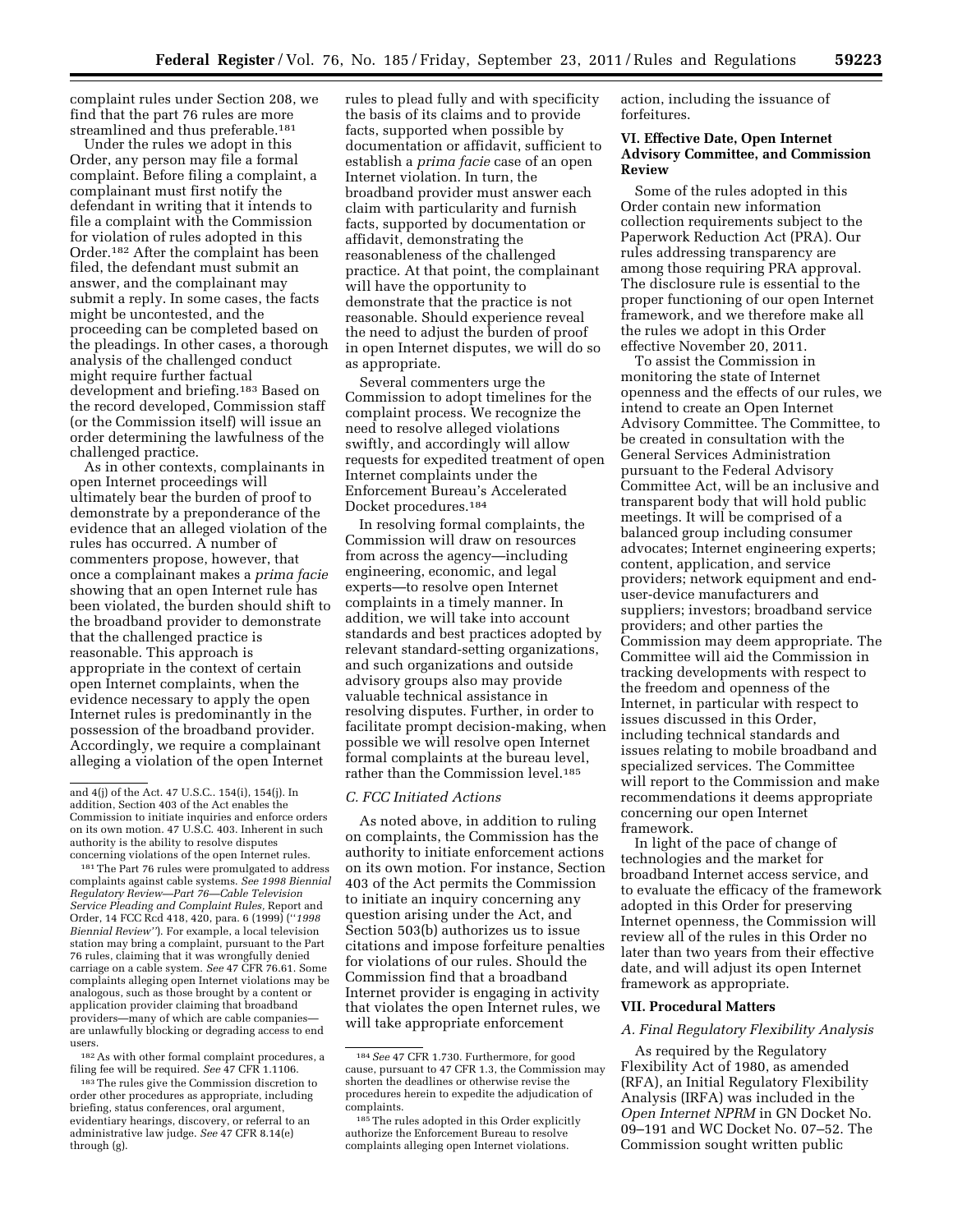comment on the proposals in these dockets, including comment on the IRFA. This Final Regulatory Flexibility Analysis (FRFA) conforms to the RFA.

#### Need for, and Objectives of, the Rules

In this Order the Commission takes an important step to preserve the Internet as an open platform for innovation, investment, job creation, economic growth, competition, and free expression. To provide greater clarity and certainty regarding the continued freedom and openness of the Internet, we adopt three basic rules that are grounded in broadly accepted Internet norms, as well as our own prior decisions:

i. Transparency. Fixed and mobile broadband providers must disclose the network management practices, performance characteristics, and terms and conditions of their broadband services;

ii. No blocking. Fixed broadband providers may not block lawful content, applications, services, or non-harmful devices; mobile broadband providers may not block lawful Web sites, or block applications that compete with their voice or video telephony services; and

iii. No unreasonable discrimination. Fixed broadband providers may not unreasonably discriminate in transmitting lawful network traffic. We believe these rules, applied with the complementary principle of reasonable network management, will empower and protect consumers and innovators while helping ensure that the Internet continues to flourish, with robust private investment and rapid innovation at both the core and the edge of the network. This is consistent with the National Broadband Plan goal of broadband access that is ubiquitous and fast, promoting the global competitiveness of the United States.

In late 2009, we launched a public process to determine whether and what actions might be necessary to preserve the characteristics that have allowed the Internet to grow into an indispensable platform supporting our nation's economy and civic life, and to foster continued investment in the physical networks that enable the Internet. Since then, more than 100,000 commenters have provided written input. Commission staff held several public workshops and convened a Technological Advisory Process with experts from industry, academia, and consumer advocacy groups to collect their views regarding key technical issues related to Internet openness.

This process has made clear that the Internet has thrived because of its freedom and openness—the absence of

any gatekeeper blocking lawful uses of the network or picking winners and losers online. Consumers and innovators do not have to seek permission before they use the Internet to launch new technologies, start businesses, connect with friends, or share their views. The Internet is a level playing field. Consumers can make their own choices about what applications and services to use and are free to decide what content they want to access, create, or share with others. This openness promotes competition. It also enables a self-reinforcing cycle of investment and innovation in which new uses of the network lead to increased adoption of broadband, which drives investment and improvements in the network itself, which in turn lead to further innovative uses of the network and further investment in content, applications, services, and devices. A core goal of this Order is to foster and accelerate this cycle of investment and innovation.

The record and our economic analysis demonstrate, however, that the openness of the Internet cannot be taken for granted, and that it faces real threats. Indeed, we have seen broadband providers endanger the Internet's openness by blocking or degrading content and applications without disclosing their practices to end users and edge providers, notwithstanding the Commission's adoption of open Internet principles in 2005. In light of these considerations, as well as the limited choices most consumers have for broadband service, broadband providers' financial interests in telephony and pay television services that may compete with online content and services, and the economic and civic benefits of maintaining an open and competitive platform for innovation and communication, the Commission has long recognized that certain basic standards for broadband provider conduct are necessary to ensure the Internet's continued openness. The record also establishes the widespread benefits of providing greater clarity in this area—clarity that the Internet's openness will continue; that there is a forum and procedure for resolving alleged open Internet violations; and that broadband providers may reasonably manage their networks and innovate with respect to network technologies and business models. We expect the costs of compliance with our prophylactic rules to be small, as they incorporate longstanding openness principles that are generally in line with current practices and with norms endorsed by many broadband providers.

Conversely, the harms of open Internet violations may be substantial, costly, and in some cases potentially irreversible.

The rules we proposed in the *Open Internet NPRM* and those we adopt in this Order follow directly from the Commission's bipartisan *Internet Policy Statement,* adopted unanimously in 2005 and made temporarily enforceable for certain providers in 2005 and 2006; openness protections the Commission established in 2007 for users of certain wireless spectrum; and a notice of inquiry in 2007 that asked, among other things, whether the Commission should add a principle of nondiscrimination to the *Internet Policy Statement.* Our rules build upon these actions, first and foremost by requiring broadband providers to be transparent in their network management practices, so that end users can make informed choices and innovators can develop, market, and maintain Internet-based offerings. The rules also prevent certain forms of blocking and discrimination with respect to content, applications, services, and devices that depend on or connect to the Internet.

An open, robust, and well-functioning Internet requires that broadband providers have the flexibility to reasonably manage their networks. Network management practices are reasonable if they are appropriate and tailored to achieving a legitimate network management purpose. Transparency and end-user control are touchstones of reasonableness.

We recognize that broadband providers may offer other services over the same last-mile connections used to provide broadband service. These ''specialized services'' can benefit end users and spur investment, but they may also present risks to the open Internet. We will closely monitor specialized services and their effects on broadband service to ensure, through all available mechanisms, that they supplement but do not supplant the open Internet.

Mobile broadband is at an earlier stage in its development than fixed broadband and is evolving rapidly. For that and other reasons discussed below, we conclude that it is appropriate at this time to take measured steps in this area. Accordingly, we require mobile providers to comply with the transparency rule, which includes enforceable disclosure obligations regarding device and application certification and approval processes; we prohibit providers from blocking lawful Web sites; and we prohibit providers from blocking applications that compete with providers' voice and video telephony services. We will closely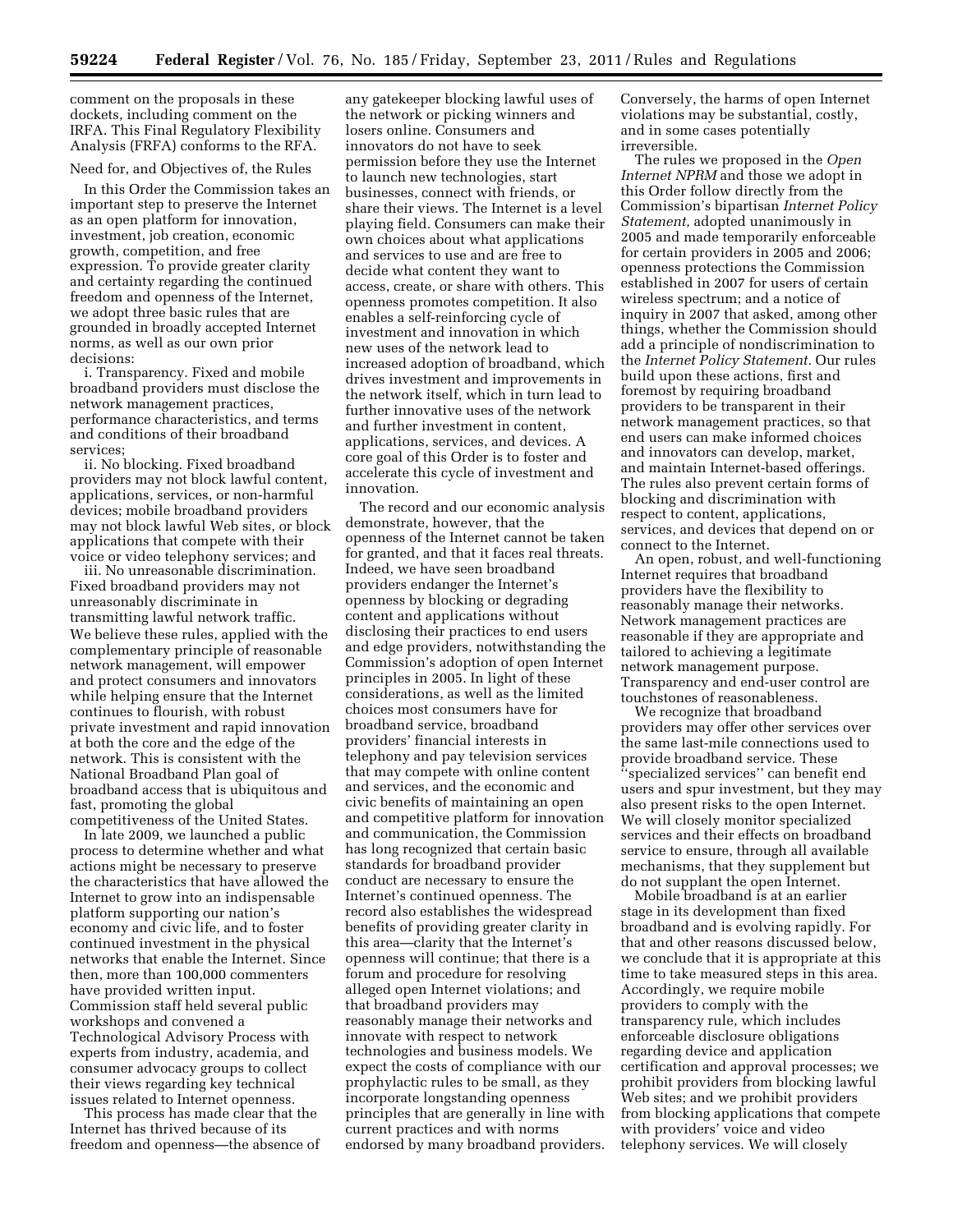monitor the development of the mobile broadband market and will adjust the framework we adopt in this Order as appropriate.

These rules are within our jurisdiction over interstate and foreign communications by wire and radio. Further, they implement specific statutory mandates in the Communications Act (''Act'') and the Telecommunications Act of 1996 (''1996 Act''), including provisions that direct the Commission to promote Internet investment and to protect and promote voice, video, and audio communications services.

The framework we adopt in this Order aims to ensure the Internet remains an open platform—one characterized by free markets and free speech—that enables consumer choice, end-user control, competition through low barriers to entry, and the freedom to innovate without permission. The framework does so by protecting openness through high-level rules, while maintaining broadband providers' and the Commission's flexibility to adapt to changes in the market and in technology as the Internet continues to evolve.

Summary of the Significant Issues Raised by the Public Comments in Response to the IRFA and Summary of the Assessment of the Agency of Such Issues

A few commenters discussed the IRFA from the *Open Internet NPRM.*  The Center for Regulatory Effectiveness (CRE) argued that the *Open Internet NPRM'*s IRFA was defective because it ineffectively followed 5 U.S.C. secs. 603(a) (''Such analysis shall describe the impact of the proposed rule on small entities.'') and 603(c) (''Each initial regulatory flexibility analysis shall also contain a description of any significant alternatives to the proposed rule which accomplish the stated objectives of applicable statutes and which minimize any significant economic impact of the proposed rule on small entities.''). CRE does not provide any case law to support its interpretation that the Commission is in violation of these aspects of the statute, nor does CRE attempt to argue that SBEs have actually or theoretically been harmed. Rather, CRE is concerned that by not following its reading of these parts of the law, the Commission is being hypocritical by not being transparent enough. CRE recommends that the Commission publish a revised IRFA for public comment. We disagree: we believe that the IRFA was adequate and that the opportunity for SBEs to comment in a publicly accessible docket should

remove any potential harm to openness that CRE is concerned with, as well as any harms to SBEs that could occur by not following CRE's interpretation of the law.

The Smithville Telephone Company (Smithville) notes that many ILECs have vastly fewer employees than the 1500 or less that is required to be recognized as a small business under the SBA. For instance, Smithville states that it has seven employees. Smithville also observes that some other small ILECs in Mississippi have staffs of 8, 4, 2, 3, and 21. Smithville argues that companies of this size do not have the resources to fully analyze issues and participate in Commission proceedings. Smithville would like the Commission to use the data that it regularly receives from carriers to set a carrier size where exemptions from proposed rules and less complex reporting requirements can be set. In the present case, however, we determine that this is not necessary. We expect the costs of compliance with these rules to be small, as the high-level rules incorporate longstanding openness principles that appear to be generally in line with most broadband providers' current practices. We note that Smithville does not cite any particular source of increased costs, or attempt to estimate costs of compliance. Nonetheless, the Commission attempts to ease any burden that the transparency rule may cause by only requiring disclosure on a Web site and at the point of sale, making the transparency rule flexible. In addition, by setting the effective date of these rules as November 20, 2011, the Order gives broadband providers adequate time to develop cost-effective methods of compliance. Finally, to the extent that the transparency rule imposes a new obligation on small businesses, we find that the flexibility built into the rule addresses any compliance concerns.

The American Cable Association (ACA) notes that the Commission has an obligation to ''include in the FRFA a comprehensive discussion of the economic impact its actions will have on small cable operators.'' The ACA cites its other comments, which ask the Commission to clarify that the codified principles would not obligate broadband service providers to (1) ''employ specific network management practices,'' (2) ''impose affirmative obligations dealing with unlawful content or the unlawful transfer of content,'' (3) ''accommodate lawful devices that are not supported by a broadband provider's network,'' and (4) ''provide information regarding a company's network management practices through any reporting,

recordkeeping, or means other than through a company's Web site or Web page.'' Addressing ACA's arguments with regard to cable operators, and fixed broadband providers in particular, (1), the Commission is not requiring specific network management practices. The Commission only requires that any network management be reasonable; the Commission does not require that any specific practice be employed. Regarding (2), the rules do not impose affirmative obligations dealing with unlawful content or the unlawful transfer of content. We state that the ''no blocking'' rule does not prevent or restrict a broadband provider from refusing to transmit material such as child pornography. In response to (3), the Order clarifies that the ''no blocking'' rule protects only devices that do not harm the network and only requires fixed broadband service providers to allow devices that conform to publicly available industry standards applicable to the providers' services. Directly addressing ACA's concern, the Order notes that a DOCSIS-based provider is not required to support a DSL modem. In response to (4), the disclosure requirement in this Order does not require additional forms of disclosure, other than, at a minimum, requiring broadband providers to prominently display or provide links to disclosures on a publicly available, easily accessible Web site that is available to current and prospective end users and edge providers as well as to the Commission, and disclosing relevant information at the point of sale.

Description and Estimate of the Number of Small Entities to Which the Rules Apply

The RFA directs agencies to provide a description of, and, where feasible, an estimate of, the number of small entities that may be affected by the rules adopted herein. The RFA generally defines the term ''small entity'' as having the same meaning as the terms ''small business,'' ''small organization,'' and ''small governmental jurisdiction.'' In addition, the term ''small business'' has the same meaning as the term ''small business concern'' under the Small Business Act. A ''small business concern'' is one which: (1) Is independently owned and operated; (2) is not dominant in its field of operation; and (3) satisfies any additional criteria established by the Small Business Administration (SBA).

#### 1. Total Small Entities

Our action may, over time, affect small entities that are not easily categorized at present. We therefore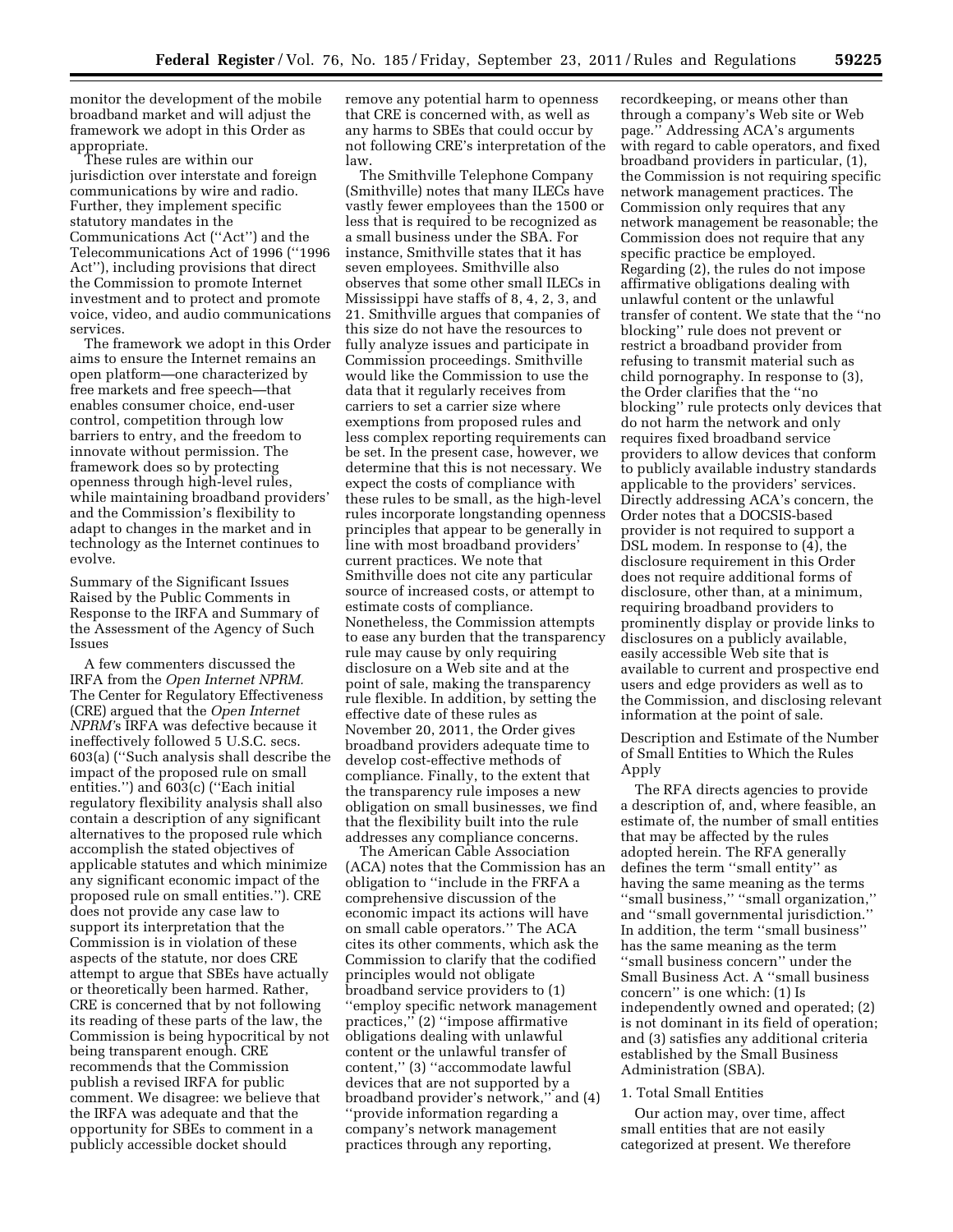describe here, at the outset, three comprehensive, statutory small entity size standards. First, nationwide, there are a total of approximately 27.2 million small businesses, according to the SBA. In addition, a ''small organization'' is generally ''any not-for-profit enterprise which is independently owned and operated and is not dominant in its field.'' Nationwide, as of 2002, there were approximately 1.6 million small organizations. Finally, the term ''small governmental jurisdiction'' is defined generally as ''governments of cities, towns, townships, villages, school districts, or special districts, with a population of less than fifty thousand.'' Census Bureau data for 2002 indicate that there were 87,525 local governmental jurisdictions in the United States. We estimate that, of this total, 84,377 entities were ''small governmental jurisdictions.'' Thus, we estimate that most governmental jurisdictions are small.

#### 2. Internet Access Service Providers

*Internet Service Providers.* The 2007 Economic Census places these firms, whose services might include voice over Internet Protocol (VoIP), in either of two categories, depending on whether the service is provided over the provider's own telecommunications facilities (*e.g.,*  cable and DSL ISPs), or over clientsupplied telecommunications connections (*e.g.,* dial-up ISPs). The former are within the category of Wired Telecommunications Carriers, which has an SBA small business size standard of 1,500 or fewer employees. These are also labeled ''broadband.'' The latter are within the category of All Other Telecommunications, which has a size standard of annual receipts of \$25 million or less. These are labeled nonbroadband. The most current Economic Census data for all such firms are 2007 data, which are detailed specifically for ISPs within the categories above. For the first category, the data show that 396 firms operated for the entire year, of which 159 had nine or fewer employees. For the second category, the data show that 1,682 firms operated for the entire year. Of those, 1,675 had annual receipts below \$25 million per year, and an additional two had receipts of between \$25 million and \$ 49,999,999. Consequently, we estimate that the majority of ISP firms are small entities.

The ISP industry has changed since 2007. The 2007 data cited above may therefore include entities that no longer provide Internet access service and may exclude entities that now provide such service. To ensure that this FRFA describes the universe of small entities that our action might affect, we discuss

in turn several different types of entities that might be providing Internet access service.

#### 3. Wireline Providers

*Incumbent Local Exchange Carriers (Incumbent LECs).* Neither the Commission nor the SBA has developed a small business size standard specifically for incumbent local exchange services. The appropriate size standard under SBA rules is for the category Wired Telecommunications Carriers. Under that size standard, such a business is small if it has 1,500 or fewer employees. According to Commission data, 1,311 carriers have reported that they are engaged in the provision of incumbent local exchange services. Of these 1,311 carriers, an estimated 1,024 have 1,500 or fewer employees and 287 have more than 1,500 employees. Consequently, the Commission estimates that most providers of incumbent local exchange service are small businesses that may be affected by our proposed action.

*Competitive Local Exchange Carriers (Competitive LECs), Competitive Access Providers (CAPs), Shared-Tenant Service Providers, and Other Local Service Providers.* Neither the Commission nor the SBA has developed a small business size standard specifically for these service providers. The appropriate size standard under SBA rules is for the category Wired Telecommunications Carriers. Under that size standard, such a business is small if it has 1,500 or fewer employees. According to Commission data, 1005 carriers have reported that they are engaged in the provision of either competitive access provider services or competitive local exchange carrier services. Of these 1005 carriers, an estimated 918 have 1,500 or fewer employees and 87 have more than 1,500 employees. In addition, 16 carriers have reported that they are ''Shared-Tenant Service Providers,'' and all 16 are estimated to have 1,500 or fewer employees. In addition, 89 carriers have reported that they are ''Other Local Service Providers.'' Of the 89, all have 1,500 or fewer employees. Consequently, the Commission estimates that most providers of competitive local exchange service, competitive access providers, Shared-Tenant Service Providers, and other local service providers are small entities that may be affected by our action.

We have included small incumbent LECs in this present RFA analysis. As noted above, a ''small business'' under the RFA is one that*, inter alia,* meets the pertinent small business size standard (*e.g.,* a telephone communications

business having 1,500 or fewer employees), and ''is not dominant in its field of operation.'' The SBA's Office of Advocacy contends that, for RFA purposes, small incumbent LECs are not dominant in their field of operation because any such dominance is not ''national'' in scope. We have therefore included small incumbent LECs in this RFA analysis, although we emphasize that this RFA action has no effect on Commission analyses and determinations in other, non-RFA contexts.

*Interexchange Carriers.* Neither the Commission nor the SBA has developed a small business size standard specifically for providers of interexchange services. The appropriate size standard under SBA rules is for the category Wired Telecommunications Carriers. Under that size standard, such a business is small if it has 1,500 or fewer employees. According to Commission data, 300 carriers have reported that they are engaged in the provision of interexchange service. Of these, an estimated 268 have 1,500 or fewer employees and 32 have more than 1,500 employees. Consequently, the Commission estimates that the majority of IXCs are small entities that may be affected by our action.

*Operator Service Providers (OSPs).*  Neither the Commission nor the SBA has developed a small business size standard specifically for operator service providers. The appropriate size standard under SBA rules is for the category Wired Telecommunications Carriers. Under that size standard, such a business is small if it has 1,500 or fewer employees. According to Commission data, 33 carriers have reported that they are engaged in the provision of operator services. Of these, an estimated 31 have 1,500 or fewer employees and 2 has more than 1,500 employees. Consequently, the Commission estimates that the majority of OSPs are small entities that may be affected by our proposed action.

#### 4. Wireless Providers—Fixed and Mobile

For reasons discussed above in the text of the Order, the Commission has distinguished wireless fixed broadband Internet access service from wireless mobile broadband Internet access service. Specifically, the Commission decided that fixed broadband Internet access service providers, whether wireline or wireless, must disclose their network management practices and the performance characteristics and commercial terms of their broadband services; may not block lawful content, applications, services or non-harmful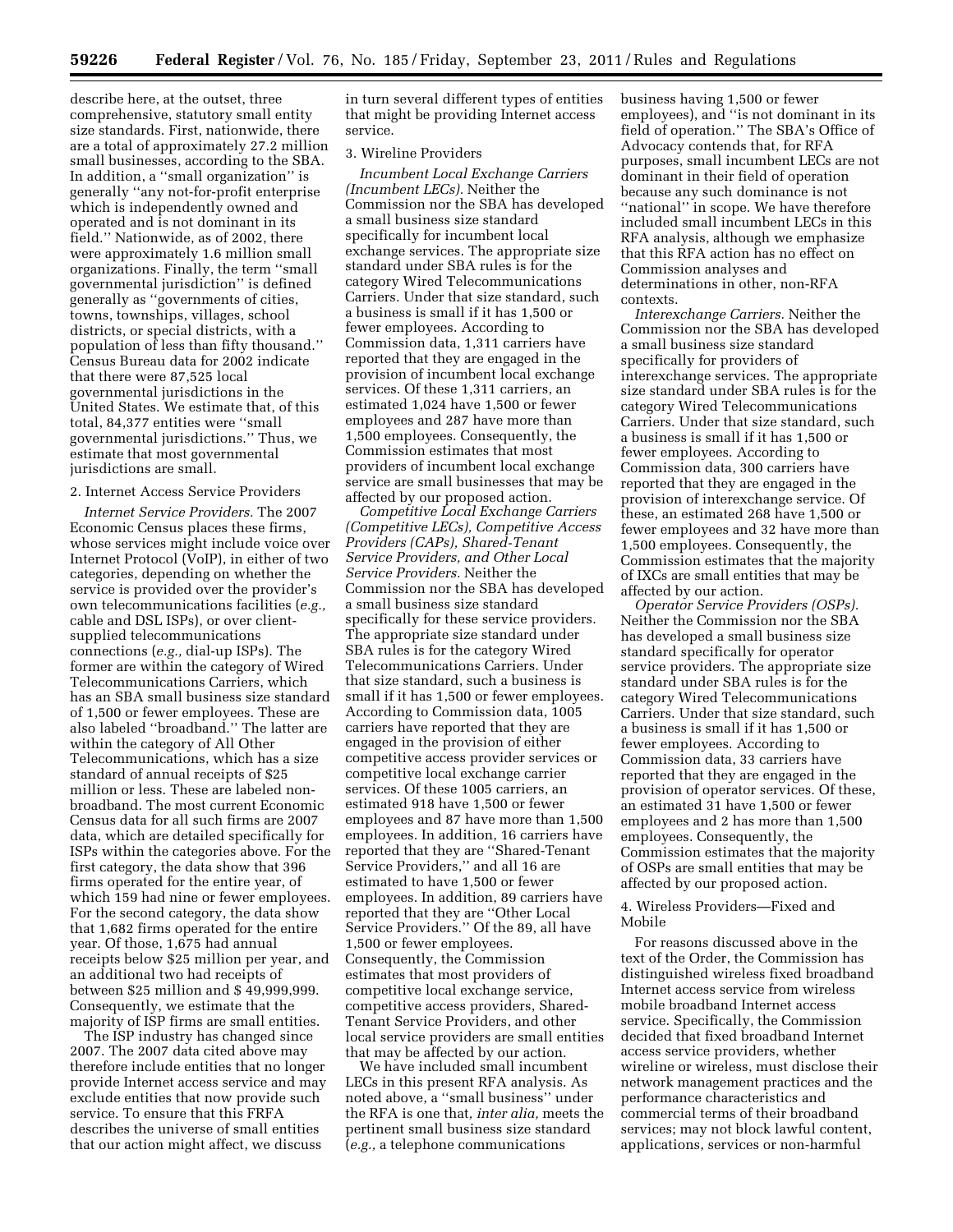devices; and may not unreasonably discriminate in transmitting lawful network traffic. Also for the reasons discussed above, the Commission decided that wireless mobile broadband Internet access service providers must disclose their network management practices and performance characteristics and commercial terms of their broadband service and may not block lawful Web sites or block applications that compete with their voice or video telephony service. Thus, to the extent the wireless services listed below are used by wireless firms for fixed and mobile broadband Internet access services, the actions in this Order may have an impact on those small businesses as set forth above and further below. In addition, for those services subject to auctions, we note that, as a general matter, the number of winning bidders that claim to qualify as small businesses at the close of an auction does not necessarily represent the number of small businesses currently in service. Also, the Commission does not generally track subsequent business size unless, in the context of assignments and transfers or reportable eligibility events, unjust enrichment issues are implicated.

*Wireless Telecommunications Carriers (except Satellite).* Since 2007, the Census Bureau has placed wireless firms within this new, broad, economic census category. Prior to that time, such firms were within the now-superseded categories of ''Paging'' and ''Cellular and Other Wireless Telecommunications.'' Under the present and prior categories, the SBA has deemed a wireless business to be small if it has 1,500 or fewer employees. For the category of Wireless Telecommunications Carriers (except Satellite), preliminary data for 2007 show that there were 11,927 firms operating that year. While the Census Bureau has not released data on the establishments broken down by number of employees, we note that the Census Bureau lists total employment for all firms in that sector at 281,262. Since all firms with fewer than 1,500 employees are considered small, given the total employment in the sector, we estimate that the vast majority of wireless firms are small.

*Wireless Communications Services.*  This service can be used for fixed, mobile, radiolocation, and digital audio broadcasting satellite uses. The Commission defined ''small business'' for the wireless communications services (WCS) auction as an entity with average gross revenues of \$40 million for each of the three preceding years, and a ''very small business'' as an entity with average gross revenues of \$15

million for each of the three preceding years. The SBA has approved these definitions. The Commission auctioned geographic area licenses in the WCS service. In the auction, which commenced on April 15, 1997 and closed on April 25, 1997, seven bidders won 31 licenses that qualified as very small business entities, and one bidder won one license that qualified as a small business entity.

*1670–1675 MHz Services.* This service can be used for fixed and mobile uses, except aeronautical mobile. An auction for one license in the 1670–1675 MHz band commenced on April 30, 2003 and closed the same day. One license was awarded. The winning bidder was not a small entity.

*Wireless Telephony.* Wireless telephony includes cellular, personal communications services, and specialized mobile radio telephony carriers. As noted, the SBA has developed a small business size standard for Wireless Telecommunications Carriers (except Satellite). Under the SBA small business size standard, a business is small if it has 1,500 or fewer employees. According to *Trends in Telephone Service* data, 413 carriers reported that they were engaged in wireless telephony. Of these, an estimated 261 have 1,500 or fewer employees and 152 have more than 1,500 employees. Therefore, more than half of these entities can be considered small.

*Broadband Personal Communications Service.* The broadband personal communications services (PCS) spectrum is divided into six frequency blocks designated A through F, and the Commission has held auctions for each block. The Commission initially defined a ''small business'' for C– and F–Block licenses as an entity that has average gross revenues of \$40 million or less in the three previous calendar years. For F–Block licenses, an additional small business size standard for ''very small business'' was added and is defined as an entity that, together with its affiliates, has average gross revenues of not more than \$15 million for the preceding three calendar years. These small business size standards, in the context of broadband PCS auctions, have been approved by the SBA. No small businesses within the SBA-approved small business size standards bid successfully for licenses in Blocks A and B. There were 90 winning bidders that claimed small business status in the first two C–Block auctions. A total of 93 bidders that claimed small business status won approximately 40 percent of the 1,479 licenses in the first auction for the D, E, and F Blocks. On April 15,

1999, the Commission completed the reauction of 347 C–, D–, E–, and F– Block licenses in Auction No. 22. Of the 57 winning bidders in that auction, 48 claimed small business status and won 277 licenses.

On January 26, 2001, the Commission completed the auction of 422 C and F Block Broadband PCS licenses in Auction No. 35. Of the 35 winning bidders in that auction, 29 claimed small business status. Subsequent events concerning Auction 35, including judicial and agency determinations, resulted in a total of 163 C and F Block licenses being available for grant. On February 15, 2005, the Commission completed an auction of 242 C–, D–, E–, and F–Block licenses in Auction No. 58. Of the 24 winning bidders in that auction, 16 claimed small business status and won 156 licenses. On May 21, 2007, the Commission completed an auction of 33 licenses in the A, C, and F Blocks in Auction No. 71. Of the 12 winning bidders in that auction, five claimed small business status and won 18 licenses. On August 20, 2008, the Commission completed the auction of 20 C–, D–, E–, and F–Block Broadband PCS licenses in Auction No. 78. Of the eight winning bidders for Broadband PCS licenses in that auction, six claimed small business status and won 14 licenses.

*Specialized Mobile Radio Licenses.*  The Commission awards ''small entity'' bidding credits in auctions for Specialized Mobile Radio (SMR) geographic area licenses in the 800 MHz and 900 MHz bands to firms that had revenues of no more than \$15 million in each of the three previous calendar years. The Commission awards ''very small entity'' bidding credits to firms that had revenues of no more than \$3 million in each of the three previous calendar years. The SBA has approved these small business size standards for the 900 MHz Service. The Commission has held auctions for geographic area licenses in the 800 MHz and 900 MHz bands. The 900 MHz SMR auction began on December 5, 1995, and closed on April 15, 1996. Sixty bidders claiming that they qualified as small businesses under the \$15 million size standard won 263 geographic area licenses in the 900 MHz SMR band. The 800 MHz SMR auction for the upper 200 channels began on October 28, 1997, and was completed on December 8, 1997. Ten bidders claiming that they qualified as small businesses under the \$15 million size standard won 38 geographic area licenses for the upper 200 channels in the 800 MHz SMR band. A second auction for the 800 MHz band was held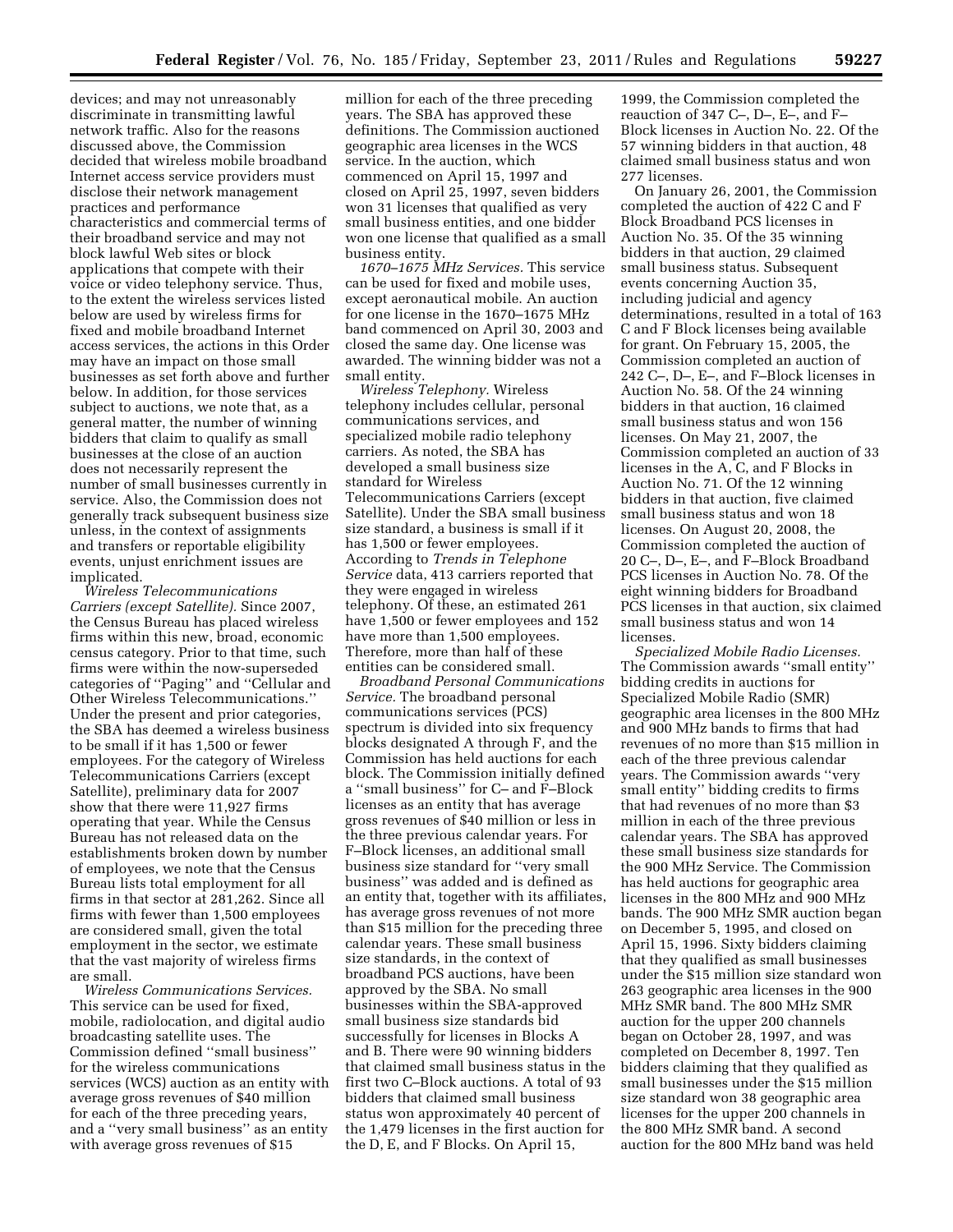on January 10, 2002 and closed on January 17, 2002 and included 23 BEA licenses. One bidder claiming small business status won five licenses.

The auction of the 1,053 800 MHz SMR geographic area licenses for the General Category channels began on August 16, 2000, and was completed on September 1, 2000. Eleven bidders won 108 geographic area licenses for the General Category channels in the 800 MHz SMR band and qualified as small businesses under the \$15 million size standard. In an auction completed on December 5, 2000, a total of 2,800 Economic Area licenses in the lower 80 channels of the 800 MHz SMR service were awarded. Of the 22 winning bidders, 19 claimed small business status and won 129 licenses. Thus, combining all four auctions, 41 winning bidders for geographic licenses in the 800 MHz SMR band claimed status as small businesses.

In addition, there are numerous incumbent site-by-site SMR licenses and licensees with extended implementation authorizations in the 800 and 900 MHz bands. We do not know how many firms provide 800 MHz or 900 MHz geographic area SMR service pursuant to extended implementation authorizations, nor how many of these providers have annual revenues of no more than \$15 million. In addition, we do not know how many of these firms have 1,500 or fewer employees, which is the SBA-determined size standard. We assume, for purposes of this analysis, that all of the remaining extended implementation authorizations are held by small entities, as defined by the SBA.

*Lower 700 MHz Band Licenses.* The Commission previously adopted criteria for defining three groups of small businesses for purposes of determining their eligibility for special provisions such as bidding credits. The Commission defined a ''small business'' as an entity that, together with its affiliates and controlling principals, has average gross revenues not exceeding \$40 million for the preceding three years. A ''very small business'' is defined as an entity that, together with its affiliates and controlling principals, has average gross revenues that are not more than \$15 million for the preceding three years. Additionally, the lower 700 MHz Service had a third category of small business status for Metropolitan/ Rural Service Area (MSA/RSA) licenses—''entrepreneur''—which is defined as an entity that, together with its affiliates and controlling principals, has average gross revenues that are not more than \$3 million for the preceding three years. The SBA approved these

small size standards. An auction of 740 licenses (one license in each of the 734 MSAs/RSAs and one license in each of the six Economic Area Groupings (EAGs)) commenced on August 27, 2002, and closed on September 18, 2002. Of the 740 licenses available for auction, 484 licenses were won by 102 winning bidders. Seventy-two of the winning bidders claimed small business, very small business or entrepreneur status and won a total of 329 licenses. A second auction commenced on May 28, 2003, closed on June 13, 2003, and included 256 licenses: 5 EAG licenses and 476 Cellular Market Area licenses. Seventeen winning bidders claimed small or very small business status and won 60 licenses, and nine winning bidders claimed entrepreneur status and won 154 licenses. On July 26, 2005, the Commission completed an auction of 5 licenses in the Lower 700 MHz band (Auction No. 60). There were three winning bidders for five licenses. All three winning bidders claimed small business status.

In 2007, the Commission reexamined its rules governing the 700 MHz band in the *700 MHz Second Report and Order.*  An auction of 700 MHz licenses commenced January 24, 2008 and closed on March 18, 2008, which included, 176 Economic Area licenses in the A Block, 734 Cellular Market Area licenses in the B Block, and 176 EA licenses in the E Block. Twenty winning bidders, claiming small business status (those with attributable average annual gross revenues that exceed \$15 million and do not exceed \$40 million for the preceding three years) won 49 licenses. Thirty three winning bidders claiming very small business status (those with attributable average annual gross revenues that do not exceed \$15 million for the preceding three years) won 325 licenses.

*Upper 700 MHz Band Licenses.* In the *700 MHz Second Report and Order,* the Commission revised its rules regarding Upper 700 MHz licenses. On January 24, 2008, the Commission commenced Auction 73 in which several licenses in the Upper 700 MHz band were available for licensing: 12 Regional Economic Area Grouping licenses in the C Block, and one nationwide license in the D Block. The auction concluded on March 18, 2008, with 3 winning bidders claiming very small business status (those with attributable average annual gross revenues that do not exceed \$15 million for the preceding three years) and winning five licenses.

*700 MHz Guard Band Licensees.* In 2000, in the 700 MHz Guard Band Order, the Commission adopted size

standards for ''small businesses'' and ''very small businesses'' for purposes of determining their eligibility for special provisions such as bidding credits and installment payments. A small business in this service is an entity that, together with its affiliates and controlling principals, has average gross revenues not exceeding \$40 million for the preceding three years. Additionally, a very small business is an entity that, together with its affiliates and controlling principals, has average gross revenues that are not more than \$15 million for the preceding three years. SBA approval of these definitions is not required. An auction of 52 Major Economic Area licenses commenced on September 6, 2000, and closed on September 21, 2000. Of the 104 licenses auctioned, 96 licenses were sold to nine bidders. Five of these bidders were small businesses that won a total of 26 licenses. A second auction of 700 MHz Guard Band licenses commenced on February 13, 2001, and closed on February 21, 2001. All eight of the licenses auctioned were sold to three bidders. One of these bidders was a small business that won a total of two licenses.

*Air-Ground Radiotelephone Service.*  The Commission has previously used the SBA's small business size standard applicable to Wireless Telecommunications Carriers (except Satellite), *i.e.,* an entity employing no more than 1,500 persons. There are fewer than 10 licensees in the Air-Ground Radiotelephone Service, and under that definition, we estimate that almost all of them qualify as small entities under the SBA definition. For purposes of assigning Air-Ground Radiotelephone Service licenses through competitive bidding, the Commission has defined ''small business'' as an entity that, together with controlling interests and affiliates, has average annual gross revenues for the preceding three years not exceeding \$40 million. A ''very small business'' is defined as an entity that, together with controlling interests and affiliates, has average annual gross revenues for the preceding three years not exceeding \$15 million. These definitions were approved by the SBA. In May 2006, the Commission completed an auction of nationwide commercial Air-Ground Radiotelephone Service licenses in the 800 MHz band (Auction No. 65). On June 2, 2006, the auction closed with two winning bidders winning two Air-Ground Radiotelephone Services licenses. Neither of the winning bidders claimed small business status.

*AWS Services (1710–1755 MHz and 2110–2155 MHz bands (AWS–1); 1915–*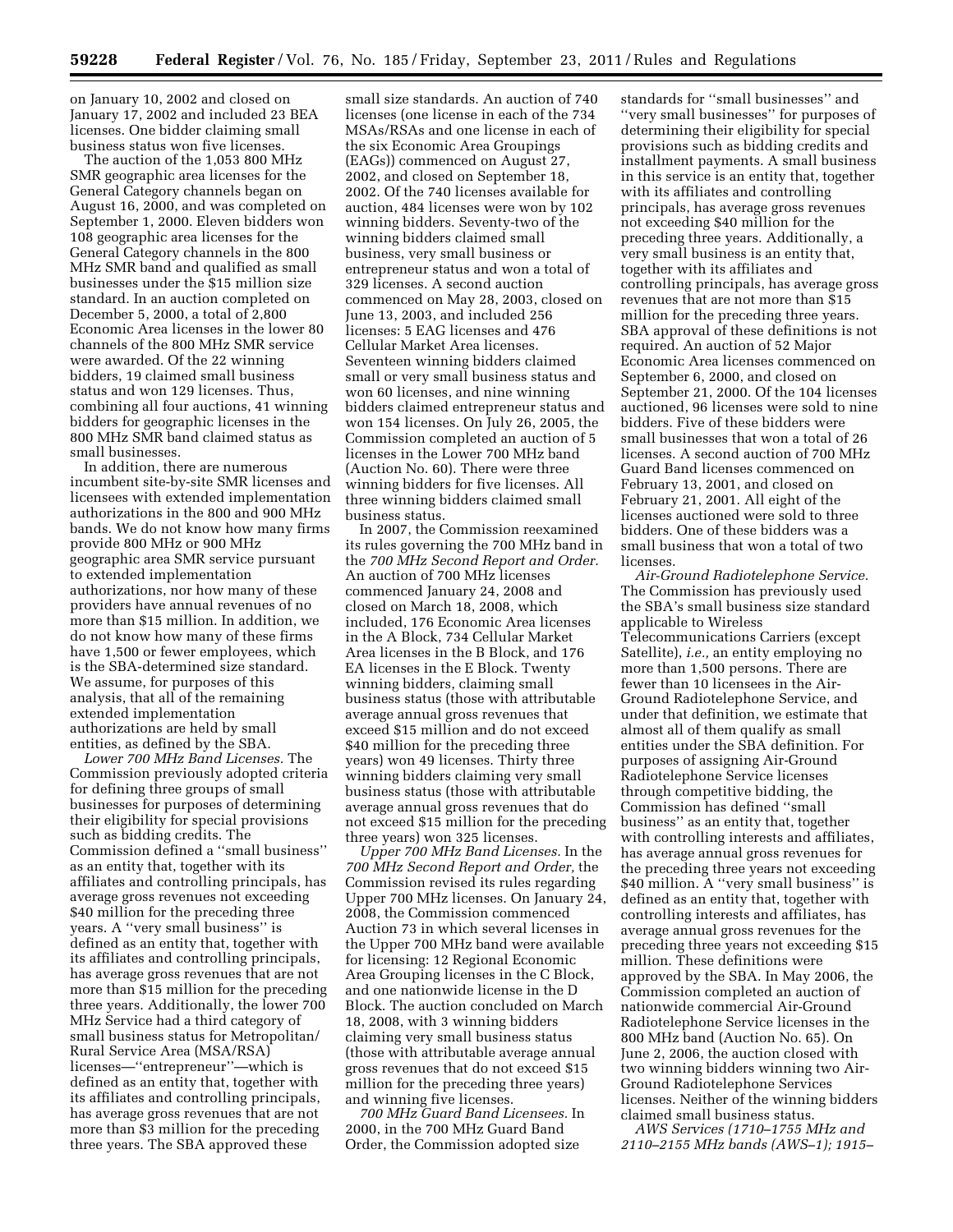*1920 MHz, 1995–2000 MHz, 2020–2025 MHz and 2175–2180 MHz bands (AWS– 2); 2155–2175 MHz band (AWS–3)).* For the AWS–1 bands, the Commission has defined a ''small business'' as an entity with average annual gross revenues for the preceding three years not exceeding \$40 million, and a ''very small business'' as an entity with average annual gross revenues for the preceding three years not exceeding \$15 million. For AWS–2 and AWS–3, although we do not know for certain which entities are likely to apply for these frequencies, we note that the AWS–1 bands are comparable to those used for cellular service and personal communications service. The Commission has not yet adopted size standards for the AWS–2 or AWS–3 bands but proposes to treat both AWS–2 and AWS–3 similarly to broadband PCS service and AWS–1 service due to the comparable capital requirements and other factors, such as issues involved in relocating incumbents and developing markets, technologies, and services.

*3650–3700 MHz band.* In March 2005, the Commission released a *Report and Order and Memorandum Opinion and Order* that provides for nationwide, non-exclusive licensing of terrestrial operations, utilizing contention-based technologies, in the 3650 MHz band (*i.e.,* 3650–3700 MHz). As of April 2010, more than 1270 licenses have been granted and more than 7433 sites have been registered. The Commission has not developed a definition of small entities applicable to 3650–3700 MHz band nationwide, non-exclusive licensees. However, we estimate that the majority of these licensees are Internet Access Service Providers (ISPs) and that most of those licensees are small businesses.

*Fixed Microwave Services.* Microwave services include common carrier, private-operational fixed, and broadcast auxiliary radio services. They also include the Local Multipoint Distribution Service (LMDS), the Digital Electronic Message Service (DEMS), and the 24 GHz Service, where licensees can choose between common carrier and non-common carrier status. At present, there are approximately 31,428 common carrier fixed licensees and 79,732 private operational-fixed licensees and broadcast auxiliary radio licensees in the microwave services. There are approximately 120 LMDS licensees, three DEMS licensees, and three 24 GHz licensees. The Commission has not yet defined a small business with respect to microwave services. For purposes of the IRFA, we will use the SBA's definition applicable to Wireless

Telecommunications Carriers (except

satellite)—*i.e.,* an entity with no more than 1,500 persons. Under the present and prior categories, the SBA has deemed a wireless business to be small if it has 1,500 or fewer employees. For the category of Wireless Telecommunications Carriers (except Satellite), preliminary data for 2007 show that there were 11,927 firms operating that year. While the Census Bureau has not released data on the establishments broken down by number of employees, we note that the Census Bureau lists total employment for all firms in that sector at 281,262. Since all firms with fewer than 1,500 employees are considered small, given the total employment in the sector, we estimate that the vast majority of firms using microwave services are small. We note that the number of firms does not necessarily track the number of licensees. We estimate that virtually all of the Fixed Microwave licensees (excluding broadcast auxiliary licensees) would qualify as small entities under the SBA definition.

*Broadband Radio Service and Educational Broadband Service.*  Broadband Radio Service systems, previously referred to as Multipoint Distribution Service (MDS) and Multichannel Multipoint Distribution Service (MMDS) systems, and ''wireless cable,'' transmit video programming to subscribers and provide two-way high speed data operations using the microwave frequencies of the Broadband Radio Service (BRS) and Educational Broadband Service (EBS) (previously referred to as the Instructional Television Fixed Service (ITFS)). In connection with the 1996 BRS auction, the Commission established a small business size standard as an entity that had annual average gross revenues of no more than \$40 million in the previous three calendar years. The BRS auctions resulted in 67 successful bidders obtaining licensing opportunities for 493 Basic Trading Areas (BTAs). Of the 67 auction winners, 61 met the definition of a small business. BRS also includes licensees of stations authorized prior to the auction. At this time, we estimate that of the 61 small business BRS auction winners, 48 remain small business licensees. In addition to the 48 small businesses that hold BTA authorizations, there are approximately 392 incumbent BRS licensees that are considered small entities. After adding the number of small business auction licensees to the number of incumbent licensees not already counted, we find that there are currently approximately 440 BRS licensees that are defined as

small businesses under either the SBA or the Commission's rules. In 2009, the Commission conducted Auction 86, the sale of 78 licenses in the BRS areas. The Commission offered three levels of bidding credits: (i) A bidder with attributed average annual gross revenues that exceed \$15 million and do not exceed \$40 million for the preceding three years (small business) will receive a 15 percent discount on its winning bid; (ii) a bidder with attributed average annual gross revenues that exceed \$3 million and do not exceed \$15 million for the preceding three years (very small business) will receive a 25 percent discount on its winning bid; and (iii) a bidder with attributed average annual gross revenues that do not exceed \$3 million for the preceding three years (entrepreneur) will receive a 35 percent discount on its winning bid. Auction 86 concluded in 2009 with the sale of 61 licenses. Of the ten winning bidders, two bidders that claimed small business status won 4 licenses; one bidder that claimed very small business status won three licenses; and two bidders that claimed entrepreneur status won six licenses.

In addition, the SBA's Cable Television Distribution Services small business size standard is applicable to EBS. There are presently 2,032 EBS licensees. All but 100 of these licenses are held by educational institutions. Educational institutions are included in this analysis as small entities. Thus, we estimate that at least 1,932 licensees are small businesses. Since 2007, Cable Television Distribution Services have been defined within the broad economic census category of Wired Telecommunications Carriers; that category is defined as follows: ''This industry comprises establishments primarily engaged in operating and/or providing access to transmission facilities and infrastructure that they own and/or lease for the transmission of voice, data, text, sound, and video using wired telecommunications networks. Transmission facilities may be based on a single technology or a combination of technologies.'' The SBA has developed a small business size standard for this category, which is: all such firms having 1,500 or fewer employees. To gauge small business prevalence for these cable services we must, however, use the most current census data that are based on the previous category of Cable and Other Program Distribution and its associated size standard; that size standard was: all such firms having \$13.5 million or less in annual receipts. According to Census Bureau data for 2002, there were a total of 1,191 firms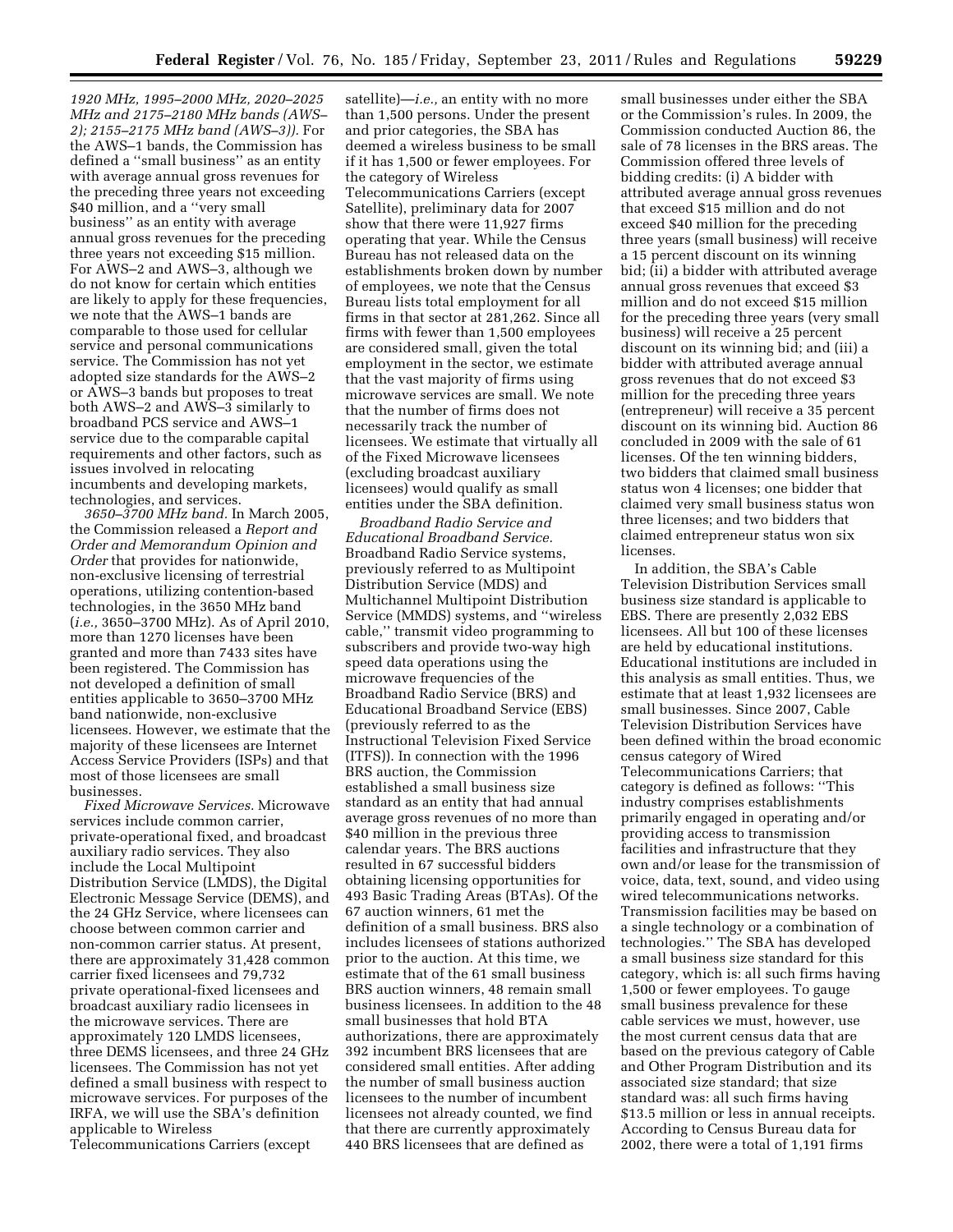in this previous category that operated for the entire year. Of this total, 1,087 firms had annual receipts of under \$10 million, and 43 firms had receipts of \$10 million or more but less than \$25 million. Thus, the majority of these firms can be considered small.

#### 5. Satellite Service Providers

*Satellite Telecommunications Providers.* Two economic census categories address the satellite industry. The first category has a small business size standard of \$15 million or less in average annual receipts, under SBA rules. The second has a size standard of \$25 million or less in annual receipts. The most current Census Bureau data in this context, however, are from the (last) economic census of 2002, and we will use those figures to gauge the prevalence of small businesses in these categories.

The category of Satellite Telecommunications ''comprises establishments primarily engaged in providing telecommunications services to other establishments in the telecommunications and broadcasting industries by forwarding and receiving communications signals via a system of satellites or reselling satellite telecommunications.'' For this category, Census Bureau data for 2002 show that there were a total of 371 firms that operated for the entire year. Of this total, 307 firms had annual receipts of under \$10 million, and 26 firms had receipts of \$10 million to \$24,999,999. Consequently, we estimate that the majority of Satellite Telecommunications firms are small entities that might be affected by our action.

The second category of All Other Telecommunications comprises*, inter alia,* ''establishments primarily engaged in providing specialized telecommunications services, such as satellite tracking, communications telemetry, and radar station operation. This industry also includes establishments primarily engaged in providing satellite terminal stations and associated facilities connected with one or more terrestrial systems and capable of transmitting telecommunications to, and receiving telecommunications from, satellite systems.'' For this category, Census Bureau data for 2002 show that there were a total of 332 firms that operated for the entire year. Of this total, 303 firms had annual receipts of under \$10 million and 15 firms had annual receipts of \$10 million to \$24,999,999. Consequently, we estimate that the majority of All Other Telecommunications firms are small

entities that might be affected by our action.

#### 6. Cable Service Providers

Because Section 706 requires us to monitor the deployment of broadband regardless of technology or transmission media employed, we anticipate that some broadband service providers may not provide telephone service. Accordingly, we describe below other types of firms that may provide broadband services, including cable companies, MDS providers, and utilities, among others.

*Cable and Other Program Distributors.*  Since 2007, these services have been defined within the broad economic census category of Wired Telecommunications Carriers; that category is defined as follows: ''This industry comprises establishments primarily engaged in operating and/or providing access to transmission facilities and infrastructure that they own and/or lease for the transmission of voice, data, text, sound, and video using wired telecommunications networks. Transmission facilities may be based on a single technology or a combination of technologies.'' The SBA has developed a small business size standard for this category, which is: all such firms having 1,500 or fewer employees. To gauge small business prevalence for these cable services we must, however, use current census data that are based on the previous category of Cable and Other Program Distribution and its associated size standard; that size standard was: all such firms having \$13.5 million or less in annual receipts. According to Census Bureau data for 2002, there were a total of 1,191 firms in this previous category that operated for the entire year. Of this total, 1,087 firms had annual receipts of under \$10 million, and 43 firms had receipts of \$10 million or more but less than \$25 million. Thus, the majority of these firms can be considered small.

*Cable Companies and Systems.* The Commission has also developed its own small business size standards, for the purpose of cable rate regulation. Under the Commission's rules, a ''small cable company'' is one serving 400,000 or fewer subscribers, nationwide. Industry data indicate that, of 1,076 cable operators nationwide, all but eleven are small under this size standard. In addition, under the Commission's rules, a ''small system'' is a cable system serving 15,000 or fewer subscribers. Industry data indicate that, of 7,208 systems nationwide, 6,139 systems have under 10,000 subscribers, and an additional 379 systems have 10,000– 19,999 subscribers. Thus, under this

second size standard, most cable systems are small.

*Cable System Operators.* The Communications Act of 1934, as amended, also contains a size standard for small cable system operators, which is ''a cable operator that, directly or through an affiliate, serves in the aggregate fewer than 1 percent of all subscribers in the United States and is not affiliated with any entity or entities whose gross annual revenues in the aggregate exceed \$250,000,000.'' The Commission has determined that an operator serving fewer than 677,000 subscribers shall be deemed a small operator, if its annual revenues, when combined with the total annual revenues of all its affiliates, do not exceed \$250 million in the aggregate. Industry data indicate that, of 1,076 cable operators nationwide, all but ten are small under this size standard. We note that the Commission neither requests nor collects information on whether cable system operators are affiliated with entities whose gross annual revenues exceed \$250 million, and therefore we are unable to estimate more accurately the number of cable system operators that would qualify as small under this size standard.

#### 7. Electric Power Generators, Transmitters, and Distributors

*Electric Power Generators, Transmitters, and Distributors.* The Census Bureau defines an industry group comprised of ''establishments, primarily engaged in generating, transmitting, and/or distributing electric power. Establishments in this industry group may perform one or more of the following activities: (1) Operate generation facilities that produce electric energy; (2) operate transmission systems that convey the electricity from the generation facility to the distribution system; and (3) operate distribution systems that convey electric power received from the generation facility or the transmission system to the final consumer.'' The SBA has developed a small business size standard for firms in this category: ''A firm is small if, including its affiliates, it is primarily engaged in the generation, transmission, and/or distribution of electric energy for sale and its total electric output for the preceding fiscal year did not exceed 4 million megawatt hours.'' According to Census Bureau data for 2002, there were 1,644 firms in this category that operated for the entire year. Census data do not track electric output and we have not determined how many of these firms fit the SBA size standard for small, with no more than 4 million megawatt hours of electric output. Consequently, we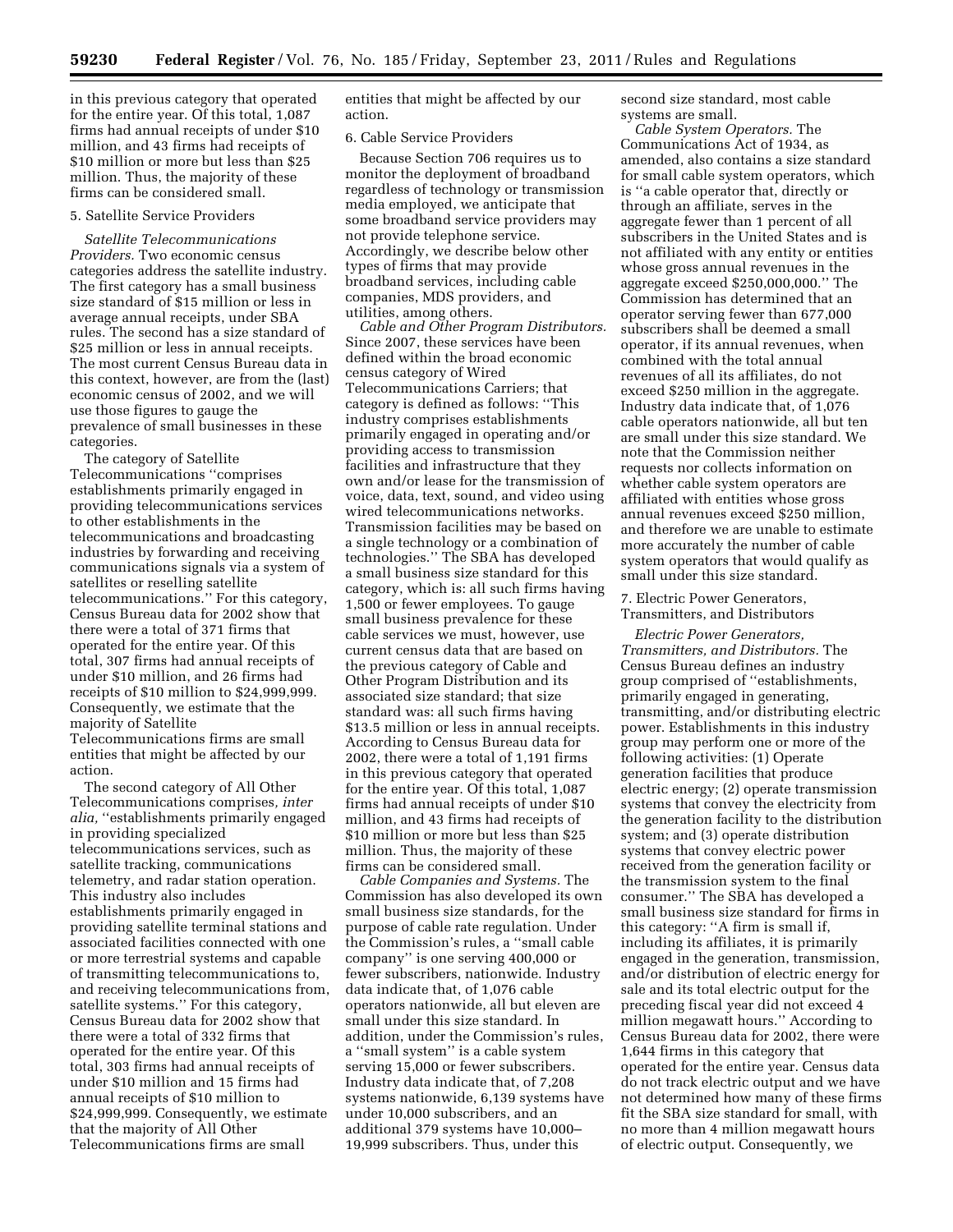estimate that 1,644 or fewer firms may be considered small under the SBA small business size standard.

Description of Projected Reporting, Recordkeeping, and Other Compliance Requirements for Small Entities

As indicated above, the Internet's legacy of openness and transparency has been critical to its success as an engine for creativity, innovation, and economic development. To help preserve this fundamental character of the Internet, the Order requires that broadband providers must, at a minimum, prominently display or provide links to disclosures on a publicly available, easily accessible Web site that is available to current and prospective end users and edge providers as well as to the Commission, and at the point of sale. Providers should ensure that all Web site disclosures are accessible by persons with disabilities. We do not require additional forms of disclosure. Broadband providers' disclosures to the public include disclosure to the Commission; that is, the Commission will monitor public disclosures and may require additional disclosures directly to the Commission. We anticipate that broadband providers may be able to satisfy the transparency rule through a single disclosure, and therefore do not require multiple disclosures targeted at different audiences. This affects all classes of small entities mentioned in Appendix B, part C, and requires professional skills of entering information onto a Web page and an understanding of the entities' network practices, both of which are easily managed by staff of these types of small entities.

Steps Taken To Minimize the Significant Economic Impact on Small Entities, and Significant Alternatives Considered

The RFA requires an agency to describe any significant alternatives that it has considered in reaching its proposed approach, which may include (among others) the following four alternatives: (1) The establishment of differing compliance or reporting requirements or timetables that take into account the resources available to small entities; (2) the clarification, consolidation, or simplification of compliance or reporting requirements under the rule for small entities; (3) the use of performance, rather than design, standards; and (4) an exemption from coverage of the rule, or any part thereof, for small entities.

The rules adopted in this Order are generally consistent with current industry practices, so the costs of

compliance should be small. Although some commenters assert that a disclosure rule will impose significant burdens on broadband providers, no commenter cites any particular source of increased costs, or attempts to estimate costs of compliance. For a number of reasons, we believe that the costs of the disclosure rule we adopt in this Order are outweighed by the benefits of empowering end users to make informed choices and of facilitating the enforcement of the other open Internet rules. First, we require only that providers post disclosures on their Web sites and at the point of sale, not that they bear the cost of printing and distributing bill inserts or other paper documents to all existing customers. Second, although we may subsequently determine that it is appropriate to require that specific information be disclosed in particular ways, the transparency rule we adopt in this Order gives broadband providers flexibility to determine what information to disclose and how to disclose it. We also expressly exclude from the rule competitively sensitive information, information that would compromise network security, and information that would undermine the efficacy of reasonable network management practices. Third, by setting the effective date of these rules as November 20, 2011, we give broadband providers adequate time to develop cost effective methods of compliance. Thus, the rule gives broadband providers including small entities—sufficient time and flexibility to implement the rules in a cost-effective manner. Finally, these rules provide certainty and clarity that are beneficial both to broadband providers and to their customers.

#### Report to Congress

The Commission has sent a copy of the Order, including this FRFA, in a report to Congress and the Government Accountability Office pursuant to the Congressional Review Act. In addition, the Commission will send a copy of the Order, including this FRFA, to the Chief Counsel for Advocacy of the SBA.

#### *B. Paperwork Reduction Act of 1995 Analysis*

This document contains new information collection requirements subject to the Paperwork Reduction Act of 1995 (PRA), Public Law 104–13.

#### *C. Congressional Review Act*

The Commission has sent a copy of this Report and Order to Congress and the Government Accountability Office pursuant to the Congressional Review Act, *see* 5 U.S.C. 801(a)(1)(A).

#### *D. Data Quality Act*

The Commission certifies that it has complied with the Office of Management and Budget Final Information Quality Bulletin for Peer Review, 70 FR 2664, January 14 (2005), and the Data Quality Act, Public Law 106–554 (2001), codified at 44 U.S.C. 3516 note, with regard to its reliance on influential scientific information in the Report and Order in GN Docket No. 09– 191 and WC Docket No. 07–52.

#### *E. Accessible Formats*

To request materials in accessible formats for people with disabilities (braille, large print, electronic files, audio format), send an e-mail to *fcc504@fcc.gov* or call the Consumer & Governmental Affairs Bureau at 202– 418–0530 (voice), 202–418–0432 (tty). Contact the FCC to request reasonable accommodations for filing comments (accessible format documents, sign language interpreters, CARTS, *etc.*) by *e-mail: FCC504@fcc.gov; phone:* (202) 418–0530 (voice), (202) 418–0432 (TTY).

#### **VIII. Ordering Clauses**

Accordingly, *it is ordered* that, pursuant to Sections 1, 2, 3, 4, 201, 218, 230, 251, 254, 256, 257, 301, 303, 304, 307, 309, 316, 332, 403, 503, 602, 616, and 628, of the Communications Act of 1934, as amended, and Section 706 of the Telecommunications Act of 1996, as amended, 47 U.S.C. secs. 151, 152, 153, 154, 201, 218, 230, 251, 254, 256, 257, 301, 303, 304, 307, 309, 316, 332, 403, 503, 522, 536, 548, 1302, this Report and Order *is adopted.* 

*It is further ordered* that Part 0 of the Commission's rules *is amended* as set forth in Appendix B.

*It is further ordered* that Part 8 of the Commission's Rules, 47 CFR Part 8, *is added* as set forth in Appendix A and B.

*It is further ordered* that this Report and Order shall become effective November 20, 2011.

*It is further ordered* that the Commission's Consumer and Governmental Affairs Bureau, Reference Information Center, *shall send* a copy of this Report and Order, including the Final Regulatory Flexibility Analysis, to the Chief Counsel for Advocacy of the Small Business Administration.

#### **List of Subjects**

#### *47 CFR Part 0*

Cable television, Communications, Common carriers, Communications common carriers, Radio, Satellites, Telecommunications, Telephone.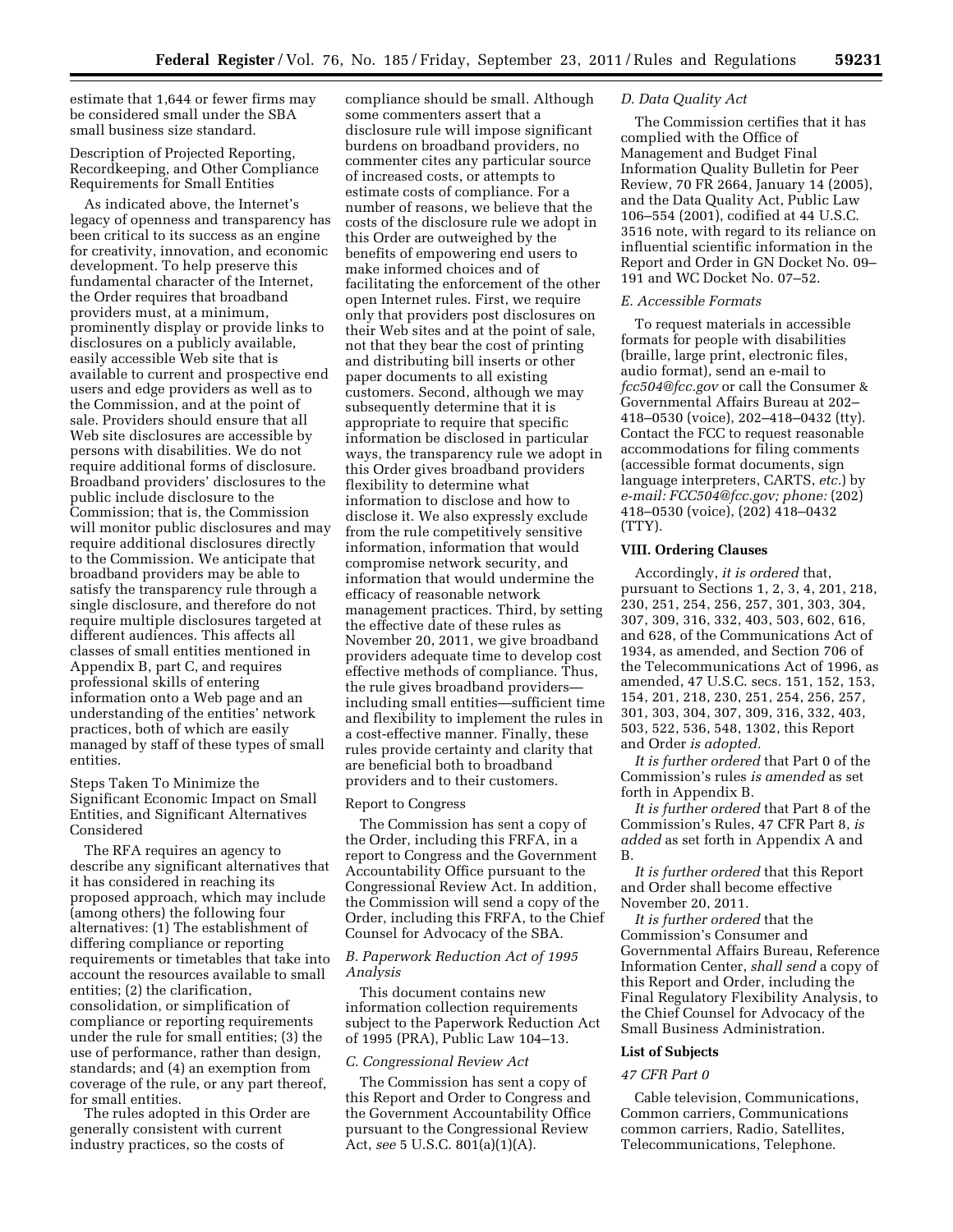#### *47 CFR Part 8*

Cable television, Communications, Common carriers, Communications common carriers, Radio, Satellites, Telecommunications, Telephone.

Federal Communications Commission.

#### **Marlene H. Dortch,**

*Secretary.* 

For the reasons discussed in the preamble, the Federal Communications Commission amends 47 CFR part 0 to read as follows:

#### **PART 0—COMMISSION ORGANIZATION**

■ 1. The authority citation for part 0 continues to read as follows:

**Authority:** Sec. 5, 48 Stat. 1068, as amended; 47 U.S.C. 155, 225, unless otherwise noted.

■ 2. Section 0.111 is amended by adding paragraph (a)(24) to read as follows:

#### **§ 0.111 Functions of the Bureau.**

 $(a) * * * *$ 

(24) Resolve complaints alleging violations of the open Internet rules. \* \* \* \* \*

■ 3. Add part 8 to read as follows:

#### **PART 8—PRESERVING THE OPEN INTERNET**

Sec.<br>8.1

## 8.1 Purpose.<br>8.3 Transpar

- 8.3 Transparency.<br>8.5 No Blocking
- 8.5 No Blocking.<br>8.7 No Unreason
- 8.7 No Unreasonable Discrimination.<br>8.9 Other Laws and Considerations
- 8.9 Other Laws and Considerations.<br>8.11 Definitions.
- Definitions.
- 8.12 Formal Complaints.<br>8.13 General pleading req
- General pleading requirements.
- 8.14 General formal complaint procedures.
- 8.15 Status conference.
- 8.16 Confidentiality of proprietary information.
- 8.17 Review.

**Authority:** 47 U.S.C. secs. 151, 152, 153, 154, 201, 218, 230, 251, 254, 256, 257, 301, 303, 304, 307, 309, 316, 332, 403, 503, 522, 536, 548, 1302.

#### **§ 8.1 Purpose.**

The purpose of this part is to preserve the Internet as an open platform enabling consumer choice, freedom of expression, end-user control, competition, and the freedom to innovate without permission.

#### **§ 8.3 Transparency.**

A person engaged in the provision of broadband Internet access service shall publicly disclose accurate information regarding the network management practices, performance, and commercial terms of its broadband Internet access services sufficient for consumers to

make informed choices regarding use of such services and for content, application, service, and device providers to develop, market, and maintain Internet offerings.

#### **§ 8.5 No Blocking.**

(a) A person engaged in the provision of fixed broadband Internet access service, insofar as such person is so engaged, shall not block lawful content, applications, services, or non-harmful devices, subject to reasonable network management.

(b) A person engaged in the provision of mobile broadband Internet access service, insofar as such person is so engaged, shall not block consumers from accessing lawful Web sites, subject to reasonable network management; nor shall such person block applications that compete with the provider's voice or video telephony services, subject to reasonable network management.

#### **§ 8.7 No Unreasonable Discrimination.**

A person engaged in the provision of fixed broadband Internet access service, insofar as such person is so engaged, shall not unreasonably discriminate in transmitting lawful network traffic over a consumer's broadband Internet access service. Reasonable network management shall not constitute unreasonable discrimination.

#### **§ 8.9 Other Laws and Considerations.**

(a) Nothing in this part supersedes any obligation or authorization a provider of broadband Internet access service may have to address the needs of emergency communications or law enforcement, public safety, or national security authorities, consistent with or as permitted by applicable law, or limits the provider's ability to do so.

(b) Nothing in this part prohibits reasonable efforts by a provider of broadband Internet access service to address copyright infringement or other unlawful activity.

#### **§ 8.11 Definitions.**

(a) *Broadband Internet access service.*  A mass-market retail service by wire or radio that provides the capability to transmit data to and receive data from all or substantially all Internet endpoints, including any capabilities that are incidental to and enable the operation of the communications service, but excluding dial-up Internet access service. This term also encompasses any service that the Commission finds to be providing a functional equivalent of the service described in the previous sentence, or that is used to evade the protections set forth in this part.

(b) *Fixed broadband Internet access service.* A broadband Internet access service that serves end users primarily at fixed endpoints using stationary equipment. Fixed broadband Internet access service includes fixed wireless services (including fixed unlicensed wireless services), and fixed satellite services.

(c) *Mobile broadband Internet access service.* A broadband Internet access service that serves end users primarily using mobile stations.

(d) *Reasonable network management.*  A network management practice is reasonable if it is appropriate and tailored to achieving a legitimate network management purpose, taking into account the particular network architecture and technology of the broadband Internet access service.

### **§ 8.12 Formal Complaints.**

Any person may file a formal complaint alleging a violation of the rules in this part.

#### **§ 8.13 General pleading requirements.**

(a) *General pleading requirements.* All written submissions, both substantive and procedural, must conform to the following standards:

(1) A pleading must be clear, concise, and explicit. All matters concerning a claim, defense or requested remedy should be pleaded fully and with specificity.

(2) Pleadings must contain facts that, if true, are sufficient to warrant a grant of the relief requested.

(3) Facts must be supported by relevant documentation or affidavit.

(4) The original of all pleadings and submissions by any party shall be signed by that party, or by the party's attorney. Complaints must be signed by the complainant. The signing party shall state his or her address and telephone number and the date on which the document was signed. Copies should be conformed to the original. Each submission must contain a written verification that the signatory has read the submission and to the best of his or her knowledge, information and belief formed after reasonable inquiry, it is well grounded in fact and is warranted by existing law or a good faith argument for the extension, modification or reversal of existing law; and that it is not interposed for any improper purpose. If any pleading or other submission is signed in violation of this provision, the Commission shall upon motion or upon its own initiative impose appropriate sanctions.

(5) Legal arguments must be supported by appropriate judicial, Commission, or statutory authority.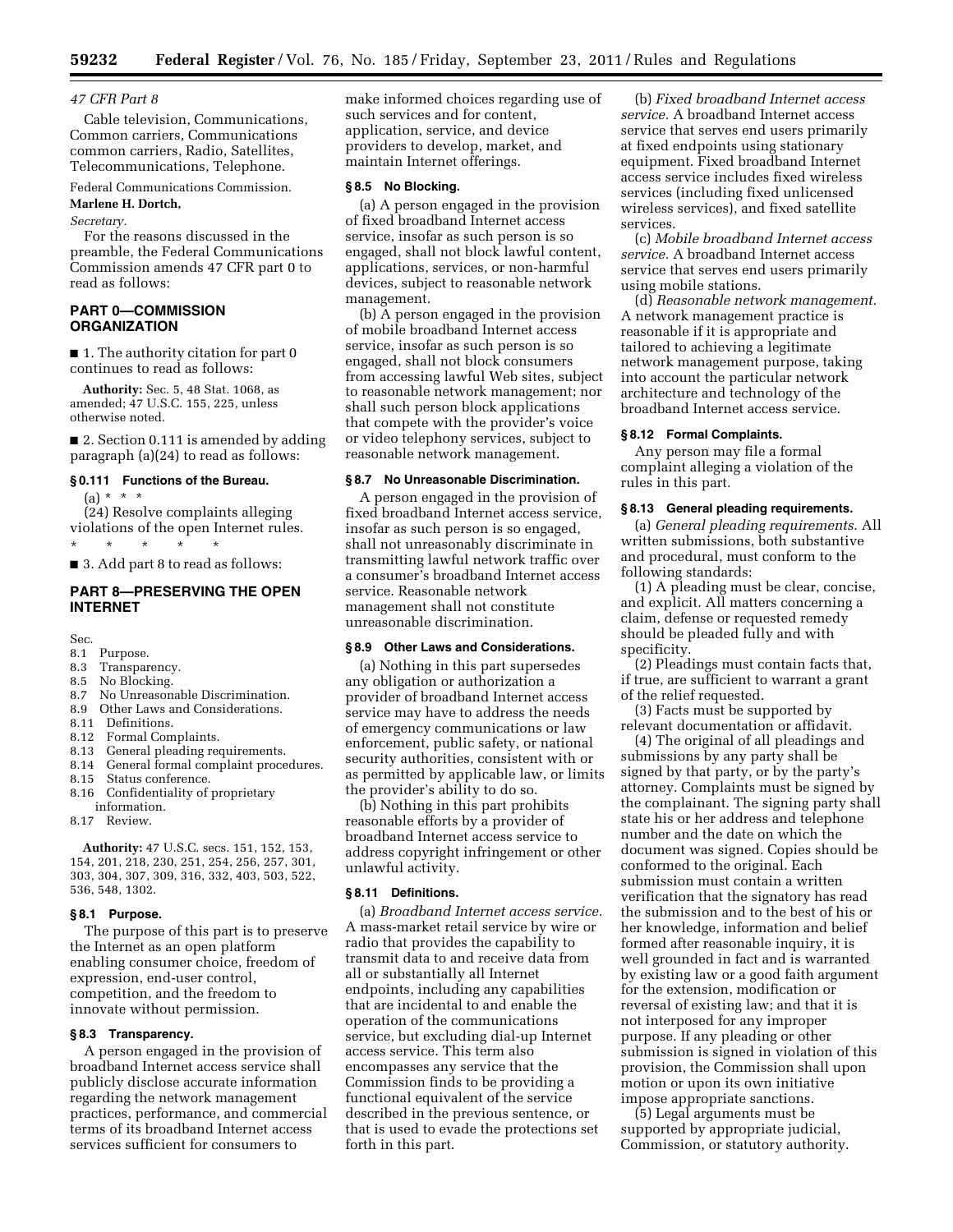Opposing authorities must be distinguished. Copies must be provided of all non-Commission authorities relied upon which are not routinely available in national reporting systems, such as unpublished decisions or slip opinions of courts or administrative agencies.

(6) Parties are responsible for the continuing accuracy and completeness of all information and supporting authority furnished in a pending complaint proceeding. Information submitted, as well as relevant legal authorities, must be current and updated as necessary and in a timely manner at any time before a decision is rendered on the merits of the complaint.

(7) Parties seeking expedited resolution of their complaint may request acceptance on the Enforcement Bureau's Accelerated Docket pursuant to the procedures at § 1.730 of this chapter.

(b) *Copies to be Filed.* The complainant shall file an original copy of the complaint, accompanied by the correct fee, in accordance with part 1, subpart G (*see* § 1.1106 of this chapter) and, on the same day:

(1) File three copies of the complaint with the Office of the Commission Secretary;

(2) Serve two copies on the Market Disputes Resolution Division, Enforcement Bureau;

(3) Serve the complaint by hand delivery on either the named defendant or one of the named defendant's registered agents for service of process, if available, on the same date that the complaint is filed with the Commission.

(c) *Prefiling notice required.* Any person intending to file a complaint under this section must first notify the potential defendant in writing that it intends to file a complaint with the Commission based on actions alleged to violate one or more of the provisions contained in this part. The notice must be sufficiently detailed so that its recipient(s) can determine the specific nature of the potential complaint. The potential complainant must allow a minimum of ten (10) days for the potential defendant(s) to respond before filing a complaint with the Commission.

(d) *Frivolous pleadings.* It shall be unlawful for any party to file a frivolous pleading with the Commission. Any violation of this paragraph shall constitute an abuse of process subject to appropriate sanctions.

#### **§ 8.14 General formal complaint procedures.**

(a) *Complaints.* In addition to the general pleading requirements, complaints must adhere to the following requirements:

(1) *Certificate of service.* Complaints shall be accompanied by a certificate of service on any defendant.

(2) *Statement of relief requested*—(i) *The complaint shall state the relief requested.* It shall state fully and precisely all pertinent facts and considerations relied on to demonstrate the need for the relief requested and to support a determination that a grant of such relief would serve the public interest.

(ii) The complaint shall set forth all steps taken by the parties to resolve the problem.

(iii) A complaint may, on request of the filing party, be dismissed without prejudice as a matter of right prior to the adoption date of any final action taken by the Commission with respect to the petition or complaint. A request for the return of an initiating document will be regarded as a request for dismissal.

(3) Failure to prosecute. Failure to prosecute a complaint, or failure to respond to official correspondence or request for additional information, will be cause for dismissal. Such dismissal will be without prejudice if it occurs prior to the adoption date of any final action taken by the Commission with respect to the initiating pleading.

(b) *Answers to complaints.* Unless otherwise directed by the Commission, any party who is served with a complaint shall file an answer in accordance with the following requirements:

(1) The answer shall be filed within 20 days of service of the complaint.

(2) The answer shall advise the parties and the Commission fully and completely of the nature of any and all defenses, and shall respond specifically to all material allegations of the complaint. Collateral or immaterial issues shall be avoided in answers and every effort should be made to narrow the issues. Any party against whom a complaint is filed failing to file and serve an answer within the time and in the manner prescribed by these rules may be deemed in default and an order may be entered against defendant in accordance with the allegations contained in the complaint.

(3) Facts must be supported by relevant documentation or affidavit.

(4) The answer shall admit or deny the averments on which the adverse party relies. If the defendant is without knowledge or information sufficient to form a belief as to the truth of an averment, the defendant shall so state and this has the effect of a denial. When a defendant intends in good faith to deny only part of an averment, the answer shall specify so much of it as is true and shall deny only the remainder,

and state in detail the basis of that denial.

(5) Averments in a complaint are deemed to be admitted when not denied in the answer.

(c) *Reply.* In addition to the general pleading requirements, replies must adhere to the following requirements:

(1) The complainant may file a reply to a responsive pleading that shall be served on the defendant and shall also contain a detailed full showing, supported by affidavit, of any additional facts or considerations relied on. Unless expressly permitted by the Commission, replies shall not contain new matters.

(2) Failure to reply will not be deemed an admission of any allegations contained in the responsive pleading, except with respect to any affirmative defense set forth therein.

(3) Unless otherwise directed by the Commission, replies must be filed within ten (10) days after submission of the responsive pleading.

(d) *Motions.* Except as provided in this section, or upon a showing of extraordinary circumstances, additional motions or pleadings by any party will not be accepted.

(e) *Additional procedures and written submissions.* (1) The Commission may specify other procedures, such as oral argument or evidentiary hearing directed to particular aspects, as it deems appropriate. In the event that an evidentiary hearing is required, the Commission will determine, on the basis of the pleadings and such other procedures as it may specify, whether temporary relief should be afforded any party pending the hearing and the nature of any such temporary relief.

(2) The Commission may require the parties to submit any additional information it deems appropriate for a full, fair, and expeditious resolution of the proceeding, including copies of all contracts and documents reflecting arrangements and understandings alleged to violate the requirements set forth in the Communications Act and in this part, as well as affidavits and exhibits.

(3) The Commission may, in its discretion, require the parties to file briefs summarizing the facts and issues presented in the pleadings and other record evidence.

(i) These briefs shall contain the findings of fact and conclusions of law which that party is urging the Commission to adopt, with specific citations to the record, and supported by relevant authority and analysis.

(ii) The schedule for filing any briefs shall be at the discretion of the Commission. Unless ordered otherwise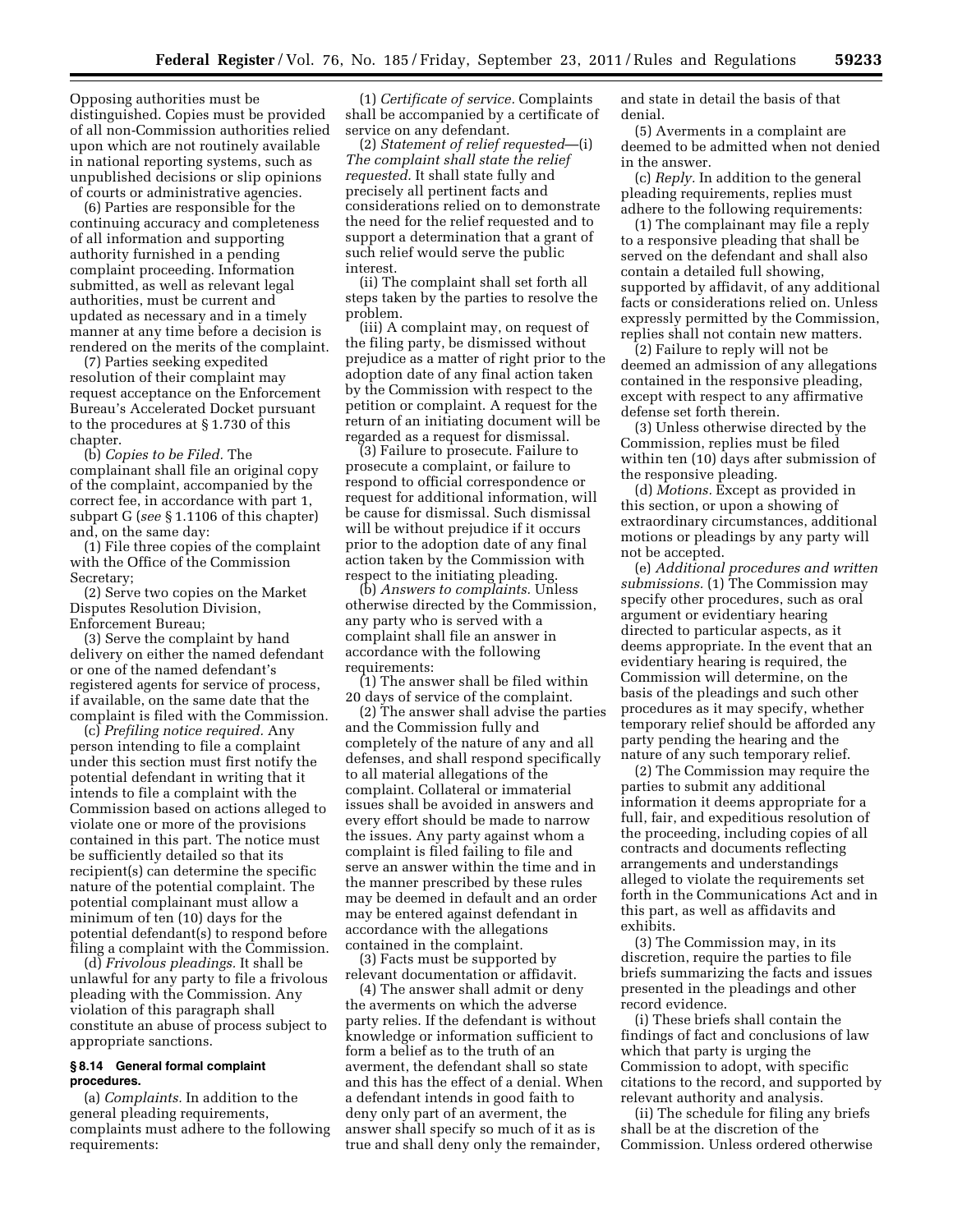by the Commission, such briefs shall not **§ 8.15 Status conference.**  exceed fifty (50) pages.

(iii) Reply briefs may be submitted at the discretion of the Commission. Unless ordered otherwise by the Commission, reply briefs shall not exceed thirty (30) pages.

(f) *Discovery.* (1) The Commission may in its discretion order discovery limited to the issues specified by the Commission. Such discovery may include answers to written interrogatories, depositions, document production, or requests for admissions.

(2) The Commission may in its discretion direct the parties to submit discovery proposals, together with a memorandum in support of the discovery requested. Such discovery requests may include answers to written interrogatories, admissions, document production, or depositions. The Commission may hold a status conference with the parties, pursuant to § 8.15, to determine the scope of discovery, or direct the parties regarding the scope of discovery. If the Commission determines that extensive discovery is required or that depositions are warranted, the Commission may advise the parties that the proceeding will be referred to an administrative law judge in accordance with paragraph (g) of this section.

(g) *Referral to administrative law judge.* (1) After reviewing the pleadings, and at any stage of the proceeding thereafter, the Commission may, in its discretion, designate any proceeding or discrete issues arising out of any proceeding for an adjudicatory hearing before an administrative law judge.

(2) Before designation for hearing, the Commission shall notify, either orally or in writing, the parties to the proceeding of its intent to so designate, and the parties shall be given a period of ten (10) days to elect to resolve the dispute through alternative dispute resolution procedures, or to proceed with an adjudicatory hearing. Such election shall be submitted in writing to the Commission.

(3) Unless otherwise directed by the Commission, or upon motion by the Enforcement Bureau Chief, the Enforcement Bureau Chief shall not be deemed to be a party to a proceeding designated for a hearing before an administrative law judge pursuant to this paragraph (g).

(h) *Commission ruling.* The Commission (or the Enforcement Bureau on delegated authority), after consideration of the pleadings, shall issue an order ruling on the complaint.

(a) In any proceeding subject to the part 8 rules, the Commission may in its discretion direct the attorneys and/or the parties to appear for a conference to consider:

(1) Simplification or narrowing of the issues;

(2) The necessity for or desirability of amendments to the pleadings, additional pleadings, or other evidentiary submissions;

(3) Obtaining admissions of fact or stipulations between the parties as to any or all of the matters in controversy;

(4) Settlement of the matters in controversy by agreement of the parties;

(5) The necessity for and extent of discovery, including objections to interrogatories or requests for written documents;

(6) The need and schedule for filing briefs, and the date for any further conferences; and

(7) Such other matters that may aid in the disposition of the proceeding.

(b) Any party may request that a conference be held at any time after an initiating document has been filed.

(c) Conferences will be scheduled by the Commission at such time and place as it may designate, to be conducted in person or by telephone conference call.

(d) The failure of any attorney or party, following advance notice with an opportunity to be present, to appear at a scheduled conference will be deemed a waiver and will not preclude the Commission from conferring with those parties or counsel present.

(e) During a status conference, the Commission may issue oral rulings pertaining to a variety of matters relevant to the conduct of the proceeding including, inter alia, procedural matters, discovery, and the submission of briefs or other evidentiary materials. These rulings will be promptly memorialized in writing and served on the parties. When such rulings require a party to take affirmative action, such action will be required within ten (10) days from the date of the written memorialization unless otherwise directed by the Commission.

#### **§ 8.16 Confidentiality of proprietary information.**

(a) Any materials filed in the course of a proceeding under this part may be designated as proprietary by that party if the party believes in good faith that the materials fall within an exemption to disclosure contained in the Freedom of Information Act (FOIA), 5 U.S.C. 552(b). Any party asserting confidentiality for such materials shall so indicate by clearly marking each

page, or portion thereof, for which a proprietary designation is claimed. If a proprietary designation is challenged, the party claiming confidentiality will have the burden of demonstrating, by a preponderance of the evidence, that the material designated as proprietary falls under the standards for nondisclosure enunciated in FOIA.

(b) Submissions containing information claimed to be proprietary under this section shall be submitted to the Commission in confidence pursuant to the requirements of § 0.459 of this chapter and clearly marked ''Not for Public Inspection.'' An edited version removing all proprietary data shall be filed with the Commission for inclusion in the public file within five (5) days from the date the unedited reply is submitted, and shall be served on the opposing parties.

(c) Except as provided in paragraph (d) of this section, materials marked as proprietary may be disclosed solely to the following persons, only for use in the proceeding, and only to the extent necessary to assist in the prosecution or defense of the case:

(1) Counsel of record representing the parties in the proceeding and any support personnel employed by such attorneys;

(2) Officers or employees of the parties in the proceeding who are named by another party as being directly involved in the proceeding;

(3) Consultants or expert witnesses retained by the parties;

(4) The Commission and its staff; and

(5) Court reporters and stenographers in accordance with the terms and conditions of this section.

(d) The Commission will entertain, subject to a proper showing, a party's request to further restrict access to proprietary information as specified by the party. The other parties will have an opportunity to respond to such requests.

(e) The persons designated in paragraphs (c) and (d) of this section shall not disclose information designated as proprietary to any person who is not authorized under this section to receive such information, and shall not use the information in any activity or function other than the prosecution or defense of the case before the Commission. Each individual who is provided access to the information by the opposing party shall sign a notarized statement affirmatively stating, or shall certify under penalty of perjury, that the individual has personally reviewed the Commission's rules and understands the limitations they impose on the signing party.

(f) No copies of materials marked proprietary may be made except copies